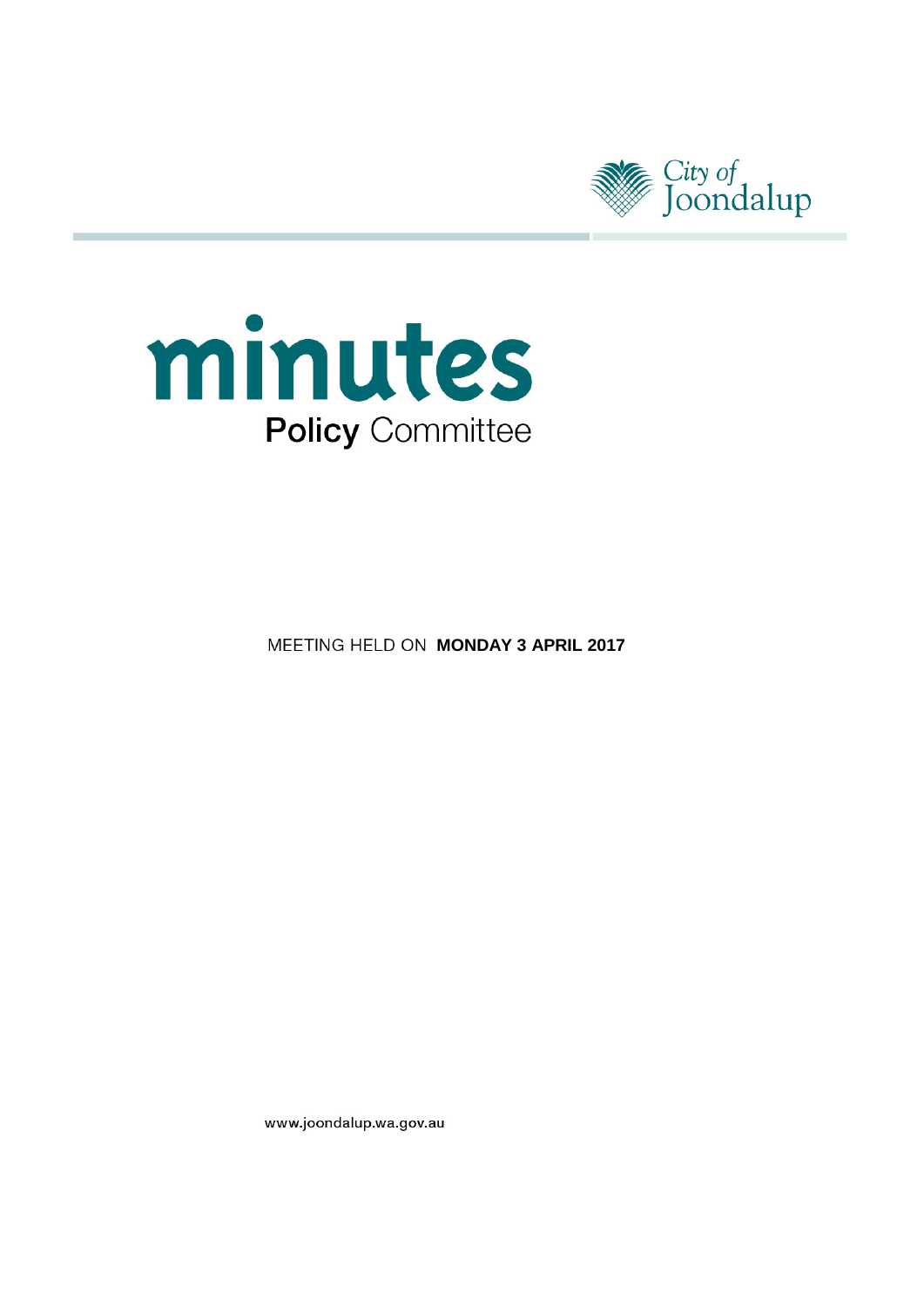# **TABLE OF CONTENTS**

| Item No.       | <b>Title</b>                                                                                                                | Page No. |
|----------------|-----------------------------------------------------------------------------------------------------------------------------|----------|
|                | <b>Declaration of Opening</b>                                                                                               | 4        |
|                | <b>Declarations of Interest</b>                                                                                             | 5        |
|                | Apologies/Leave of absence                                                                                                  | 5        |
|                | <b>Confirmation of Minutes</b>                                                                                              | 6        |
|                | <b>Presiding</b><br><b>Member</b><br>the<br>without<br><b>Announcements</b><br>by<br>discussion                             | 6        |
|                | Identification of matters for which the meeting may be closed<br>to the public                                              | 6        |
|                | <b>Petitions and deputations</b>                                                                                            | 6        |
|                | <b>Reports</b>                                                                                                              | 7        |
| 1              | Setting of Meeting Dates - Policy Committee                                                                                 | 7        |
| $\overline{2}$ | <b>Revised Elected Members' Entitlements Policy</b>                                                                         | 11       |
| 3              | Review of Recognition of Volunteers Policy                                                                                  | 18       |
| 4              | Light Vehicle Replacement Policy - Revocation                                                                               | 25       |
| 5              | <b>Public Art Policy</b>                                                                                                    | 29       |
| 6              | Draft Coastal Local Planning Policy - Consideration following<br>advertising                                                | 37       |
| $\overline{7}$ | Draft Home-Based Business Local Planning Policy                                                                             | 45       |
| 8              | Draft Consulting Rooms Local Planning Policy - Consideration<br>following Advertising                                       | 52       |
| 9              | Draft Short-Term Accommodation Local Planning Policy -<br><b>Consideration following Advertising</b>                        | 58       |
| 10             | Draft Commercial, Mixed Use and Service Commercial Zone<br>Local Planning Policy – Consideration following Advertising      | 68       |
| 11             | Draft Private Clubs, Institutions and Places of Worship Zone Local<br>Planning Policy - Consideration following Advertising | 76       |
| 12             | Draft Light Industry Zone Local Planning Policy - Consideration<br>following Advertising                                    | 84       |
| 13             | Draft McLarty Avenue Local Planning Policy                                                                                  | 91       |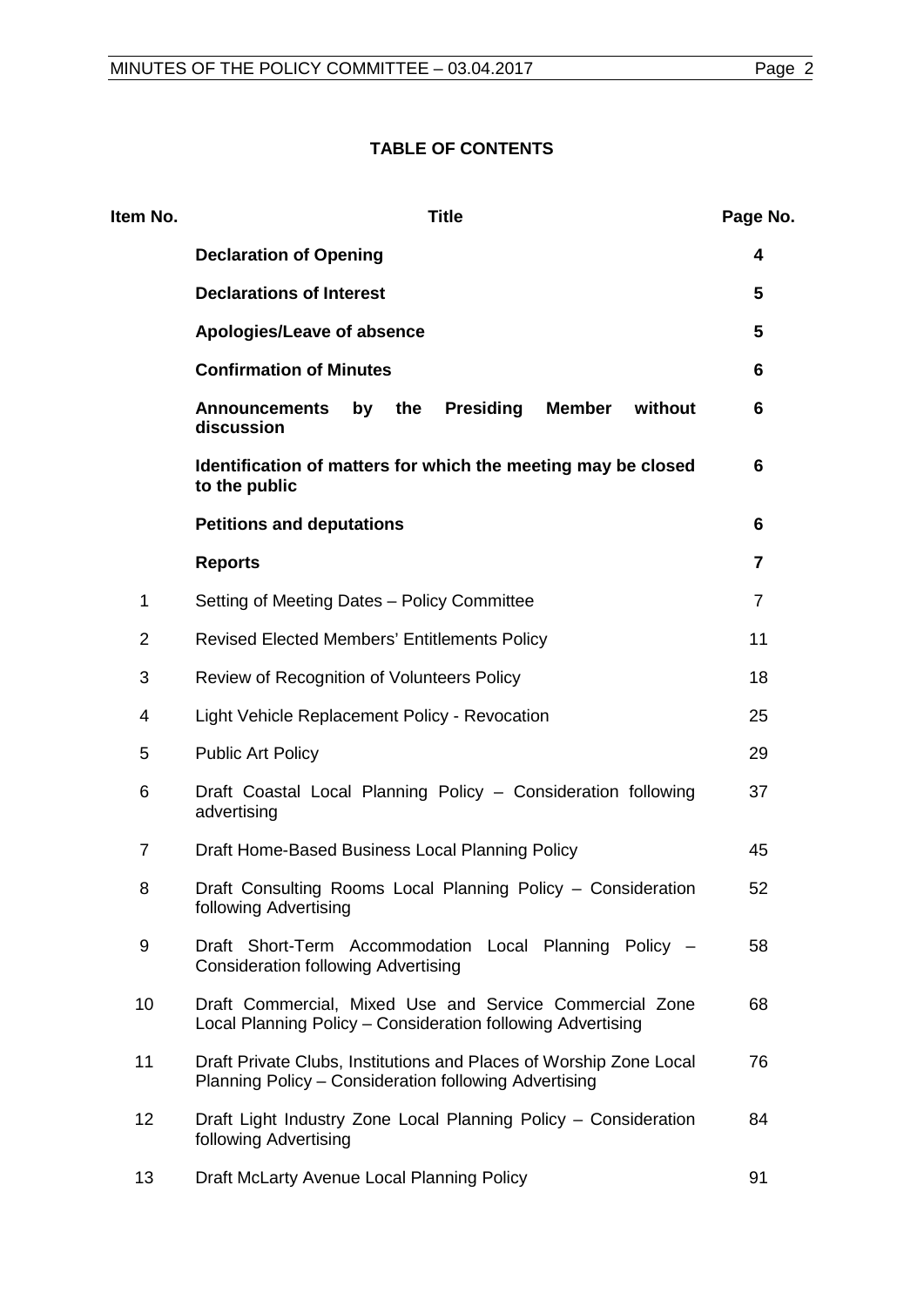| ltem No. | Title                                                | Page No. |
|----------|------------------------------------------------------|----------|
|          | <b>Urgent Business</b>                               | 99       |
|          | Motions of which previous notice has been given      | 99       |
|          | <b>Requests for Reports for future consideration</b> | 99       |
|          | <b>Closure</b>                                       | 99       |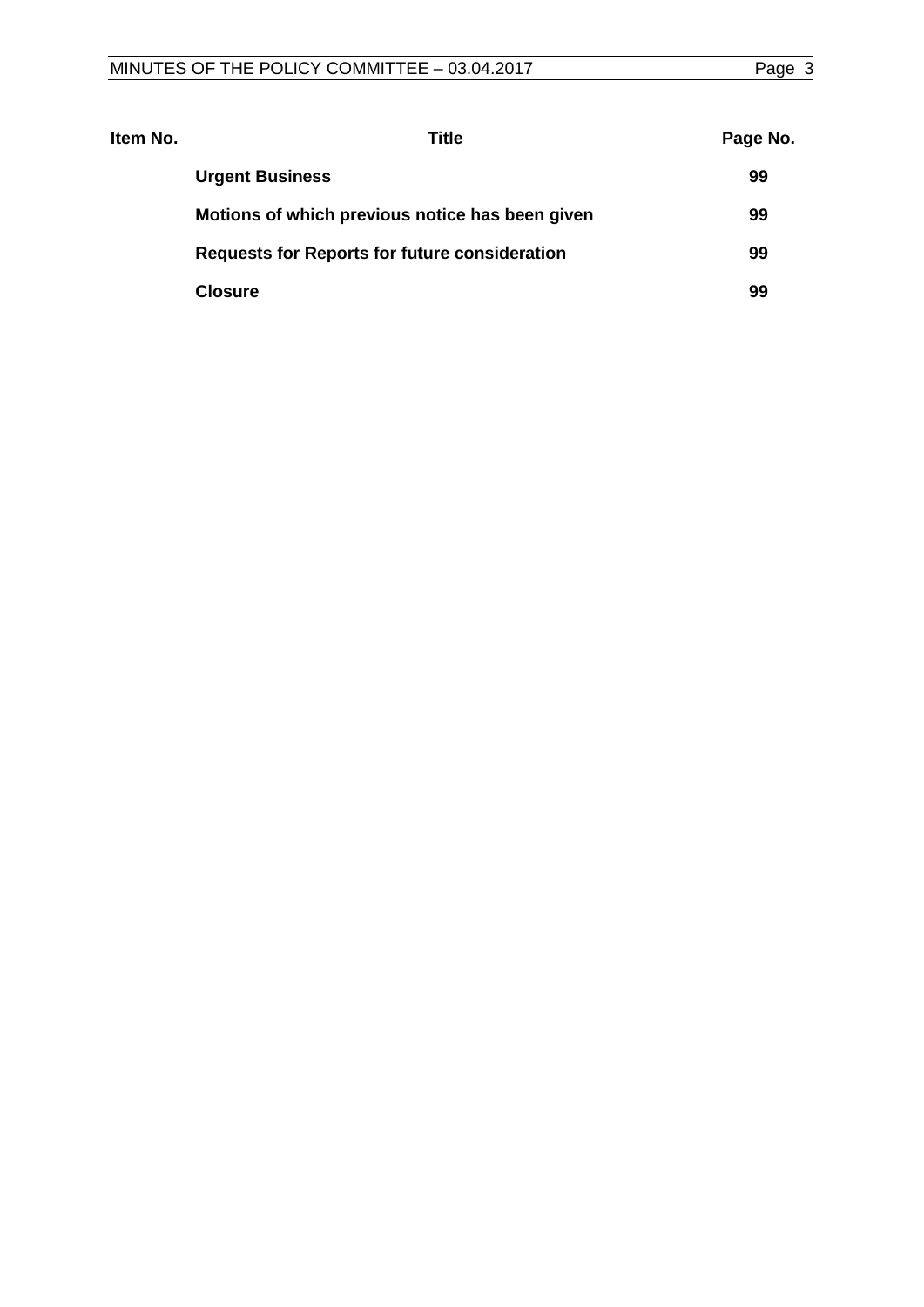# **CITY OF JOONDALUP**

#### **MINUTES OF THE POLICY COMMITTEE MEETING HELD IN CONFERENCE ROOM 2, JOONDALUP CIVIC CENTRE, BOAS AVENUE, JOONDALUP ON MONDAY 3 APRIL 2017.**

# **ATTENDANCE**

### **Committee Members**

| Cr Liam Gobbert                    | <b>Presiding Member</b>        |
|------------------------------------|--------------------------------|
| <b>Mayor Troy Pickard</b>          |                                |
| Cr Kerry Hollywood                 |                                |
| Cr Philippa Taylor                 |                                |
| <b>Cr Christine Hamilton-Prime</b> |                                |
| Cr John Chester                    | <b>Deputy Presiding Member</b> |
| Cr Russ Fishwick, JP               |                                |

#### **Officers**

| Mr Mike Tidy               | <b>Director Corporate Services</b>          | to $6.22$ pm   |
|----------------------------|---------------------------------------------|----------------|
| Mr Jamie Parry             | <b>Director Governance and Strategy</b>     | from $5.51$ pm |
| Ms Dale Page               | Director Planning and Community Development |                |
| Mr Nico Claassen           | <b>Director Infrastructure Services</b>     | to $6.20$ pm   |
| Mr Brad Sillence           | <b>Manager Governance</b>                   |                |
| Mr Chris Leigh             | <b>Manager Planning Services</b>            |                |
| Mr Thomas de Mallet Burges | <b>Coordinator Cultural Services</b>        | to $6.21$ pm   |
| Mr John Byrne              | Governance Coordinator                      |                |
| Mrs Lesley Taylor          | Governance Officer                          |                |

# <span id="page-3-0"></span>**DECLARATION OF OPENING**

The Presiding Member declared the meeting open at 5.45pm.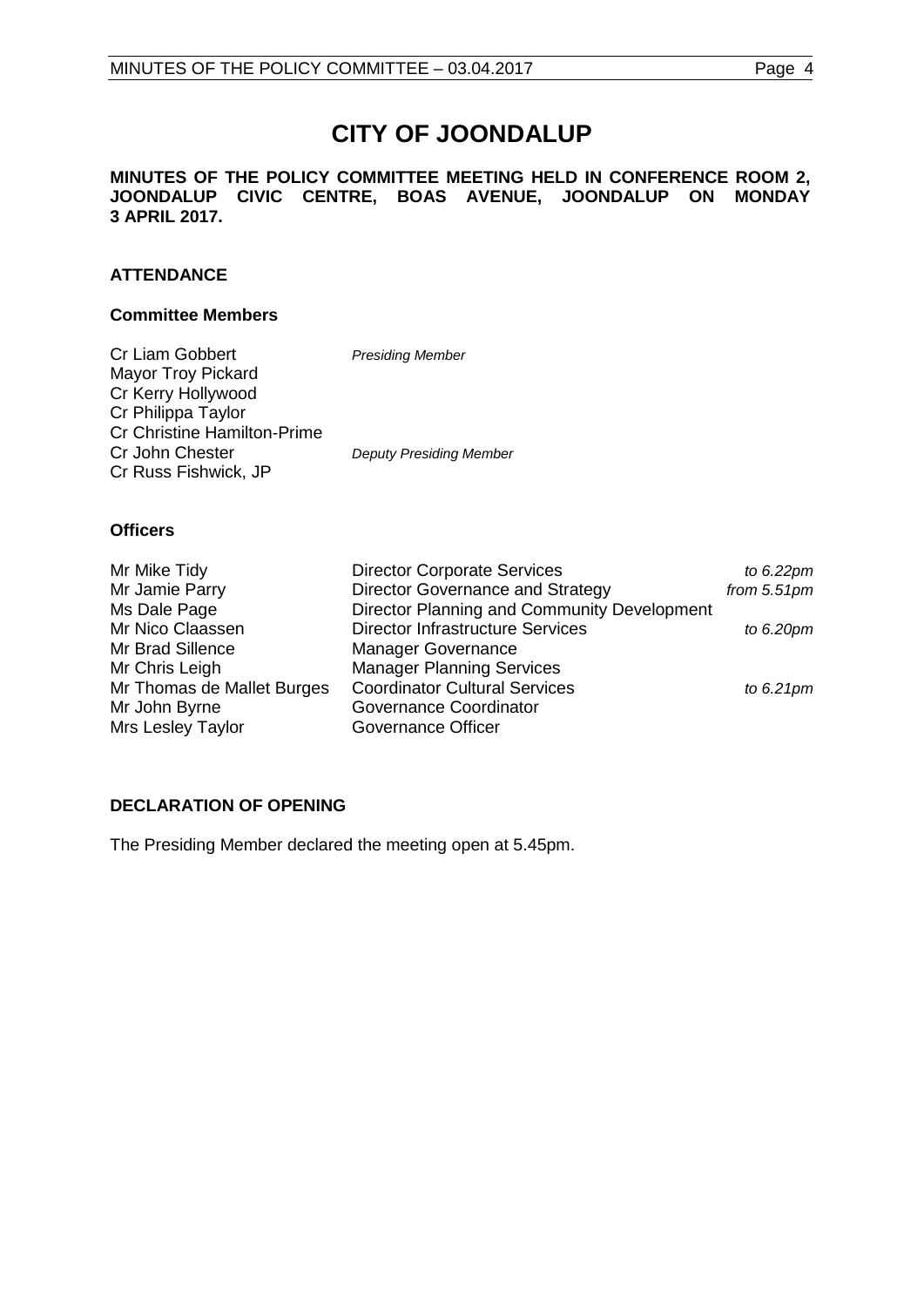# <span id="page-4-0"></span>**DECLARATIONS OF INTEREST**

# **Disclosures of Financial / Proximity Interest**

Nil.

# **Disclosures of interest affecting impartiality**

Elected Members (in accordance with Regulation 11 of the *Local Government [Rules of Conduct] Regulations 2007)* and employees (in accordance with the Code of Conduct) are required to declare any interest that may affect their impartiality in considering a matter. This declaration does not restrict any right to participate in or be present during the decision-making process. The Elected Member/employee is also encouraged to disclose the nature of the interest.

| <b>Name/Position</b>      | Cr Kerry Hollywood.                                                                                                                                                                                                |
|---------------------------|--------------------------------------------------------------------------------------------------------------------------------------------------------------------------------------------------------------------|
| <b>Item No./Subject</b>   | Item 7 - Draft Home-Based Business Local Planning Policy.                                                                                                                                                          |
| <b>Nature of interest</b> | Interest that may affect impartiality.                                                                                                                                                                             |
| <b>Extent of Interest</b> | Cr Hollywood is a small business owner. Cr Hollywood answers<br>telephones and uses computer equipment for those businesses,<br>for convenience, even though she employs staff at an office she<br>owns elsewhere. |

| <b>Name/Position</b>      | <b>Cr John Chester.</b>                                         |
|---------------------------|-----------------------------------------------------------------|
| <b>Item No./Subject</b>   | Item 13 - Draft McLarty Avenue Local Planning Policy.           |
| <b>Nature of interest</b> | Interest that may affect impartiality.                          |
| <b>Extent of Interest</b> | Cr Chester's daughter is developing a hospital adjacent to the  |
|                           | area covered by the draft McLarty Avenue Local Planning Policy. |

# <span id="page-4-1"></span>**APOLOGIES/LEAVE OF ABSENCE**

# **Leave of Absence Previously Approved:**

| Cr Mike Norman         | 28 March to 3 April 2017 inclusive;       |
|------------------------|-------------------------------------------|
| Cr Russell Poliwka     | 28 March to 5 April 2017 inclusive;       |
| Cr Nige Jones          | 2 April to 7 April 2017 inclusive;        |
| Cr Sophie Dwyer        | 2 April to 11 April 2017 inclusive;       |
| <b>Cr Liam Gobbert</b> | 11 April to 18 April 2017 inclusive;      |
| Cr Sophie Dwyer        | 12 April to 19 April 2017 inclusive;      |
| Cr Sophie Dwyer        | 20 April to 30 April 2017 inclusive;      |
| Cr John Logan          | 22 April to 28 May 2017 inclusive;        |
| Cr Nige Jones          | 4 May to 13 May 2017 inclusive;           |
| Cr Sophie Dwyer        | 1 July to 17 July 2017 inclusive;         |
| Cr Sophie Dwyer        | 9 July to 13 July 2017 inclusive;         |
| Cr Sophie Dwyer        | 23 September to 8 October 2017 inclusive. |
|                        |                                           |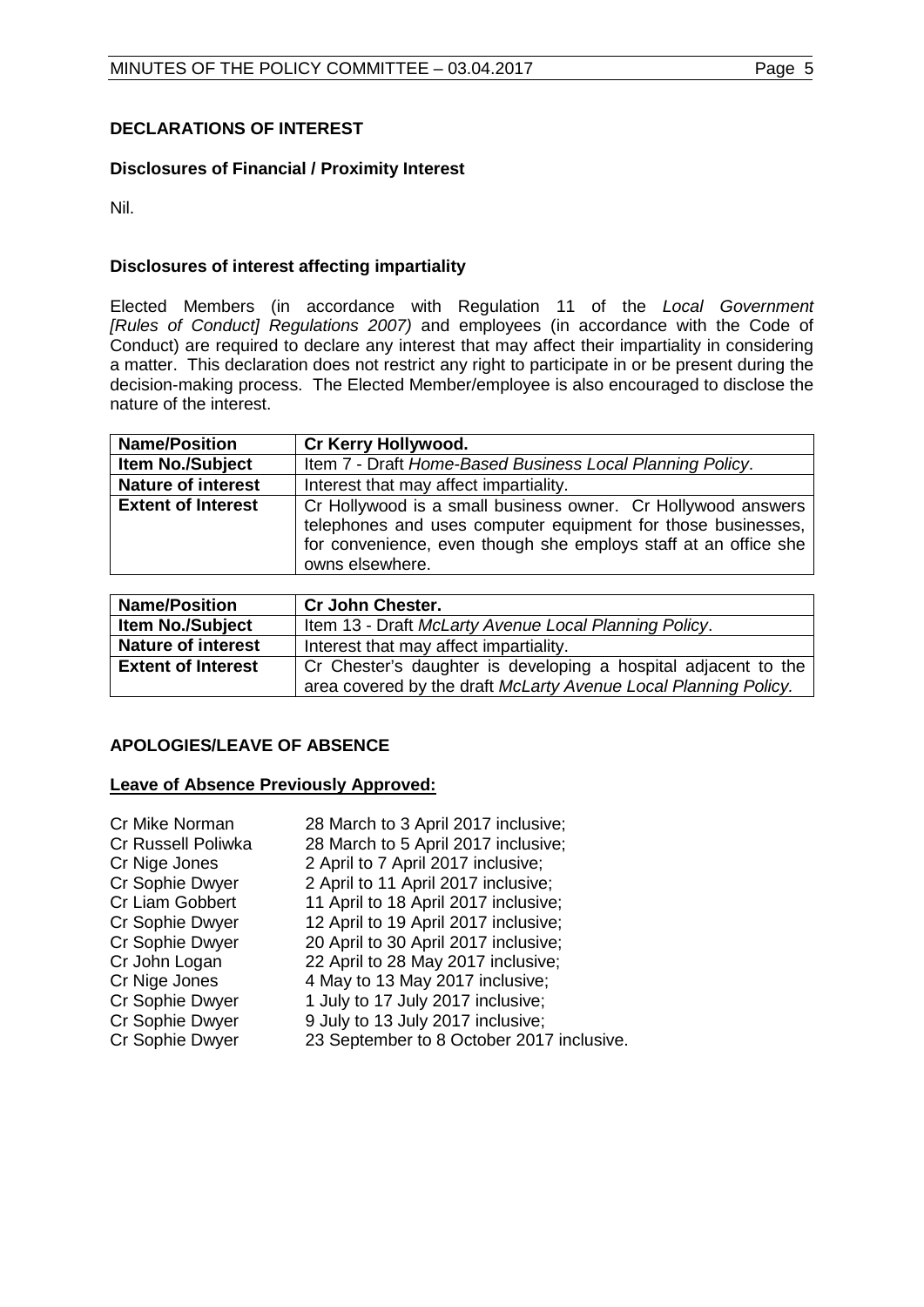# <span id="page-5-0"></span>**CONFIRMATION OF MINUTES**

#### MINUTES OF THE POLICY COMMITTEE HELD ON 29 NOVEMBER 2016

**MOVED Cr Fishwick, SECONDED Cr Chester that the minutes of the meeting of the Policy committee held on 29 November 2016 be confirmed as a true and correct record.**

#### **The Motion was Put and CARRIED (7/0)**

**In favour of the Motion:** Cr Gobbert, Mayor Pickard, Crs Chester, Fishwick, Hamilton-Prime, Hollywood and Taylor.

#### <span id="page-5-1"></span>**ANNOUNCEMENTS BY THE PRESIDING MEMBER WITHOUT DISCUSSION**

Nil.

### <span id="page-5-2"></span>**IDENTIFICATION OF MATTERS FOR WHICH THE MEETING MAY BE CLOSED TO THE PUBLIC**

In accordance with Clause 5.2 of the City's *Meeting Procedures Local Law 2013*, this meeting was not open to the public.

# <span id="page-5-3"></span>**PETITIONS AND DEPUTATIONS**

Nil.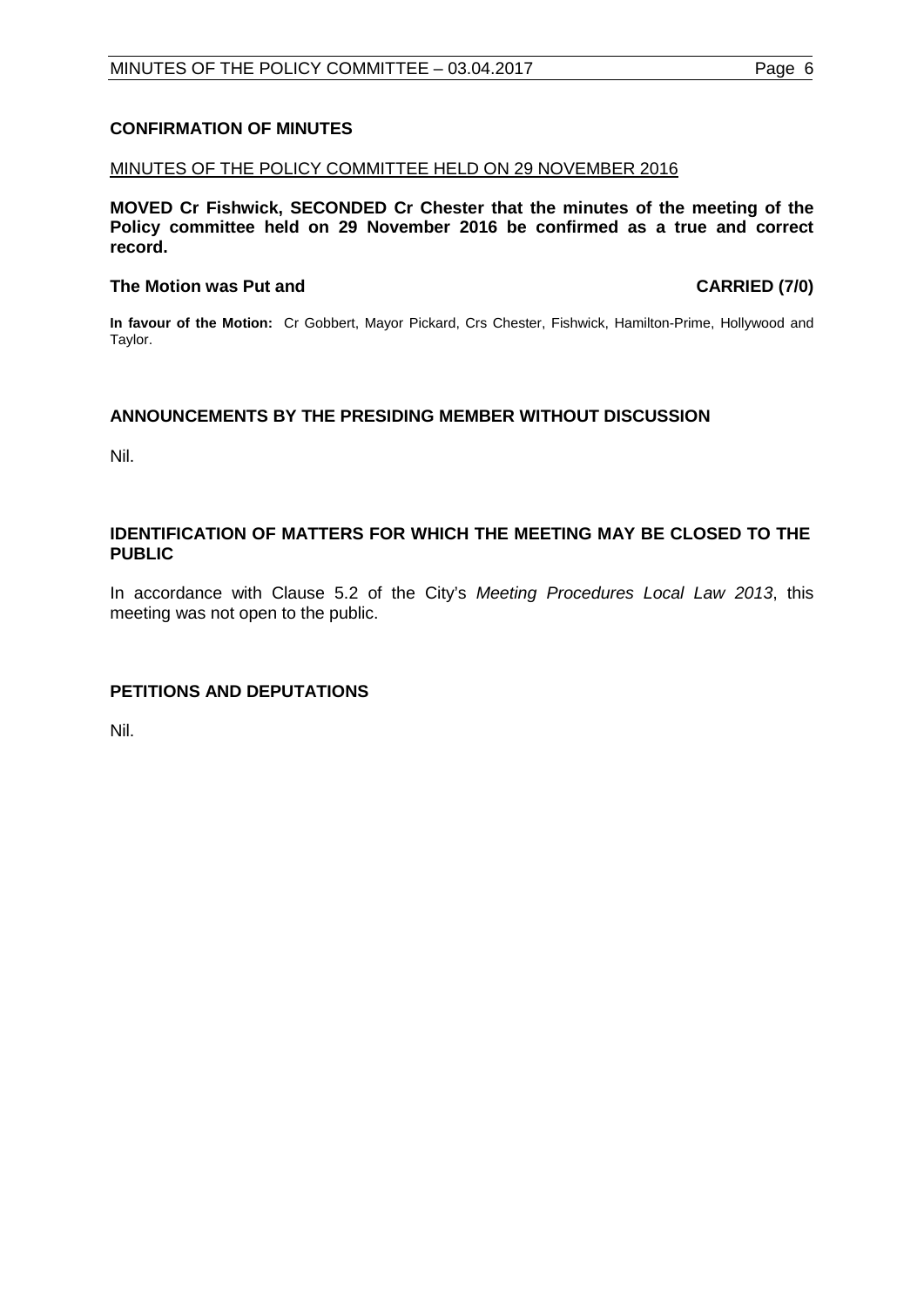<span id="page-6-0"></span>**REPORTS**

# <span id="page-6-1"></span>**ITEM 1 SETTING OF MEETING DATES - POLICY COMMITTEE**

| <b>WARD</b>                           | All                                                                                                                                                                                              |
|---------------------------------------|--------------------------------------------------------------------------------------------------------------------------------------------------------------------------------------------------|
| <b>RESPONSIBLE</b><br><b>DIRECTOR</b> | Mr Jamie Parry<br>Governance and Strategy                                                                                                                                                        |
| <b>FILE NUMBER</b>                    | 02153, 103963                                                                                                                                                                                    |
| <b>ATTACHMENTS</b>                    | Nil.                                                                                                                                                                                             |
| <b>AUTHORITY / DISCRETION</b>         | Executive - The substantial direction setting and oversight<br>role of Council, such as adopting plans and reports,<br>accepting tenders, directing operations, setting and<br>amending budgets. |

# **PURPOSE**

For the Policy Committee to consider the proposed schedule of committee meeting dates for 2017.

# **EXECUTIVE SUMMARY**

In order to assist with forward planning for all Elected Members, management and staff, a schedule of meeting dates has been prepared for the Policy Committee, ensuring synergy between meeting dates and the flow of information and decision-making.

It is therefore recommended that the Policy Committee adopts the meeting dates and times for the Policy Committee of the City of Joondalup to be held at the Joondalup Civic Centre, Boas Avenue, Joondalup.

# **BACKGROUND**

The Policy Committee was established at the Special Council meeting held on 3 November 2015 (JSC02-11/15 refers). The role of the Policy Committee is to:

- make recommendations to Council on the development and review of the City's policies and overall policy framework
- develop and maintain a visual art collection of significance and repute that reflects the cultural aspirations of the City of Joondalup and its expressed goals and policies
- collect works of visual art of demonstrable excellence by artists of significance, consistent with the perceived developments in West Australian contemporary art
- collect and commission selectively works of art which enhance the existing Collection and which foster an understanding, enjoyment and appreciation of the visual arts among the broader community and members of the general public
- review the criteria established to determine award winners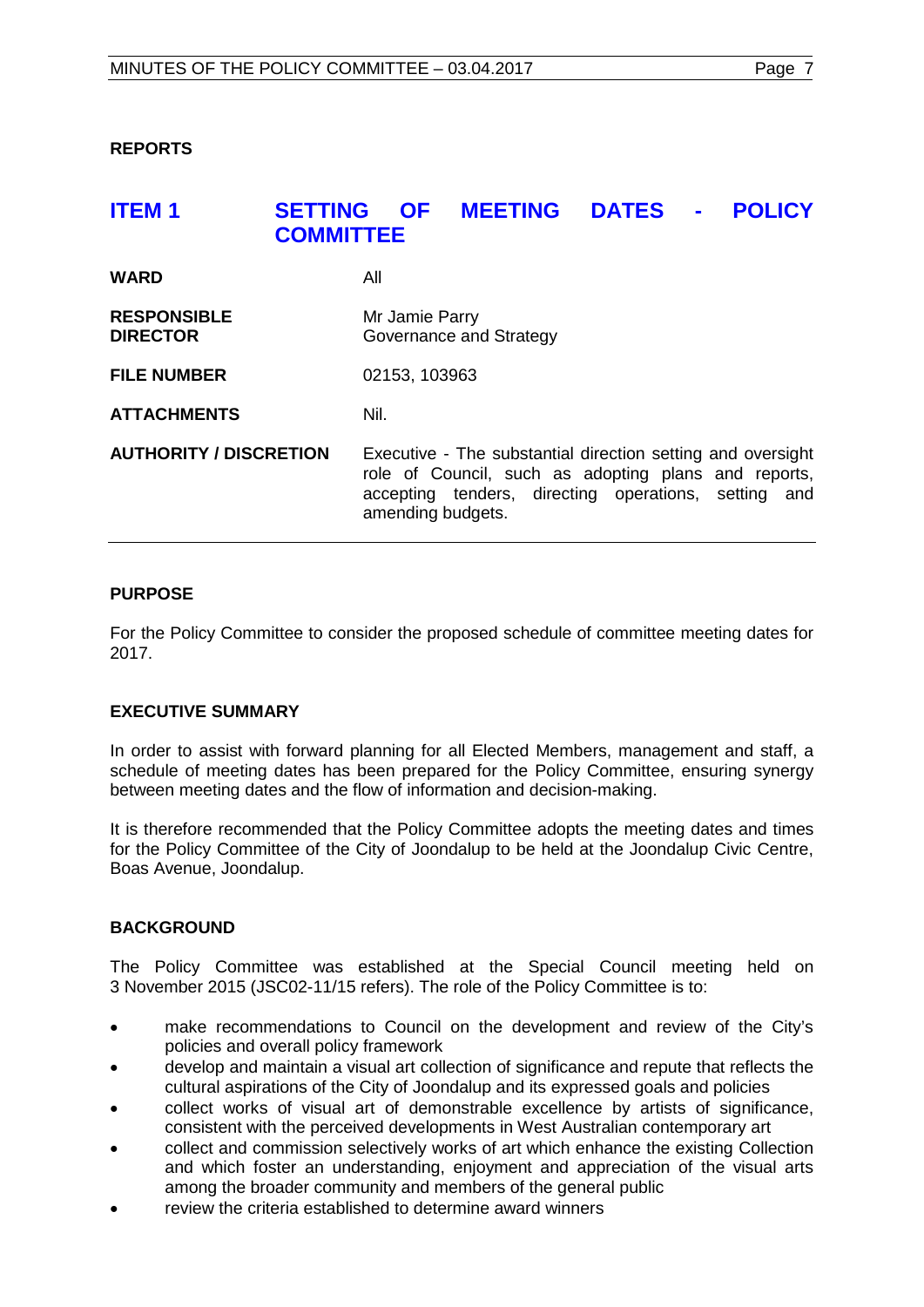• oversee the strategic direction of the City's Art Award events, Visual Art Collection and Visual Art Programs.

The proposed 2017 schedule of Council meeting dates is based on the format used in recent years. That is, a monthly meeting format with Strategy Sessions held on the first Tuesday of each month, Briefing Sessions held on the second Tuesday and Council meetings on the third Tuesday.

This enables committee meetings to be scheduled on the Monday, Tuesday or Wednesday of weeks one, two and three so as to minimise potential conflicts with other Council activities and provide a 'meeting-free' week in the fourth week of each month.

It is preferable to hold committee meetings in the first week of the month, thereby enabling committee recommendations to be listed in the Briefing Session agenda and subsequently the Council meeting agenda, however this may not always be possible due to other scheduled meetings.

# **DETAILS**

The Policy Committee will oversee the development and review of the City's policies, and oversee the strategic direction of the City's Art Award events, Visual Art Collection and Visual Art Programs.

Meetings of this committee have historically aligned with the City's two premier art events, the Community Art Exhibition held in June and the Community Invitation Art Award held in October. However, this is no longer necessary as the committee assists the Chief Executive Officer with art acquisitions via a different process.

The proposed meeting day / date / times are as follows:

- Monday 12 June 2017, commencing at 7.00pm.
- Monday 2 October 2017, commencing at 7.00pm.

Dates for committee meetings have not been set beyond 2 October 2017 in view of the fact that the local government elections will be held on 21 October 2017. At that time all committees will disband and be re-established, if appropriate, following the holding of the elections.

# **Issues and options considered**

The Policy Committee can either:

- adopt the meeting dates as proposed in this report or
- amend the meeting dates.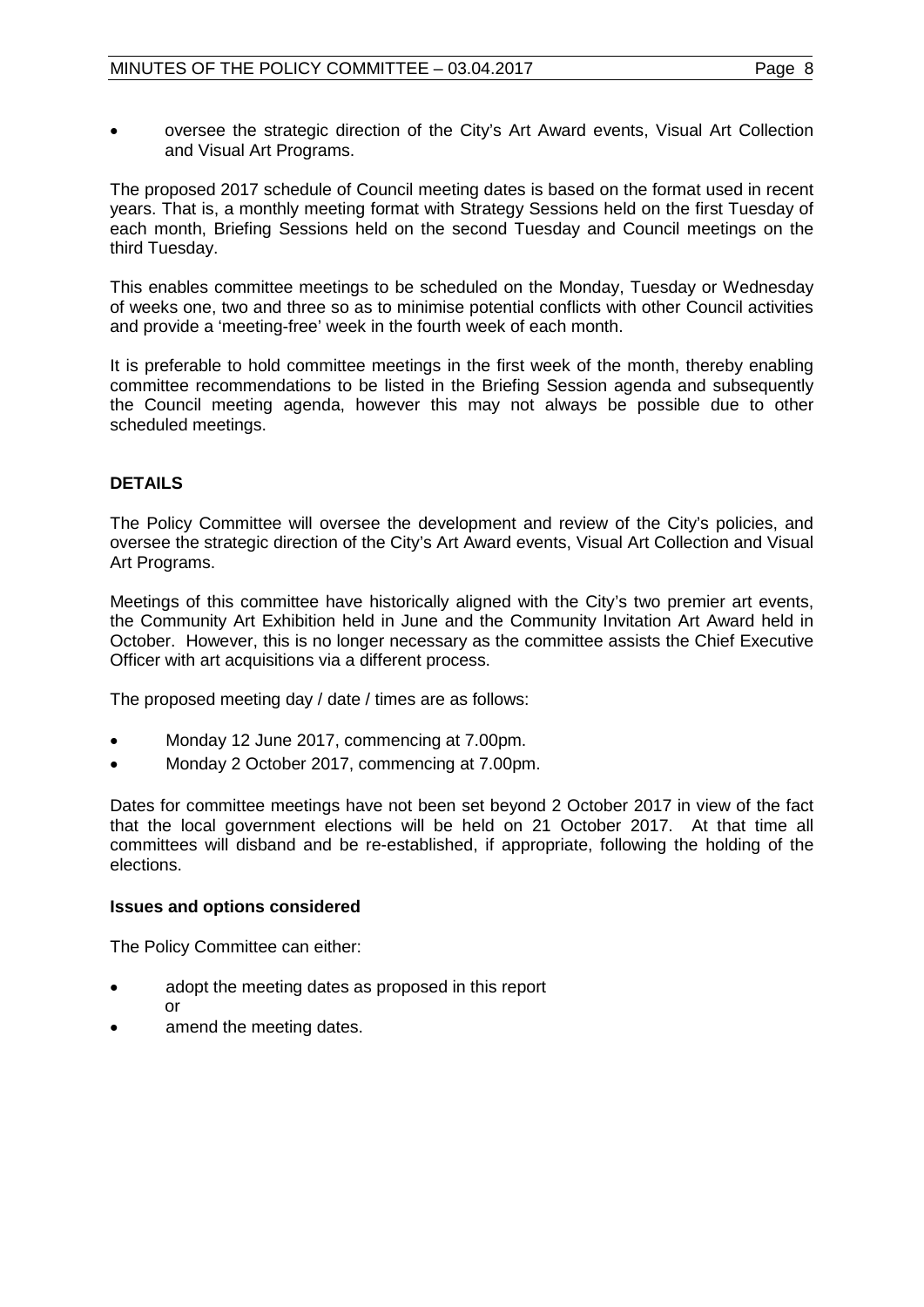# **Legislation / Strategic Community Plan / policy implications**

| Legislation                     | Local Government Act 1995.<br>Local Government (Administration) Regulations 1996.<br>City of Joondalup Meeting Procedures Local Law 2013. |
|---------------------------------|-------------------------------------------------------------------------------------------------------------------------------------------|
| <b>Strategic Community Plan</b> |                                                                                                                                           |
| <b>Key theme</b>                | Governance and Leadership.                                                                                                                |
| <b>Objective</b>                | Corporate capacity.                                                                                                                       |
| <b>Strategic initiative</b>     | Not applicable.                                                                                                                           |
| <b>Policy</b>                   | Not applicable.                                                                                                                           |

# **Risk management considerations**

Should forward planning of committee meetings not be identified, then there is a risk for meetings to be held on an ad-hoc basis; lacking coordination with other key meetings and corporate planning processes.

# **Financial / budget implications**

Not applicable.

# **Regional significance**

Not applicable.

# **Sustainability implications**

Not applicable.

# **Consultation**

Not applicable.

# **COMMENT**

The proposed dates have been based on a bi-monthly meeting cycle, with meetings to be held in the first week of the month, thereby enabling flow-on reporting within Council's monthly meeting cycle. In addition, the proposed meeting dates for the Policy Committee are cognisant of proposed meeting dates for a variety of other committees.

# **VOTING REQUIREMENTS**

Simple Majority.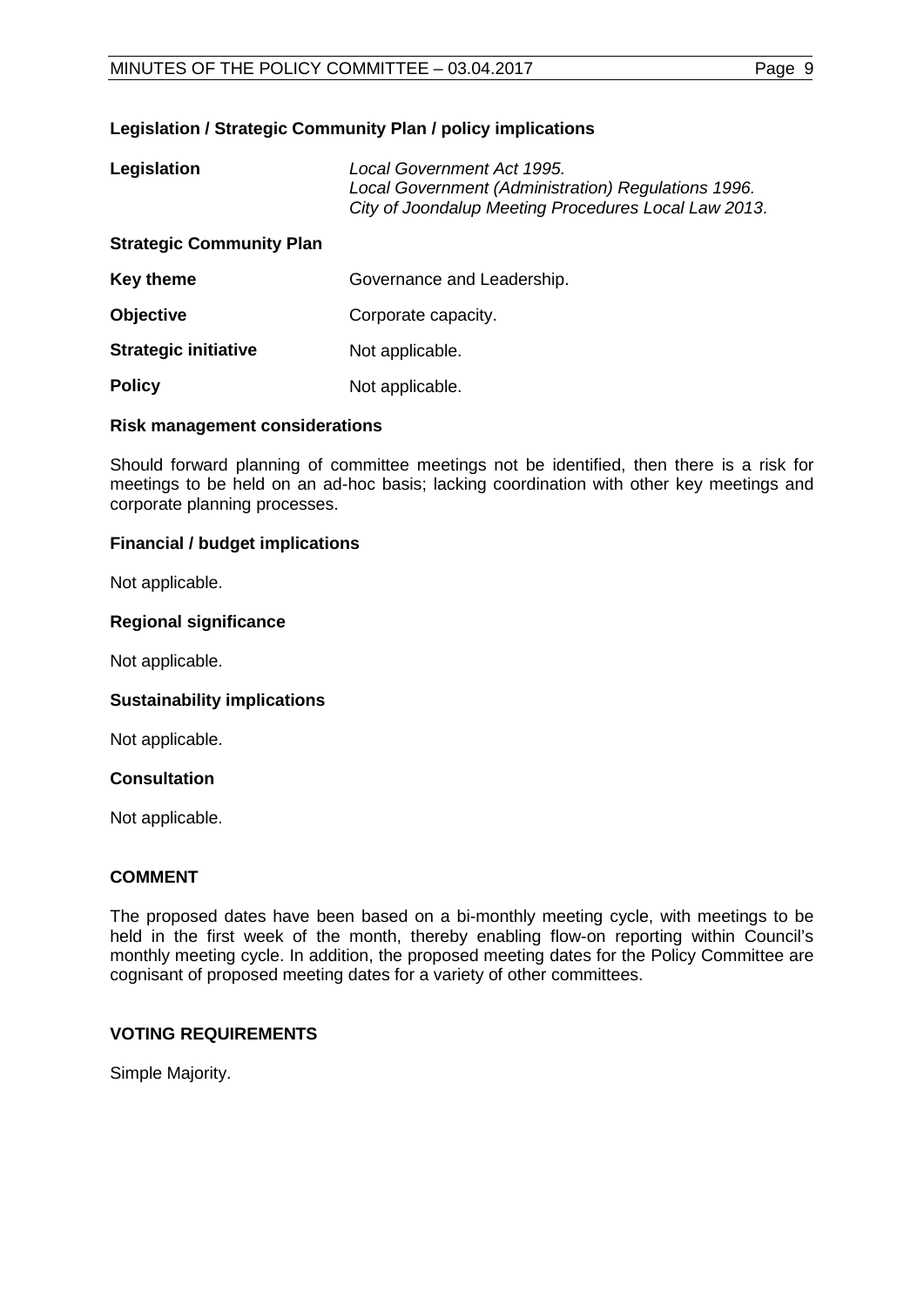**MOVED Mayor Pickard, SECONDED Cr Hollywood that the Policy Committee ADOPTS the following meeting dates and times for the Policy Committee of the City of Joondalup to be held at the Joondalup Civic Centre, Boas Avenue, Joondalup:**

| <b>Policy Committee</b>                      |
|----------------------------------------------|
| To be held in Conference Room 2              |
| Monday 12 June 2017, commencing at 7.00pm.   |
| Monday 2 October 2017, commencing at 7.00pm. |

# **The Motion was Put and CARRIED (7/0)**

**In favour of the Motion:** Cr Gobbert, Mayor Pickard, Crs Chester, Fishwick, Hamilton-Prime, Hollywood and Taylor.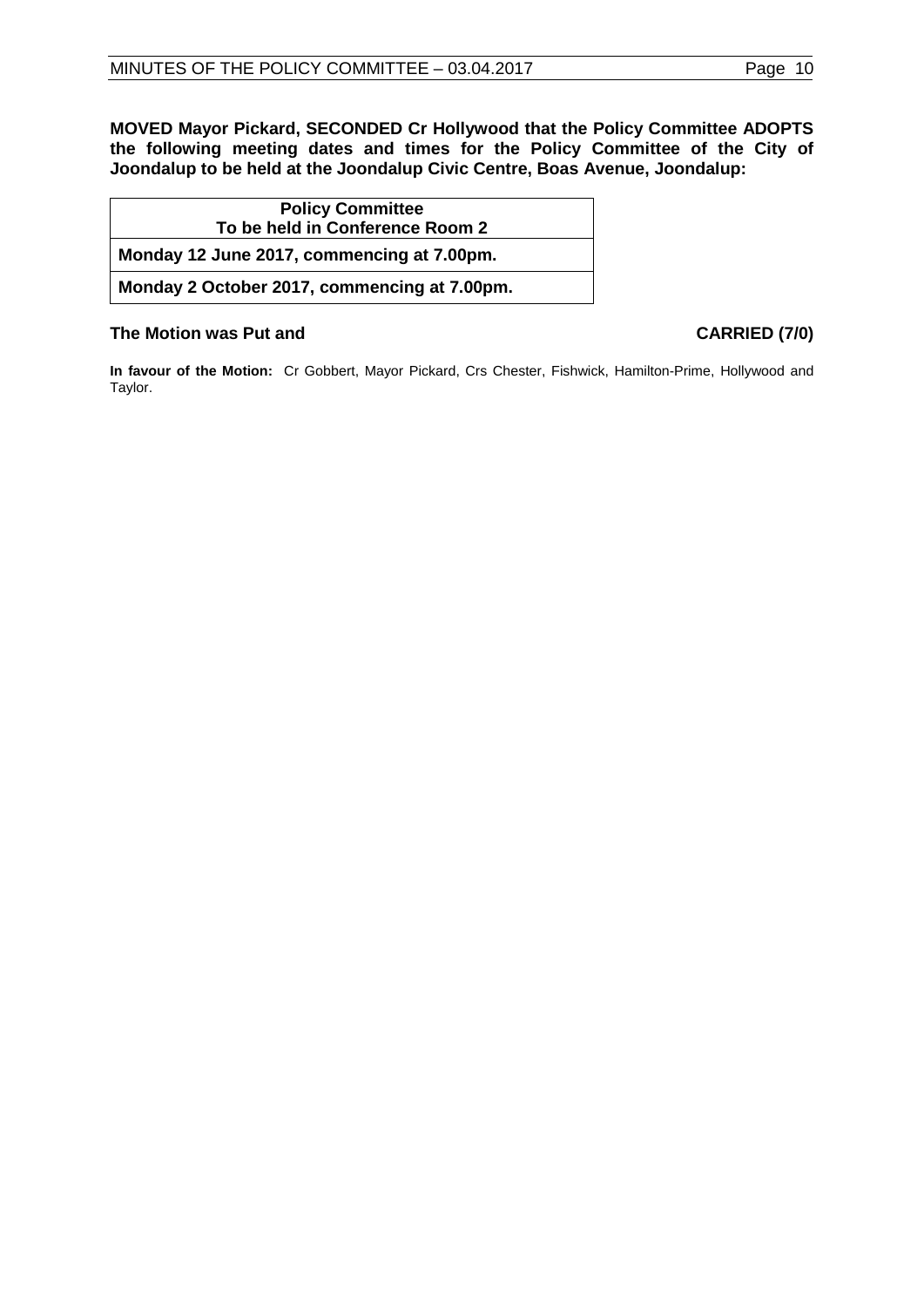# <span id="page-10-0"></span>**ITEM 2 REVISED ELECTED MEMBERS' ENTITLEMENTS POLICY**

| <b>WARD</b>                           | All                                                                                  |                                                              |
|---------------------------------------|--------------------------------------------------------------------------------------|--------------------------------------------------------------|
| <b>RESPONSIBLE</b><br><b>DIRECTOR</b> | Mr Jamie Parry<br>Governance and Strategy                                            |                                                              |
| <b>FILE NUMBER</b>                    | 27122, 44688, 101515                                                                 |                                                              |
| <b>ATTACHMENTS</b>                    | Attachment 1                                                                         | Revised Elected Members' Entitlements<br>Policy (marked-up). |
| <b>AUTHORITY / DISCRETION</b>         | Legislative - includes the adoption of local laws, planning<br>schemes and policies. |                                                              |

# **PURPOSE**

For Council to adopt a revised *Elected Members' Entitlements Policy.*

# **EXECUTIVE SUMMARY**

The current *Elected Members' Entitlements Policy* (the policy) was last significantly reviewed in 2013, following changes to the *Local Government Act 1995* (the Act) which resulted in the Salaries and Allowances Tribunal becoming responsible for the determination of annual allowances and meetings fees for local government elected members (CJ185-09/13 refers). At the Policy Committee meeting held on 29 November 2016, it was requested that a report be presented to the Policy Committee in relation to reviewing the policy with particular regard to the approval process of requests from elected members to attend overseas conferences. In view of this request and as a result of the City's need to periodically review its policy framework, a revised policy is presented for Council's consideration.

*It is therefore recommended that Council ADOPTS the amended Elected Members' Entitlements Policy as detailed in Attachment 1 to this Report.*

# **BACKGROUND**

In accordance with the Act, elected members are entitled to fees and allowances as well as reimbursement for expenses, and these requirements were set within the *Local Government (Administration) Regulations 1996* prior to 1 July 2013. Changes were subsequently made to the legislation which resulted in the Salaries and Allowances Tribunal becoming responsible for the determination of the annual allowances and meetings fees for local government elected members, and therefore the policy was reviewed in late 2013 to reflect the legislative changes (CJ185-09/13 refers). The policy was further reviewed in 2015 to change the Elected Member reporting arrangements for interstate and overseas conferences (CJ050-03/15 refers).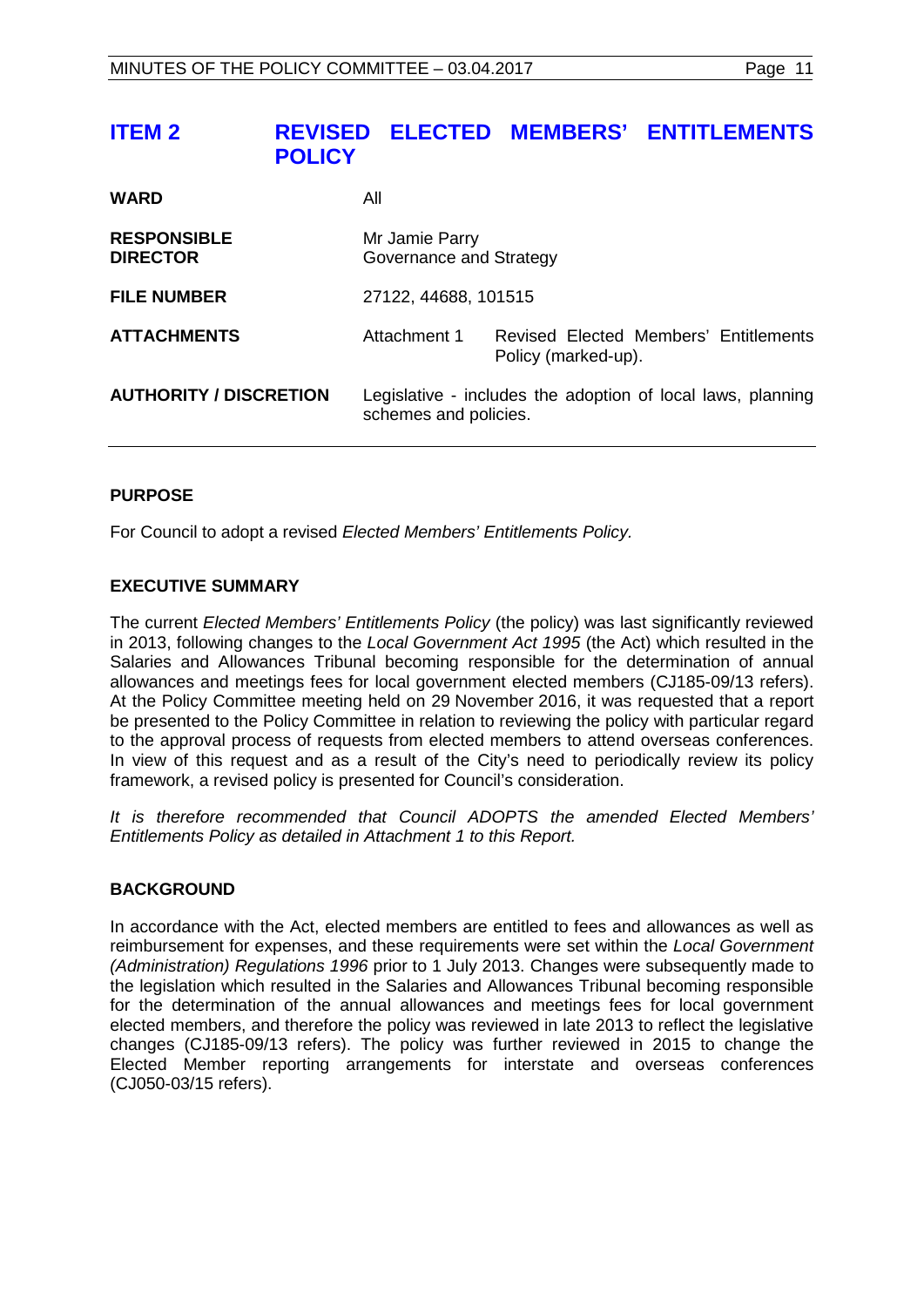At its meeting held on 15 November 2016, Council considered a report on an Elected Member's request to attend Local Government Association's Annual Conference and Exhibition in Birmingham, United Kingdom (4 - 6 July 2017), however no decision on this request was made (CJ200-11/16 refers).

Subsequently, at the Policy Committee meeting held on 29 November 2016, it was requested that a report be presented to the Policy Committee in relation to reviewing the policy with particular regard to the approval process for requests from elected members to attend overseas conferences. The policy currently stipulates that an Elected Member may, with Council approval, attend an overseas conference. In view of the request made at the Policy Committee, and as the policy has not been significantly reviewed since 2013, a revised policy has been prepared for Council's consideration.

# **DETAILS**

Other than minor formatting improvements, the more significant changes to the policy are as follows:

- Amend clause  $3.2$  The amendment clarifies the type of administrative support (through the Mayoral Office) provided to the Mayor in their role, and is a combination of the existing clauses relating to secretarial services and administrative assistance.
- Amend clause 4.2(a) and (b) Elected members are entitled to a Macbook Air, Macbook Pro or an iMac however some elected members have preferred a different type of computer device. In view of this it is suggested that the policy be amended to reflect that a similar Microsoft Windows based devices and relevant supporting devices are available should an Elected Member choose that type over an Apple device.
- Delete clause 4.3 This clause stipulates a number of documents that will be issued to elected members however most of the documents are available to elected members electronically through the City's website; elected member's portal; or through other external websites (such as the State Law Publisher for legislation). Elected members, as part of the Elected Member Induction Program are provided with a range of documents and presentations in support of their statutory role which includes the provision of the type of documents listed in this current clause. It is suggested therefore that this clause be deleted.
- Amend clause 5.4 The amendment references that additional to the ICT allowance provided to elected members, a mobile phone is supplied as standard City issued equipment.
- Amend clause  $6.6.4 As$  part of an elected member's conference and training activities, accommodation may be paid for by the City. The clause has been clarified (with the inclusion of a new paragraph (c)) that the City, as part of an Elected Member's Conference and Training Expense Allocation, will cover the accommodation costs for hotels, motels or similar type accommodation, not accommodation provided by relatives or friends. However in return for accommodation provided a meal and refreshment costs can be offered to the hosts under the existing policy provision in clause 6.6.6(e).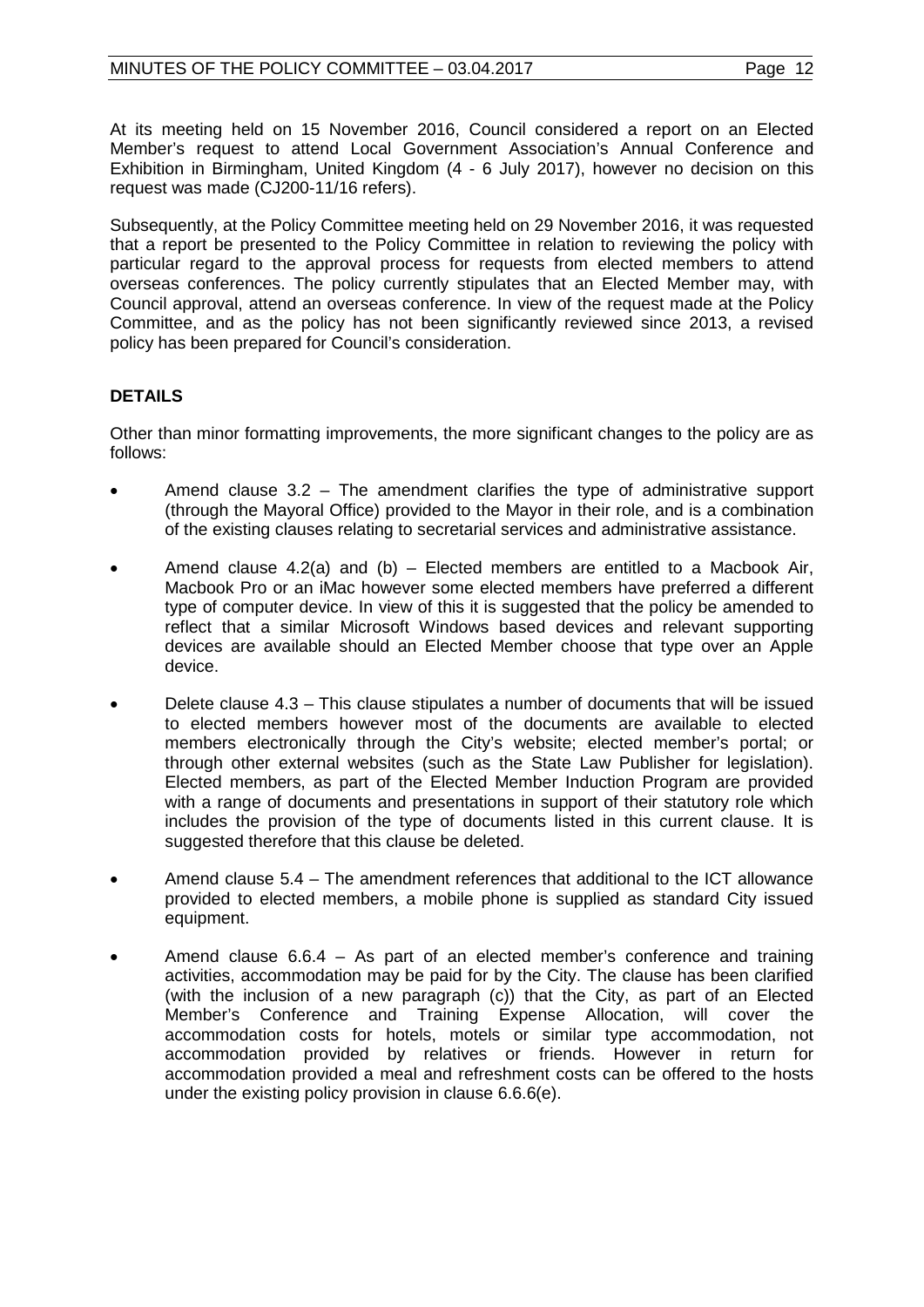- Amend clause 6.6.8 Where an Elected Member attends an interstate or overseas conference or training event, a cash advance will be made available to an Elected Member to cover incidental expenses that are listed within the policy. A formulae applies for part days on departure and arrival in which a percentage of the daily allowance applies depending on the time an Elected Member departs the Joondalup district. As all cash advances are required to be acquitted on an elected member's return, and to minimise the administrative workload in calculating such percentages, it is suggested that the part day formulae be deleted and the full daily rate apply for the time the Elected Member is travelling. It has been clarified that payment of a cash advance will be by Electronic Funds Transfer into the Elected Member's nominated bank account.
- Amend clause 6.7 From time to time an Elected Member will be accompanied by another person (usually a spouse) and it is suggested that this clause (a) be amended to clarify accommodation costs of the accompanying person, will be covered by the City, where the cost is associated with a shared room arrangement and not above a room rate for the Elected Member alone.
- Another inclusion in this clause is a provision that states where an Elected Member has a disability the City will meet the travel and accommodation costs for a carer to accompany that Elected Member, where that carer is a person who provides ongoing care and assistance, and as defined under the *Disability Services Act 1993*.
- Amend clause  $7(a) It$  is suggested that this clause be amended so that any Council approval to attend and overseas conference should state the authorised travel period for the Elected Member, which should include reasonable time for an Elected Member to acclimatise at the respective destination. It has also been clarified that the report to Council should include the benefit to the Elected Member and the City in attending the conference. Certain words are suggested to be deleted as any Council approval would reflect its satisfaction that the attendance would be of benefit to the City and the Elected Member.
- Amend clause  $9.2(d) It$  is suggested that the clause be better clarified to reflect the circumstances where the City will not cover the costs for child care, being when it is provided by a relative living in the same premises as the Elected Member. The term "relative" is now defined in the clause and is generally aligned with the definition as provided in the *Local Government Act 1995*.
- Amend clause  $9.3(c) It$  is suggested that this clause be amended to reflect recent changes to public transport industry with the introduction of Uber and other similar type providers outside the taxi industry. Changes along these lines have been included throughout the policy.
- Amend clause  $9.4(a) It$  is suggested that this clause be amended to clarify the type or other expense types that will be reimbursed by the City, including tickets to social functions and events where an Elected Member has been invited by a civic / cultural organisation or a stakeholder of the City.

As requested by the Policy Committee at its meeting held on 29 November 2016, a review has been undertaken in regard to requests from elected members to attend overseas conferences. The policy currently stipulates that an Elected Member may, with Council approval, attend an overseas conference (see clause 7(a) of the policy).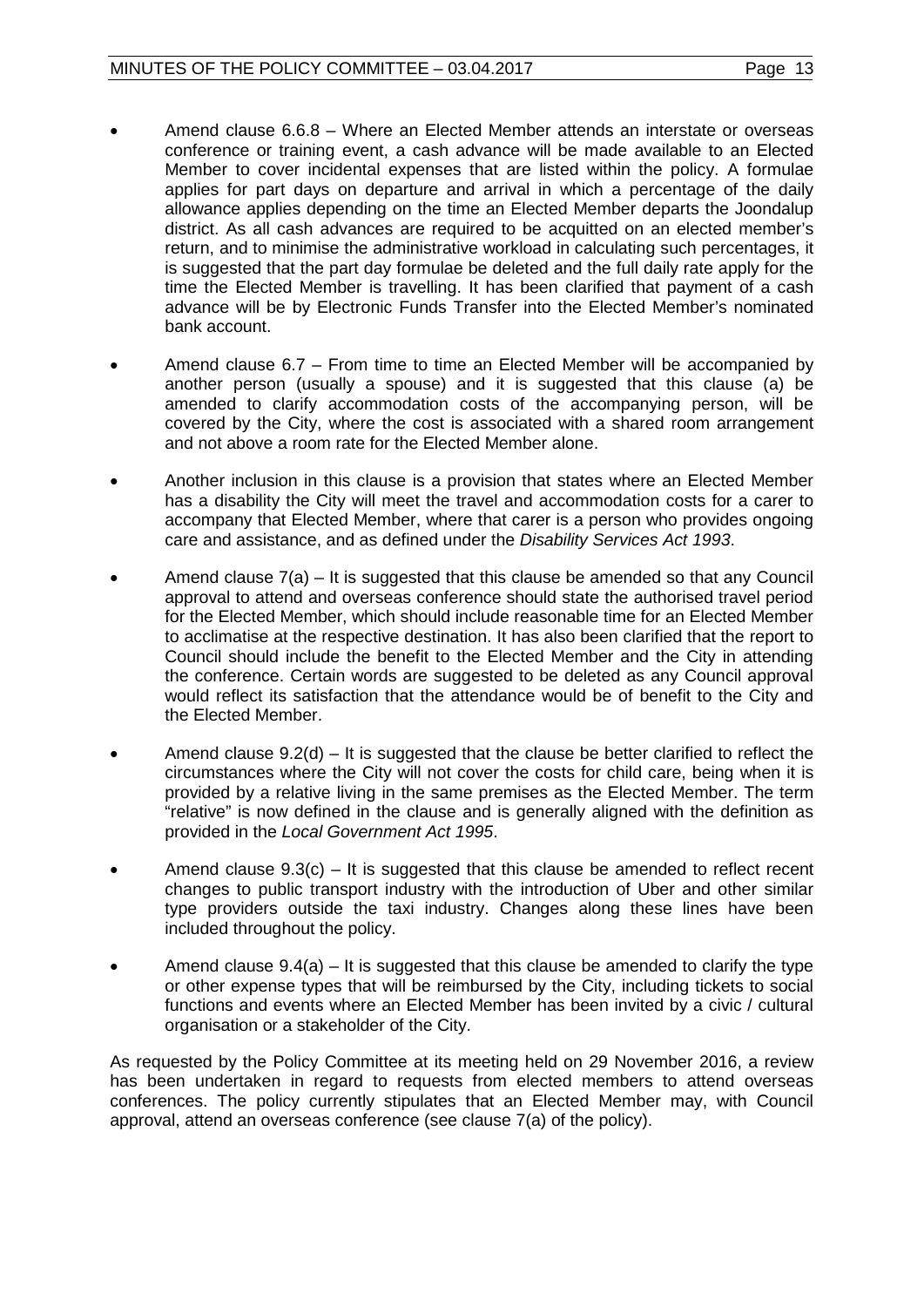The current role of the Policy Committee is as follows:

*"The role of the Policy Committee is to:*

- *make recommendations to Council on the development and review of the City's policies and overall policy framework*
- *develop and maintain a visual art collection of significance and repute that reflects the cultural aspirations of the City of Joondalup and its expressed goals and policies*
- *collect works of visual art of demonstrable excellence by artists of significance, consistent with the perceived developments in West Australian contemporary art*
- *collect and commission selectively works of art which enhance the existing Collection and which foster an understanding, enjoyment and appreciation of the visual arts among the broader community and members of the general public*
- *review the criteria established to determine award winners*
- *oversee the strategic direction of the City's Art Award events, Visual Art Collection and Visual Art Programs."*

Should Council wish Elected Member requests to attend overseas conferences to be referred to the Policy Committee before being formally considered by Council, a change to the role of the Policy Committee will be required. Should it be Council's desire that the Policy Committee approve or decline such requests itself, the Committee would need formal delegated authority, and therefore future meetings of the Committee would be open to the public. As membership on the City's committees are generally half of the elected body, any decision of the Committee, if formal delegation was given, would not be representative of the full Council.

Furthermore as the Policy Committee generally meets three to four times a year, any request from an Elected Member may not fall within the Policy Committee annual meeting scheduling although a special meeting of the Committee could be called for this purpose.

It is therefore suggested that the current arrangements remain in place, being all requests for overseas conferences being referred to Council directly for formal consideration rather than going through the established committee meeting process.

# **Issues and Options Considered**

Council can either:

- adopt the amended policy as presented
	- or
- adopt the amended policy as presented with further amendments as required.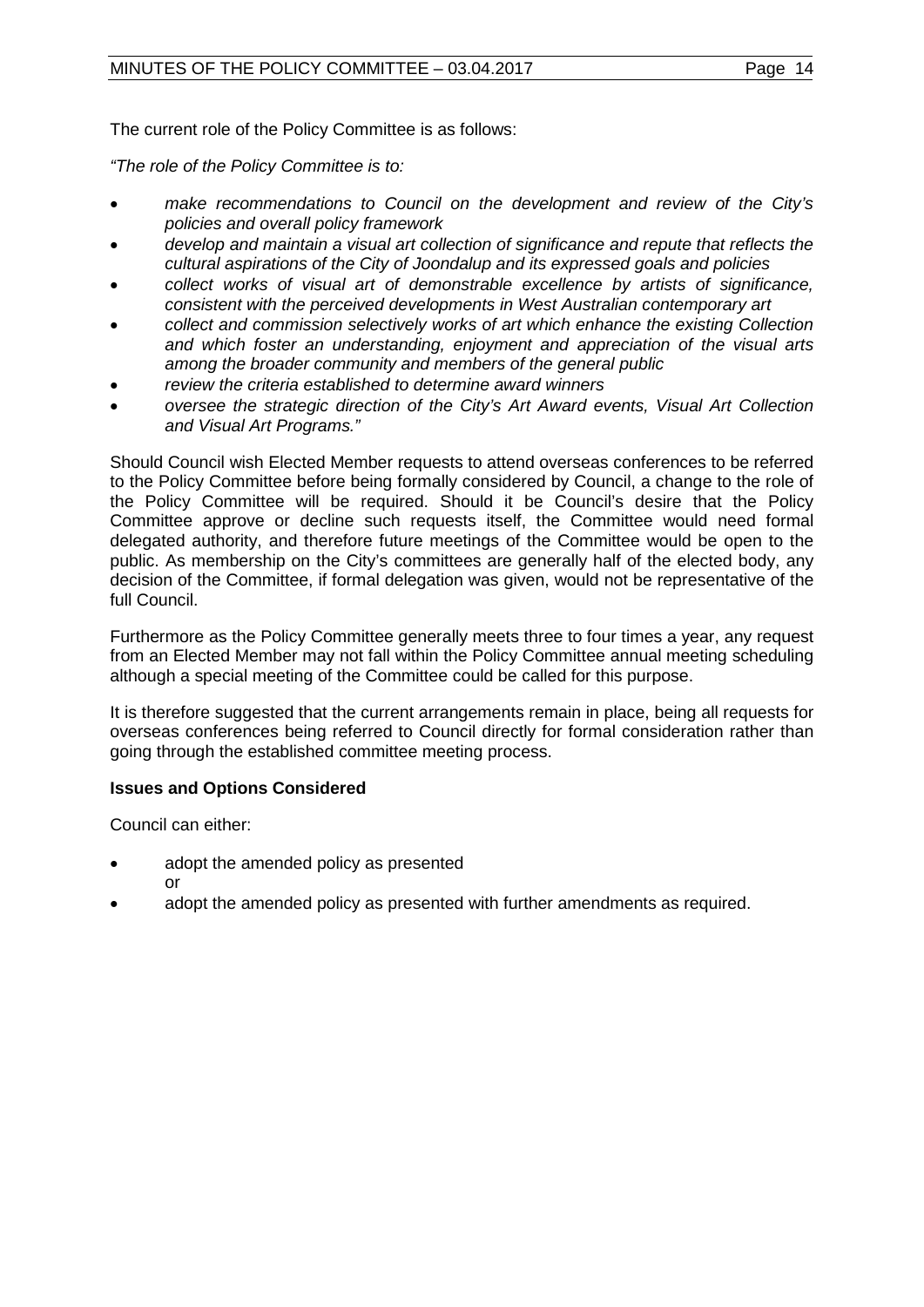### **Legislation / Strategic Community Plan / Policy Implications**

| Legislation | Local Government Act 1995.                                |
|-------------|-----------------------------------------------------------|
|             | Local Government (Administration) Regulations 1996.       |
|             | Salaries and Allowances Determination on Local Government |
|             | Chief Executive Officers and Elected Members.             |

#### **Strategic Community Plan**

| <b>Key Theme</b>            | Governance and Leadership.                                                                                                          |
|-----------------------------|-------------------------------------------------------------------------------------------------------------------------------------|
| Objective                   | Effective representation.                                                                                                           |
| <b>Strategic Initiative</b> | Attract a diverse elected body that represents, promotes and<br>reflects the composition of the community.                          |
| <b>Policy</b>               | Elected Members' Entitlements Policy.<br>Code of Conduct for Employees, Elected Members and<br>Committee Members (Code of Conduct). |

The Act confers entitlements to claim fees, expenses and allowances for individual elected members and these levels are now set by the Salaries and Allowances Tribunal or as prescribed by the City. The payments that can be lawfully made by the City to elected members are limited to:

- (a) a fee for attending Council or committee meetings (which may be either a fee per meeting up to an annual amount)
- (b) a reimbursement of an expense of a kind that is prescribed by the Regulations and that has been incurred by an Elected Member
- (c) in lieu of reimbursement for certain types of prescribed expenses, an allowance for that type of expense

or

(d) a cash advance to an Elected Member in respect of an expense for which the Elected Member can be reimbursed. The Act allows expense reimbursement payments to be made over and above allowances that are set by a local government.

#### **Risk Management Considerations**

Not applicable.

#### **Financial / Budget Implications**

Sufficient budget provisions are made in the City's annual budget to cover the Elected Member allowances, expenses and entitlements that are detailed under the policy.

#### **Regional Significance**

Not applicable.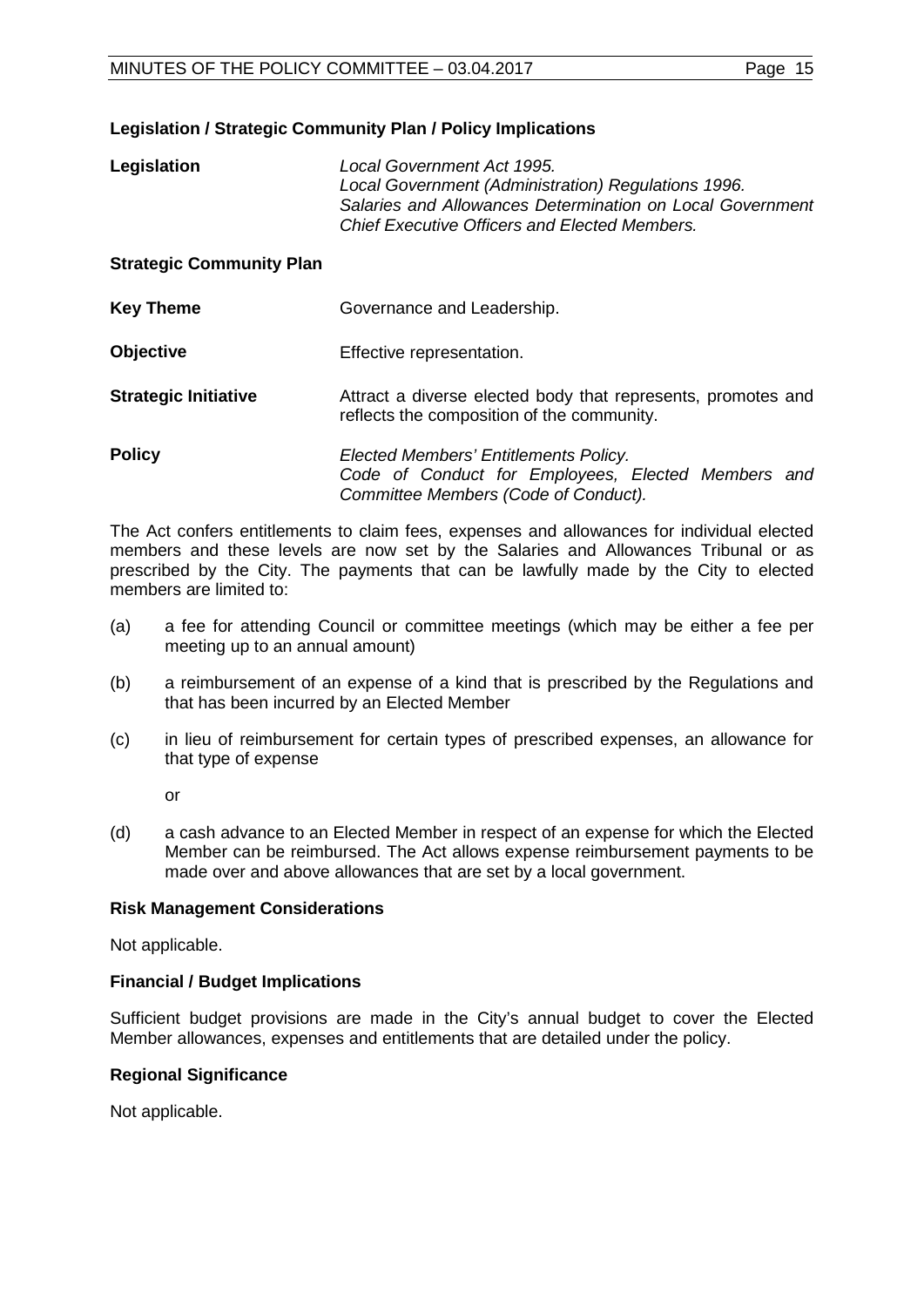# **Sustainability Implications**

Not applicable.

# **Consultation**

Not applicable.

# **COMMENT**

The *Elected Members' Entitlements Policy* provides a framework to support an Elected Member's training and development needs as well as clarity around the entitlements, allowances and fees as stipulated in the *Local Government Act 1995* and the *Local Government (Administration) Regulations 1996*. Changes to the policy are recommended to provide greater clarity around this framework and to support current arrangements for elected members in performing their statutory role.

# **VOTING REQUIREMENTS**

Simple Majority.

*The Director Governance and Strategy entered the meeting at 5.51pm.*

#### **MOVED Cr Gobbert, SECONDED Cr Hamilton-Prime that Council ADOPTS the amended** *Elected Members' Entitlements Policy* **as detailed in Attachment 1 to this Report.**

**AMENDMENT MOVED Cr Fishwick, SECONDED Cr Chester** that a new Part 2 be added to the motion as follows:

*"2 BY AN ABSOLUTE MAJORITY AMENDS the role of the Policy Committee to include the following:*

*"make recommendations to Council on the attendance of Elected Members at overseas conferences."".*

# **The Amendment was Put and LOST (3/4)**

**In favour of the Amendment:** Crs Gobbert, Chester and Fishwick. **Against the Amendment:** Mayor Pickard, Crs Hamilton-Prime, Hollywood and Taylor.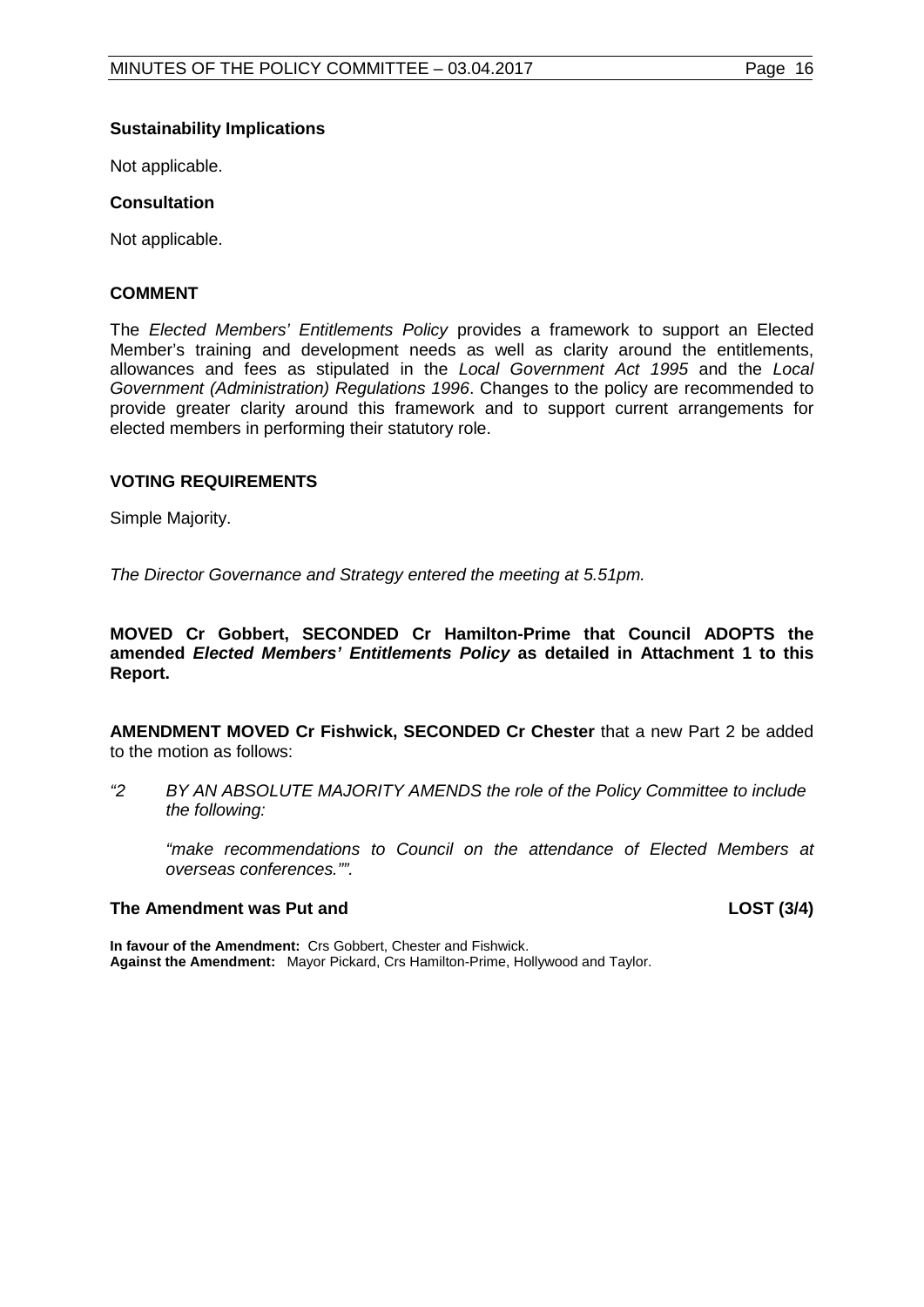**AMENDMENT MOVED Mayor Pickard, SECONDED Cr Hollywood that the motion be amended to read as follows:**

*"That Council ADOPTS the amended Elected Members' Entitlements Policy as detailed in Attachment 1 to this Report, subject to 3.2(a)(vi) being amended to read as follows:*

*"vi Administrative support associated with the role of Mayor in accordance with the provisions of the Local Government Act 1995."".*

#### **The Amendment was Put and CARRIED (7/0)**

**In favour of the Amendment:** Cr Gobbert, Mayor Pickard, Crs Chester, Fishwick, Hamilton-Prime, Hollywood and Taylor.

**AMENDMENT MOVED Cr Fishwick, SECONDED Cr Hollywood** that the motion be amended to read as follows:

*"That Council ADOPTS the amended Elected Members' Entitlements Policy as detailed in Attachment 1 to this Report, subject to:*

- *1 3.2(a)(vi) being amended to read as follows:*
	- *"vi Administrative support associated with the role of Mayor in accordance with the provisions of the Local Government Act 1995.";*
- *2 4.4 being amended to replace "Elected Member" with "Mayor or Deputy Mayor."".*

# **The Amendment was Put and LOST (2/5)**

**In favour of the Amendment:** Crs Fishwick and Hollywood. **Against the Amendment:** Cr Gobbert, Mayor Pickard, Crs Chester, Hamilton-Prime and Taylor.

# **The Original Motion as amended, being:**

*-*

**In favour of the Motion:** Cr Gobbert, Mayor Pickard, Crs Chester, Fishwick, Hamilton-Prime, Hollywood and Taylor.

*Appendix 1 refers*

*[To access this attachment on electronic document, click here: Attach1agnPOLICY170403.pdf](http://www.joondalup.wa.gov.au/files/committees/POLI/2017/Attach1agnPOLICY170403.pdf)*

# **was Put and CARRIED (7/0)**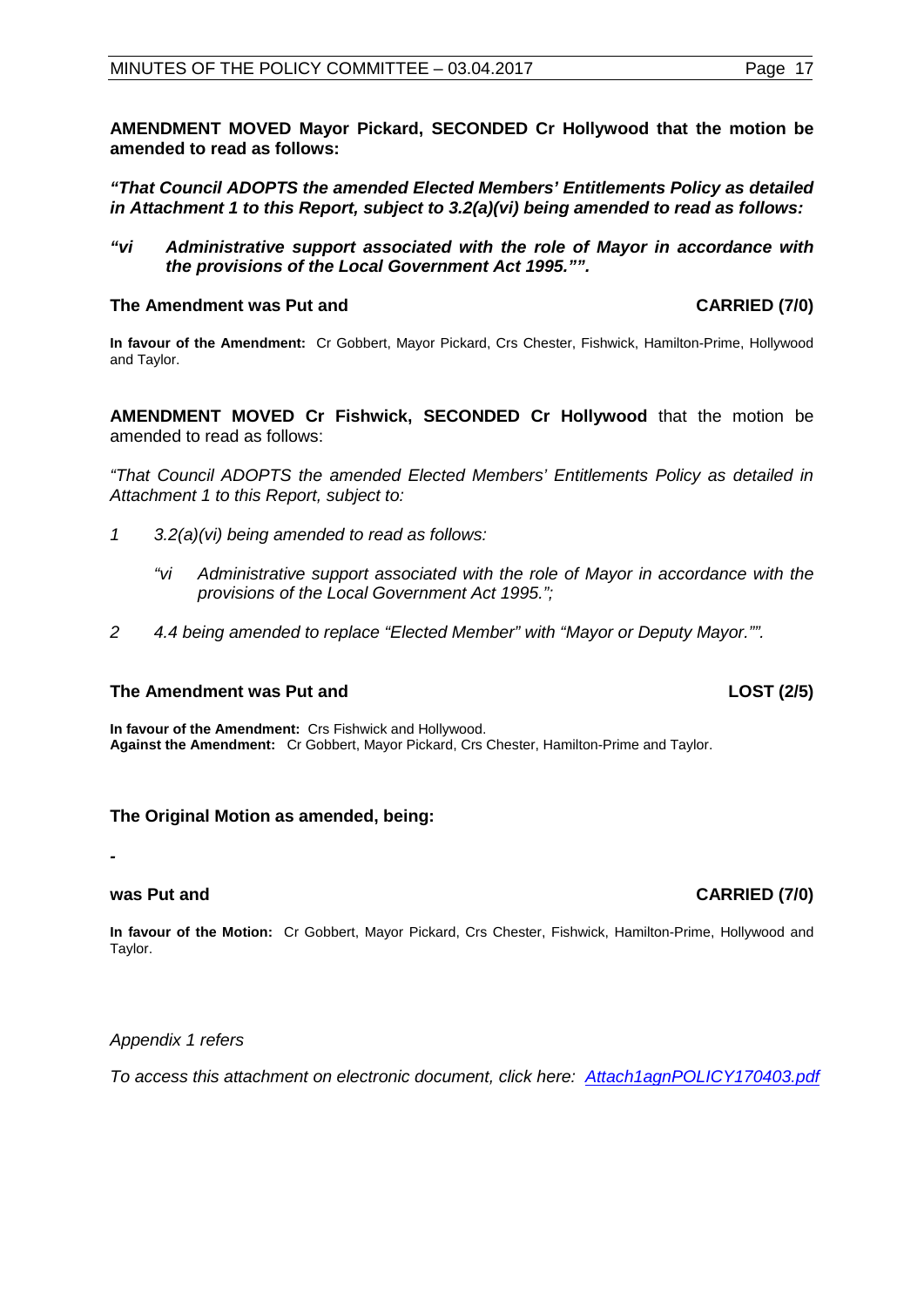# <span id="page-17-0"></span>**ITEM 3 REVIEW OF RECOGNITION OF VOLUNTEERS POLICY**

| <b>WARD</b>                           | All                                       |                                                             |                                                 |        |          |
|---------------------------------------|-------------------------------------------|-------------------------------------------------------------|-------------------------------------------------|--------|----------|
| <b>RESPONSIBLE</b><br><b>DIRECTOR</b> | Mr Jamie Parry<br>Governance and Strategy |                                                             |                                                 |        |          |
| <b>FILE NUMBER</b>                    | 102666, 101515                            |                                                             |                                                 |        |          |
| <b>ATTACHMENTS</b>                    | Attachment 1                              | Revised<br>changes)                                         | Volunteer                                       | Policy | (tracked |
|                                       | Attachment 2                              |                                                             | <b>Current Recognition of Volunteers Policy</b> |        |          |
| <b>AUTHORITY / DISCRETION</b>         | schemes and policies.                     | Legislative – includes the adoption of local laws, planning |                                                 |        |          |

# **PURPOSE**

For Council to review the *Recognition of Volunteers Policy* and adopt the revised *Volunteer Policy* as part of the Policy Manual review process.

# **EXECUTIVE SUMMARY**

As a result of a review of the Policy Manual, the *Recognition of Volunteers Policy* was identified as requiring amendments, namely:

- re-title the *Recognition of Volunteers Policy* to the *Volunteer Policy* to reflect the broader policy objectives
- amend the objective to better reflect the purpose of the policy
- realign the format of the policy to the new template
- include additional information about the management of volunteers by the City.

The current *Recognition of Volunteers Policy* (Attachment 2 refers) was adopted by Council at its meeting held on 27 February 2007 (CJ007-02/07 refers) to recognise the significant contribution of volunteers through unpaid hours in delivery of services, programs and activities to the Joondalup community. The policy has remained unchanged since 2007.

At its meeting held on 17 February 2015 (CJ002-02/15 refers), Council adopted the *Community Development Plan 2015–2020* following community consultation. The *Community Development Plan* identified the need to review relevant policies relating to volunteer recognition. The review of such policies will position the City to deliver on priorities related to supporting opportunities for volunteer management, as well as acknowledging volunteers through recognition programs.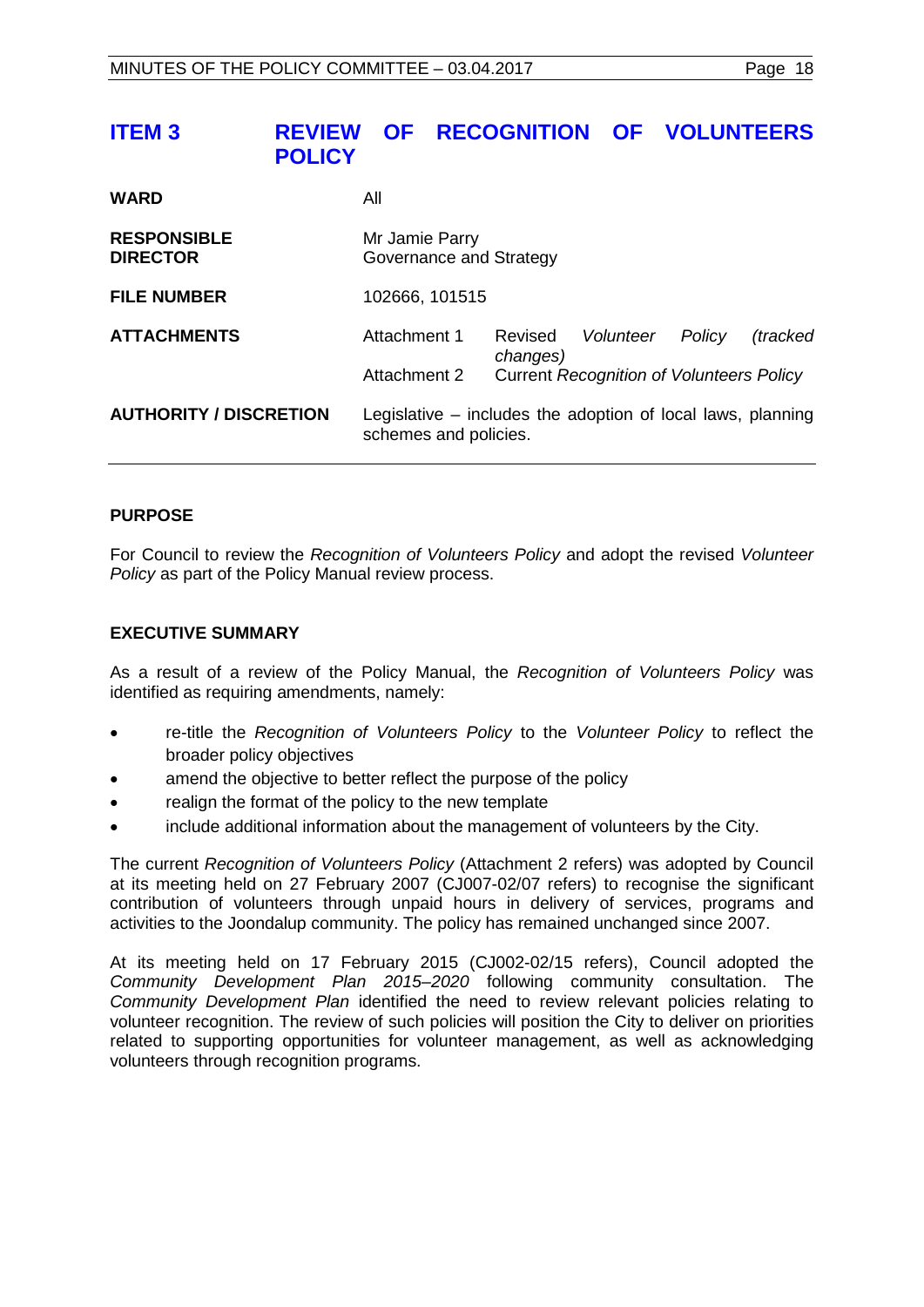# MINUTES OF THE POLICY COMMITTEE - 03.04.2017 Page 19

On 4 May 2016, the City held a Strategic Community Reference Group (SCRG) meeting to review the City's current volunteer recognition and support activities. In addition, the City sought to review its current role in supporting volunteering within the community, and identified opportunities to partner, promote and facilitate volunteer development in order to meet best practice standards. SCRG feedback indicated support for recognising volunteers through civic functions and a suggestion was made to benchmark the *Recognition of Volunteers Policy* against other local government authorities.

Research into other local government volunteer policies found that those with volunteer policies incorporated an overarching volunteer policy rather than a specific recognition policy. The proposed *Volunteer Policy* has subsequently been revised to align with best practice standards and incorporates a revised section on the management of volunteers.

*It is therefore recommended that Council ADOPTS the Volunteer Policy, as shown in Attachment 1 to this Report.*

# **BACKGROUND**

At its meeting held on 27 February 2007 (CJ007-02/07 refers), Council adopted the current *Recognition of Volunteers Policy* following requests from community groups for acknowledgement and funding support to assist with celebrations related to key milestones and achievements.

At the time, Council acknowledged the benefits to the City from the unpaid hours provided by volunteers in support of the delivery of community services and the need to develop a policy that encompassed volunteer recognition. The *Recognition of Volunteers Policy* has remained unchanged since 2007.

Since the *Recognition of Volunteers Policy* was adopted, the City has continued to connect approximately 2,000 volunteers with opportunities through the Joondalup Volunteer Resource Centre each year, which results in significant economic, social and environmental benefit for the City.

# **DETAILS**

Since the *Recognition of Volunteers Policy* was adopted, the City has continued to connect approximately 2,000 volunteers with opportunities through the Joondalup Volunteer Resource Centre each year, which results in significant economic, social and environmental benefit for the City.

The recognition and support of volunteers and volunteer groups remains a priority for the City and it is considered important for the City to continue recognising and supporting the contribution of volunteers and volunteer groups through a stated policy position.

Since the adoption of the *Recognition of Volunteers Policy* in 2007, the City's *Community Development Plan 2015–2020* has outlined a set of priorities to support and acknowledge contributions made to the City by volunteers through the development of a recognition program and working closely with the Joondalup Volunteer Resource Centre to promote the facility and enhance their ability to link volunteers to key positions within the community. The *Community Development Plan 2015 – 2020* also includes key performance targets related to increasing the number of volunteers referred to the Volunteer Resource Centre and increasing the number of people involved in a community based organisation.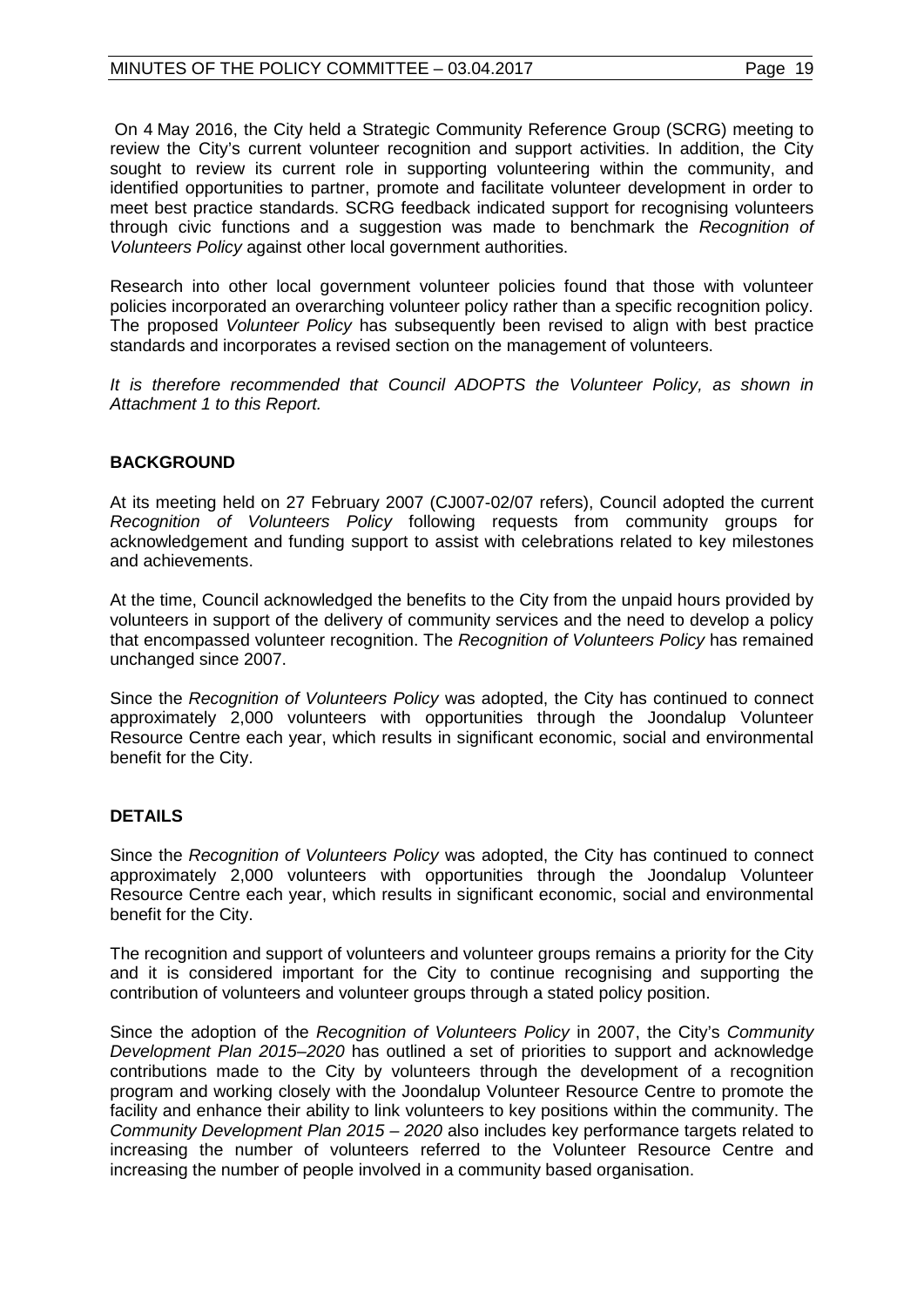The SCRG meeting held on 4 May 2016 addressed volunteer recognition through the lens of the *Community Development Plan 2015–2020.* SCRG feedback indicated that civic functions were considered a valuable recognition tool for contributions made by volunteers. Discussions also suggested opportunities for leadership development through volunteering and community participation remained an important mechanism to attracting and expanding volunteerism within the City of Joondalup. This has been taken into account during the review and subsequent amendments have been made within the policy to reflect the feedback from the SCRG.

# Local Government Comparison

Based on SCRG feedback, research and benchmarking the City's *Recognition of Volunteers Policy* against other local governments was conducted. An analysis of other local government policies was undertaken to compare volunteer policies and recognition policies in order to inform the review of the City's *Recognition of Volunteers Policy*. Of the 30 local governments benchmarked in the greater Perth metropolitan area, seven local governments have a policy relating to volunteers and volunteer management. These policies are summarised in the table below:

| <b>Name</b><br>of<br>Local<br><b>Government</b> | <b>Policy Name</b>                           | <b>Contains</b><br>recognition<br>clause? | <b>Notes</b>                                                                                                                                                                                                                                                                                                                                  |
|-------------------------------------------------|----------------------------------------------|-------------------------------------------|-----------------------------------------------------------------------------------------------------------------------------------------------------------------------------------------------------------------------------------------------------------------------------------------------------------------------------------------------|
| City<br>of<br>Armadale                          | Volunteer<br>Involvement                     | <b>No</b>                                 | Includes a reference to volunteer<br>$\bullet$<br>management.<br>Acknowledges contributions made by<br>volunteers, but does not state how<br>volunteers are recognised.                                                                                                                                                                       |
| Town<br>οf<br>Bassendean                        | Volunteer<br>Policy                          | Yes                                       | Focuses on volunteer management.<br>$\bullet$<br>Outlines specific components such as<br>volunteer registration and application<br>process, training and insurance.                                                                                                                                                                           |
| City<br>of<br><b>Bayswater</b>                  | Volunteer<br>Principles<br>and<br>Management | Yes                                       | Focuses on volunteer management.<br>$\bullet$<br>Outlines specific components such as<br>volunteer registration and application<br>process, training and insurance.                                                                                                                                                                           |
| City<br><b>of</b><br>Gosnells                   | Volunteer<br><b>Services</b>                 | Yes                                       | Focus<br>the<br>provision<br>and<br>on<br>$\bullet$<br>engagement of volunteer services.<br>Incorporates sections on attracting,<br>supporting valuing volunteers.<br>Includes detail on a discount program<br>for volunteers.                                                                                                                |
| <b>Shire</b><br>of<br>Mundaring                 | Volunteer<br>Support<br>Policy               | Yes                                       | volunteer<br>Encompasses<br>$\bullet$<br>management,<br>recognition<br>and<br>volunteer support initiatives.<br><b>Outlines</b><br>specifics<br>volunteer<br>on<br>initiatives such as<br>support grants,<br>workshops<br>training<br>and<br>volunteer<br>networking.<br>Promotes recognition through national<br>and local volunteer events. |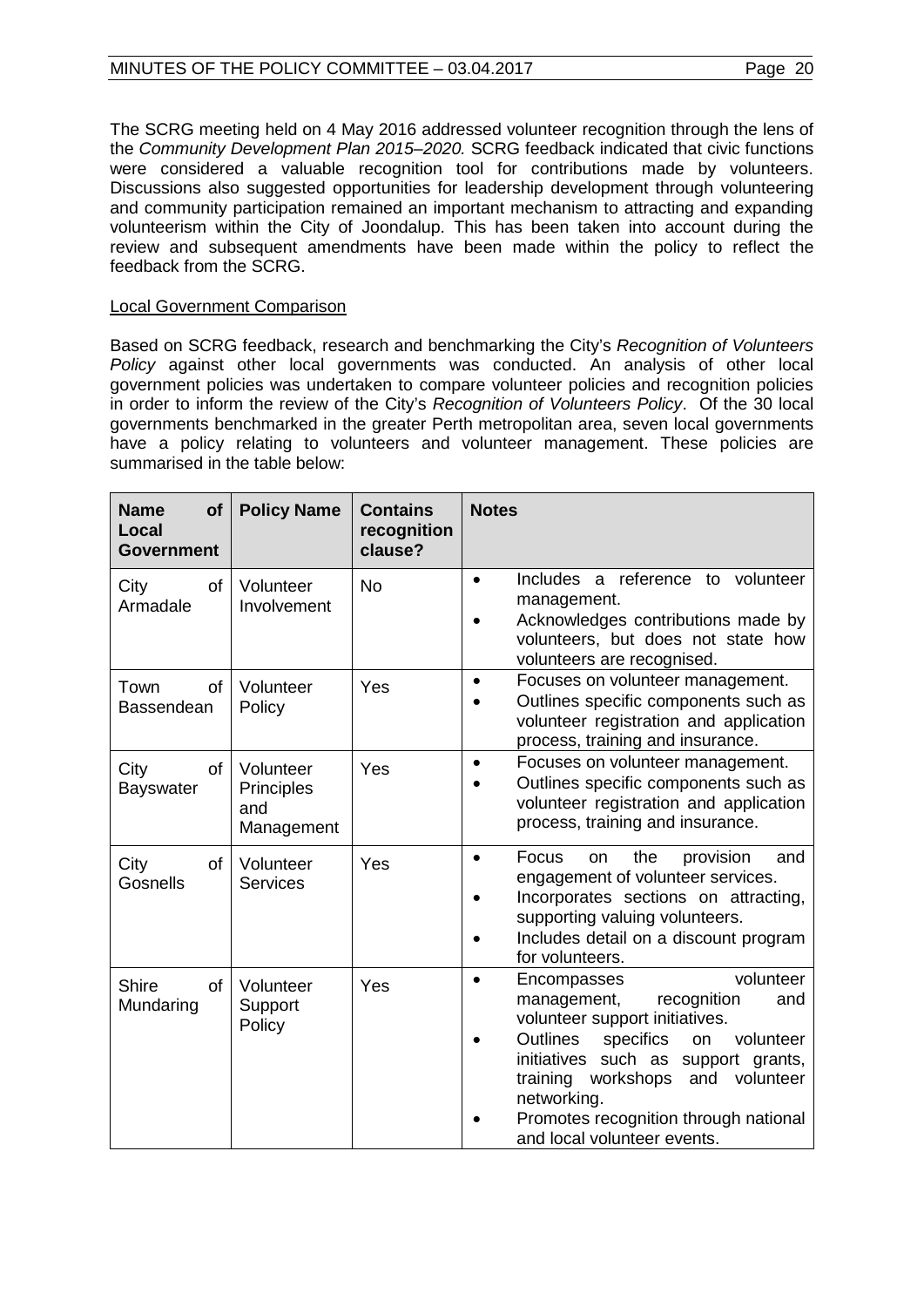| <b>Name</b><br>Local<br><b>Government</b> | of <sub>l</sub> | <b>Policy Name</b>     | <b>Contains</b><br>recognition<br>clause? | <b>Notes</b>                                                                                                                                                                                                                                                                                                                                            |
|-------------------------------------------|-----------------|------------------------|-------------------------------------------|---------------------------------------------------------------------------------------------------------------------------------------------------------------------------------------------------------------------------------------------------------------------------------------------------------------------------------------------------------|
| City<br>Subiaco                           | 0f              | <b>Volunteers</b>      | Yes                                       | Outlines commitment to supporting<br>volunteers through recognition<br>of<br>service.<br>information relating<br>Contains<br>to<br>adhering to occupational health and<br>safety<br>standards,<br>training,<br>reimbursement of expenses<br>and<br>insurance.<br>Specifies detail on yearly celebratory<br>events and recognition of service<br>awards. |
| City<br>Wanneroo                          | of              | Volunteering<br>Policy | Yes                                       | Guides best practice in volunteer<br>management and support including<br>recruitment, supervision and training<br>requirements.<br>States a reward and recognition<br>strategy will be developed to include<br>funding volunteer functions.                                                                                                             |

The benchmarking exercise indicates that while most local governments that have volunteer policies also had recognition clauses, their policies generally encompass a broad approach rather than solely focusing on recognition. This research has highlighted an opportunity to expand the scope of the current *Recognition of Volunteers Policy* by including a definition section, a statement about volunteer management and reviewing the current section on volunteer recognition. Rationales for the amendments are indicated below:

# **Definition**

The definitions of volunteer and volunteer groups have been adapted from Volunteering Australia's definitions.

#### Management of Volunteers

The policy objective, statement and details have been expanded to include a high-level statement addressing the management of volunteers within the City. The City currently has frameworks in place based on the National Standards for Volunteer Involvement and best practice documents endorsed by Volunteering Australia and it was deemed appropriate to include a clause addressing management based on these frameworks.

The addition of the management clause aligns the City with other local governments, but provides flexibility in the policy should the National Standards or best practice endorsement by Volunteering Australia change.

#### Recognition of Volunteers

The City currently holds numerous scheduled volunteer functions each year to recognise the contribution of volunteers and volunteer groups. SCRG feedback on recognising the contributions of volunteers through civic functions is consistent with the local government benchmarking and it is therefore recommended to be retained within the revised *Volunteer Policy*. Amendments have also been made to simplify and reduce the replication of content, namely "conducting volunteer functions" and "inviting volunteers to functions" within the policy.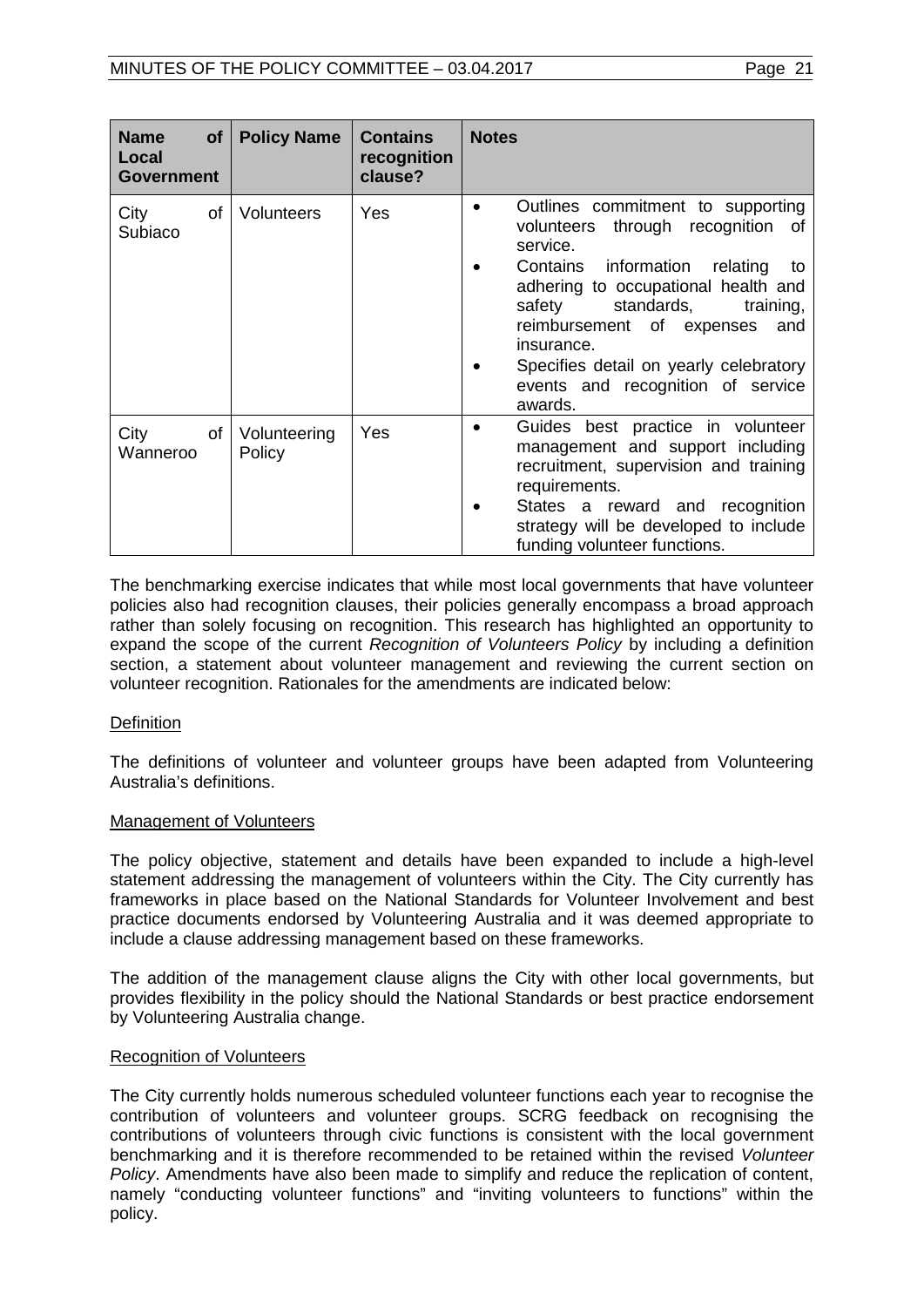# **Issues and options considered**

Council may either:

- adopt the revised *Volunteer Policy,* as shown at Attachment 1 to this Report.
- suggest further modifications to the revised *Volunteer Policy.*

or

• retain the *Recognition of Volunteers Policy* in its current format as shown at Attachment 2 to this Report.

# **Legislation / Strategic Community Plan / policy implications**

| Legislation                     | Not applicable.                                                                                                                                   |  |  |  |
|---------------------------------|---------------------------------------------------------------------------------------------------------------------------------------------------|--|--|--|
| <b>Strategic Community Plan</b> |                                                                                                                                                   |  |  |  |
| <b>Key theme</b>                | Community Wellbeing.                                                                                                                              |  |  |  |
| <b>Objective</b>                | Community spirit.                                                                                                                                 |  |  |  |
| <b>Strategic initiative</b>     | Support and encourage opportunities for local volunteering.<br>Promote the sustainable management of local organisations<br>and community groups. |  |  |  |
|                                 |                                                                                                                                                   |  |  |  |
|                                 | support the needs of<br>disadvantaged<br>Promote<br>and<br>communities.                                                                           |  |  |  |
|                                 | Support and facilitate the development of community leaders.                                                                                      |  |  |  |
| <b>Policy</b>                   | Recognition of Volunteers Policy.                                                                                                                 |  |  |  |

#### **Risk management considerations**

In order to remain transparent and facilitate appropriate decision-making processes, it is imperative that policies reflect the current positions of Council and work practices at the City, as well as contemporary best practice approaches.

# **Financial / budget implications**

Civic functions to recognise the contributions of volunteers are currently included in the City's budget. Though the City holds numerous scheduled volunteer functions, an increase in volunteer functions may require additional resources to be allocated.

# **Regional significance**

The efforts of volunteers and volunteer groups not only benefit the residents of the City of Joondalup, but also the broader region.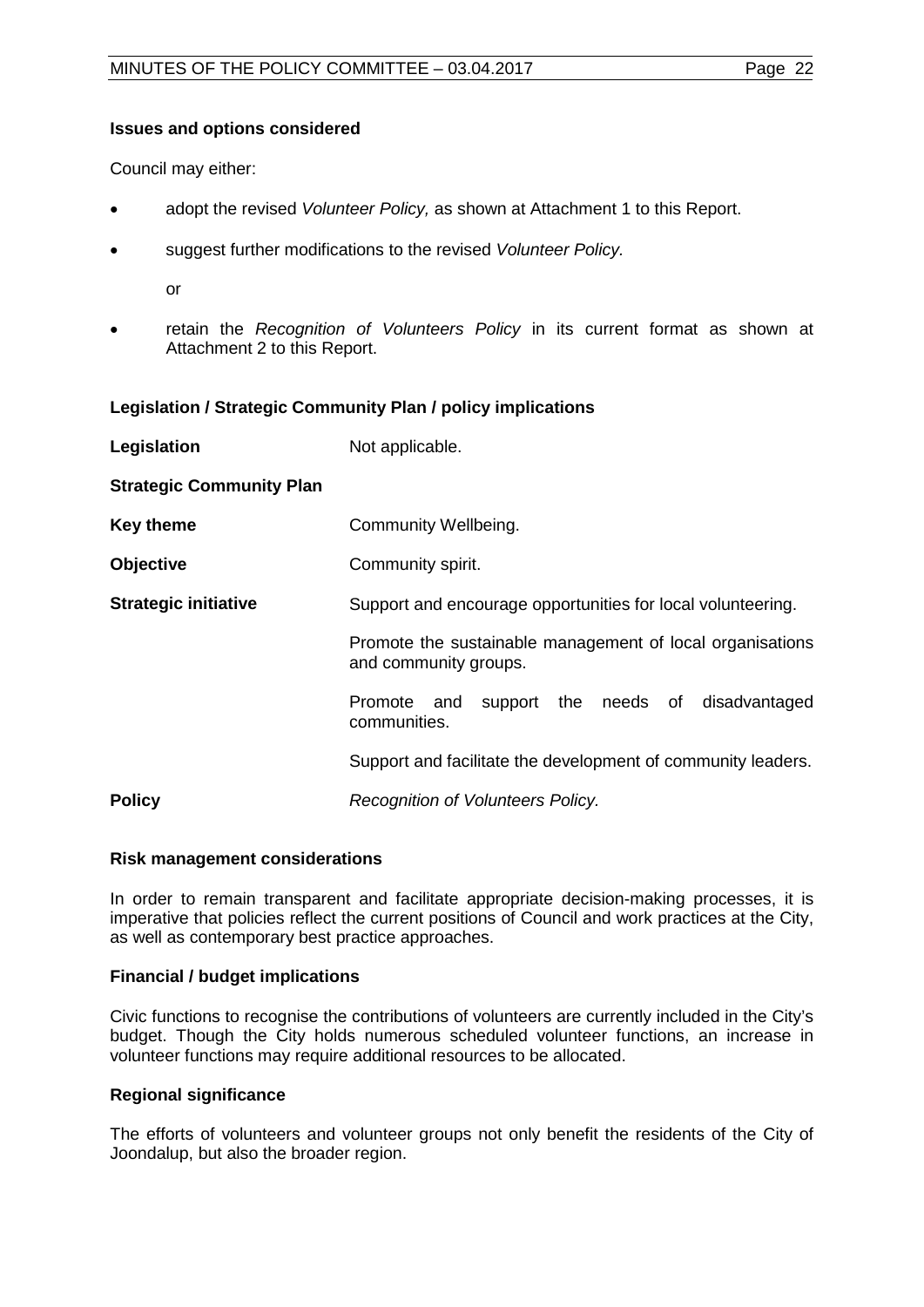### **Sustainability implications**

#### **Environmental**

A number of volunteer groups recognised by the City assist in the management and maintenance of natural areas managed by the City. A decrease in volunteers in this area would have an impact on the natural bushland managed by the City.

#### Social

Social sustainability enhances the lives of those within communities and the processes required to achieve social cohesion. Volunteers play a vital role in achieving social sustainability.

#### Economic

Volunteers contribute numerous hours of unpaid labour to the community and support the delivery of services to the community. There would be anticipated financial implications for the City and regional stakeholders if the City experienced a decline in volunteer service contributions to the community.

#### **Consultation**

Not applicable.

#### **COMMENT**

The *Recognition of Volunteers Policy* has provided guidance in regard to recognition of volunteers in the City of Joondalup. The expansion of the policy, including re-naming to the *Volunteer Policy,* will allow the City to continue to recognise the efforts of volunteers to the City, as well as provide a framework for supporting, encouraging and managing volunteer activities for the community. As such, it is considered appropriate that the proposed *Volunteer Policy* is adopted by Council.

# **VOTING REQUIREMENTS**

Simple Majority.

#### **OFFICER'S RECOMMENDATION**

That Council ADOPTS the revised *Volunteer Policy* as detailed in Attachment 1 of this Report.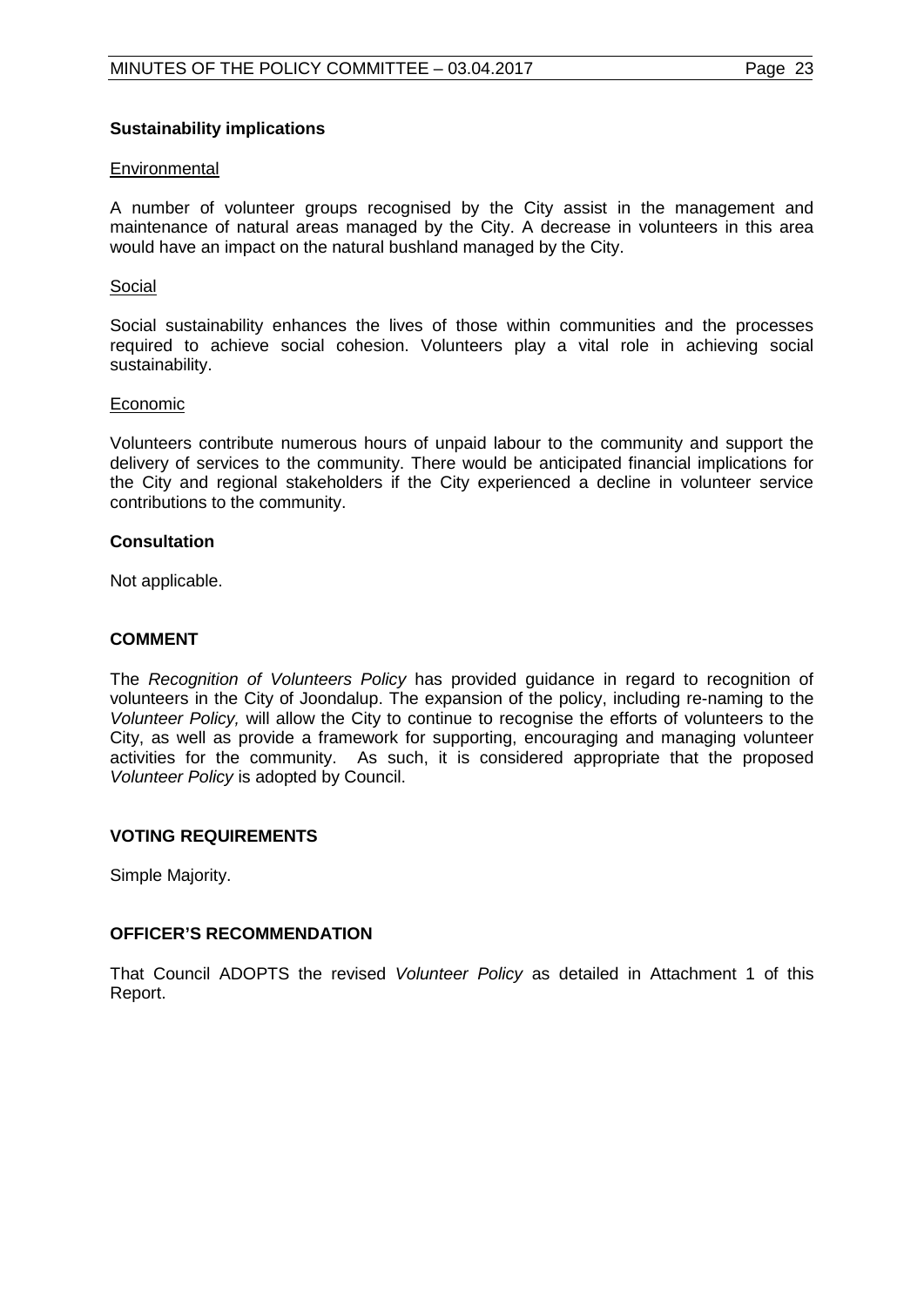**MOVED Mayor Pickard, SECONDED Cr Chester that Council ADOPTS the revised**  *Volunteer Policy* **as detailed in Attachment 1 of this Report, subject to Clause 3.2 – Recognition of Volunteers being amended to read as follows:**

*"In order to recognise the significant efforts of volunteers within the community, the City will:*

*Conduct volunteer functions where possible, in alignment with best practice recognition events, as well as other local opportunities."***.**

# **The Motion was Put and CARRIED (7/0)**

**In favour of the Motion:** Cr Gobbert, Mayor Pickard, Crs Chester, Fishwick, Hamilton-Prime, Hollywood and Taylor.

*Appendix 2 refers*

*[To access this attachment on electronic document, click here: Attach2agnPOLICY170403.pdf](http://www.joondalup.wa.gov.au/files/committees/POLI/2017/Attach2agnPOLICY170403.pdf)*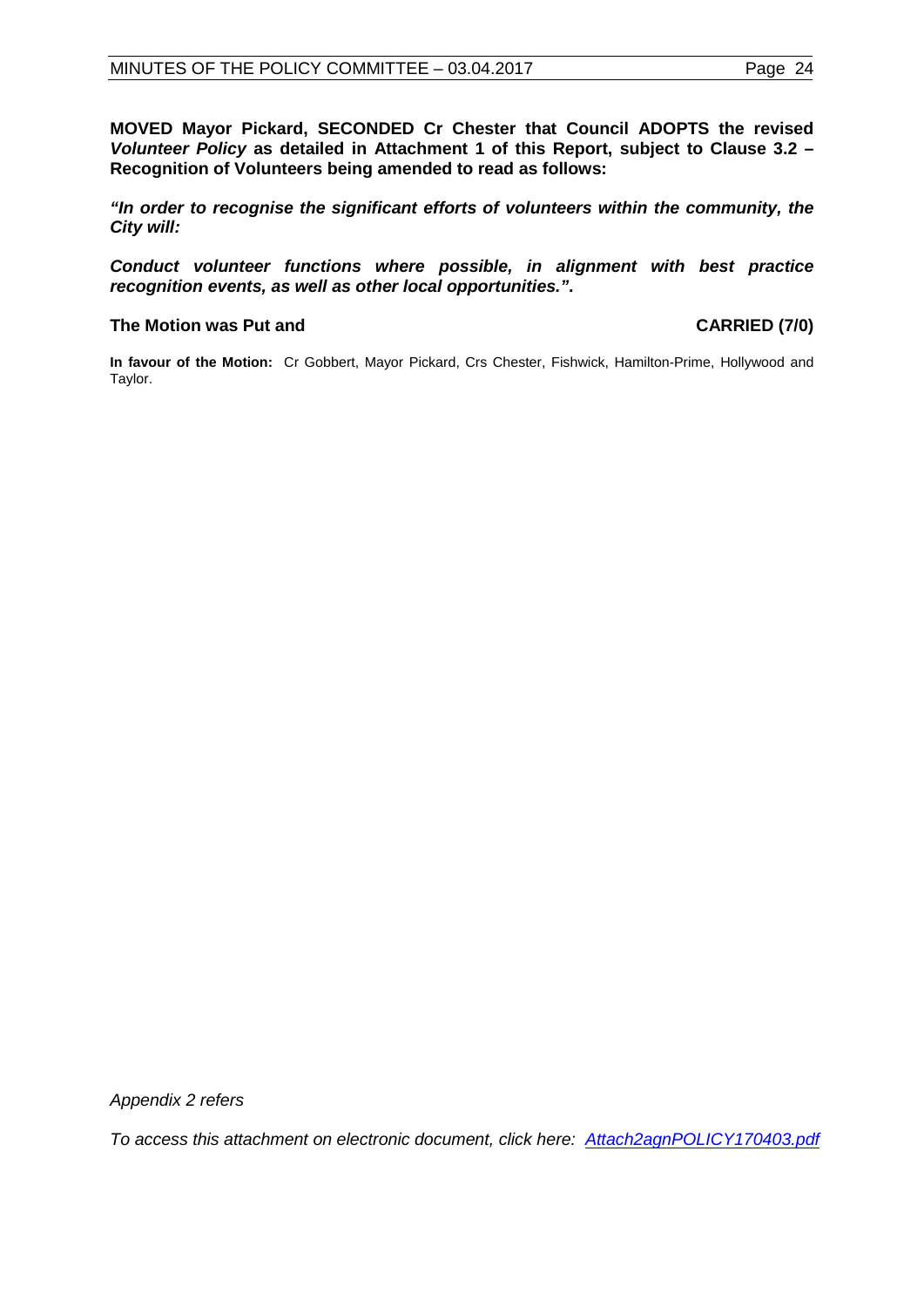# <span id="page-24-0"></span>**ITEM 4 LIGHT VEHICLE REPLACEMENT POLICY – REVOCATION**

| <b>WARD</b>                           | All                                       |                                                                    |  |
|---------------------------------------|-------------------------------------------|--------------------------------------------------------------------|--|
| <b>RESPONSIBLE</b><br><b>DIRECTOR</b> | Mr Jamie Parry<br>Governance and Strategy |                                                                    |  |
| <b>FILE NUMBER</b>                    | 28469, 101515                             |                                                                    |  |
| <b>ATTACHMENTS</b>                    | Attachment 1<br>Attachment 2              | Light Vehicle Replacement Policy<br><b>Asset Management Policy</b> |  |
| <b>AUTHORITY / DISCRETION</b>         | schemes and policies.                     | Legislative – includes the adoption of local laws, planning        |  |

# **PURPOSE**

For Council to revoke the *Light Vehicle Replacement Policy* as a result of the Policy Manual review process.

# **EXECUTIVE SUMMARY**

The current *Light Vehicle Replacement Policy* was adopted by Council at its meeting held on 25 March 2008 (CJ052-04/08 refers) to minimise fleet whole-of-life costs to the City by guiding the replacement of its fleet vehicles through determination of optimum changeover periods. No amendments have been made to the policy since its adoption.

Since 2008, the City has developed and reviewed its *Asset Management Policy* in 2012. As the *Asset Management Policy* provides a consolidated Council position on all asset classes including fleet vehicles, it now has superseded the need for the *Light Vehicle Replacement Policy*.

*It is therefore recommended that Council REVOKES the Light Vehicle Replacement Policy, as shown in Attachment 1 of this Report.* 

# **BACKGROUND**

Following the split between the City of Wanneroo and the City of Joondalup, *Council Vehicles – Mayor and Council Officers Policy* was adopted by Council at its meeting held on 22 June 1999 (CJ213-06/99 refers), which replaced the former City of Wanneroo's policy on City vehicles.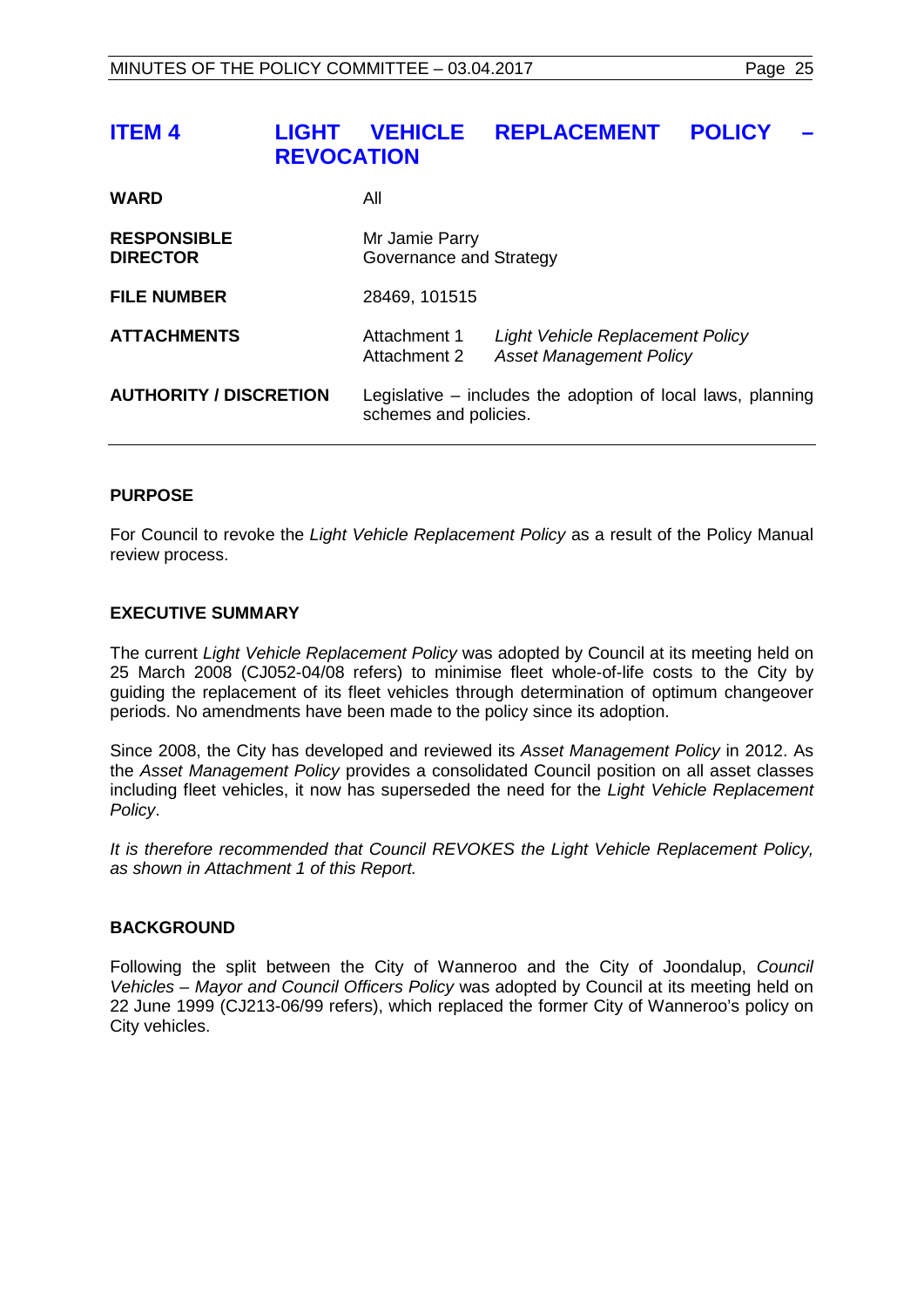In 2000, the City commissioned the former Western Australian Municipal Association (WAMA) to report on various fleet issues relating to light vehicles including:

- ownership structure
- salary packaging and novated leasing
- optimal changeover point.

The report listed numerous recommendations for cost efficiency which were considered at the Council meeting held on 22 May 2001 (CJ133-05/01). Council resolved in part to:

*"RETAIN its 6 and 8 cylinder vehicles for 4 years or 90,000km whichever is the sooner."*

At its meeting held on 11 June 2002 (CJ121-06/02 refers), Council adopted further changes to the *Council Vehicles – Mayor and Council Officers Policy* relating to types of vehicles and changeover timeframes. The changes included the addition of replacement criteria of 12 months or earlier for the Mayor and CEO's vehicles and the sooner of three years or 60,000km for all other passenger fleet vehicles.

A report and updated *Light Vehicle Replacement Policy* was provided to Council for consideration at its meeting held on 25 March 2008 (CJ052-04/08 refers). The updated *Light Vehicle Replacement Policy* removed the prescriptive optimum changeover period, replacing it with key principles for consideration thereby giving the City greater flexibility in replacement of fleet vehicles. The Council voted to adopt the *Light Vehicle Replacement Policy* in its current form at this meeting.

The policy has remained unchanged since 2008.

# **DETAILS**

Since the *Light Vehicle Replacement Policy*'s last review in 2008, the City has developed and reviewed the *Asset Management Policy* which sets out the Council's policy position on all asset classes*.* 

The *Asset Management Policy* (Attachment 2 refers) has incorporated broader overarching statements in relation to the management of all City assets, including fleet vehicles and reflects the City's vision and values along with guidance on managing assets in an affordable and sustainable manner. With the *Light Vehicle Replacement Policy* providing the same information with specific reference to light vehicles, it has now been superseded by the review of the *Asset Management Policy*.

Furthermore, the information contained within the *Light Vehicle Replacement* Policy such as 'whole-of-life cost' principles and references to obtaining external advice on the purchase, replacement and maintenance of the City's light, heavy and plant vehicles have been integrated within the City's *Fleet Asset Management Plan 2011-2031*. To ensure consistency across all City policies, the aspects outlined within the current policy have now been embedded into City processes and as such, a policy statement relating to light vehicle replacement is no longer required.

The current *Light Vehicle Replacement Policy* also makes references to the *City Owned Motor Vehicle Allocation and Usage Protocol* which outlines the allocation and vehicle use categories. This protocol sets out specific operational processes for the City and as such, is not required to be referenced in any high-level strategic policy document.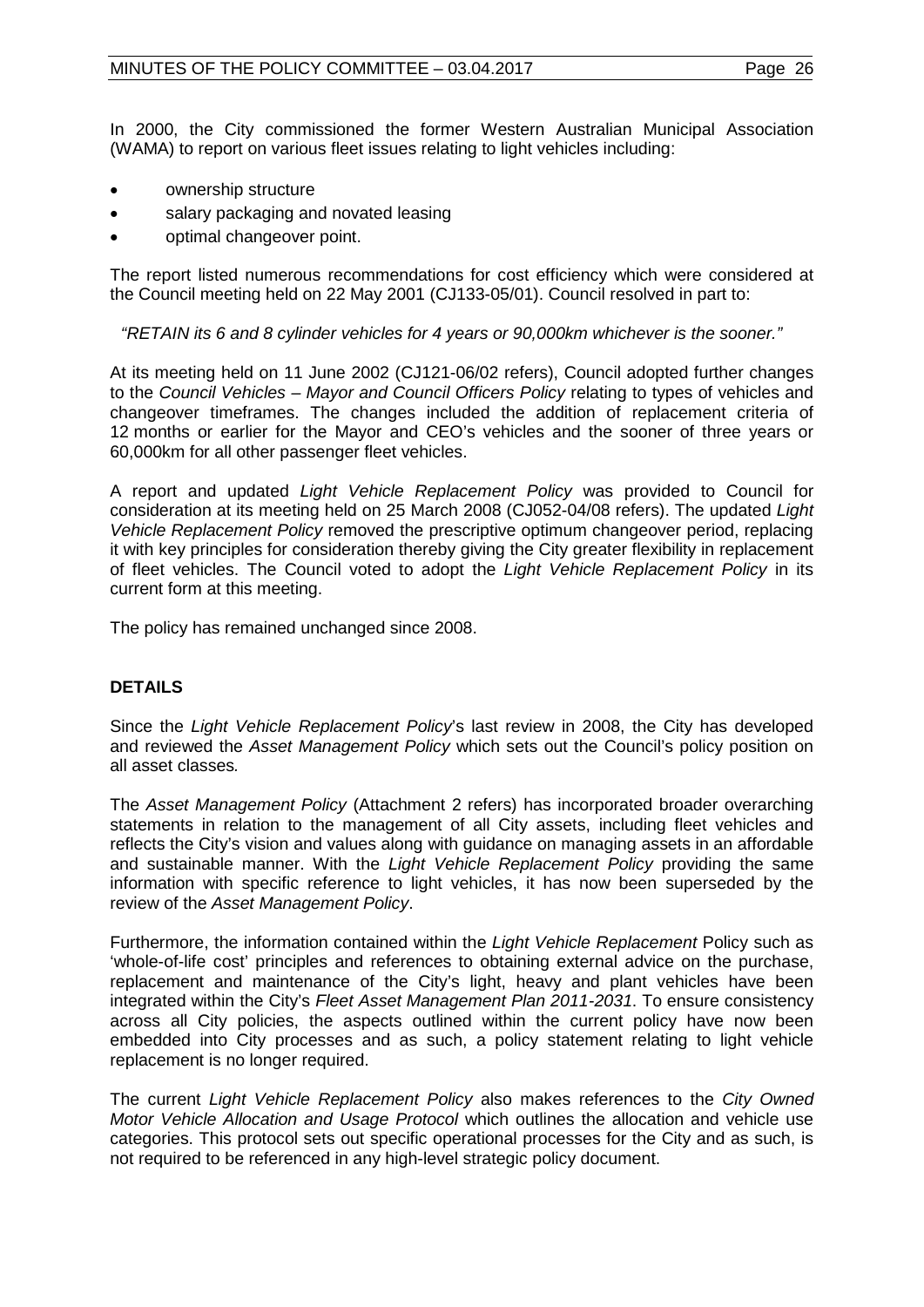The *Light Vehicle Replacement Policy* also contains commentary relating to the fleet replacement values and relevant objectives within the *Strategic Plan 2008-2011* which is out-of-date and no longer relevant within the context of *Joondalup 2022.*

The information contained with the *Light Vehicle Replacement Policy* has now been superseded by the review of the *Asset Management Policy* and it is therefore recommended that the *Light Vehicle Replacement Policy* is revoked by Council.

# **Issues and options considered**

Council has the option to:

- revoke the *Light Vehicle Replacement Policy*, as shown in Attachment 1 to this Report
- modify the *Light Vehicle Replacement Policy* or
- retain the *Light Vehicle Replacement Policy* in its current format.

# **Legislation / Strategic Community Plan / policy implications**

| Financial Sustainability.<br>Effective management.<br>Manage liabilities and assets through a planned<br>$\bullet$<br>long-term approach.<br>Balance service levels for assets against long term<br>$\bullet$<br>funding capacity.<br>Light Vehicle Replacement Policy. | Legislation                     | Not applicable. |  |  |
|-------------------------------------------------------------------------------------------------------------------------------------------------------------------------------------------------------------------------------------------------------------------------|---------------------------------|-----------------|--|--|
|                                                                                                                                                                                                                                                                         | <b>Strategic Community Plan</b> |                 |  |  |
|                                                                                                                                                                                                                                                                         | <b>Key theme</b>                |                 |  |  |
|                                                                                                                                                                                                                                                                         | <b>Objective</b>                |                 |  |  |
|                                                                                                                                                                                                                                                                         | <b>Strategic initiative</b>     |                 |  |  |
|                                                                                                                                                                                                                                                                         |                                 |                 |  |  |
|                                                                                                                                                                                                                                                                         | <b>Policy</b>                   |                 |  |  |

# **Risk management considerations**

In order to remain transparent and facilitate appropriate decision-making processes, it is imperative that policies reflect the current positions of Council and work practices at the City.

# **Financial / budget implications**

There are no anticipated financial budget implications with revoking the *Light Vehicle Replacement Policy*.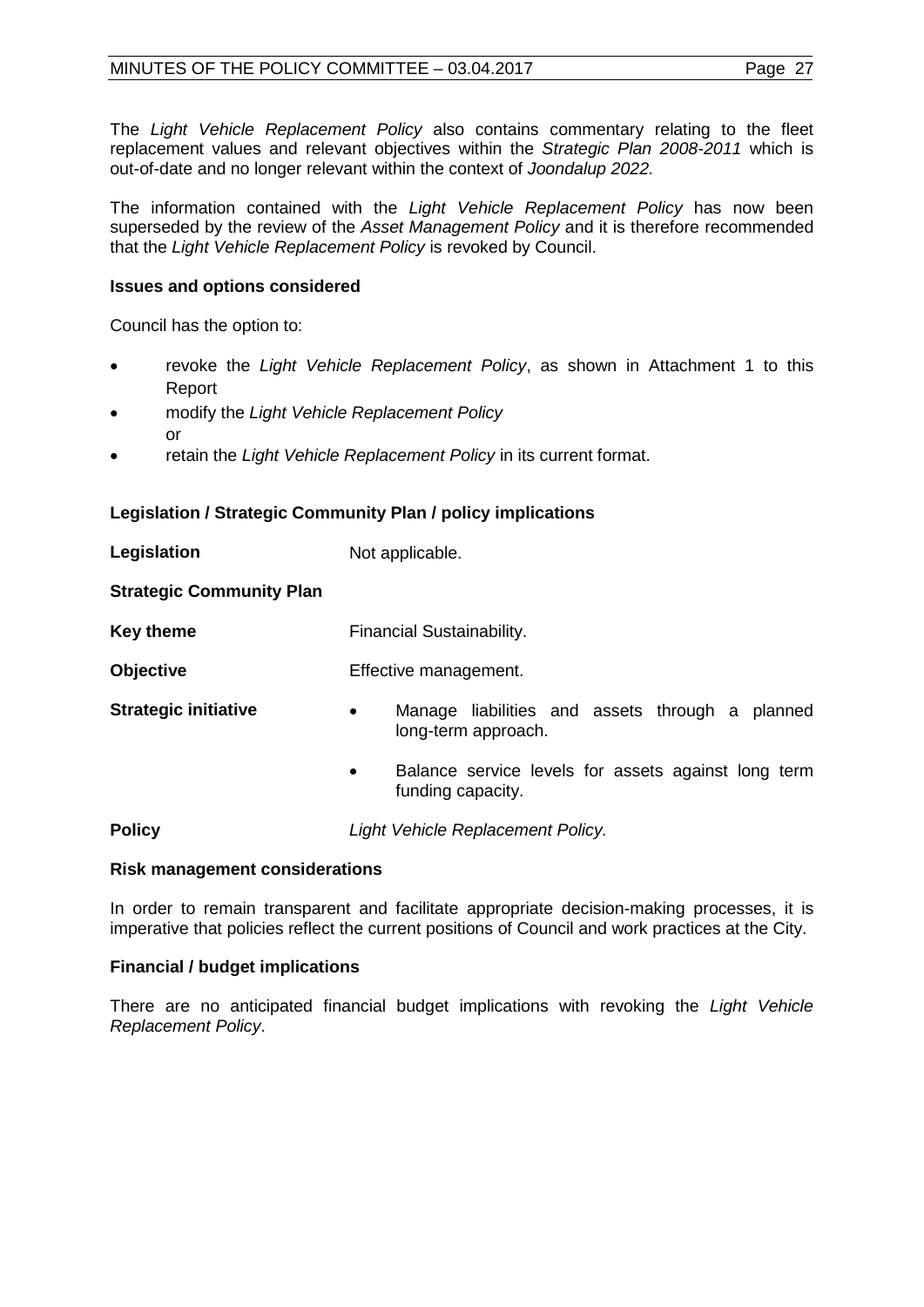# **Regional significance**

Not applicable.

# **Sustainability implications**

Management of light vehicles in accordance with sound asset management principles supports financially and environmentally sustainable outcomes.

# **Consultation**

Not applicable.

# **COMMENT**

As part of the on-going Policy Manual review it has been noted that the *Light Vehicle Replacement Policy* has many instances of duplication with the *Asset Management Policy*. The City has introduced more detailed and appropriate decision-making frameworks and planning documents to support effective fleet management. As such, it is considered appropriate that out-of-date policy statements are revoked and more recent and relevant documents be relied upon, namely the *Asset Management Policy.*

# **VOTING REQUIREMENTS**

Simple Majority.

#### **MOVED Cr Chester, SECONDED Mayor Pickard that Council REVOKES the current**  *Light Vehicle Replacement Policy* **as shown in Attachment 1 to this Report.**

# **The Motion was Put and CARRIED (7/0)**

**In favour of the Motion:** Cr Gobbert, Mayor Pickard, Crs Chester, Fishwick, Hamilton-Prime, Hollywood and Taylor.

*Appendix 3 refers*

*[To access this attachment on electronic document, click here: Attach3agnPOLICY170403.pdf](http://www.joondalup.wa.gov.au/files/committees/POLI/2017/Attach3agnPOLICY170403.pdf)*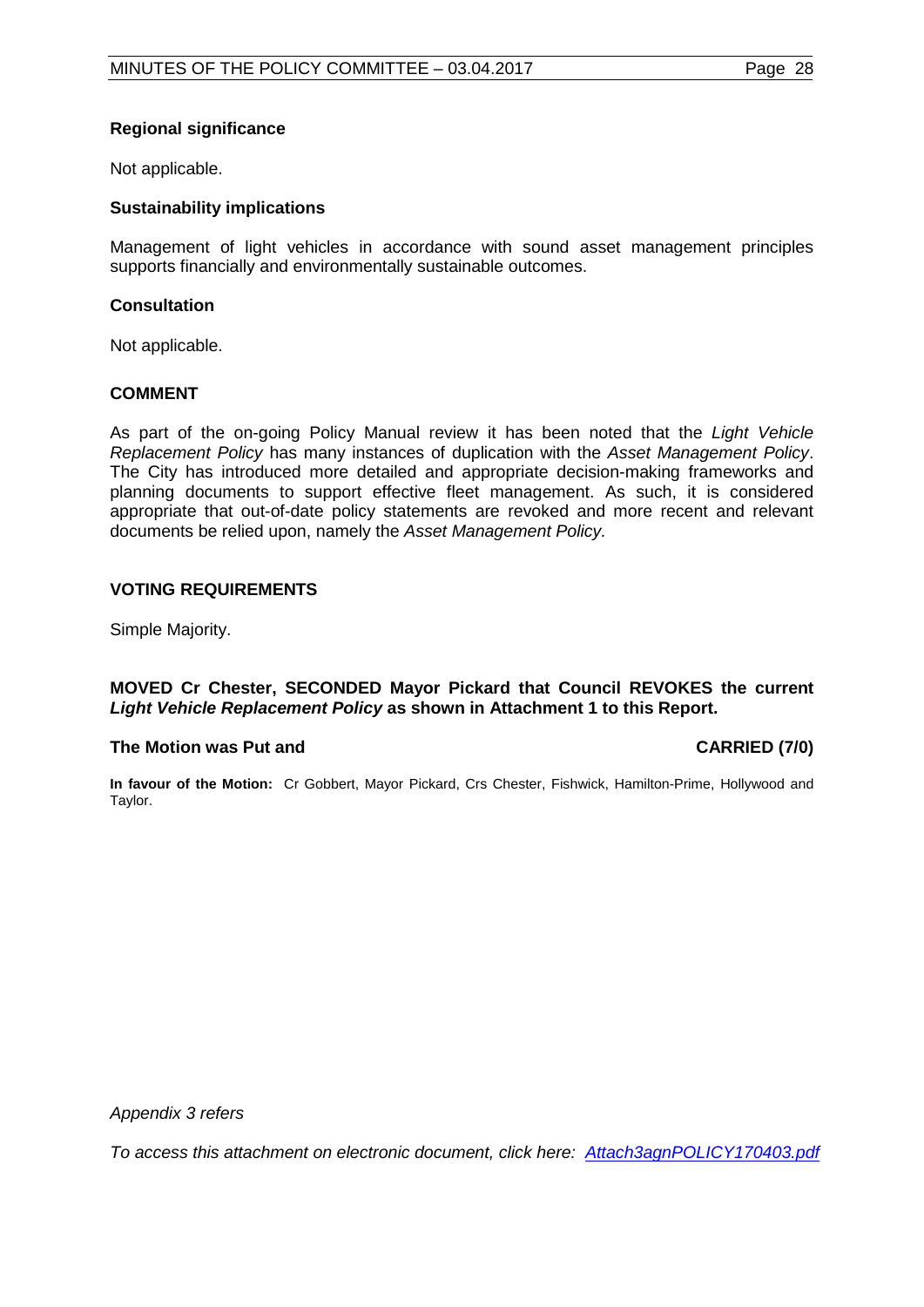<span id="page-28-0"></span>

| <b>ITEM 5</b>                         | <b>PUBLIC ART POLICY</b>                  |                                                               |
|---------------------------------------|-------------------------------------------|---------------------------------------------------------------|
| <b>WARD</b>                           | All                                       |                                                               |
| <b>RESPONSIBLE</b><br><b>DIRECTOR</b> | Mr Mike Tidy<br><b>Corporate Services</b> |                                                               |
| <b>FILE NUMBER</b>                    | 101291, 101515                            |                                                               |
| <b>ATTACHMENTS</b>                    | Attachment 1<br>Attachment 2              | <b>Public Art Policy</b><br><b>Public Art Management Plan</b> |
| <b>AUTHORITY / DISCRETION</b>         | schemes and policies.                     | Legislative - includes the adoption of local laws, planning   |

#### **PURPOSE**

For Council to adopt the proposed *Public Art Policy* and note the associated *Public Art Management Plan*.

#### **EXECUTIVE SUMMARY**

After the review of the City's *Art and Memorabilia Collections Policy,* which resulted in the creation of the *Visual Arts Policy*, it was identified that a policy that specifically deals with public art would be required by the City at a future date.

The current *Visual Arts Policy* and *Art Collection Management Plan* were adopted by Council at its meeting held on 10 March 2016 (CJ044-03/16 refers) to better reflect the City's stance on art acquisition and management. However, the *Visual Arts Policy* and the *Art Collection Management Plan* lack substantial details specific to public art projects and it was decided that a separate *Public Art Policy* would be submitted to Council for approval.

Managing and commissioning public artworks is substantially different to other works in the art collection and may involve a greater level of City intervention to acquire and maintain. As such, the proposed *Public Art Policy* and *Public Art Management Plan* attempt to address that gap and guide this process of managing and commissioning public artwork.

Research and benchmarking of other local government authorities as well as internal stakeholder consultation has resulted in significant modification to the approach taken in the revoked *Art and Memorabilia Collections Policy*. The proposed *Public Art Policy* has been developed to incorporate State Government initiatives, such as the Percent for Art Scheme, and to guide City staff on the acquisition and commissioning of public art.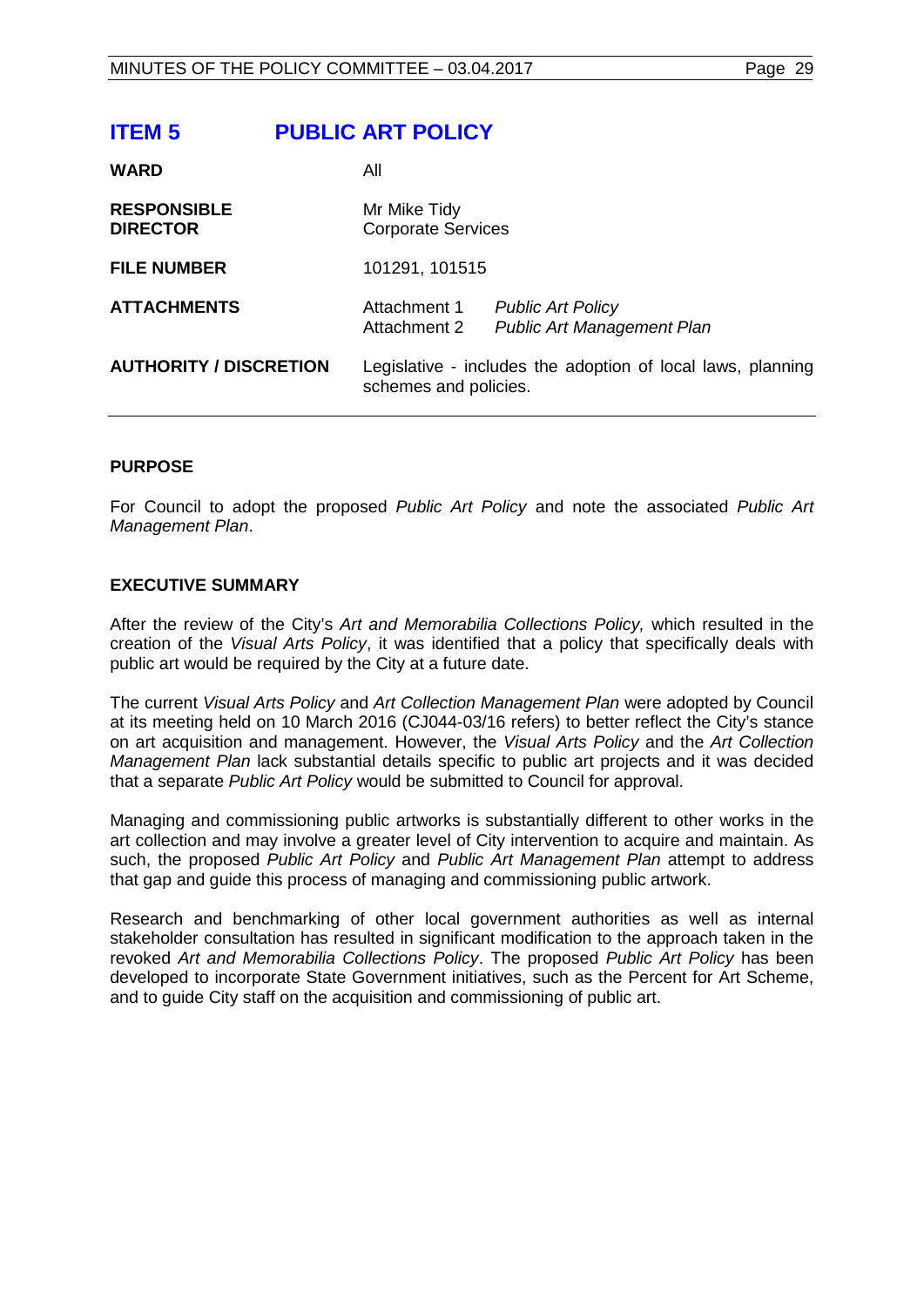*It is therefore recommended that Council:*

- *1 ADOPTS the proposed Public Art Policy as detailed in Attachment 1 to this Report;*
- *2 NOTES the Public Art Management Plan as detailed in Attachment 2 to this Report.*

# **BACKGROUND**

Following the split between the former City of Wanneroo and the City of Joondalup, the *Art Collection Policy* was adopted by Council at its meeting held on 22 June 1999 (CJ213-06/99 refers), which replaced the former City of Wanneroo's policy on art collections.

At its meeting held on 11 October 2005 (CJ206-10/05 refers), Council endorsed numerous changes to the Policy Manual which included combining the *Art Collection Policy*, *Museum Collections and Operations* and *Public Art Policy* into a new document called the *Cultural Development Policy*.

At its meeting held on 12 December 2006 (CJ238-12/06 refers), Council adopted the revised *Art and Memorabilia Collections Policy* following a request for review of the *Cultural Development Policy* as the wording did not accurately reflect the intent of the policy.

At its meeting held on 10 March 2016 (CJ044-03/16 refers), Council resolved to revoke the *Art and Memorabilia Collections Policy* and adopt the *Visual Arts Policy.* Incorporating amendments from Council (CJ044-03/16 refers), the *Visual Arts Policy* is now in effect. The *Art Collection Management Plan* (forming Attachment 3 to Report CJ044-03/16), is also in effect and provides operational direction to the management of the City's art collection and annual visual arts programs.

The *Visual Arts Policy* and *Art Collection Management Plan* lack substantial details specific to public art projects as it was decided after review that a separate *Public Art Policy* will be created and presented to Council for approval at a future date (paragraph 1 of page 112 of CJ044-03/16 refers).

# **DETAILS**

# City of Joondalup Art Collection

The City's art collection currently contains over 230 artworks, with a focus on Western Australian contemporary art. This collection was obtained through the separation from the former City of Wanneroo and has been cultivated through on-going acquisitions and commissions.

The City's art collection is contained in three distinct categories, encompassing the following:

- City's Art Collection.
- City's Public Art Collection.
- Murals and Ephemeral Artworks.

The proposed *Public Art Policy* and the associated *Public Art Management Plan* refer specifically to the public art collection, and murals and ephemeral artworks mentioned above.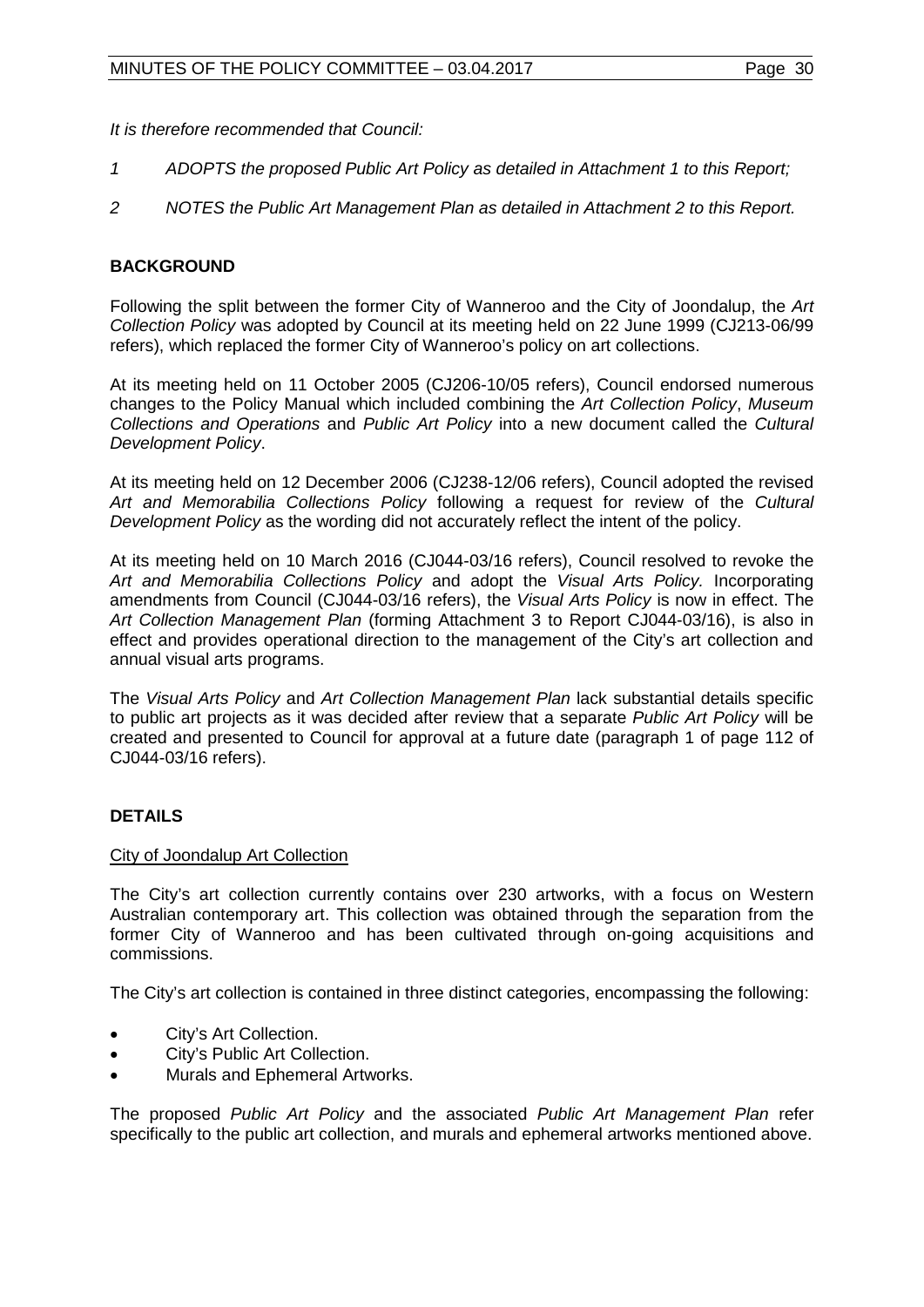# Permanent public artworks

Through the separation from the former City of Wanneroo, the City of Joondalup acquired all existing public artworks within the City's boundaries. The former City of Wanneroo's public art program dates back to 1991 when it began installing artworks throughout the district. These works formed the origin of the City's public art collection which has since developed through the on-going commissioning of public art projects. The majority of these projects were commissioned by the City within the Joondalup CBD in the immediate years following the establishment of the City due to a number of major developments that took place at the time.

During its history, a number of works have also been decommissioned from the public art collection for various reasons. Reasons for decommissioning a public artwork may include the redevelopment of the site or where the work was considered to be in a state of disrepair such that it was judged not to be salvageable.

There are currently 18 permanent public artworks on display in the City from the City's public art collection, which includes sculptures, architectural details, and works integrated into streets scapes such as bollards or street furniture:

- Brandon Ballengée, *Emperor Gum Moth*, Grand Boulevard, 2016.
- Geoffrey Drake-Brockman, *Interlace*, Central Walk, 2015.
- Denise Brown, *Kerb Tiles*, city streets, 2014.
- Kate McMillan, *Kambarang (Windsocks)*, Seacrest Park, 2011.
- Bridget Norton, *Untitled (Acrylic plaques mural)*, Craigie Leisure Centre, 2009.
- Coral Lowry, *Xanthorreah Pressei*, Boas Avenue, 2007.
- Jon Tarry, *For the Boys (Bali Memorial)*, Kingsley Football Club, 2004.
- Ron Corbett, *Bibbulmun Yorga*, Neil Hawkins Park, 2002.
- Kevin Draper, *Metal Trees*, Central Park, 2001.
- Indra Geidans, *Untitled (Mosaic Pavers)*, Central Park, 2001.
- Steve Tepper, *Untitled (Bronze Plaques)*, Joondalup Library, 2001.
- Geoff York and Jane York, *Kerb Tiles*, City streets, 1999.
- Mark Cox, *Untitled (Floor Mosaic)*, Joondalup Library entrance portico, 1998.
- Peter Dailey, *Untitled (Street Bollards and Tree Grates)*, City Streets, 1998.
- Albie Herbert and Eric Schneider, *Odyssey*, Marmion Beach, 1998.
- Malcom McGregor, *Floor Inlay*, Civic Chambers entrance, 1998.
- Brian McKay, *Inscription (Roman lettering)*, Joondalup Library, 1998.
- Smith Sculptors, *Central Park War Memorial*, Central Park, 1998.

# Murals and ephemeral artworks

The City has commissioned murals throughout the City of Joondalup since a pilot study in 1992. Murals were introduced as a method of combating illegal graffiti and as a way of engaging potential graffiti vandals in the creation of legal murals. The City has commissioned murals  $-$  for City-owned properties and sites that are visible to the public  $-$  in conjunction with young people in the community. The program continues to train participants in urban art skills and provides opportunities to be involved in painting vibrant and contemporary public artworks.

Over the years, several murals have been retired, which involves either repainting the site with a new commission or returning the site to its original state. Currently, all mural projects have an anticipated lifecycle of five years.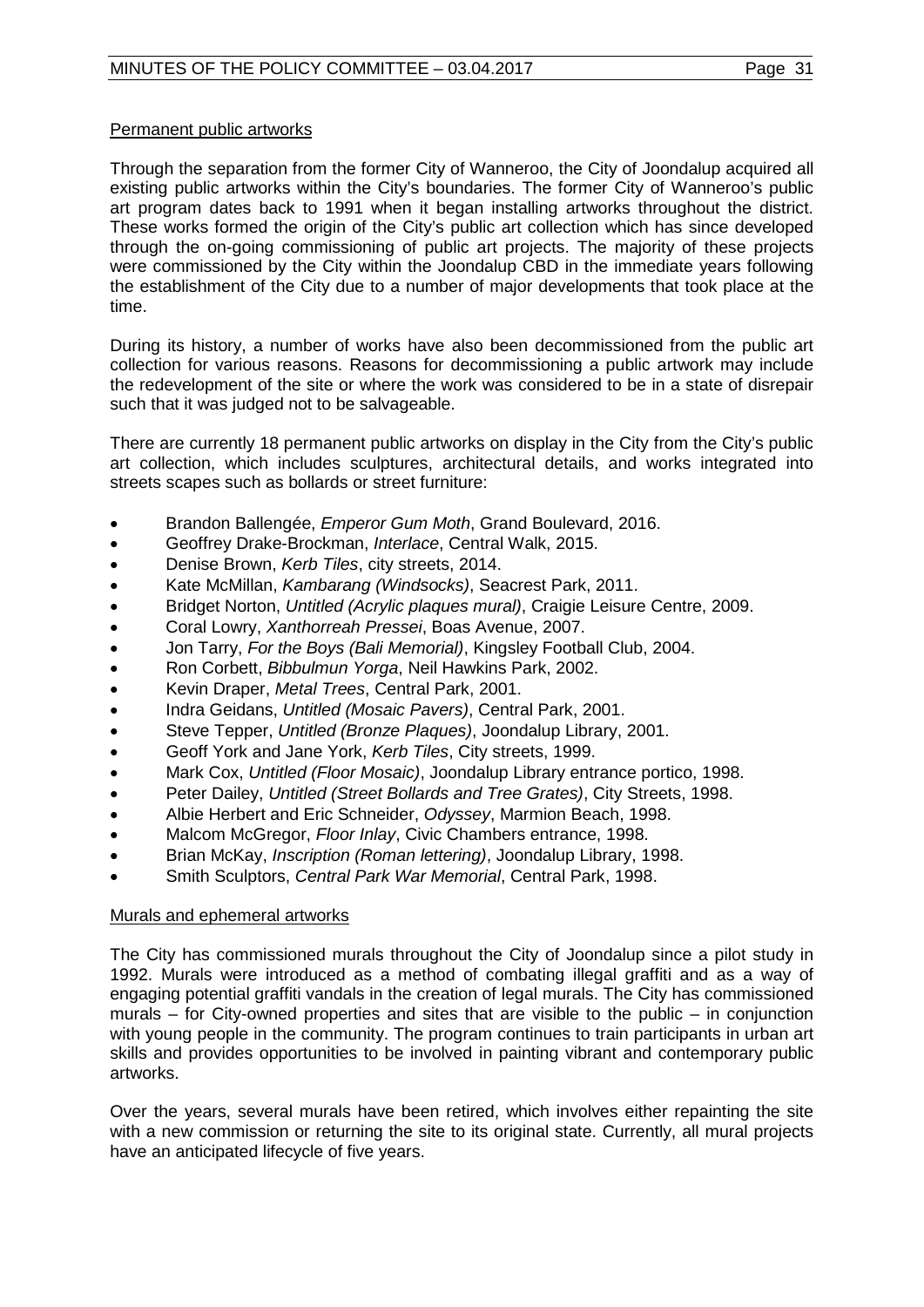The City of Joondalup Inside-Out Billboard project is also part of the *Mural Arts Program*. Established in 2013, it provides an alternative method of displaying visual images within a public site. This on-going project has since commissioned seven Western Australian artists to create an original artwork to be reproduced and then installed onto permanent billboard infrastructures at the Joondalup Library and Joondalup Courthouse.

# Western Australia State Government Percent for Art Scheme

The Percent for Art Scheme was established in 1989 through collaboration between the Department of Finance, Building Management and Works (BMW) and the Department of Culture and the Arts (DCA) to encourage and direct initiatives whereby public artworks are commissioned for Western Australia's civic buildings and major infrastructure projects.

The revoked *Art and Memorabilia Collections Policy* addressed the Percent for Art Scheme whereby it stated that the scheme will be utilised when developing proposals for new public buildings and extensions over the value of \$100,000. When the *Art and Memorabilia Collections Policy* was replaced by the *Visual Arts Policy* references to the Percent for Art Scheme were removed as it was intended that the Percent for Art Scheme would be addressed in the *Public Art Policy* for consideration by Council at a future date.

Since the *Art and Memorabilia Collections Policy* was revoked, the City has continued to implement Percent for Art projects as a way of enhancing the value of the City's capital projects and investing in publicly assessable visual art as per the objectives contained within the current strategic plan. Currently, there is no formal process in place regarding the incorporation of public art into the planning of the City's Capital Works projects.

The reconsideration of the City's approach to the Percent for Art Scheme has been addressed in the proposed *Public Art Policy* and associated *Public Art Management Plan*.

# Public Art Management Plan

The City is committed to managing its public art collection, including murals and ephemeral artworks, and developing this collection through commissioning works on an on-going basis to ensure the City is in step with other Western Australian local governments with regard to innovative development of the built environment and public spaces.

The City currently commissions new public artworks and murals through the *Visual Arts Program.* These projects are managed informally and managed on a case-by-case basis guided by process maps that detail each development stage and approval procedures.

Managing and commissioning public artworks is significantly different to other works in the art collection and may involve the following:

- Consultation and planning with other business units at the City.
- Community input and collaboration.
- A different approach to selecting a commissioned artist for projects with a substantial budget.
- Consideration of the various sites within the City of Joondalup.
- Site preparation and installation.
- Access to or installation of infrastructure and facilities such as electrical and water.
- A different approach to acknowledgements and signage.
- A very different approach to ongoing maintenance and conservation.
- Re-location and de-accessioning or project lifecycles.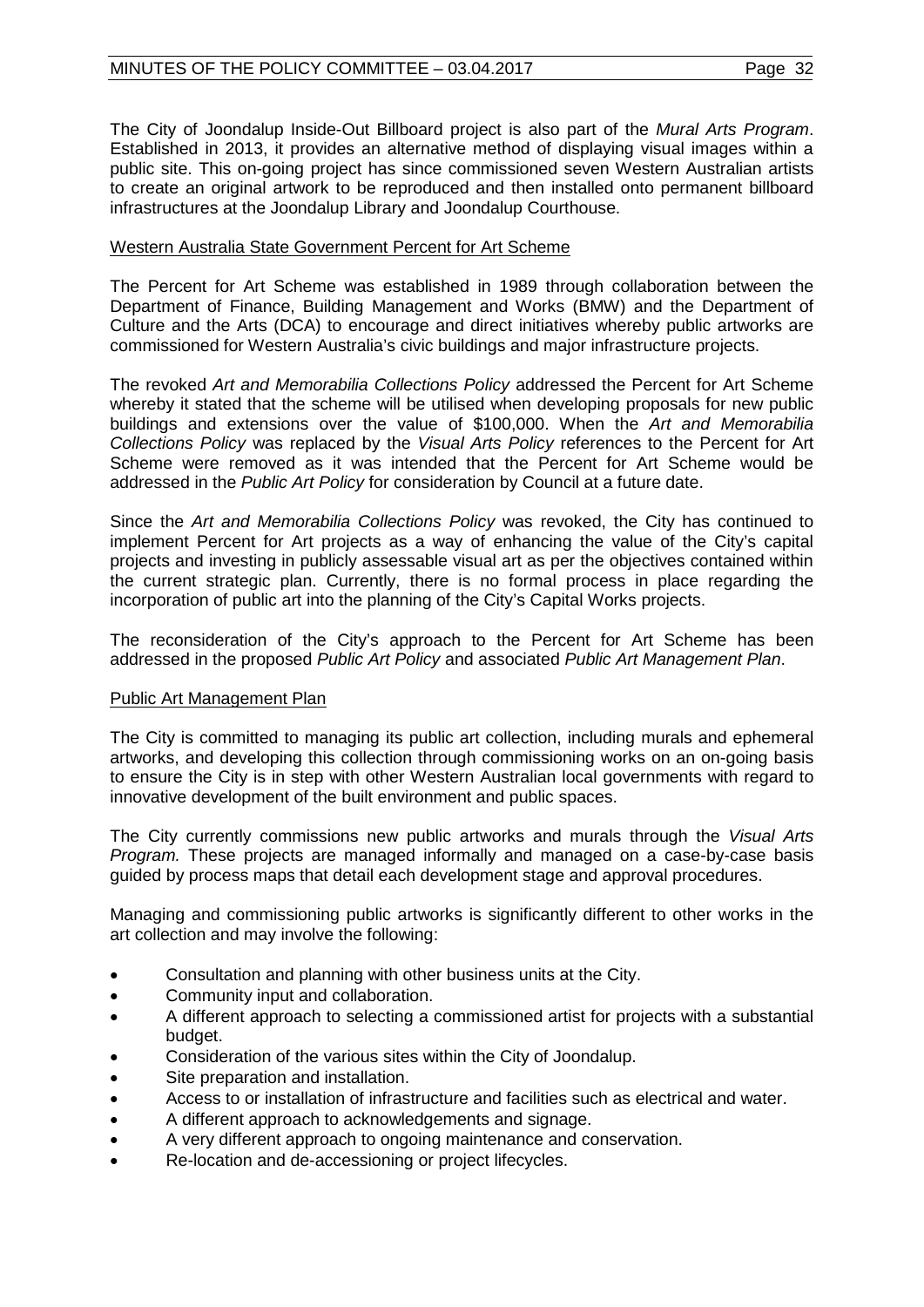# MINUTES OF THE POLICY COMMITTEE - 03.04.2017 Page 33

The timeline for commissioning public artworks is substantial and (may include) the following:

- Community consultation.
- An expressions of interest phase to a project brief.
- Convening a panel of external professionals to review submitted responses.
- Selecting and approving an artist(s).
- Briefing and consultation with Elected Members.
- Consultation and liaising with internal stakeholders.
- Consultation and sign off by engineers.
- Engaging with trade professionals for the fabrication of the artwork.
- Installation.
- Final approval of artwork.

There are a number of approaches that can be taken to acquiring public artworks, including:

- directly contracting a professional artist to create a site specific original public artwork
- expressions of interest submissions from artists for a site specific original public artwork
- directly purchasing an existing work of public art for installation at a site.

Most commonly, the City opts to commission artists for site-specific original public artwork that are in line with the objectives of the City's art collection – works that respond to the local community, native flora or fauna, or the cultural heritage of the area. The City is also open to purchasing existing works for the public art collection that are in line with these objectives and so long as they are appropriate to the site.

Where possible, the City calls for submissions from professional artists throughout Western Australia to respond to a creative brief for significant public art projects. This process is outlined in the *Public Art Management Plan,* which will provide guidance to staff through this process.

In order to adequately reflect processes and considerations that are unique to public art projects, the City has developed a *Public Art Policy* for the approval of Council and a *Public Art Management Plan* to guide the management and planning of public art projects. The following details are addressed in the proposed *Public Art Management Plan*:

- How the City will acquire or commission public artworks.
- The commissioning and selection processes the City will follow.
- The approach to the selection of sites for public artworks.
- The approach and procedures that the City will take for re-locating and de-accessioning public artworks.
- How the City intends to maintain works in the public art collection.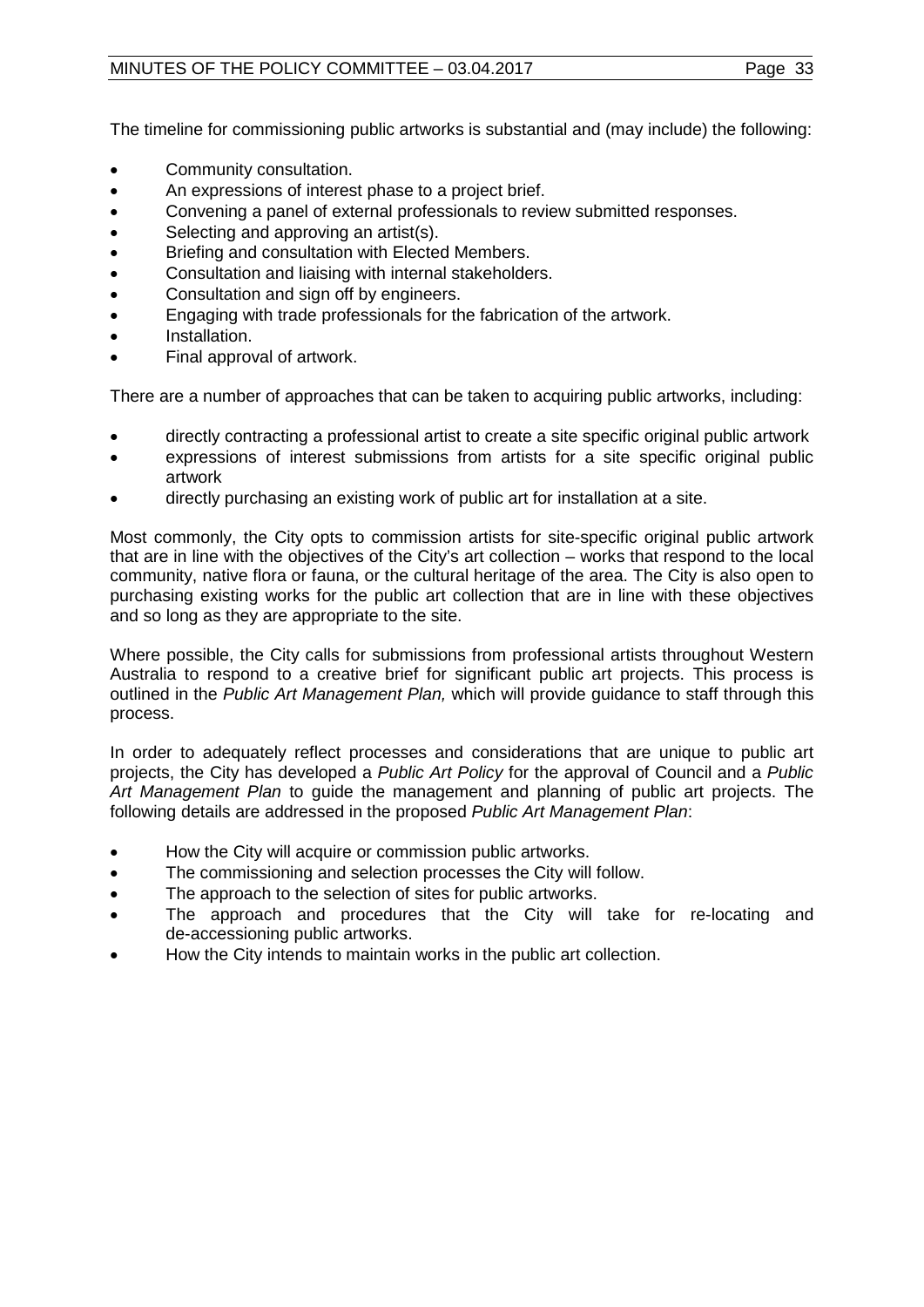# Local Government Public Art Policies

The City undertook a benchmarking exercise with the following local government authorities:

- City of Albany.
- City of Belmont.
- City of Bunbury.
- City of Claremont.
- City of Darwin.
- City of Fremantle.
- City of Kwinana.
- City of Melville.
- City of Stirling.
- City of Subiaco.
- City of Swan.
- City of Vincent.
- Shire of Busselton.
- Shire of Mundaring.
- Town of Claremont.

Policies regarding the management and commissioning of public artworks and Percent for Art projects were examined to ensure that the proposed *Public Art Policy* is innovative and aligned with other local government authorities of regional significance.

# **Issues and options considered**

The proposed *Public Art Policy* and associated *Public Art Management Plan* required significant information that is not contained in the adopted *Visual Arts Policy* and *Art Collection Management Plan*.

The following details were considered for the proposed *Public Art Policy*:

- What the City considers to be public art.
- The City's position and approach to the Percent for Art Scheme.

It is recommended that Council consider the following options:

- adopts the *Public Art Policy* and note the *Public Art Management Plan*, as shown at Attachments 1 and 2
- modifies the *Public Art Policy* or
- does not adopt the *Public Art Policy*.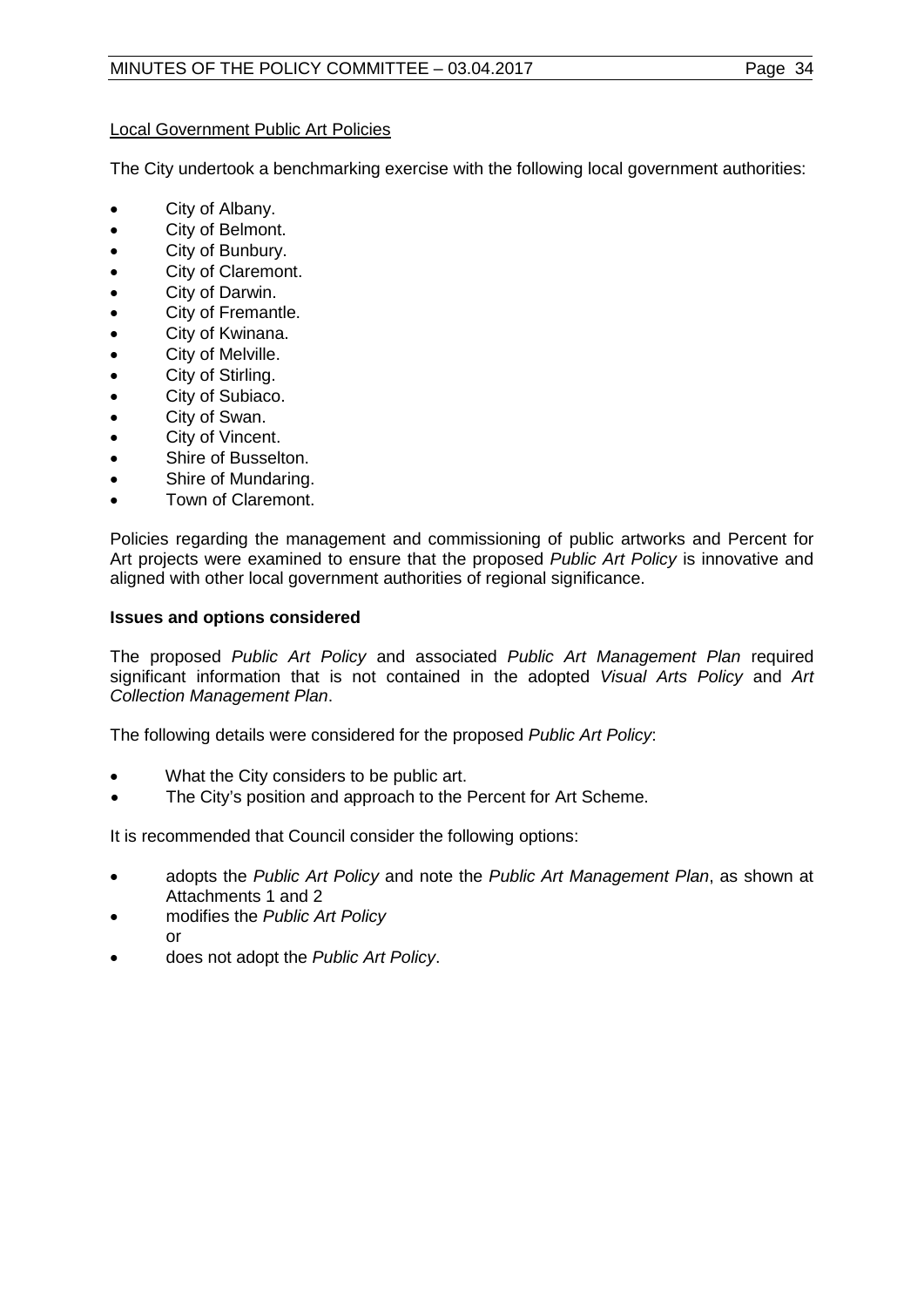### **Legislation / Strategic Community Plan / policy implications**

| Legislation                     | Code of Practice for the Australian Visual Arts and Crafts<br>Sector.                                                                                    |  |  |  |
|---------------------------------|----------------------------------------------------------------------------------------------------------------------------------------------------------|--|--|--|
|                                 | Western Australian Government Percent for Art Scheme<br>Guidelines.                                                                                      |  |  |  |
| <b>Strategic Community Plan</b> |                                                                                                                                                          |  |  |  |
| <b>Key theme</b>                | Community Wellbeing.                                                                                                                                     |  |  |  |
| <b>Objective</b>                | Cultural development.                                                                                                                                    |  |  |  |
|                                 | For the community to have access to world-class cultural and<br>artistic events and facilities.                                                          |  |  |  |
| <b>Strategic initiative</b>     | Invest in publicly accessible visual art that will present<br>a culturally-enriched environment.                                                         |  |  |  |
|                                 | Promote local opportunities for arts development.                                                                                                        |  |  |  |
| <b>Policy</b>                   | Public Art Policy.                                                                                                                                       |  |  |  |
|                                 | This report presents research for the proposed Public Art<br>Policy. The Public Art Policy relates to and accompanies the<br>adopted Visual Arts Policy. |  |  |  |

#### **Risk management considerations**

The City's Public art projects are currently guided by the *Visual Art Policy* and *Art Collection Management Plan*. As these documents do not have substantial guidance and direction for public art, there is a gap in the procurement process and on-going maintenance for public art. In order to facilitate appropriate decision-making processes that are unique to public art, it is desirable that the City adopts policies and management plans specific to public art projects.

# **Financial / budget implications**

There are no financial implications relating to this report and the adoption of the proposed *Public Art Policy*.

The following funds have been approved by Council for public art projects:

| Capital                                                                                                                                                       |                                  |
|---------------------------------------------------------------------------------------------------------------------------------------------------------------|----------------------------------|
| Capital Project Funds (C1077)<br>Capital Project Expenditure current balance                                                                                  | \$50,000 per annum<br>\$81,392   |
| Operational                                                                                                                                                   |                                  |
| 2016-17 Revised Public Art Maintenance Budget<br>(4009)<br>2016-17 Revised Mural Art Program Budget (4008)<br>2016-17 Revised Billboard Project Budget (4054) | \$12,684<br>\$18,987<br>\$26,602 |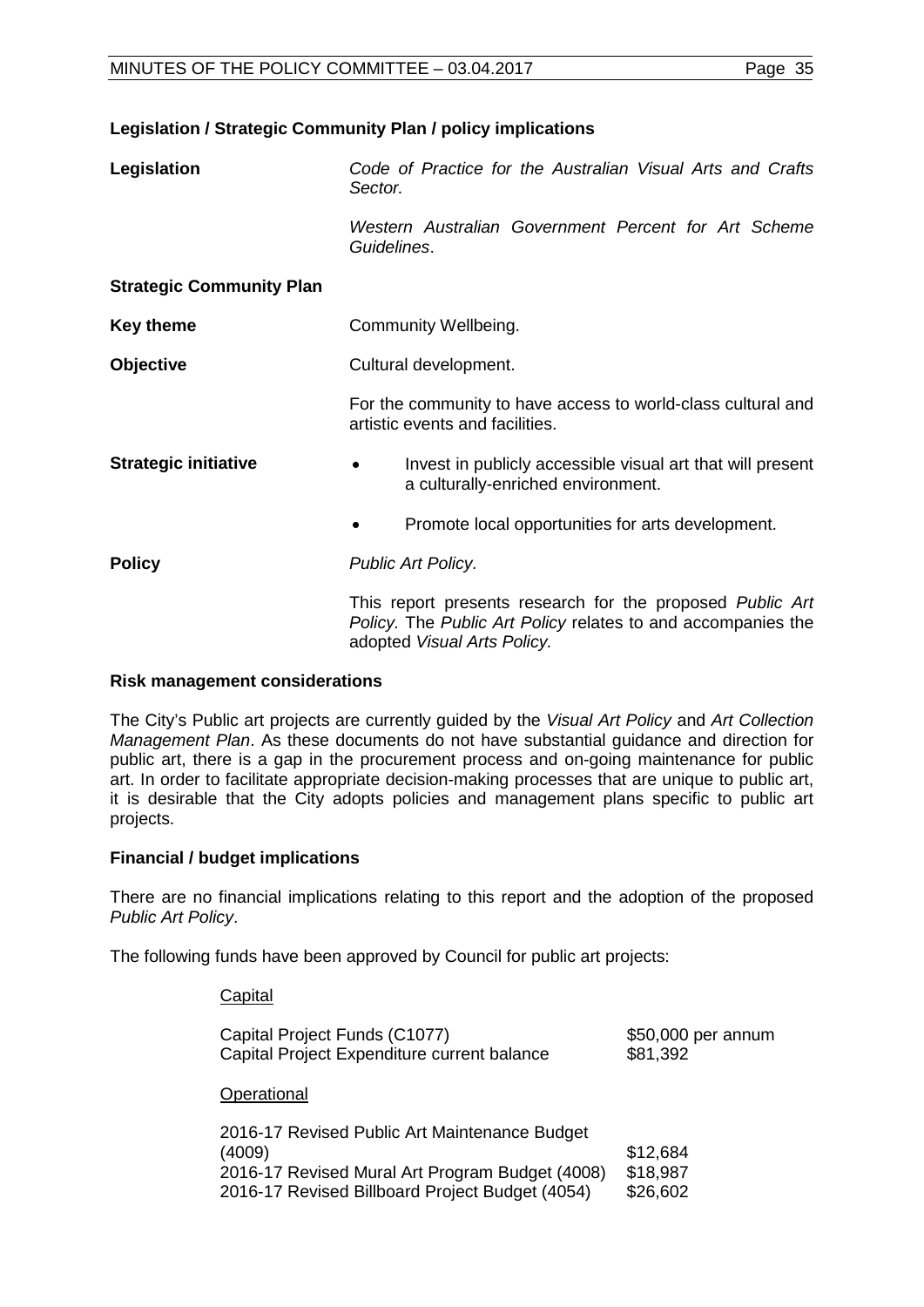# **Regional significance**

The proposed *Public Art Policy* attempts to drive cultural development and identity within the City that will be of regional significance. The City's on-going support of the visual arts is integral to the cultural vibrancy of the city centre as well as the entire northern region.

# **Sustainability implications**

# Social

The promotion and establishment of public art within the community contributes to the social wellbeing of residents and visitors through opportunities for cultural experiences.

# Economic

The promotion of public art within the community and on-going commissioning of new public artworks, including those commissioned through the Percent for Art Scheme, will enhance the value of the City's art collection and the City's capital projects.

# **Consultation**

Not applicable.

# **COMMENT**

With the adoption of the *Visual Arts Policy* and revocation of the City's *Art and Memorabilia Collections Policy*, the City does not currently have a guiding policy in relation to public art. The development of a *Public Art Policy* and *Public Art Management Plan* will allow the City to continue to acquire, commission and maintain public artworks while providing a framework for staff in the management of those processes. As such, it is considered appropriate that the proposed *Public Art Policy* is adopted by Council.

# **VOTING REQUIREMENTS**

Simple Majority.

# **MOVED Cr Fishwick, SECONDED Cr Hollywood that Council:**

- **1 ADOPTS the proposed** *Public Art Policy* **as detailed in Attachment 1 to this Report;**
- **2 NOTES the** *Public Art Management Plan* **as detailed in Attachment 2 to this Report.**

# **The Motion was Put and CARRIED (7/0)**

**In favour of the Motion:** Cr Gobbert, Mayor Pickard, Crs Chester, Fishwick, Hamilton-Prime, Hollywood and Taylor.

#### *Appendix 4 refers*

*[To access this attachment on electronic document, click here: Attach4agnPOL1CY70403.pdf](http://www.joondalup.wa.gov.au/files/committees/POLI/2017/Attach4agnPOL1CY70403.pdf)*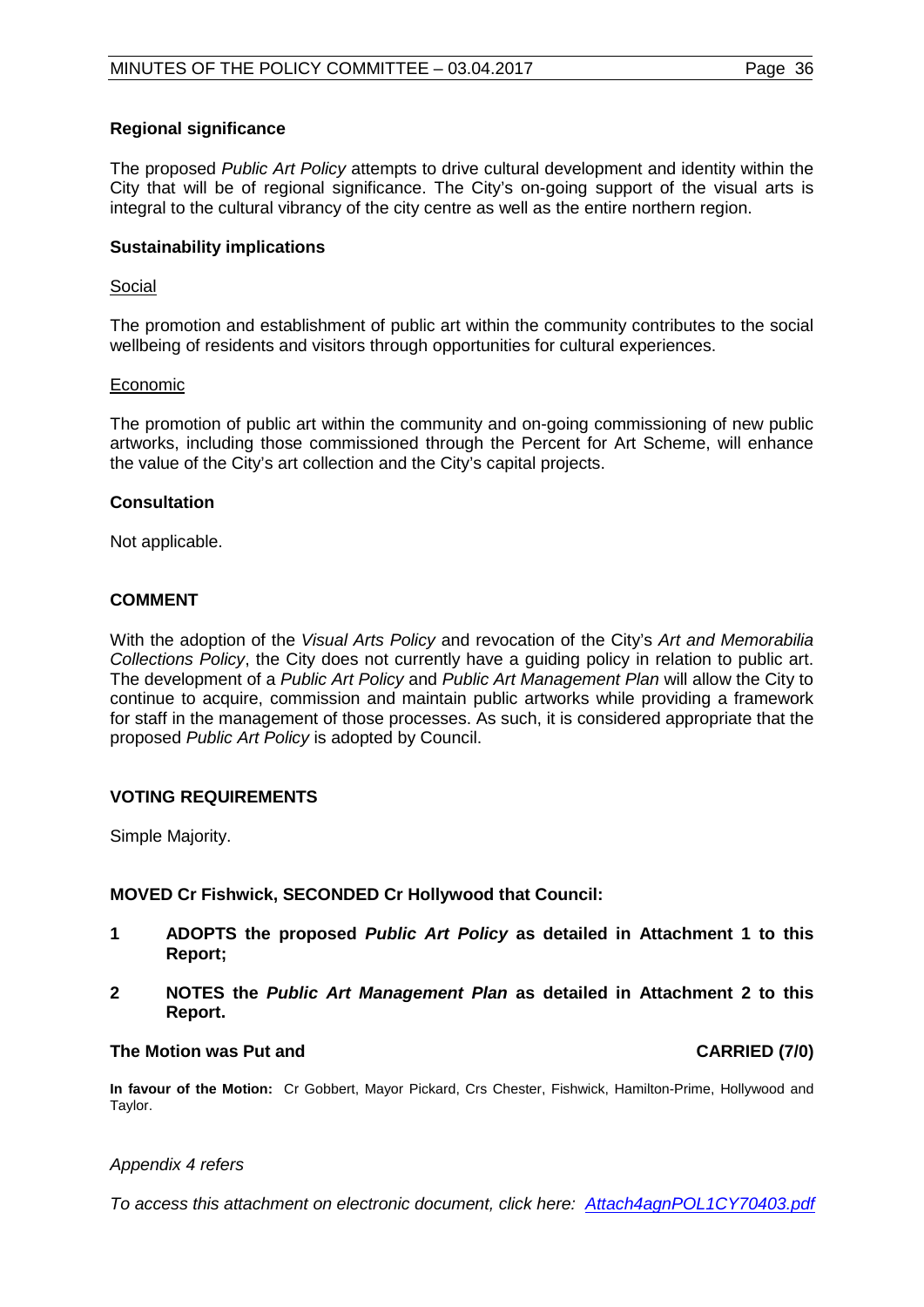*The Director Infrastructure Services left the meeting at 6.20pm.*

*The Coordinator Cultural Services left the meeting at 6.21pm.*

*The Director Corporate Services left the meeting at 6.22pm.*

# **ITEM 6 DRAFT COASTAL LOCAL PLANNING POLICY – CONSIDERATION FOLLOWING ADVERTISING**

| <b>WARD</b>                           | All                                                                                  |                                                               |  |  |  |  |
|---------------------------------------|--------------------------------------------------------------------------------------|---------------------------------------------------------------|--|--|--|--|
| <b>RESPONSIBLE</b><br><b>DIRECTOR</b> | Ms Dale Page<br><b>Planning and Community Development</b>                            |                                                               |  |  |  |  |
| <b>FILE NUMBER</b>                    | 105198, 101515                                                                       |                                                               |  |  |  |  |
| <b>ATTACHMENTS</b>                    | Attachment 1<br>Draft Coastal Local Planning Policy (with<br>proposed modifications) |                                                               |  |  |  |  |
| <b>AUTHORITY / DISCRETION</b>         | schemes and policies.                                                                | Legislative $-$ includes the adoption of local laws, planning |  |  |  |  |

## **PURPOSE**

For Council to consider the draft *Coastal Local Planning Policy* following advertising for the purposes of final adoption.

# **EXECUTIVE SUMMARY**

Coastal areas are highly valued by the community and are a popular location for people to both visit and live. Erosion, inundation and sea level rise, as a result of climate change has the potential to impact on coastal foreshore areas and some coastal property.

*State Planning Policy 2.6: State Coastal Planning Policy* (SPP2.6), requires that future development in coastal areas takes into account coastal hazard risk and that property owners in areas subject to coastal hazard risk be informed of those risks.

The draft *Coastal Local Planning Policy* (Attachment 1 refers) is part of the City's response to coastal risk hazard management. The purpose of the draft *Coastal Local Planning Policy* is to, in accordance with SPP2.6, ensure that when developments occur in a coastal hazard risk area adequate notification and adaption measures are undertaken. This includes the requirement that a notification be put on the certificate of title when landowners are undertaking developments located in a coastal hazard area and that coastal hazard risk management and adaption planning is undertaken as appropriate.

At its meeting held on 13 October 2016 (CJ182-10/16 refers), Council considered the draft policy and resolved that it be advertised for public comment. The draft *Coastal Local Planning Policy* commenced public consultation on 25 November 2016 for a period of 21 days closing on 15 December 2016. A total of 11 submissions were received being three in support, six objections and two comments. The submissions of objections included the impact on house prices and insurance premiums, the placement of notifications on title,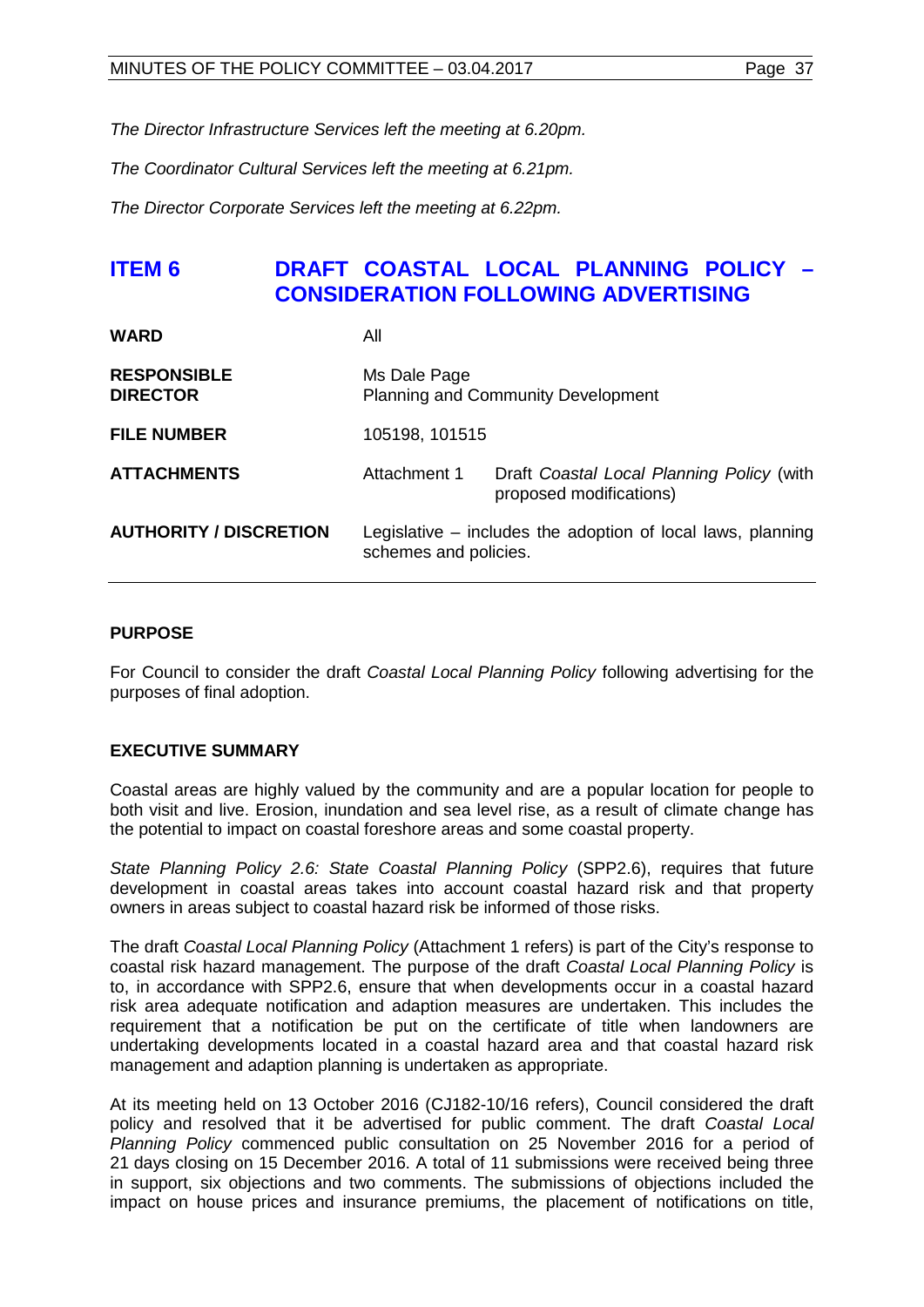request for assurances that the City is undertaking works to reduce impacts on the coastline, the need for individuals to undertake adaption planning and the requirement for the policy. In addition, the Department of Planning suggested some modifications to the wording of the draft policy to better align with SPP2.6.

It is not considered that the abovementioned issues impact on the operation and implementation of the draft policy, therefore it is recommended that Council endorses the draft policy as final, with minor modifications.

# **BACKGROUND**

The Western Australian Planning Commission (WAPC) released a revised SPP2.6 in July 2013 to provide guidance for land use and development decision-making within the coastal zone. SPP2.6 requires local governments to identify coastal hazard areas and to inform future and current property owners in coastal hazard areas of the risk. Under the updated policy:

- 1 coastal Hazard Risk Management and Adaptation Planning (CHRMAP) should be undertaken where appropriate
- 2 when a subdivision or development application is received for an area at risk, then current and / or future lot owners should be made aware of the risk by providing a notification on the certificate of title. This will apply to all subdivision and / or development applications within the 100 year coastal vulnerability lines.

A coastal hazard assessment undertaken for the City's coastline has identified that some areas may become susceptible to coastal erosion within the next 100 years. In the short-term this may include beaches and associated infrastructure such as access ways and dune fencing. In the long-term (greater than 50 years) additional infrastructure such as car parks, some City owned buildings within coastal foreshore areas and some private property may potentially be at risk from severe storm erosion.

The draft policy was adopted by Council at its meeting held on 13 October 2016 (CJ182-10/16 refers), for the purposes of advertising for a period of 21 days.

# **DETAILS**

SPP2.6 identifies the need for Coastal Hazard Risk Management and Adaptation Planning (CHRMAP) to ensure an appropriate risk assessment and management planning framework for ensuring coastal hazard considerations are factored into decision making processes.

Consultation with the Department of Planning has outlined that it is not the intent of SPP2.6 that development applications for single dwellings would be required to develop a CHRMAP as the requirement would be too onerous. However a CHRMAP would need to be undertaken by proponents prior to subdivision of larger areas of land and it is likely that larger scale developments may be required to prepare a CHRMAP if located in a vulnerable area within the planning timeframe of 100 years. In such cases, it would be the City's responsibility to determine who would be required to prepare a CHRMAP as part of a structure plan, subdivision proposal or development application.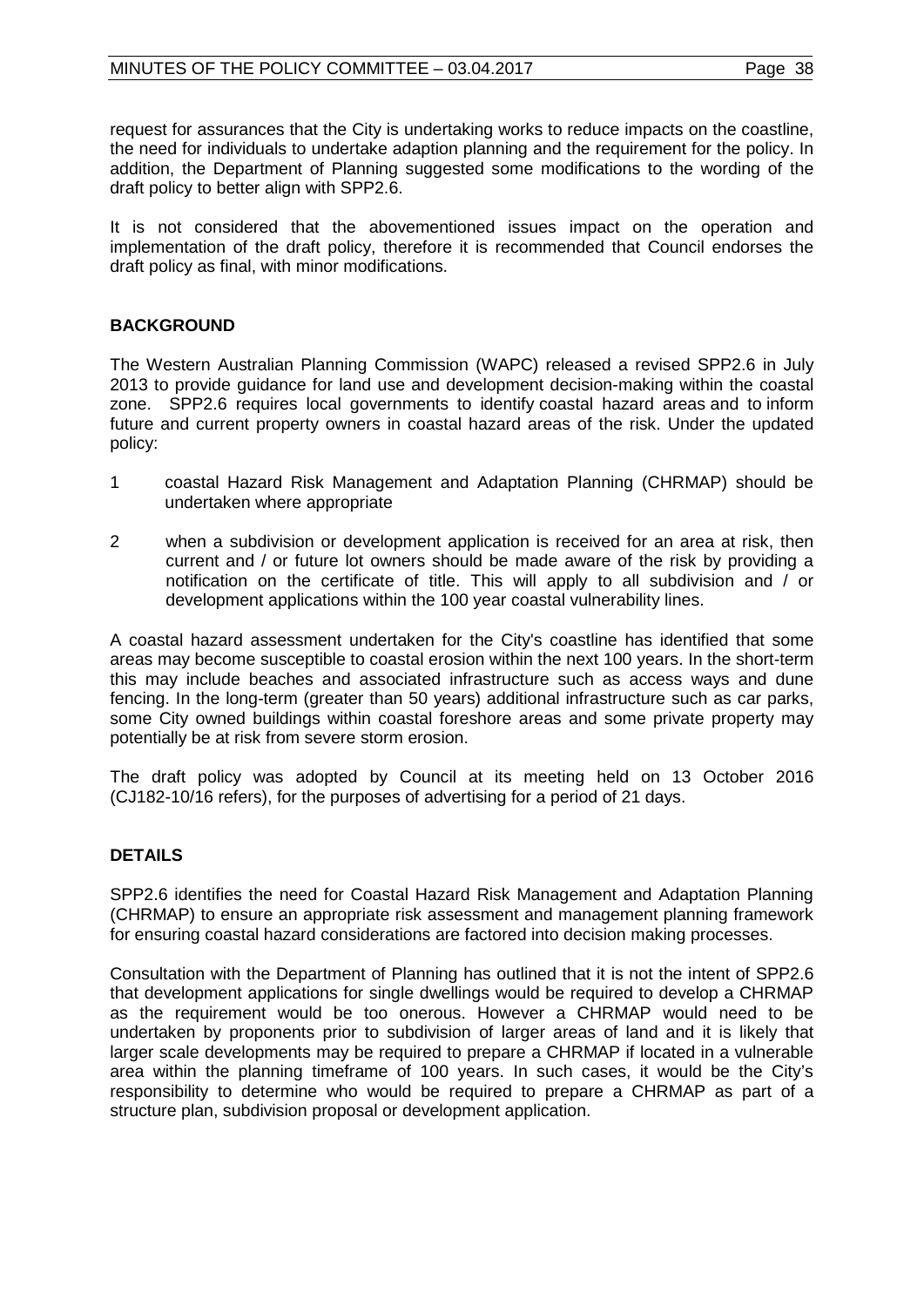In terms of notifications on titles, Section 5.5 of SPP2.6 states that where coastal hazard risk is identified, it should be disclosed to those who could be affected and that current and / or future lot owners should be made aware of the coastal hazard risk by providing the following wording on the certificates of title:

## *"VULNERABLE COASTAL AREA – This lot is located in an area likely to be subject to coastal erosion and / or inundation over the next 100 years."*

The placement of notifications on certificates of title can be achieved via two mechanisms, namely subdivision approval and development approval.

Under the draft policy, when an application for subdivision is received by the City, the City will request the WAPC to impose a condition on the subdivision approval requiring notifications to be placed on all new titles. When the City approves a development application, it will place a condition on the approval requiring the owner to register a notification on the title under section 70A of the *Transfer of Land Act 1893.*

If, through further detailed investigation or works to reduce risk, it can be demonstrated that a piece of land is no longer the subject of coastal hazard risk, then an owner may formally request removal or withdrawal of the notification.

The objective of the draft local planning policy is to ensure that the City complies with Part 5 of SPP2.6 through the application of local planning requirements in line with those set out in SPP2.6 as follows:

- When an application for subdivision is received by the City, the City will request the WAPC to impose a condition on the subdivision approval requiring notifications to be placed on all new titles.
- When the City approves a development application, it will place a condition on the approval requiring the owner to register a notification on the title under section 70A of the *Transfer of Land Act 1893.*
- For large areas of land, Coastal Hazard Risk Management and Adaption Planning is required prior to any subdivision or development of the land.
- Structure plans and local development plans will need to address the requirements of SPP2.6 and the City's *Coastal Local Planning Policy*.

Not every lot within a potentially vulnerable area will be the subject of a subdivision application or a development application. As such, not every lot within a potentially vulnerable area will have a notification placed on its title through these approval processes. Therefore, in order to ensure that all existing and future property owners of vulnerable lots are aware that their lot is potentially subject to coastal hazard risk the City has:

- allowed the areas subject to potential coastal hazard risk to be viewed using the City's *mapping online* tool
- made available coastal hazard risk maps for sections of the City's coastline for downloading from the City's website
- included coastal hazard risk alerts on any land purchase inquiry made in relation to lots within areas identified as potentially being vulnerable.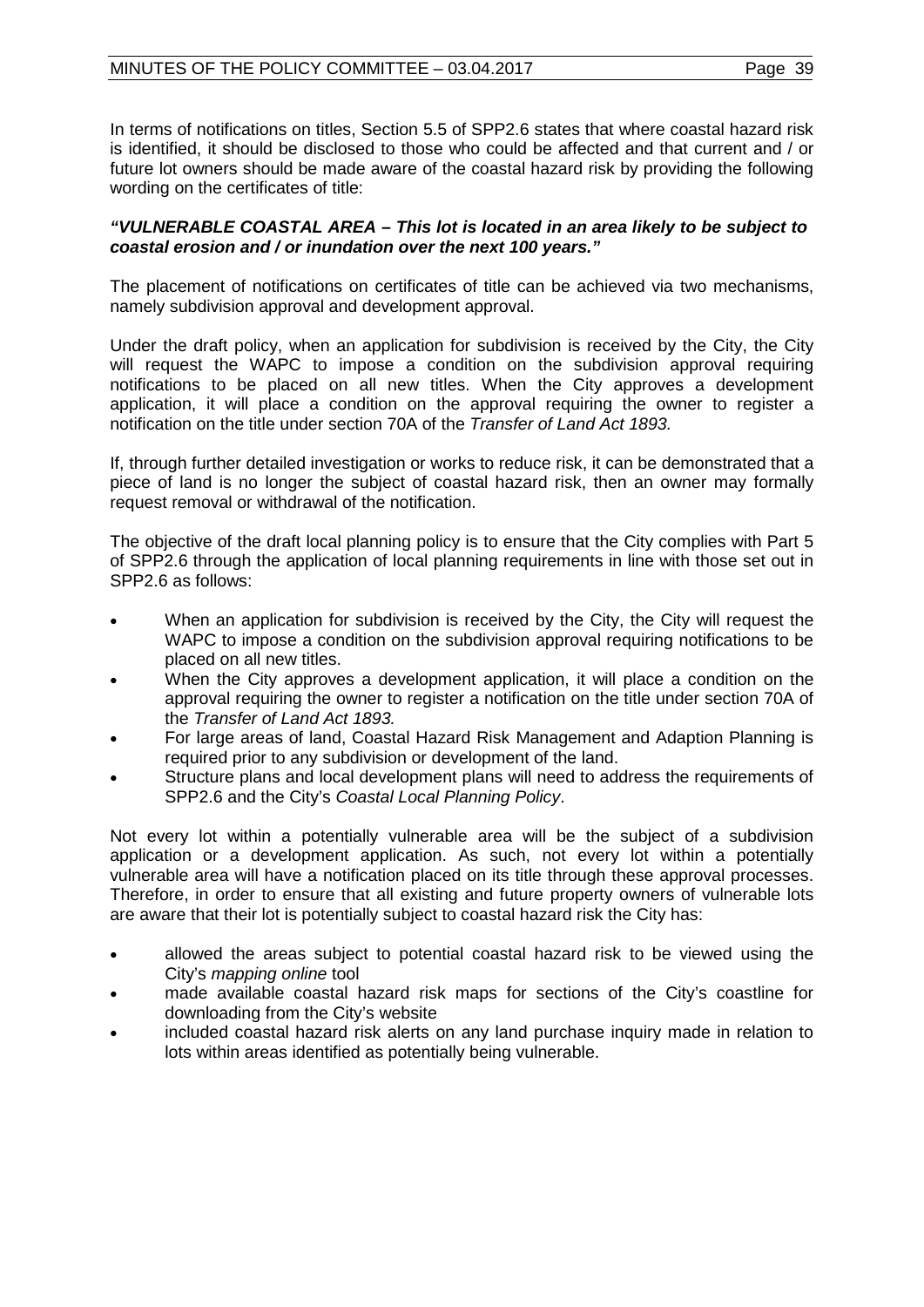## **Issues and options considered**

Council has the option to:

- endorse the draft *Coastal Local Planning Policy*, with or without modifications or
- not endorse the draft *Coastal Local Planning Policy*.

# **Legislation / Strategic Community Plan / policy implications**

| Legislation                     | Planning and Development (Local Planning Scheme)<br>$\bullet$<br>Regulations 2015.<br>Transfer of Land Act 1893.<br>$\bullet$ |  |  |  |  |  |  |
|---------------------------------|-------------------------------------------------------------------------------------------------------------------------------|--|--|--|--|--|--|
| <b>Strategic Community Plan</b> |                                                                                                                               |  |  |  |  |  |  |
| <b>Key theme</b>                | <b>Quality Urban Environment.</b>                                                                                             |  |  |  |  |  |  |
| <b>Objective</b>                | Quality built outcomes.                                                                                                       |  |  |  |  |  |  |
| <b>Strategic initiative</b>     | Buildings and landscaping is suitable for the immediate<br>environment and reflect community values.                          |  |  |  |  |  |  |
| <b>Key theme</b>                | The Natural Environment.                                                                                                      |  |  |  |  |  |  |
| <b>Objective</b>                | Environmental resilience.                                                                                                     |  |  |  |  |  |  |
| <b>Strategic initiative</b>     | respond to environmental<br>Identify<br>risks<br>and<br>and<br>vulnerabilities.                                               |  |  |  |  |  |  |
| <b>Policy</b>                   | State Planning Policy 2.6 - State Coastal Planning Policy.                                                                    |  |  |  |  |  |  |

## **Risk Management considerations**

Local government liability in relation to coastal vulnerability is little different to its general liability arising from the performance of existing statutory functions, where such liability is determined by common law principles of negligence, as modified by the *Civil Liability Act 2002* and other written laws.

If a local government's decision-making and / or its planning framework (consisting of the local planning scheme and relevant planning policies) comply with the policy measures prescribed in SPP2.6 and are otherwise consistent with the performance of its obligations under the *Planning and Development Act 2005*, then the likelihood of it being exposed to liability in the context of coastal vulnerability is considered to be extremely remote.

## **Financial / budget implications**

The costs associated with the public advertising undertaken and a notice of the final adoption will be approximately \$1,000.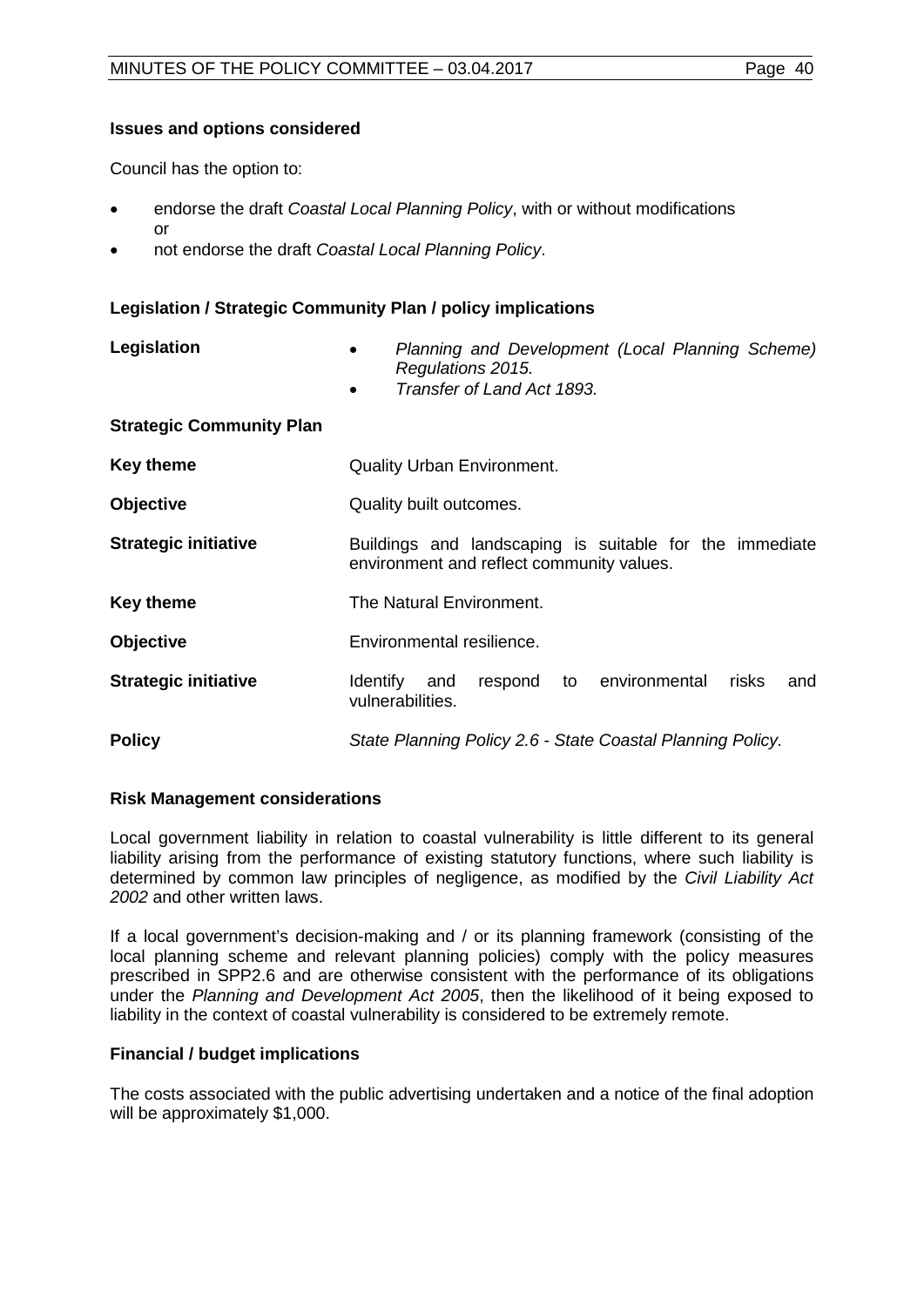# **Regional Significance**

Not applicable.

# **Sustainability implications**

Not applicable.

# **Consultation**

The draft local planning policy was advertised for 21 days concluding on 15 December 2016 by way of:

- a notice published in the local newspaper
- a notice and documents placed on the City's website.

In addition to the statutory advertising mentioned above, a letter, copy of the draft *Coastal Local Planning Policy* and a set of frequently asked questions were sent directly to:

- affected residents
- attendees of information sessions
- community engagement network members
- local Members of Parliament.

A total of 11 submissions were received being three in support, six objections and two comments.

## **COMMENT**

A number of concerns were raised during the public consultation period and are discussed below.

*Concerns were raised by a number of residents that the draft policy will have impacts on property values and insurance premiums and furthermore that the policy would have negative impacts on the sale of land.*

As outlined in the frequently asked questions provided as part of the community consultation, there are numerous factors that affect property values. The potential impact on property values when a lot is identified as subject to coastal hazard risk is not readily ascertained or predicted and property values will be determined by the property market at any given time.

In reference to the concern in regard to the rise in insurance premiums, the impact when a lot is identified as subject to coastal hazard risk is unclear and are determined by insurance providers, not the City.

## *A concern was raised that given a property is located within the 100 year zone that the subject property / ies would have a notification of title unilaterally endorsed.*

SPP2.6 states that all subdivision and development approvals for land identified as subject to coastal hazard risk within the planning timeframe (100 years), should include a condition requiring a notification to be placed on the certificate of title. Under the City's draft local planning policy, notification is only to be placed on the subject lots certificate of title when a subdivision and / or development application has been supported by the City and / or WAPC and as a condition of approval. Should a land purchase inquiry be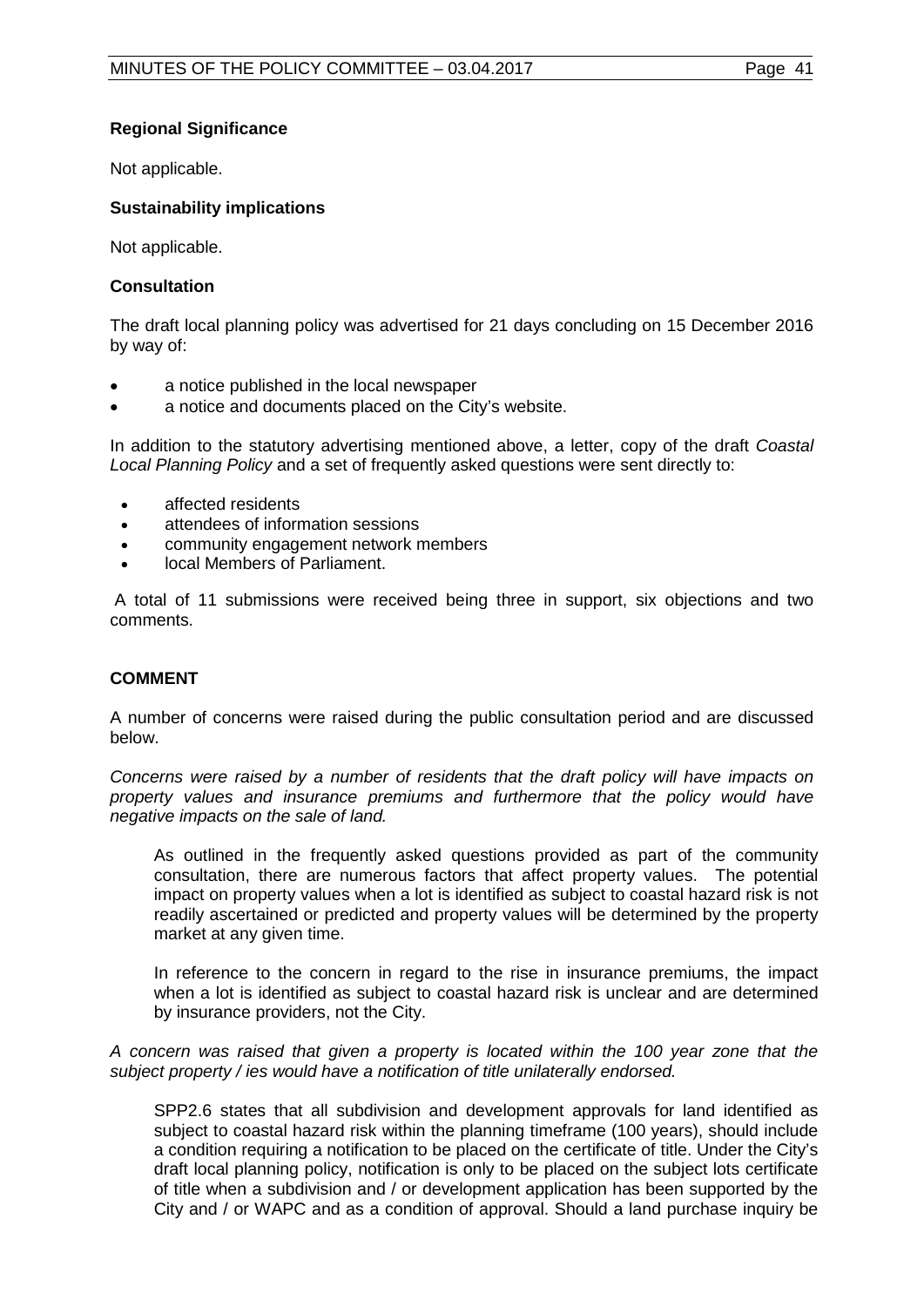received by the City the applicant will be advised that the property is located within a coastal hazard zone, however the City will not require further action to be undertaken as a result of the inquiry.

*Scientific evidence is required in regard to calculated erosion (milestone year marks) to show that statements about erosion are accurate.*

The *Joondalup Coastal Hazard Assessment Coastline Monitoring Program* – Baseline Report was prepared on behalf of the City by appropriately qualified and experienced consultants, implementing the methodology set out in SPP2.6.

*Assurance is sought that the City of Joondalup was moving to proactively taking action to minimise any effects of coastal processes on its infrastructure closer to the shoreline.* 

The City is taking a number of steps to understand future potential impacts on the City's coastline, and furthermore to prepare and adapt to these impacts, including the following:

- Establishing an ongoing coastal monitoring program to monitor shoreline movements.
- Engaging and informing the community about coastal vulnerability.
- Developing an overarching plan to guide the City's adaptation activities along the coastline.
- Identifying sites which will require site-specific coastal adaptation plans to be developed in consultation with the community.

The City is responsible for preparing and adapting City-owned and managed coastal reserves, property and assets for future potential coastal hazard risk. The majority of private property identified as being potentially subject to coastal hazard risk within the next 100 years is located east of major City infrastructure and City property and therefore will benefit from the City's adaptation measures.

*A concern was raised that subdivision proponents will have to undertake Coastal Hazard Risk Management Action Planning.*

It is not the intent of the policy for individual land owners of single lots to be required to undertake coastal hazard risk management adaptation planning.

*Dissemination of hazard information and reports – there is no requirement for the City to be open and accountable.*

In July 2016 the City wrote to all property owners within identified coastal hazard areas advising them of the potential coastal hazard risk and the implications of SPP2.6. Workshops were also held during August 2016 with affected landowners.

Beyond the SPP2.6 requirements to inform current and future lot owners, the City is taking a number of steps to ensure it is able to prepare and adapt to future coastal hazard risk and that potential impacts are minimised and managed appropriately.

The following documents and tools have been developed and are provided on the City's website on the Coastal Vulnerability Response page:

- Joondalup Coastal Hazard Assessment.
- *Coastline Monitoring Program* Baseline Report.
- Coastal Hazard Maps.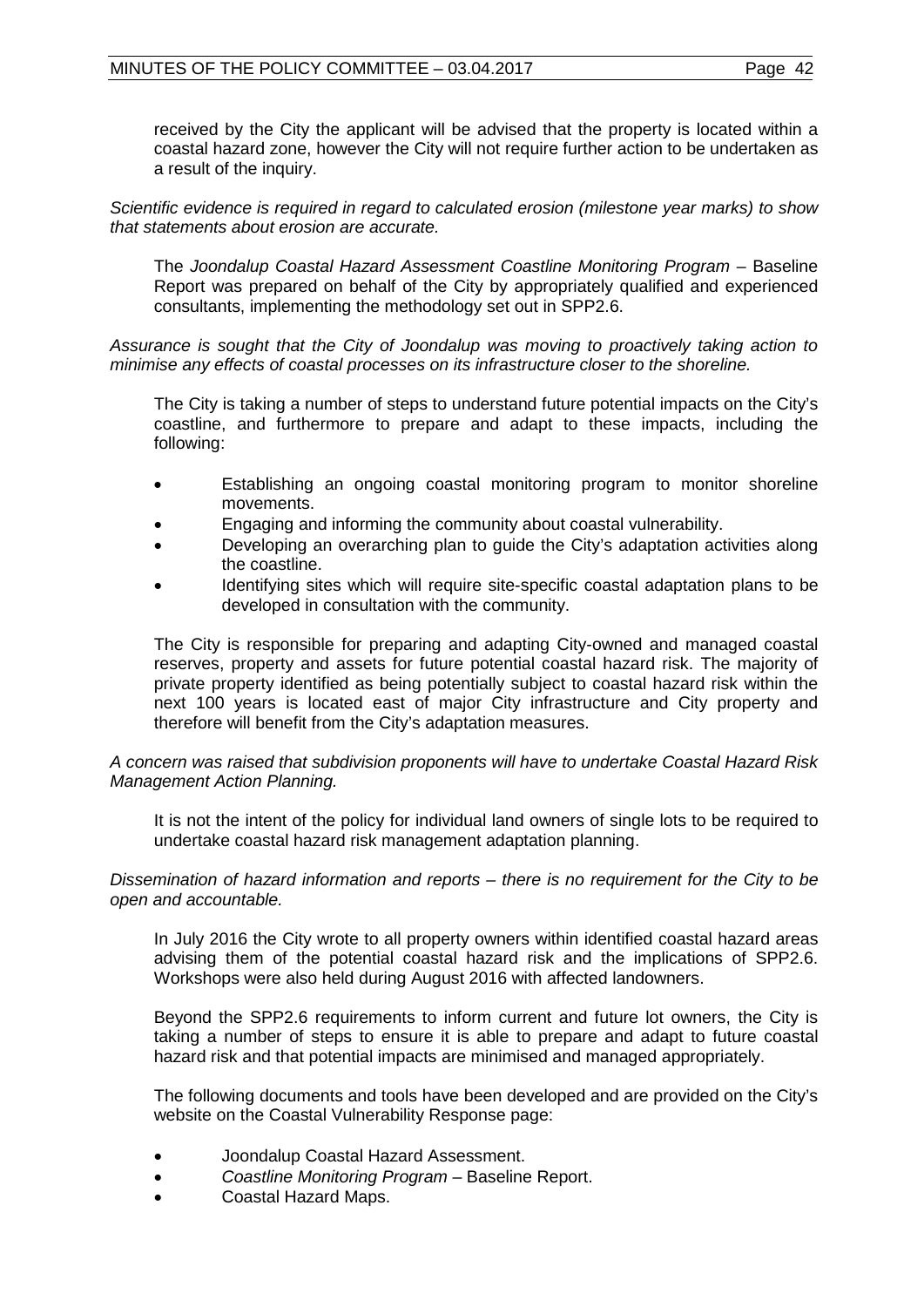*The policy is not needed and is a duplication as SPP2.6 is already in place and that due regard is given to it by the City.*

The draft *Coastal Local Planning Policy* has been developed to guide how the City will implement aspects of SPP2.6. The local planning policy provides clarification on the specific clauses and sections of SPP2.6 that applicable and relevant to development in the City.

*This is a surreptitious way of amending the local planning scheme*

There is no basis or requirement for DPS2 to be amended to incorporate the provisions of the draft policy.

*The Minister for Planning on advice from the Department of Planning suggested that the words 'previously' and 'undeveloped' be removed from the terms 'undeveloped land' and 'previously undeveloped land' within the draft policy.*

The discussions undertaken with the Department of Planning clarified the above suggestion made by the Minister of Planning on behalf of the department. In reference to the removal of the words, it is aimed at reducing any confusion regarding what land is subject to certain requirements of SPP2.6.

It was clarified that SPP2.6 requires that for 'greenfield' locations, an appropriate coastal foreshore reserve in accordance with Clause 5.9 *Coastal foreshore reserve* is required, behind which all development is to be located. In this instance coastal hazards are to be avoided for the extent of the planning timeframe, thus CHRMAP should not be required.

The City acknowledges the abovementioned suggestion as an appropriate minor change to be made to the draft policy, however removal of the word 'undeveloped' may cause confusion that a CHRMAP is required prior to the subdivision of any lot, regardless of size or existing development. As it is not the intent of the City to require adaptation planning for small or single lots, clarification is needed in the draft policy that adaptation planning may apply to larger lots.

Minor modifications are proposed to the draft policy to ensure consistency of the wording of the 'Authority' section of other local planning policies.

The proposed local planning policy forms part of the City's response to coastal risk hazard management, and it is recommended that the draft *Coastal Local Planning Policy* be adopted, with modifications.

## **VOTING REQUIREMENTS**

Simple Majority.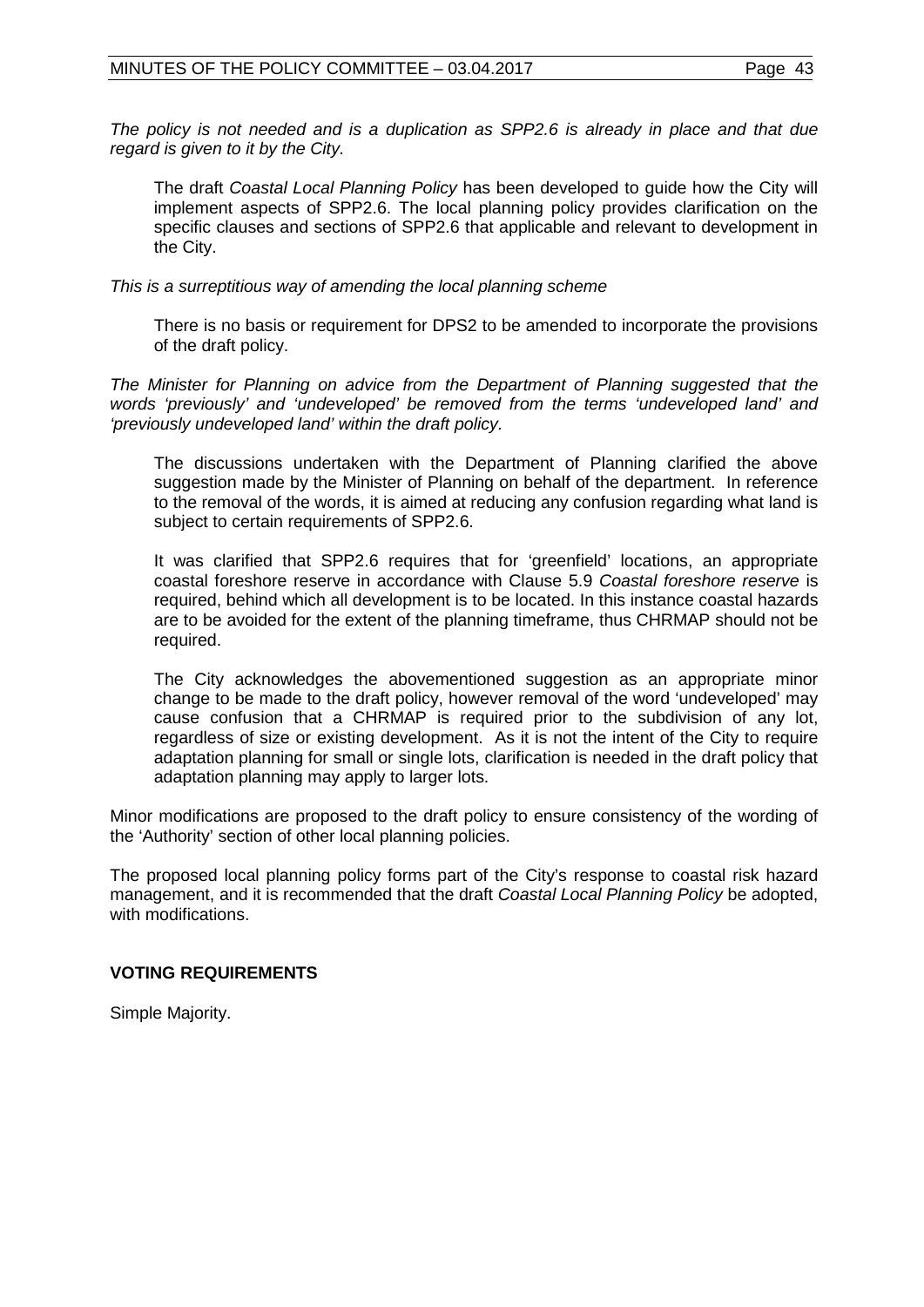**MOVED Cr Chester, SECONDED Cr Fishwick that Council, in accordance with subclause 4(3)(b)(ii) of Schedule 2 of the** *Planning and Development (Local Planning Schemes) Regulations 2015,* **PROCEEDS with the** *Coastal Local Planning Policy,*  **subject to replacing the words 'undeveloped' with 'larger areas of', and other minor modifications, as included in Attachment 1 to this Report.**

## **The Motion was Put and CARRIED (7/0)**

**In favour of the Motion:** Cr Gobbert, Mayor Pickard, Crs Chester, Fishwick, Hamilton-Prime, Hollywood and Taylor.

*Appendix 5 refers*

*[To access this attachment on electronic document, click here: Attach5agnPOLICY170403.pdf](http://www.joondalup.wa.gov.au/files/committees/POLI/2017/Attach5agnPOLICY170403.pdf)*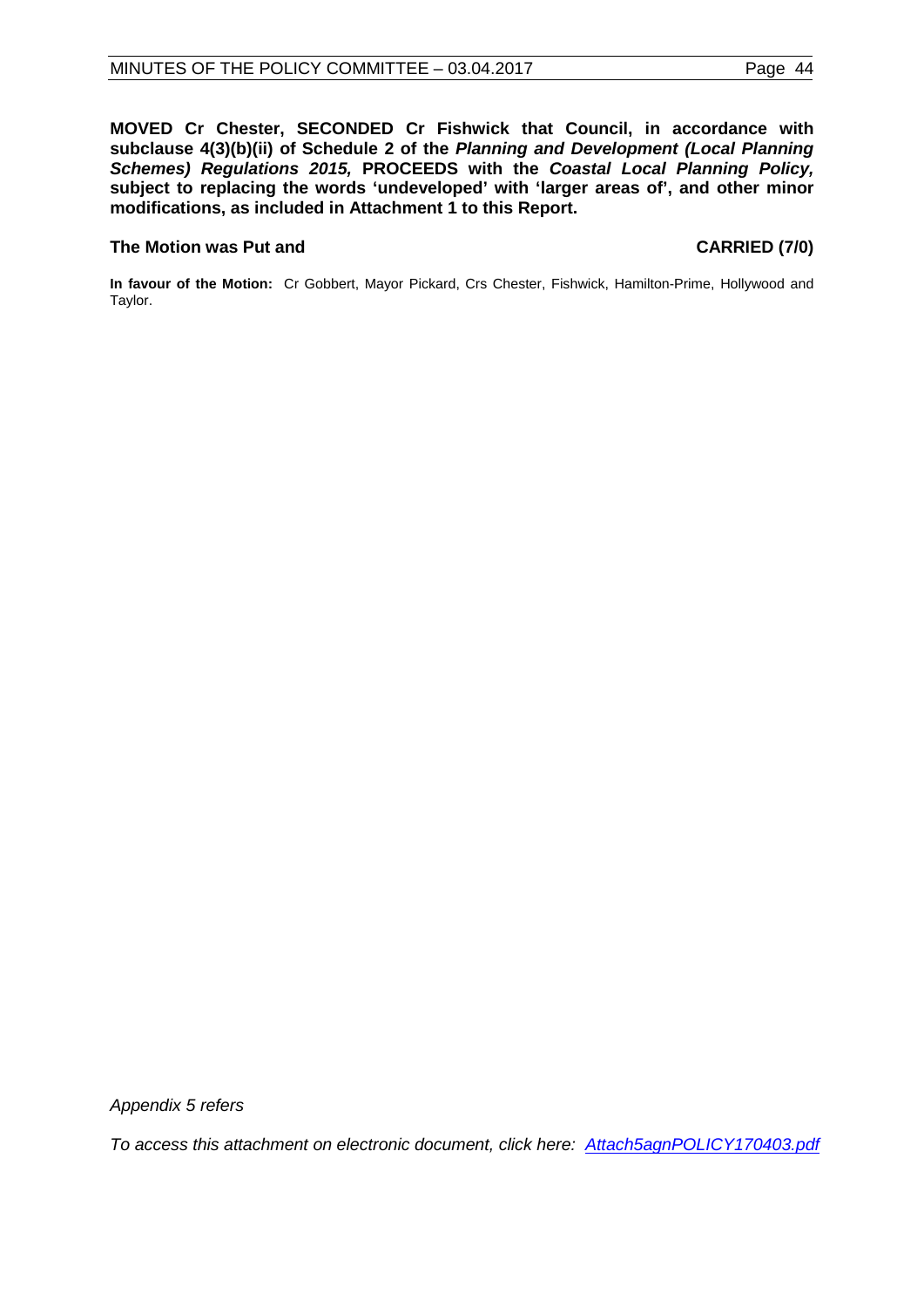| <b>Name/Position</b>      | Cr Kerry Hollywood.                                                                                                                                                                                                |
|---------------------------|--------------------------------------------------------------------------------------------------------------------------------------------------------------------------------------------------------------------|
| <b>Item No./Subject</b>   | Item 7 - Draft Home-Based Business Local Planning Policy.                                                                                                                                                          |
| <b>Nature of interest</b> | Interest that may affect impartiality.                                                                                                                                                                             |
| <b>Extent of Interest</b> | Cr Hollywood is a small business owner. Cr Hollywood answers<br>telephones and uses computer equipment for those businesses,<br>for convenience, even though she employs staff at an office she<br>owns elsewhere. |

## **Disclosure of interest affecting impartiality**

# **ITEM 7 DRAFT HOME-BASED BUSINESS LOCAL PLANNING POLICY**

| <b>WARD:</b>                           | Αll                                                                                  |                                                                                                                                                                                                  |  |  |  |  |
|----------------------------------------|--------------------------------------------------------------------------------------|--------------------------------------------------------------------------------------------------------------------------------------------------------------------------------------------------|--|--|--|--|
| <b>RESPONSIBLE</b><br><b>DIRECTOR:</b> | Ms Dale Page<br><b>Planning and Community Development</b>                            |                                                                                                                                                                                                  |  |  |  |  |
| <b>FILE NUMBER:</b>                    | 13048, 101515                                                                        |                                                                                                                                                                                                  |  |  |  |  |
| <b>ATTACHMENTS:</b>                    | Attachment 1<br>Attachment 2<br>Attachment 3                                         | <b>Current Home Business Policy</b><br>Local<br>Home-based Business<br>Draft<br>Planning Policy (tracked changes)<br>Draft Home-based Business<br>Local<br>Planning Policy (non-tracked version) |  |  |  |  |
| <b>AUTHORITY / DISCRETION</b>          | Legislative - includes the adoption of local laws, planning<br>schemes and policies. |                                                                                                                                                                                                  |  |  |  |  |

## **PURPOSE**

For Council to consider the draft *Home-based Business Local Planning Policy* for the purposes of public advertising.

## **EXECUTIVE SUMMARY**

The existing *Home Business Policy* requires review as a result of the changes to the definitions of home-based businesses between *District Planning Scheme No. 2* (DPS2) and draft *Local Planning Scheme No. 3* (LPS3). The existing policy has been reviewed and a revised local planning policy has been developed that aligns with the definitions in LPS3.

The existing policy is considered to be functioning well, and the majority of the provisions have been retained. However, due to the change in land use definitions, a small number of refinements are considered appropriate that will assist with the transition to the new home-based business definitions.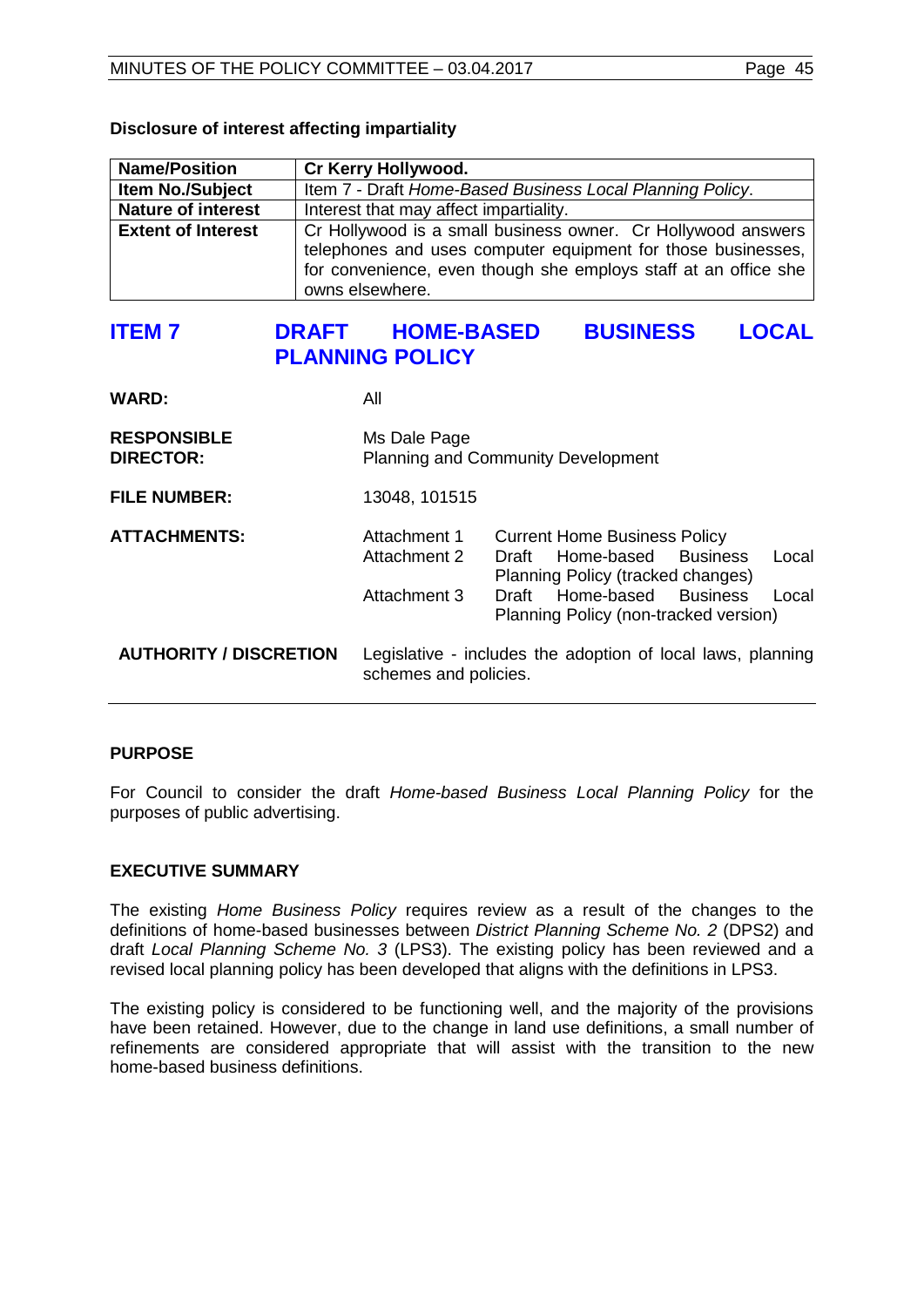## MINUTES OF THE POLICY COMMITTEE - 03.04.2017 Page 46

It is noted that the home-based business definitions in LPS3 do not include consideration of a family day care activity. DPS2 currently defines this activity as a 'Home Business – Category 1' and is therefore exempt from planning approval. It is considered appropriate to maintain family day care as a use that is exempt from planning approval, however this will entail modifications to draft LPS3 to include the use in the zoning table, through a process separate to this policy.

It is recommended that Council supports the draft revised *Home-based Business Local Planning Policy* (renamed from *Home Business Policy*) to allow it to be advertised for public comment for a period of 21 days.

# **BACKGROUND**

DPS2 currently contains land use definitions for three scales of home-based business (that is Categories 1 - 3). The *Planning and Development (Local Planning Scheme) Regulations 2015* (LPS Regulations) contain model definitions for a range of land uses including home-based business activities. Those definitions are home office, home occupation, and home business, which differ in various aspects from those definitions currently in DPS2.

While it is generally expected that new local planning schemes will utilise the model land use definitions outlined in the LPS Regulations, in this instance, it was proposed to retain the current DPS2 definitions within LPS3 given that the existing home-based business definitions have been in place for a number of years, are well established, and work well.

At its meeting held on 16 February 2016 (CJ005-02/16 refers), Council resolved to advertise draft LPS3. However, prior to the Western Australian Planning Commission (WAPC) granting approval to advertise draft LPS3, it required the home-based business definitions be changed to align with those within the LPS Regulations.

Therefore, the existing *Home Business Policy* requires review as a result of the new definitions that are included in draft LPS3. Public comment on the draft LPS3 closed on 14 February 2017.

# **DETAILS**

The new hierarchy of home-based business under LPS3 will be (from the lowest scale to the highest) as follows:

- Home Office.
- Home Occupation.
- Home Business.

Generally, a 'Home Business - category 1' as defined under DPS2 is equivalent to a 'Home Office' under the draft LPS3, a 'Home Business - category 2' is equivalent to a 'Home Occupation', and a 'Home Business - category 3' is equivalent to a 'Home Business'.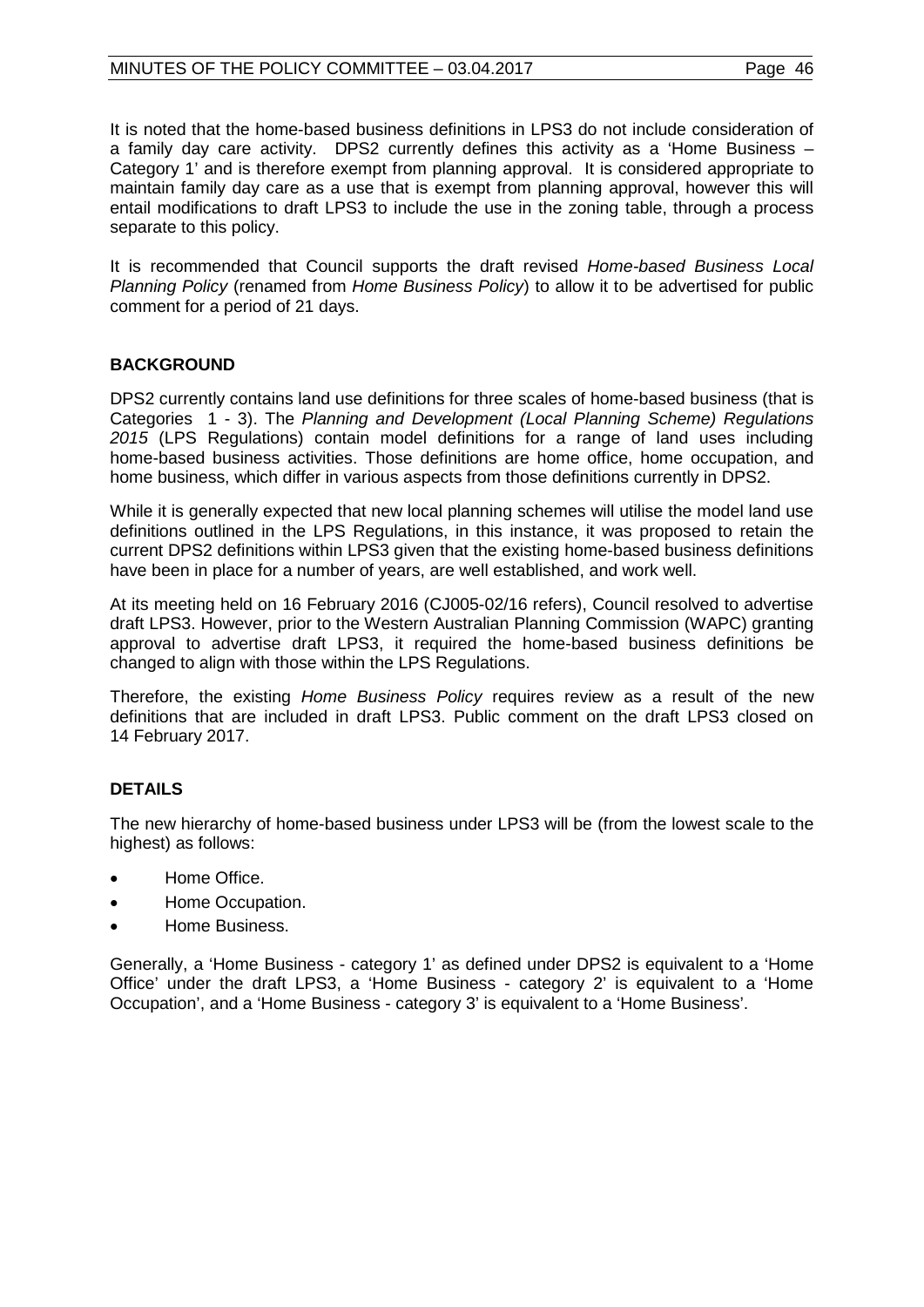The following table compares the main attributes for each type of home-based business under the existing DPS2 and draft LPS3:

| <b>Definition</b>                           | <b>Existing DPS2</b>                                                                      | <b>Draft LPS3</b>                                                |
|---------------------------------------------|-------------------------------------------------------------------------------------------|------------------------------------------------------------------|
| Category 1 (DPS2)<br>Home office (LPS3)     | 30m <sup>2</sup> maximum area.<br>$\bullet$<br><b>Includes</b><br>family<br>day           | No maximum<br>$\bullet$<br>area<br>stated.                       |
|                                             | care.                                                                                     | Does not refer<br>to<br>family day care.                         |
|                                             | Can<br>only<br>involve<br>members of household.                                           | Can<br>only<br>involve<br>members<br>οf                          |
|                                             | No sign permitted.                                                                        | household.                                                       |
|                                             | <b>No</b><br>customers<br>permitted.                                                      | No sign permitted.                                               |
|                                             |                                                                                           | No<br>customers<br>permitted.                                    |
| Category 2 (DPS2)<br>Home occupation (LPS3) | $30m2$ area, or larger if<br>$\bullet$<br>demonstrated<br>to<br>be<br>appropriate.        | $20m^2$<br>maximum<br>area.                                      |
|                                             | employ<br>Can<br>one<br>person not a member<br>of household.                              | only<br>involve<br>Can<br>members<br>οf<br>household.            |
|                                             | No retail sales, hire or<br>display.                                                      | No retail sales, hire<br>or display but can<br>sell by internet. |
|                                             | $0.2m2$ sign.                                                                             | $0.2m2$ sign.                                                    |
|                                             | Can involve customers<br>at premises.                                                     | Can<br>involve<br>customers<br>at<br>premises.                   |
| Category 3 (DPS2)<br>Home Business (LPS3)   | $\overline{50m^2}$ area or up to<br>$\bullet$<br>100 $m2$ with community<br>consultation. | $50m^2$<br>maximum<br>$\bullet$<br>area.                         |
|                                             | Can<br>employ<br>two                                                                      | Can<br>employ<br>two<br>(not<br>people                           |
|                                             | people (not a member<br>of household), or up to<br>four people subject to                 | а<br>member<br>of<br>household).                                 |
|                                             | community<br>consultation.                                                                | No retail sales, hire<br>or display but can<br>sell by internet. |
|                                             | No retail sales, hire or<br>display.                                                      | Not stated.                                                      |
|                                             | $0.2m2$ sign, maximum<br>two metres high.                                                 | Can<br>involve<br>$\bullet$<br>customers<br>at<br>premises.      |
|                                             | Can involve customers<br>at premises.                                                     |                                                                  |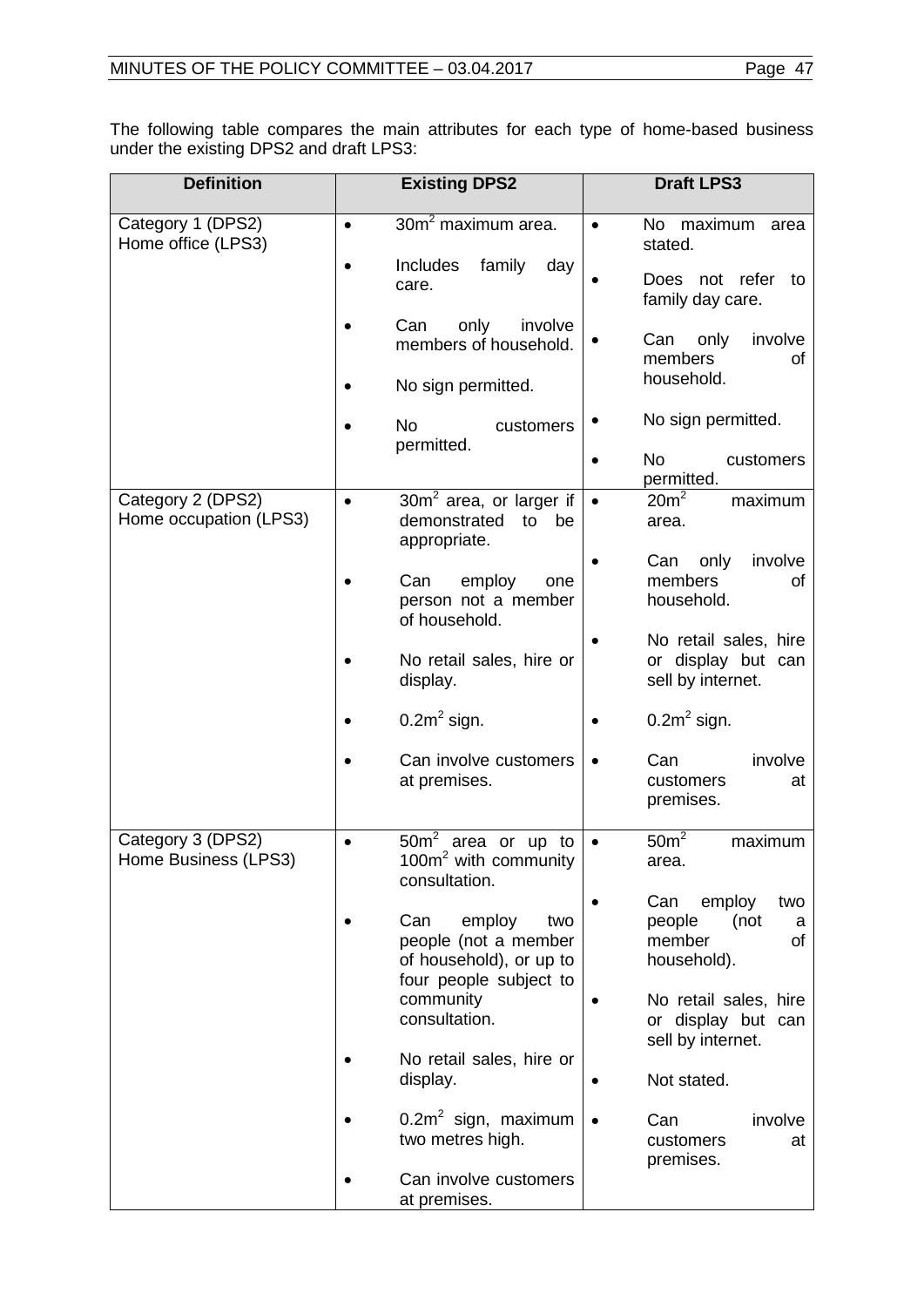It is likely that the largest impact in the change of definitions will be for Category 2 / Home Occupation proposals, as the area permitted to be utilised is reduced from  $30m^2$  (with the possibility of a larger area) and one external employee under DPS2, to a maximum of  $20m^2$ with no external employees under LPS3.

It is also noted for Category 3 / Home Business, the possibility of up to four external employees and up to an area of 100m<sup>2</sup> is removed under LPS3.

Family day care provides early childhood education and care services within the educator's own home, up to a maximum of seven children. DPS2 specifically recognises a family day care activity as a 'Home Business - Category 1' activity and is therefore exempt from the requirement for planning approval. The home-based business definitions in LPS3 do not specifically recognise a family day care activity.

# Proposed amendments

It is proposed that the following amendments to the existing *Home Business Policy* (Attachment 1 refers) be made:

- Rename the policy *'Home-based Business Local Planning Policy'.*
- Replace the generic term 'home business' used in the existing policy to 'home-based business' in order to differentiate it from the LPS3 land use definition of 'Home Business'.
- Expand the policy objectives.
- Include the new home-based business definitions as contained in draft LPS3.
- Remove provisions from the policy that are already covered by the land use definitions.
- Limit the need for a management plan to those proposed Home Businesses that seek to have two external employees.

The revised draft policy is included as Attachment 2 (tracked change version) and Attachment 3 (non-tracked version).

# **Issues and options considered**

Council has the option to:

- advertise the draft *Home-based Business Local Planning Policy*, with or without modifications or
- not support the advertising of the draft *Home-based Business Rooms Local Planning Policy*.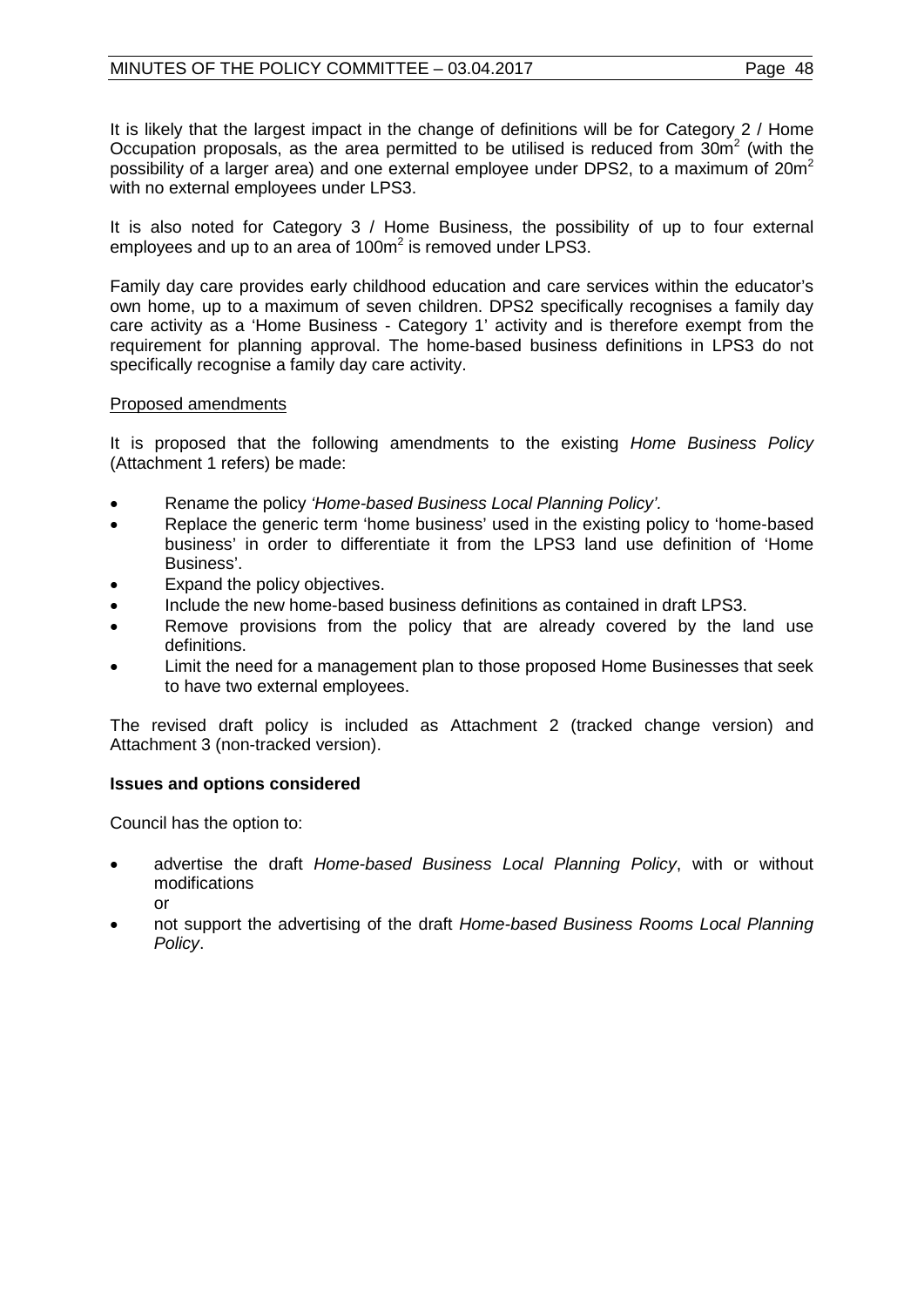## **Legislation / Strategic Community Plan / policy implications**

| Legislation                     | Planning and Development (Local Planning Scheme)<br>Regulations 2015.<br>Draft Local Planning Scheme No. 3. |  |  |
|---------------------------------|-------------------------------------------------------------------------------------------------------------|--|--|
| <b>Strategic Community Plan</b> |                                                                                                             |  |  |
| <b>Key theme</b>                | <b>Quality Urban Environment.</b>                                                                           |  |  |
| <b>Objective</b>                | Quality built outcomes.                                                                                     |  |  |
| <b>Strategic initiative</b>     | Buildings and landscaping is suitable for the immediate<br>environment and reflect community values.        |  |  |
| <b>Policy</b>                   | Home Business Policy.                                                                                       |  |  |

## **Risk Management considerations**

The land use definitions related to home-based businesses within LPS3 will no longer align with those within the existing *Home Business Policy*. If an amendment to the policy is not progressed to align with the new planning scheme, there is a risk that the new scheme may become operational creating uncertainty how the existing policy relates to the new planning scheme.

## **Financial / budget implications**

The costs associated with any public advertising and notice of any final adoption will be approximately \$1,000.

### **Regional Significance**

Not applicable.

## **Sustainability implications**

Not applicable.

## **Consultation**

The deemed provisions as set out in the *Planning and Development (Local Planning Scheme) Regulations 2015* require a new policy or non-minor amendment to a policy to be advertised for public comment for a period of not less than 21 days. The proposed amendments to the existing *Home Business Policy* are considered non-minor and therefore the draft policy should be advertised for 21 days as follows:

- a notice published in the local newspaper
- a notice, documents and on-line comment form placed on the City's website.

If, in the opinion of the City, the policy is inconsistent with any State planning policy, then notice of the proposed policy is to be given to the WAPC. The proposed policy is not considered to be inconsistent with any State planning policy.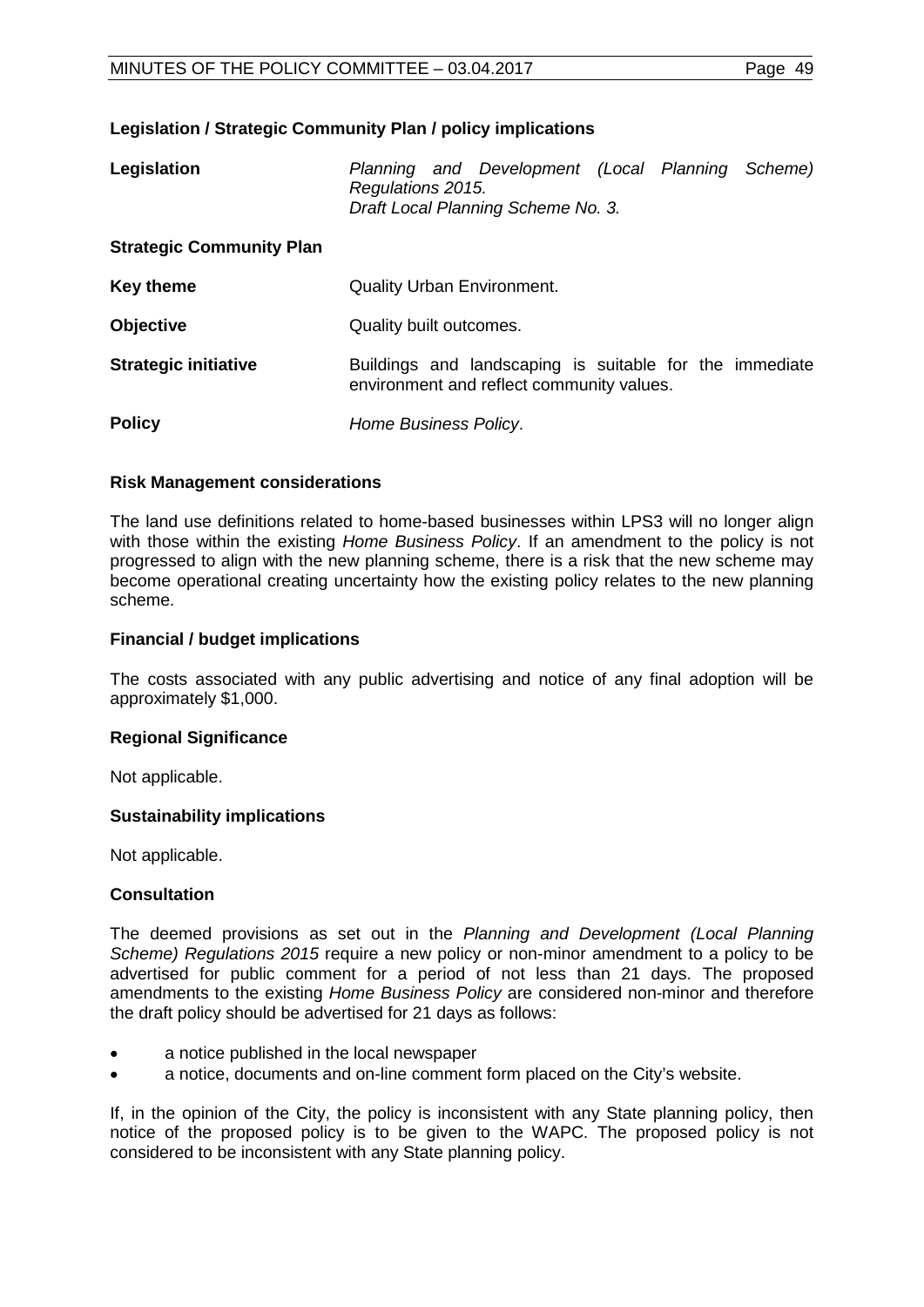## **COMMENT**

As a result of the modifications required by the WAPC to draft LPS3, it is recommended that the draft *Home-based Business Local Planning Policy* be progressed to ensure that the policy provisions align with the new home-based business definitions in LPS3. The majority of other policy provisions are retained to guide the establishment of home-based businesses in residential areas in a manner that will not have a negative impact on residential amenity.

## Requirement for a management plan

The current *Home Business Policy* only requires a management plan for the highest level of home-based business (category 3) that is, where two or more external people are employed and / or the area utilised is  $50m^2$  or greater. The management plan outlines in more detail how the business would operate and be managed to ensure minimal impact on adjoining premises.

The new LPS3 definitions would place a business that employs only one external person in the highest scale of activity and therefore would effectively also require a management plan to be prepared and submitted with the proposal. This is contrary to the existing requirements for a business that only employs one external person (which currently functions well), and given this, it is not considered necessary to introduce the requirement for a management plan for this scale of business.

It is therefore proposed that the draft policy include provisions that only require a management plan to be prepared for home business that employs two external people, which would align with the current requirements for this scale of home-based business.

### Family day care

Currently DPS2 recognises a family day care as a 'Home Business – Category 1' and is therefore exempt from the need for planning approval. However, the home-based business definitions in LPS3 do not specifically recognise a family day care and it is considered unlikely that a family day care could be considered to fit within the definitions, mainly due to the restrictions on the size of the area that can be utilised, as outlined in the definitions.

It is therefore considered appropriate that a new land use of 'Family Day Care' be included in the zoning table in LPS3, and that the land use then be exempted from the need for planning approval. This would ensure that a family day care activity is treated in the same manner as is currently the case. This amendment can be considered by Council when draft LPS3 is presented back to Council following the advertising period.

*It is therefore recommended that Council ENDORSES advertising of the draft Home-based Business Local Planning Policy for public comment for a period of 21 days.*

## **VOTING REQUIREMENTS**

Simple Majority.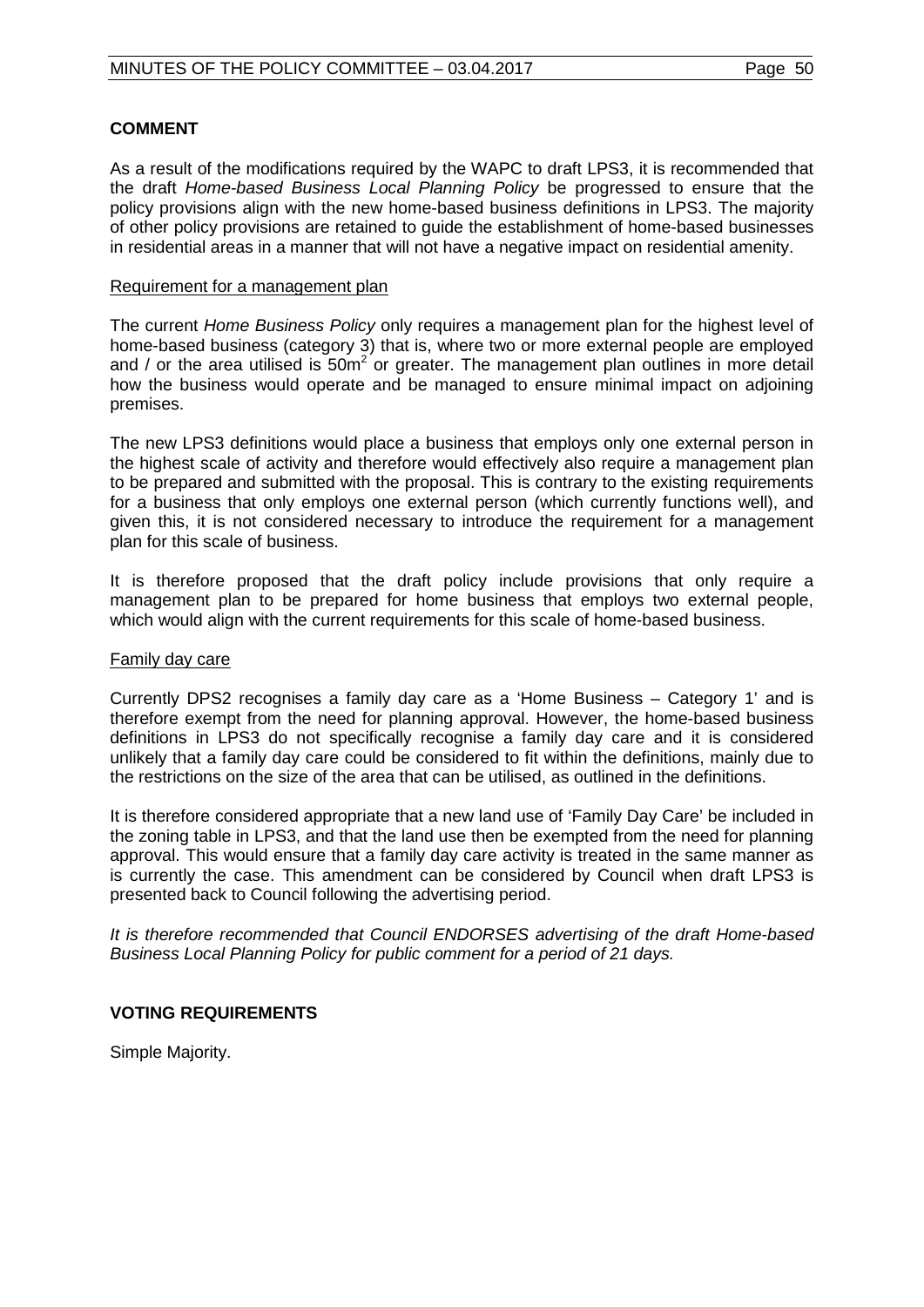**MOVED Cr Fishwick, SECONDED Cr Hamilton-Prime that Council, in accordance with clauses 3, 4 and 5 of Schedule 2 of the** *Planning and Development (Local Planning Schemes) Regulations 2015,* **PREPARES and ADVERTISES the draft** *Home-based Business Local Planning Policy* **(renamed from** *Home Business Policy)***, as shown in Attachment 3 to this Report, for a period of 21 days.**

## **The Motion was Put and CARRIED (7/0)**

**In favour of the Motion:** Cr Gobbert, Mayor Pickard, Crs Chester, Fishwick, Hamilton-Prime, Hollywood and Taylor.

*Appendix 6 refers*

*[To access this attachment on electronic document, click here: Attach6agnPOLICY170403.pdf](http://www.joondalup.wa.gov.au/files/committees/POLI/2017/Attach6agnPOLICY170403.pdf)*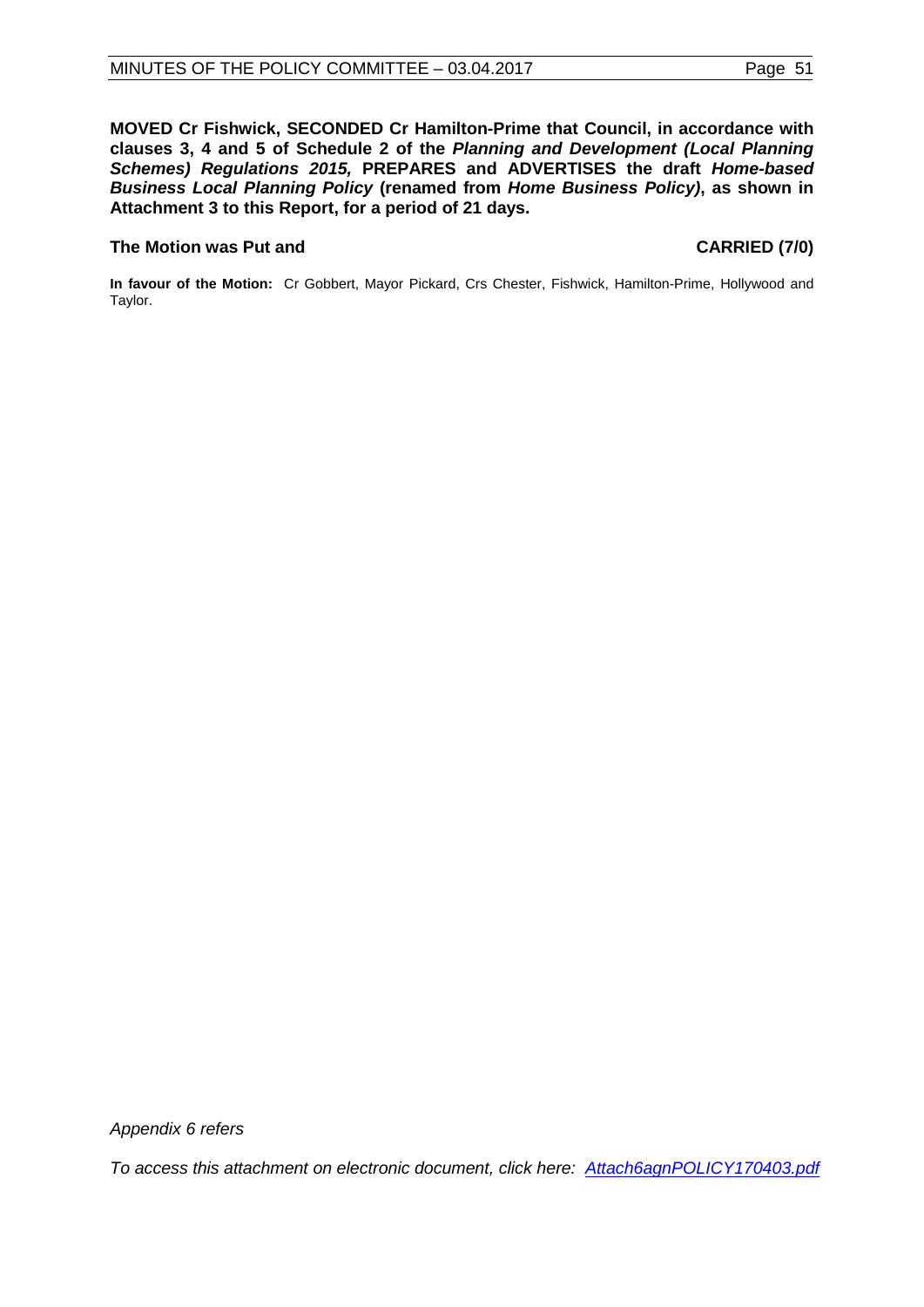| <b>ITEM 8</b>                         | DRAFT CONSULTING ROOMS LOCAL PLANNING<br><b>CONSIDERATION</b><br><b>FOLLOWING</b><br><b>POLICY</b><br><b>ADVERTISING</b> |
|---------------------------------------|--------------------------------------------------------------------------------------------------------------------------|
| <b>WARD</b>                           | All                                                                                                                      |
| <b>RESPONSIBLE</b><br><b>DIRECTOR</b> | Ms Dale Page<br><b>Planning and Community Development</b>                                                                |
| <b>FILE NUMBER</b>                    | 101289, 101515                                                                                                           |
| <b>ATTACHMENTS</b>                    | Draft Consulting Rooms Local Planning<br>Attachment 1                                                                    |

| <b>AUTHORITY / DISCRETION</b> | Legislative - includes the adoption of local laws, planning |
|-------------------------------|-------------------------------------------------------------|
|                               | schemes and policies.                                       |

*Policy* (with proposed modifications)

### **PURPOSE**

For Council to consider the draft *Consulting Rooms Local Planning Policy* following advertising for the purposes of final adoption.

## **EXECUTIVE SUMMARY**

At its meeting held on 13 December 2016 (CJ230-12/16 refers), Council considered the draft *Consulting Rooms Local Planning Policy* and resolved that it be advertised for public comment.

The draft policy was advertised from 23 February 2017 to 23 March 2017. One submission was received indicating general support for the draft policy. Minor modifications are proposed to improve the consistency of the policy with the other proposed *Local Planning Scheme No. 3* policies.

It is therefore recommended that Council ENDORSES the Consulting Rooms Local Planning Policy, with modifications.

### **BACKGROUND**

Currently, certain development requirements are contained in the City's *District Planning Scheme No. 2* (DPS2), while other development requirements are contained within local planning policies.

During the preparation and Council adoption of draft *Local Planning Scheme No. 3* (LPS3), it was proposed that all of the general development requirements be located within local planning policies, with the exception of the necessary 'head of power' provisions, for example, cash-in-lieu for car parking and the dual density code provisions applied under the *Local Housing Strategy* Scheme Amendment No. 73 (CJ005-02/16 refers).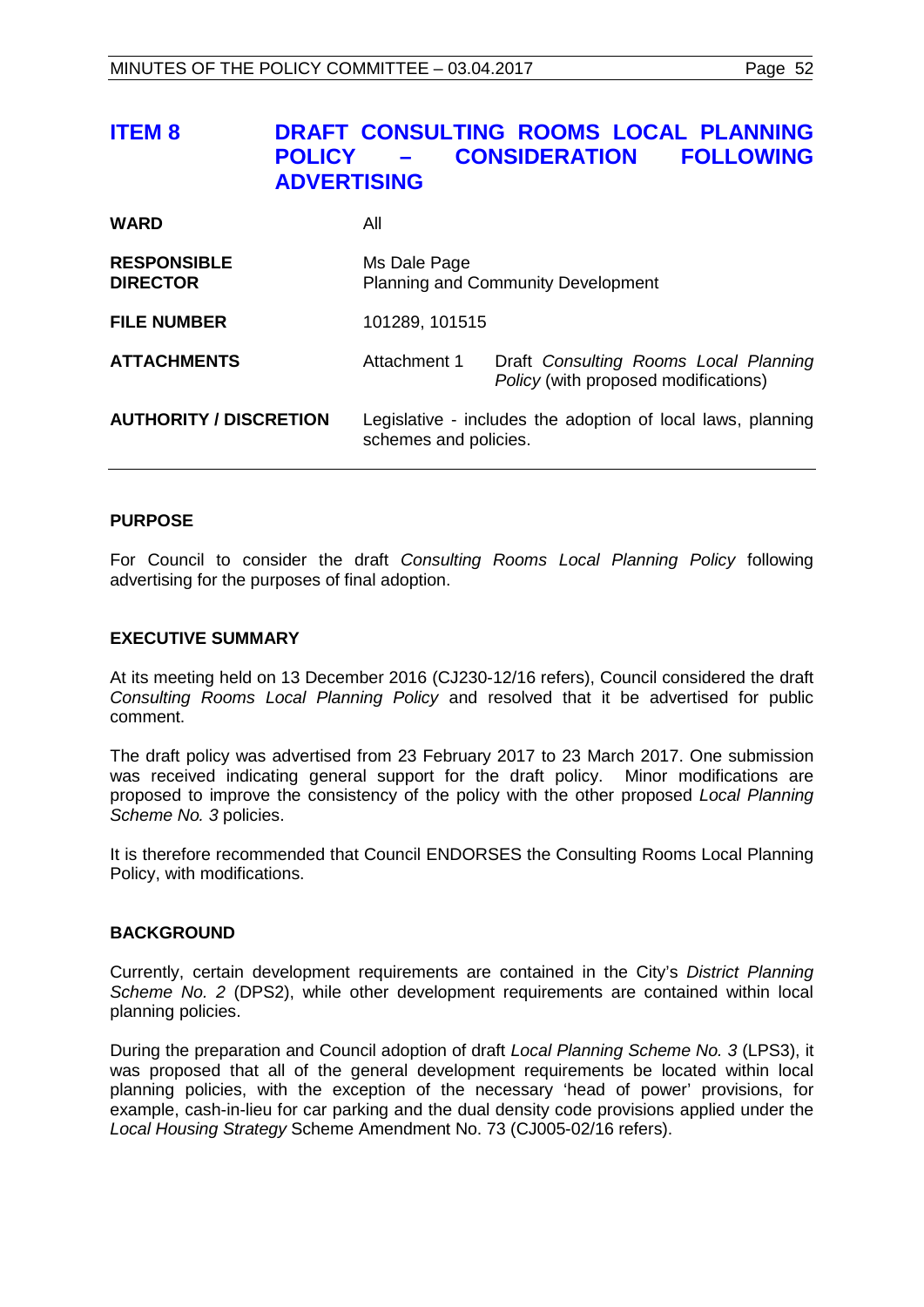This gives Council the ability to adopt and amend these policies without the need to initiate an amendment to the scheme and the need to seek the approval of the Western Australian Planning Commission (WAPC) and Minister for Planning. It also allows Council to formulate and adopt development provisions without needing to justify specific details to the WAPC. Essentially, it provides Council with control over its own development provisions and will ultimately save time as any updates to the development provisions will only need to be approved by Council rather than via a lengthy scheme amendment process.

It should be noted that whether development provisions are located in the planning scheme or in a local planning policy, the ability to vary provisions where it is considered appropriate to do so is still available. Clause 34 (2) of draft LPS3 allows the local government to approve an application for development approval that does not comply with the site and development requirements of the scheme. There is no greater certainty including development provisions in the scheme as opposed to a local planning policy as both can be varied.

In addition, locating the development requirements in local planning policies provides ease of use for applicants as the provisions are consolidated in a single document.

The existing *Consulting Rooms Policy* requires review as a result of the removal of the development provisions from DPS2, which will now be included in the policy. If the revised policy is not progressed in a timely manner, there is a risk that the scheme could be adopted and there would not be sufficient provisions to guide the development of consulting rooms in residential areas. It is noted that, as with the existing policy, the draft *Consulting Rooms Local Planning Policy* only applies to consulting rooms in residential areas. It does not apply to consulting rooms in other areas as these would be covered by the relevant policy for that zone.

At its meeting held on 16 February 2016 (CJ005-02/16 refers), Council resolved to advertise draft LPS3. After undertaking a number of modifications required by the WAPC, draft LPS3 was advertised for public comment closing on 14 February 2017.

At its meeting held on 13 December 2016 (CJ230-12/16 refers), Council resolved to proceed with the draft policy for the purpose of advertising.

# **DETAILS**

As with the existing policy, the draft policy applies to consulting rooms on land zoned 'Residential, 'Special Residential' and the 'Urban Development' zone where the structure plan applies a 'Residential' zone (Attachment 1 refers).

It is noted that the definition of 'Consulting Rooms' within the *Planning and Development (Local Planning Scheme) Regulations 2015* allows up to two practitioners to operate at the same time and this definition is now included in DPS2 and is also included in draft LPS3. Previously the definition of consulting rooms only permitted one practitioner to operate from a site.

The current provisions contained within DPS2 and the existing policy have been reviewed and a revised local planning policy has been developed for use following gazettal of draft LPS3, however it is noted the majority of the provisions have been working well and remain relevant. The main policy provisions, including those proposed to be modified from the existing *Consulting Rooms Policy*, are outlined below and these were advertised for public comment.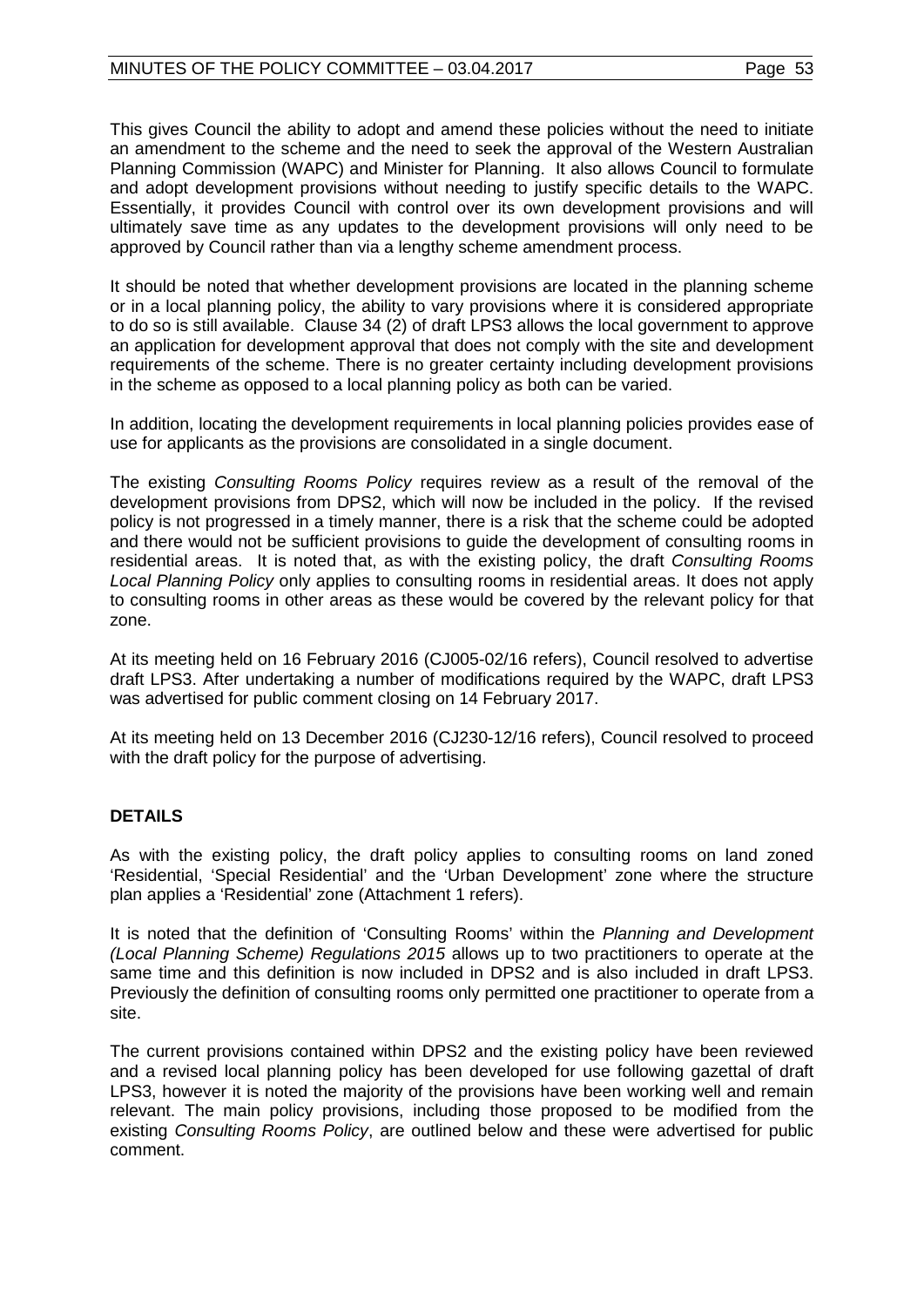## Location

The location requirements in the current policy to avoid the conglomeration of consulting rooms in residential areas have been retained, as has the preference that battle-axe lots and lots at the head of a cul-de-sac be avoided due to the potential traffic issues created as a consequence of the concentration of activity.

## Building setbacks

The building setbacks for non-residential buildings are currently contained in DPS2 and are applied to consulting rooms in residential areas. The non-residential building setbacks are large, being a nine metre front setback, six metre rear setback and three metre side setback. The existing policy does indicate that variations may be considered to more appropriately reflect building setbacks in the immediate vicinity.

It is considered that the current setback requirements do not facilitate development of consulting rooms that is in keeping with the residential area in which they are located. Therefore, it is proposed within the draft policy that building setbacks be assessed in accordance with the *Residential Design Codes* and the City's *Residential Development Local Planning Policy,* rather than simply including the non-residential building setbacks in DPS2. This will allow new buildings and additions to existing buildings to be set back in keeping with the existing residential context and maintain the residential streetscape. It is noted that consulting rooms proposed in other zones will be assessed against the relevant development policy for that zone, for example *Commercial, Mixed Use and Service Commercial Zone Local Planning Policy*.

## Building height

The proposed building height is the same as that outlined in the *Height on Non-Residential Buildings Local Planning Policy* for development in the 'Residential' zone, being a maximum height equivalent to two storeys. The provisions contained in the *Height of Non-Residential Buildings Local Planning Policy* are proposed to be incorporated into each relevant policy and therefore the scope of the *Height of Non-Residential Buildings Local Planning Policy* will be significantly reduced.

## Building design

The draft policy maintains the requirement that buildings must be of residential appearance and in keeping with the surrounding environment. An additional provision has been included that buildings and any additions must be consistent in style with any existing development on site and maintain the character of the local area. This provision is similar to that within the *Residential Development Local Planning Policy* and will help to ensure that buildings maintain a residential appearance and consistent form, and fit in with the surrounding area despite being a non-residential land use.

## Parking and access

The proposed car parking standard is the same as currently within DPS2, being five cay bays per practitioner.

The car park design requirements have been retained from the current policy in regard to car parking being located at the rear of the building and minimised in front of the building, in order to maintain a residential streetscape. A new provision has been included in the draft policy to require a maximum of two three metre wide crossovers or one six metre wide crossover. This is also to assist in retaining a residential appearance.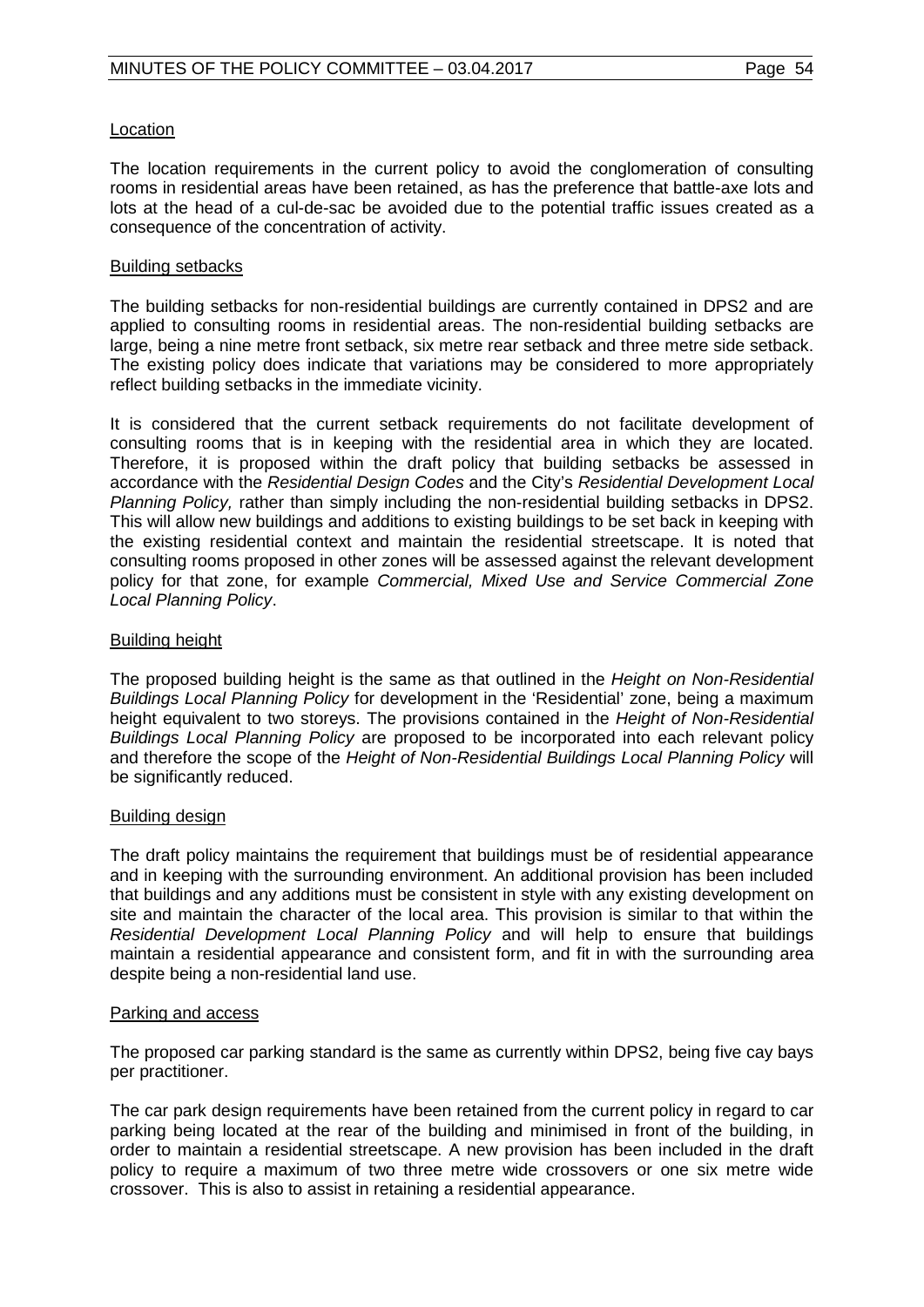# *Bicycle parking*

The Austroad guidelines encourage bicycle parking to be provided at a rate of one employee space per eight practitioners, and one space per four practitioners for visitors, although no minimum provision is stated. Given the small scale of the subject consulting rooms as defined by the draft LPS3 (maximum of two practitioners), it is considered that the provision of two bays for use by staff or visitors would be adequate and has been included in the draft policy.

## Landscaping

The proposed landscaping requirements are the same as DPS2 in regard to the percentage of landscaping required, being 8% of the site. DPS2 also requires a minimum three metre wide landscaping strip along all street boundaries where a development has a car parking area abutting the street, however does not include a landscaping requirement where a car parking area does not abut the street. The policy addresses this by including a 1.5 metre wide landscaping strip adjacent to all streets regardless of whether there is a car parking area or not. A minimum size of  $4m<sup>2</sup>$  for landscaped areas is proposed to be included to ensure a usable area of land is provided.

## Hours of operation

The hours of operation are proposed to be the same as in the current policy, being Monday to Friday 8.00am to 6.00pm and Saturday 9.00am to 5.00pm, with no operation on Sundays. As the policy only applies to consulting rooms in residential areas, it is considered appropriate to maintain the existing hours of operation in the interests of protecting residential amenity.

## Public consultation

The requirement under the existing policy to advertise a new consulting rooms proposal to adjoining and nearby landowners for a period of 14 days has been retained in the draft policy. It has also been clarified that any intensification of an existing use, for example by increasing the number of practitioners, will also require consultation to be undertaken.

## **Issues and options considered**

Council has the option to:

- proceed with the policy, with or without modification or
- not proceed with the policy.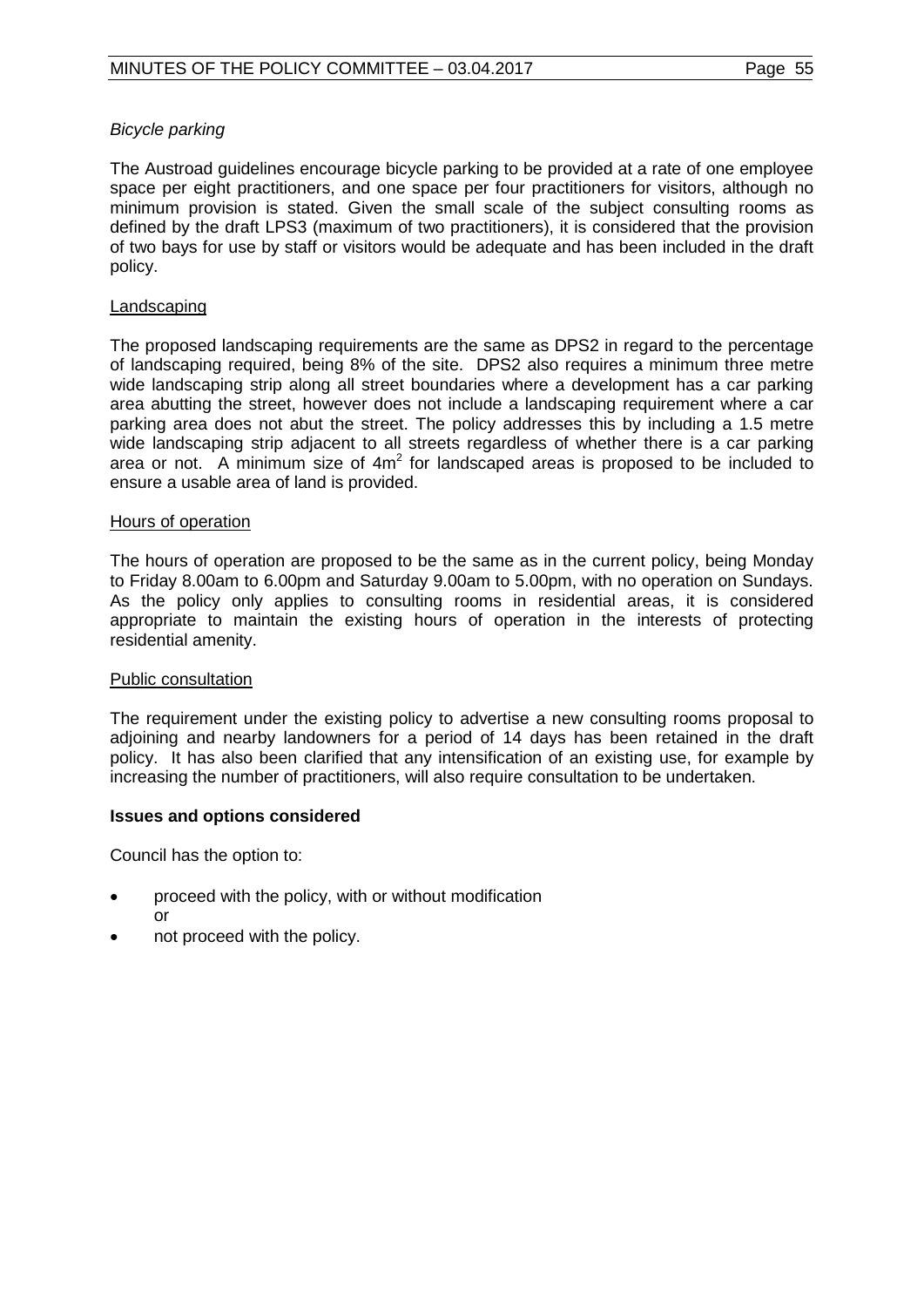## **Legislation / Strategic Community Plan / policy implications**

| Legislation                     | Regulations 2015.                 | Planning and Development (Local Planning Scheme)<br>Draft Local Planning Scheme No. 3.               |  |  |  |  |
|---------------------------------|-----------------------------------|------------------------------------------------------------------------------------------------------|--|--|--|--|
| <b>Strategic Community Plan</b> |                                   |                                                                                                      |  |  |  |  |
| <b>Key theme</b>                | <b>Quality Urban Environment.</b> |                                                                                                      |  |  |  |  |
| <b>Objective</b>                | Quality built outcomes.           |                                                                                                      |  |  |  |  |
| <b>Strategic initiative</b>     |                                   | Buildings and landscaping is suitable for the immediate<br>environment and reflect community values. |  |  |  |  |
| <b>Policy</b>                   | Consulting Rooms Policy.          |                                                                                                      |  |  |  |  |

### **Risk management considerations**

General development provisions and standards are not included in draft LPS3, and instead are to be outlined in local planning policies. If the policies associated with the new planning scheme are not progressed, there is a risk that the new scheme may become operational without the development provisions and standards needed to assess development applications.

## **Financial / budget implications**

The costs associated with any public advertising and notice of any final adoption will be approximately \$1,000.

### **Regional significance**

Not applicable.

## **Sustainability implications**

Not applicable.

## **Consultation**

The draft policy was advertised for public comment in accordance with the *Planning and Development (Local Planning Schemes) Regulations 2015* from 23 February 2017, closing on 23 March 2017 by way of:

- a notice published in the local newspaper
- a notice and documents placed on the City's website.

One submission was received during the public consultation period, indicating general support for the draft policy.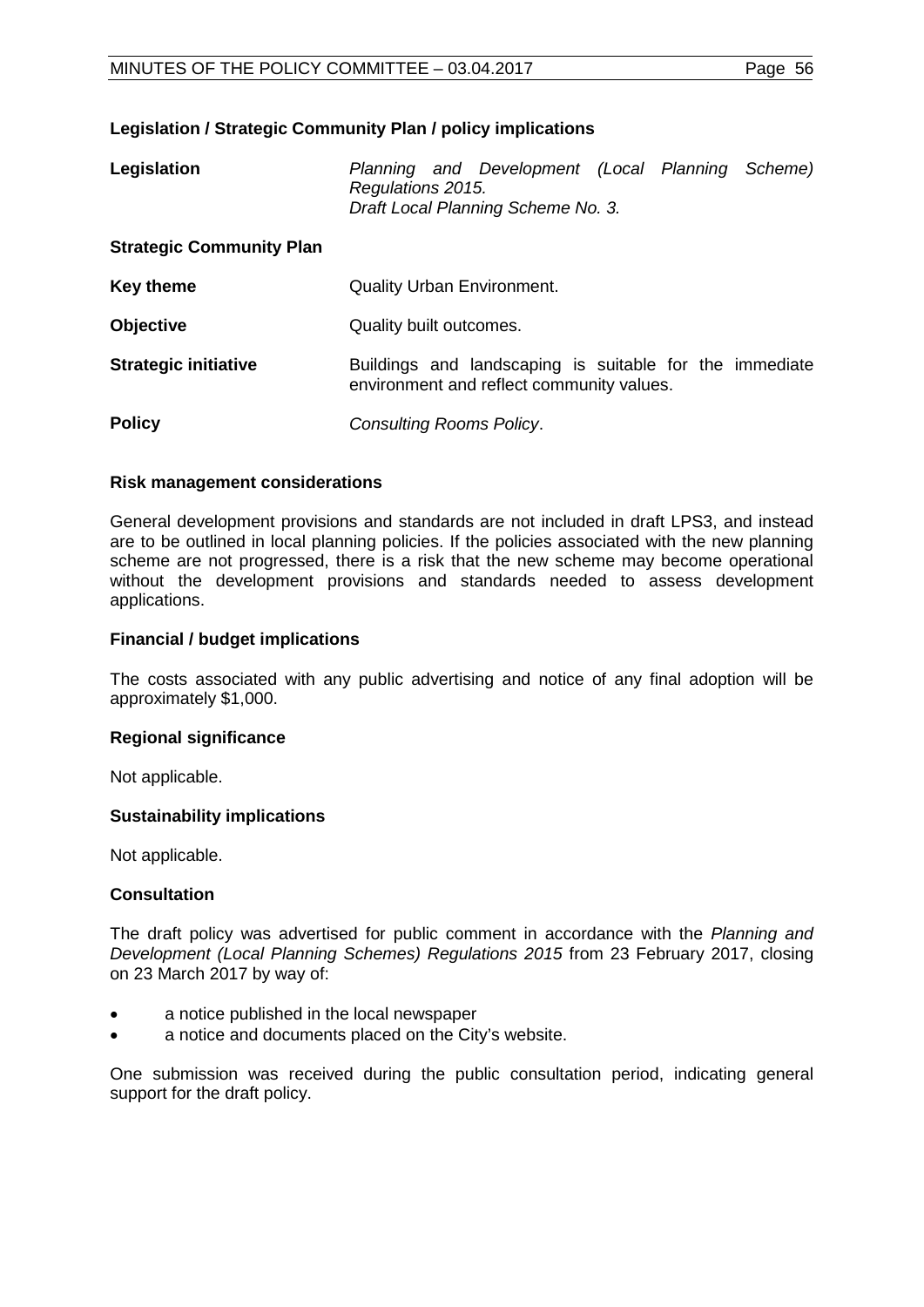## **COMMENT**

Minor modifications are proposed to the draft policy to align the wording with the other proposed LPS3 local planning policies, to ensure consistency across the City's suite of local planning policies. In addition, it is proposed to include a provision that any front fencing that is proposed for a consulting rooms development will be in accordance with the *Residential Design Codes* to ensure a residential appearance is maintained.

These modifications are considered to be minor, and it is therefore recommended that Council proceed with the *Consulting Rooms Local Planning Policy.* It is noted that the policy will come into effect when a notice is published in the local newspaper, however this will not occur until after *Local Planning Scheme No. 3* has been approved by the Minister for Planning and published in the *Government Gazette.*

## **VOTING REQUIREMENTS**

Simple Majority.

## **MOVED Cr Fishwick, SECONDED Cr Hollywood that Council:**

- **1 In accordance with subclauses 4(3)(b)(ii) and 5(1) of Schedule 2 of the** *Planning and Development (Local Planning Schemes) Regulations 2015,* **PROCEEDS with the** *Consulting Rooms Local Planning Policy***, with modifications, as included in Attachment 1 to this Report;**
- **2 NOTES that the policy will come into effect when published in the local newspaper which will occur once** *Local Planning Scheme No. 3* **comes into effect;**
- **3 NOTES the submission received and ADVISES the submitter of Council's decision.**

### **The Motion was Put and CARRIED (7/0)**

**In favour of the Motion:** Cr Gobbert, Mayor Pickard, Crs Chester, Fishwick, Hamilton-Prime, Hollywood and Taylor.

*Appendix 7 refers*

*[To access this attachment on electronic document, click here: Attach7agnPOLICY170403.pdf](http://www.joondalup.wa.gov.au/files/committees/POLI/2017/Attach7agnPOLICY170403.pdf)*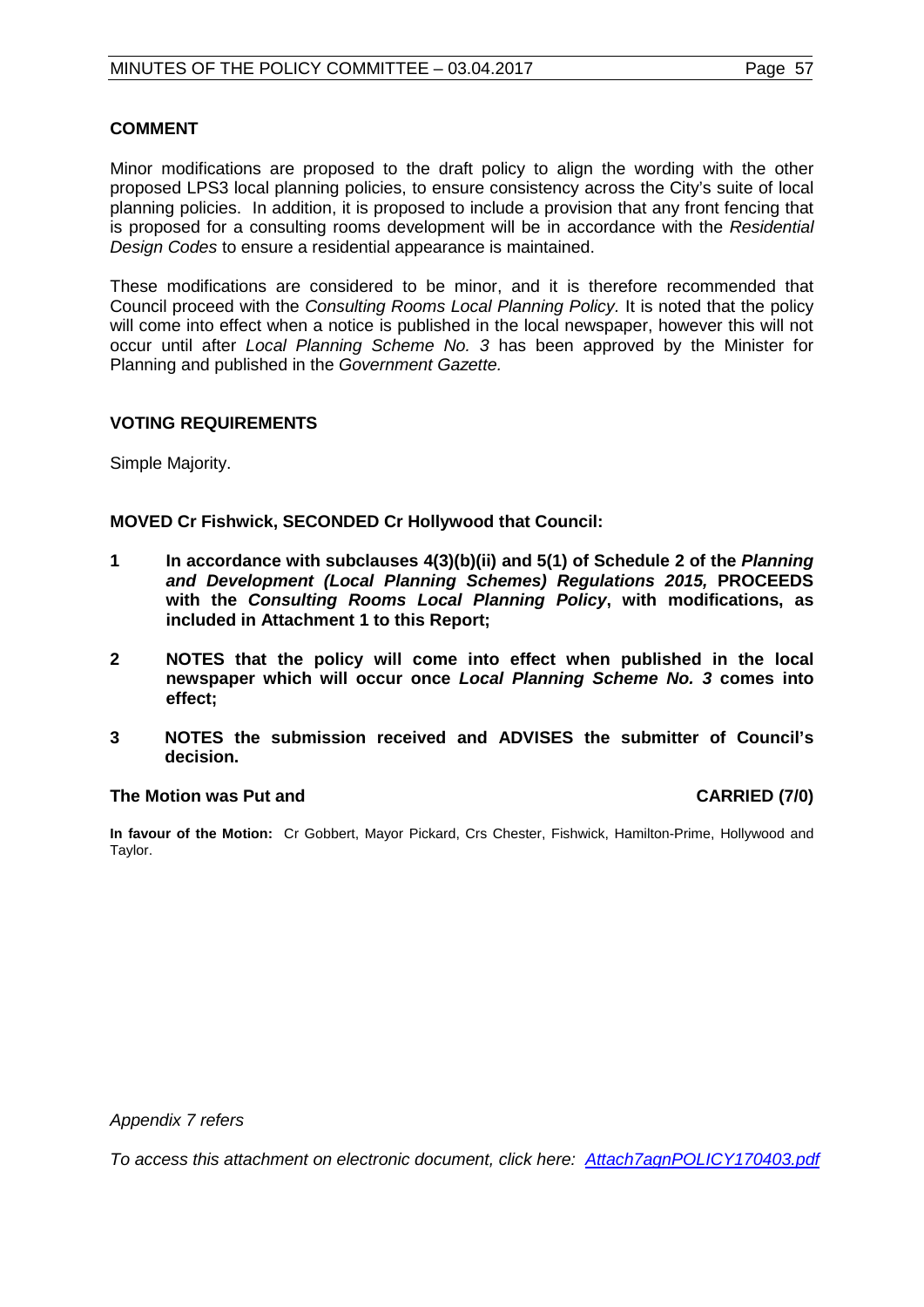| <b>ITEM 9</b>                         | <b>POLICY</b><br><b>PLANNING</b><br><b>FOLLOWING ADVERTISING</b> | DRAFT SHORT-TERM ACCOMMODATION LOCAL<br><b>CONSIDERATION</b>                                                                                                                                                                        |
|---------------------------------------|------------------------------------------------------------------|-------------------------------------------------------------------------------------------------------------------------------------------------------------------------------------------------------------------------------------|
| <b>WARD</b>                           | All                                                              |                                                                                                                                                                                                                                     |
| <b>RESPONSIBLE</b><br><b>DIRECTOR</b> | Ms Dale Page                                                     | <b>Planning and Community Development</b>                                                                                                                                                                                           |
| <b>FILE NUMBER</b>                    | 72584, 101515                                                    |                                                                                                                                                                                                                                     |
| <b>ATTACHMENTS</b>                    | Attachment 1<br>Attachment 2<br>Attachment 3                     | Draft Short-term Accommodation Local<br><i>Policy</i> (with<br>Planning<br>proposed<br>modifications)<br><b>Current Short Stay Accommodation Policy</b><br><b>Breakfast</b><br>Current<br>Bed<br>and<br><b>Accommodation Policy</b> |
| <b>AUTHORITY / DISCRETION</b>         | schemes and policies                                             | Legislative - includes the adoption of local laws, planning                                                                                                                                                                         |

## **PURPOSE**

For Council to consider the draft *Short-term Accommodation Local Planning Policy* following advertising for the purpose of final adoption.

## **EXECUTIVE SUMMARY**

At its meeting held on 13 December 2016 (CJ231-12/16 refers), Council considered the draft *Short-term Accommodation Local Planning Policy* and resolved that it be advertised for public comment.

The draft policy was advertised from 23 February 2017, closing on 23 March 2017. Forty submissions were received, being 32 in support of the draft policy, two objecting, and six comments which specifically provided comment on various aspects of the draft policy including the definitions of 'Bed and Breakfast' and 'Serviced Apartment', car parking requirements and public consultation.

As a result of advertising, minor modifications are proposed to the draft policy to amend the car parking provisions for a 'Bed and Breakfast', as well as improve the consistency of the wording within the policy as well as other local planning policies. It is therefore recommended that Council adopts the draft *Short-term Accommodation Local Planning Policy* as final.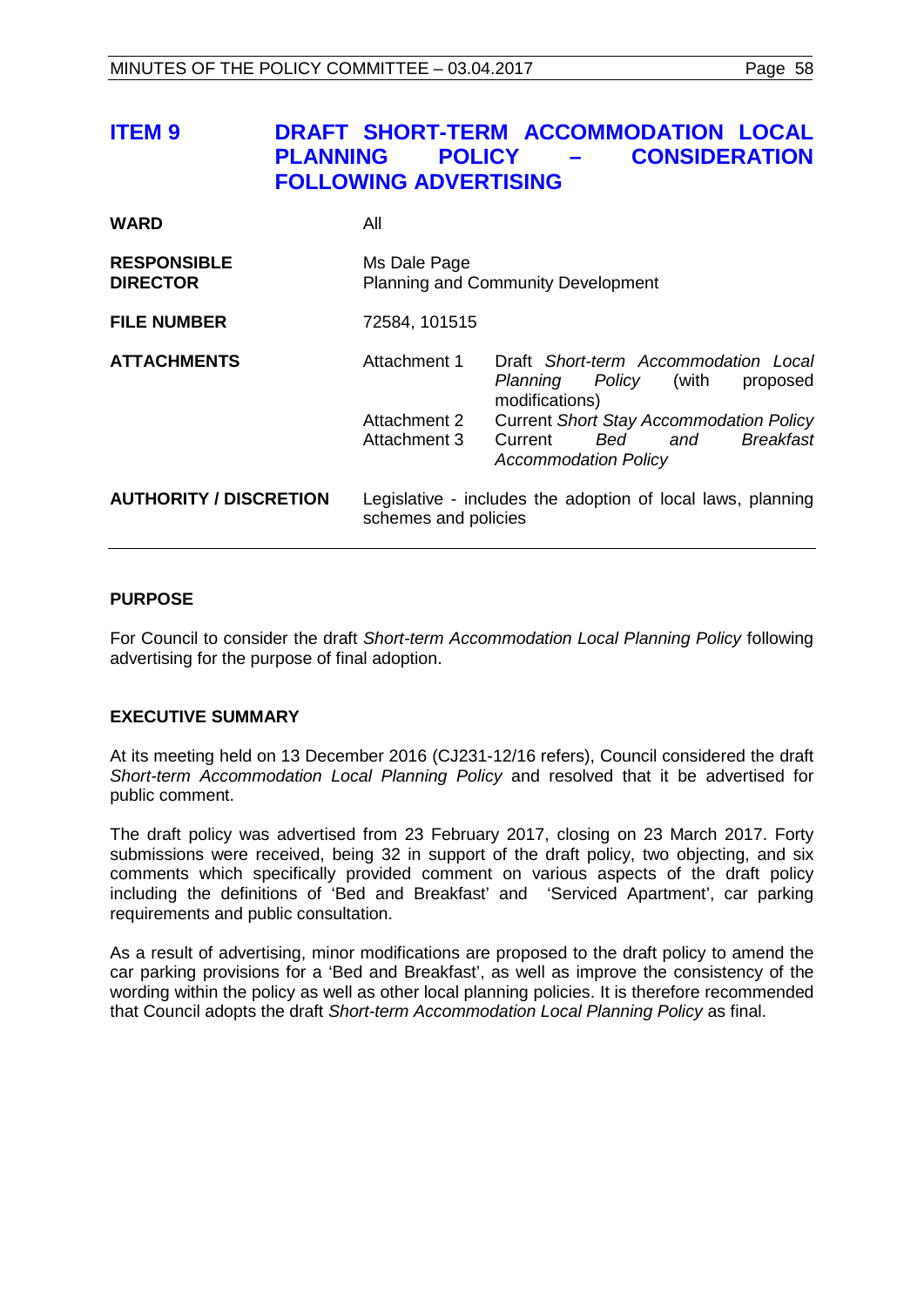# **BACKGROUND**

Currently, with the exception of land use permissibility, DPS2 does not contain any general development requirements relating to short-term accommodation, as these are contained with the existing *Short Stay Accommodation Policy* (Attachment 2 refers) and *Bed and Breakfast Accommodation Policy* (Attachment 3 refers). It is proposed through draft LPS3 that general development requirements will be located within local planning policies, with the exception of the necessary 'head of power' provisions for cash-in-lieu for car parking and the dual density code provisions applied under the *Local Housing Strategy* Scheme Amendment No. 73.

The LPS Regulations include four land use definitions that relate to short-term accommodation and that are relevant to this policy, as well as a definition of 'short-term accommodation' itself. The definitions are:

- **Bed and Breakfast** means a dwelling
	- (a) used by a resident of the dwelling to provide short-term accommodation, including breakfast, on a commercial basis for not more than four (4) adult persons or one family; and
	- (b) containing not more than two (2) guest bedrooms.
- **Holiday House** means a single dwelling on one lot used to provide short-term accommodation but does not include a bed and breakfast.
- **Holiday Accommodation** means two (2) or more dwellings on one lot used to provide short term accommodation for persons other than the owner of the lot.
- **Serviced Apartment** means a group of units or apartments providing
	- (a) self-contained short stay accommodation for guests; and<br>(b) any associated reception or recreational facilities.
	- any associated reception or recreational facilities.
- **Short-term Accommodation** means temporary accommodation provided either continuously or from time to time with no guest accommodated for periods totalling more than three (3) months in any 12 month period.

Draft LPS3 includes the above definitions, however the existing *Short Stay Accommodation Policy* does not apply to the 'Residential' zone as currently, short-stay accommodation is not permitted in this zone.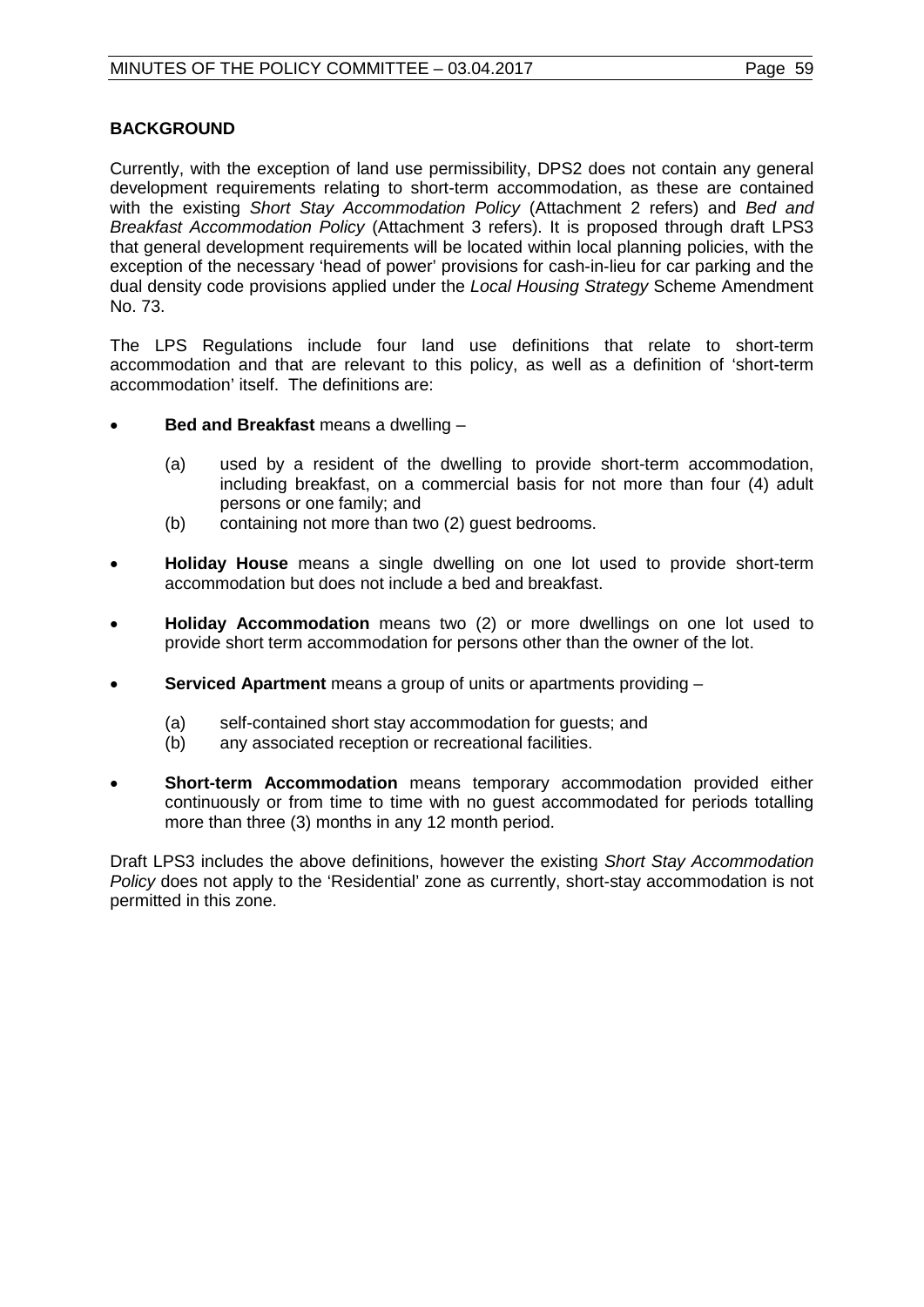|                                  | <b>ZONES</b> |                        |                     |            |                                     |                |                                                              |         |                   |
|----------------------------------|--------------|------------------------|---------------------|------------|-------------------------------------|----------------|--------------------------------------------------------------|---------|-------------------|
| <b>USE AND DEVELOPMENT CLASS</b> | RESIDENTIAL  | RESIDENTIAL<br>SPECIAL | <b>JSE</b><br>MIXED | COMMERCIAL | <b>COMMERCIAL</b><br><b>SERVICE</b> | LIGHT INDUSTRY | CLUBS, INSTITUTIONS<br>; OF WORSHIP<br>PRIVATE C<br>& PLACES | CENTRE  | URBAN DEVELOPMENT |
| <b>Bed and Breakfast</b>         | D            | D                      | D                   | P          | X                                   | X              | D                                                            | $\star$ | $\star\star$      |
| <b>Holiday Accommodation</b>     | D            | X                      | D                   | D          | X                                   | X              | D                                                            |         |                   |
| <b>Holiday House</b>             | D            | X                      | D                   | D          | X                                   | X              | D                                                            |         |                   |
| Serviced Apartment               | <b>DX</b>    | X                      | D                   | D          | X                                   | X              | D                                                            |         |                   |

The table below reflects land use permissibility of short-term accommodation within draft LPS3.

- **\*** Development and use of land is to be in accordance with an approved activity centre structure plan prepared and adopted under Part 4 of the deemed provisions.
- **\*\*** Development and use of land is to be in accordance with an approved structure plan prepared and adopted under Part 4 of the deemed provisions.

In regard to the above table, it is noted that the Western Australian Planning Commission (WAPC), in assessing draft LPS3, has required the land use 'Serviced Apartment' be an 'X' (not permitted) use within the 'Residential' zone. It has been clarified that a serviced apartment would usually take the form of a larger short-term accommodation building that has a dedicated reception, similar the 'Quest' apartment chain.

This draft local planning policy needs to be prepared concurrently during the scheme adoption process to ensure that once final approval is given to LPS3, the policy has also been advertised and adopted so that these documents can work together. If the policy is not progressed in a timely manner, there is a risk that the scheme could be adopted and there would be no relevant provisions to guide short-term accommodation in the 'Residential' zone.

It is noted that the accommodation offered on platforms such as Airbnb and Stayz will fall into one of the categories of short-term accommodation outlined above and will be subject to the approval considerations and requirements as with any form of short-term accommodation.

At its meeting held on 16 February 2016 (CJ005-02/16 refers), Council resolved to advertise draft LPS3. After undertaking a number of modifications required by the WAPC, draft LPS3 was advertised for public comment closing on 14 February 2017.

At its meeting held on 13 December 2016 (CJ233-12/16 refers), Council resolved to proceed with the draft *Short-term Accommodation Local Planning Policy* for the purposes of advertising.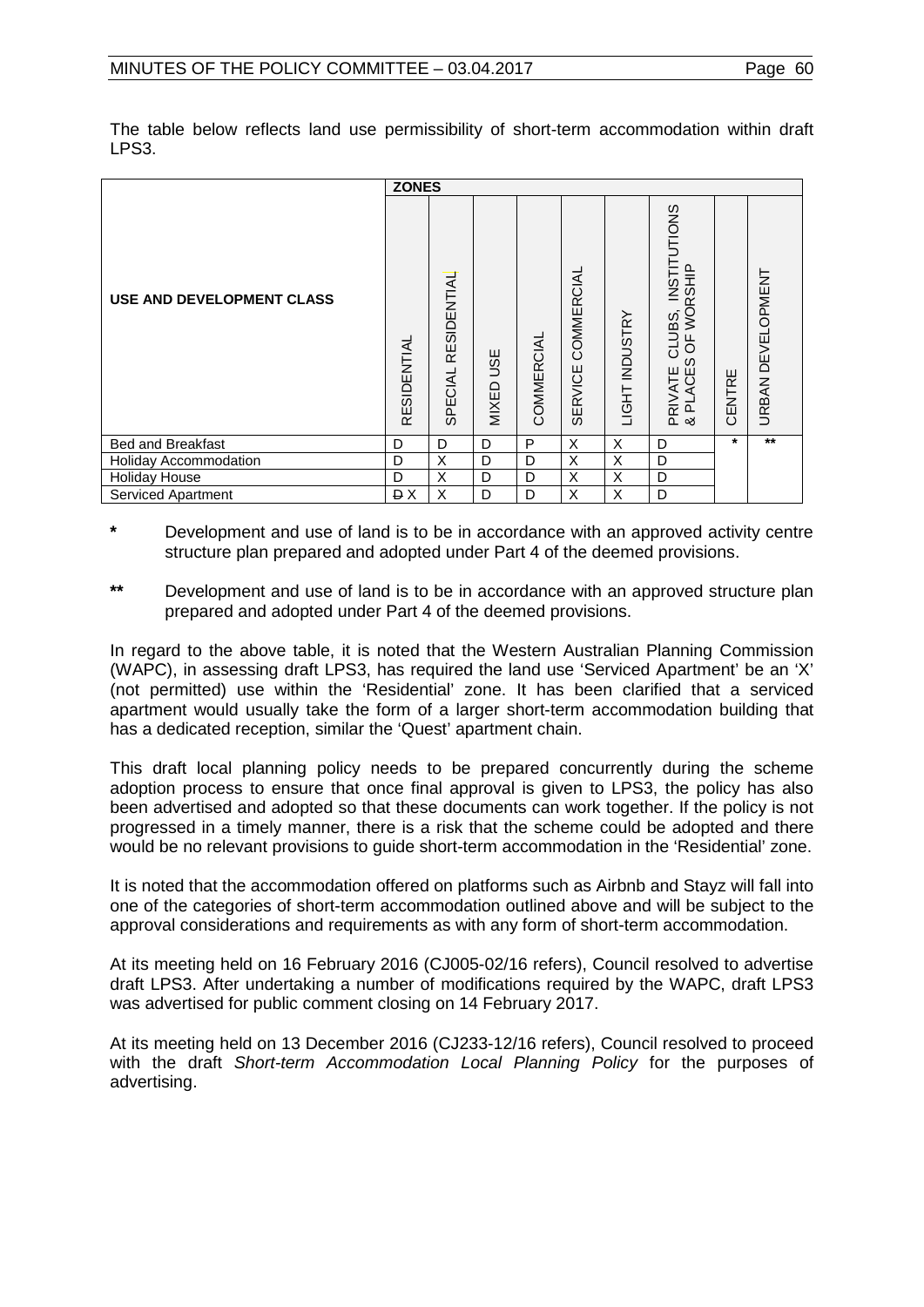# **DETAILS**

The draft *Short-term Accommodation Local Planning Policy* aims to establish a framework for assessment of applications for short-term accommodation through provisions which encourage good quality, well managed accommodation for use by visitors, which minimise the impact on the amenity of surrounding residential areas.

The draft *Short-term Accommodation Local Planning Policy* includes the following provisions (summarised):

- Car parking requirements, including one bay per bedroom for bed and breakfast uses and compliance with the provisions of the *Residential Design Codes* for the other short-term uses.
- The submission of a management plan to address issues including complaint handling procedures, management of anti-social behaviour and waste management procedures.
- The requirement to keep a guest register.
- The requirement to include justification with the application as to how the proposed use will be compatible with the adjoining area and is consistent with the objectives of this policy.
- Public consultation procedures, including advertising to adjoining owners for a period of 14 days.
- The requirement for any new short-term accommodation building where the provisions of the 'Residential' zone apply to meet the provisions of the *Residential Design Codes*.

It is noted that the current provisions contained within the existing *Short Stay Accommodation Policy* and *Bed and Breakfast Accommodation Policy* have been reviewed, with amendments proposed through the implementation of this draft policy. The main changes proposed are outlined below, and these were advertised for public comment.

## General

The draft policy applies to all 'Bed and Breakfast', 'Holiday House', 'Holiday Accommodation' and 'Serviced Apartment' uses, including those within the 'Residential' zone. Currently, the existing policy only applies to commercial zones as short-term uses (with the exception of a bed and breakfast) are not permitted within the 'Residential' zone under DPS2.

## Car parking

On-site car parking bays are to be provided in accordance with the *Residential Design Codes*  (R-Codes) *clause 5.3.3 Parking* for Location B. The R-Codes provide for a lesser parking standard where a site is located close to public transport (Location A), however, it is considered appropriate that the car parking be maintained at two bays for a two+ bedroom dwelling regardless of location to ensure that parking is provided for the short-stay use. In addition to this, one car parking bay per guest bedroom is required to be provided for 'bed and breakfast' uses.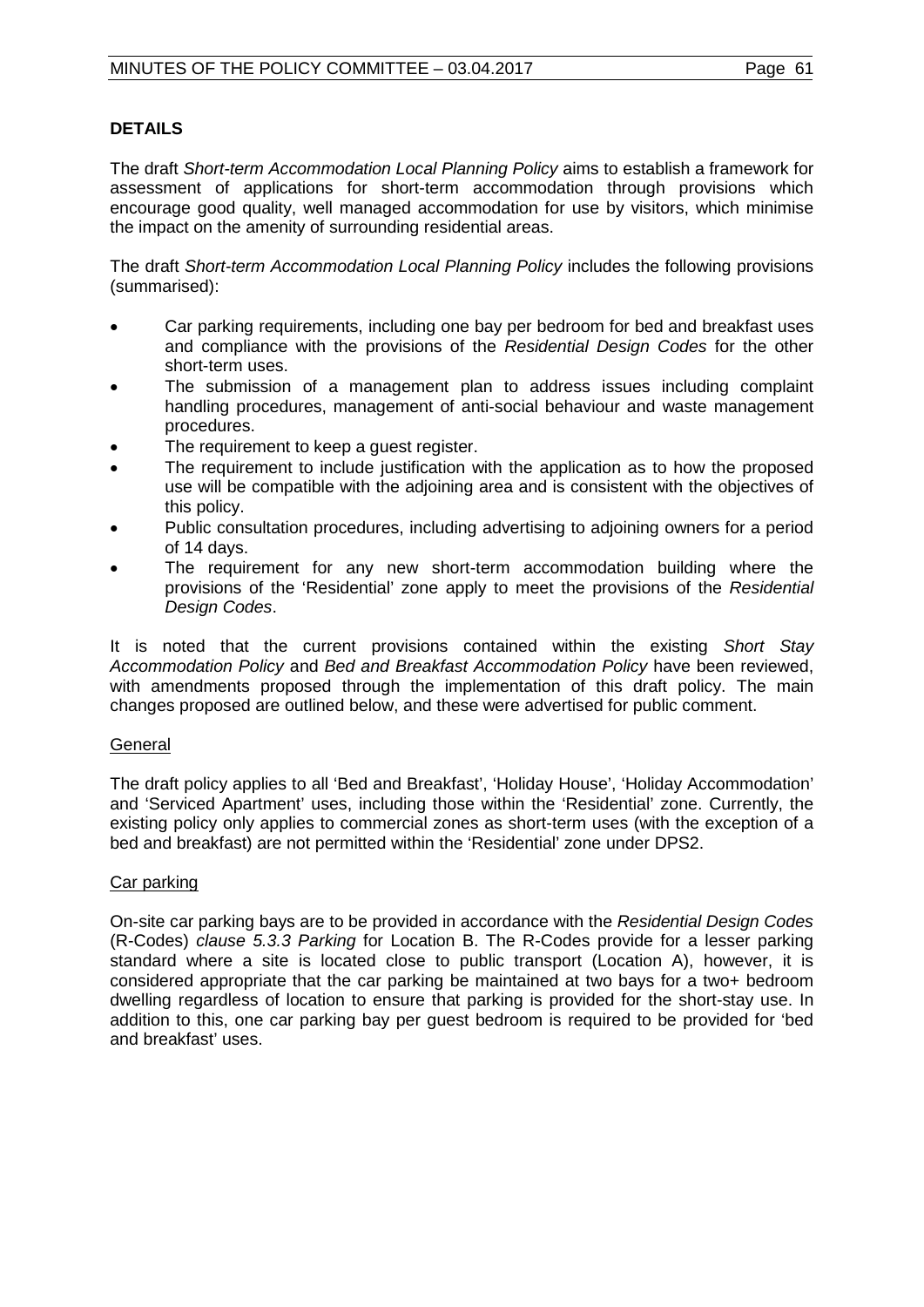The table below summarises the development provisions of R-Code clause 5.3.3 Parking.

| <b>Type of Dwelling</b> | <b>Car Parking Spaces</b> |                   |  |  |  |
|-------------------------|---------------------------|-------------------|--|--|--|
|                         | <b>Location A</b>         | <b>Location B</b> |  |  |  |
| One bedroom dwelling    |                           |                   |  |  |  |
| Two+ bedroom dwelling   |                           |                   |  |  |  |

### Management plan

As with the existing policies, the draft policy requires the submission of a management plan which is required to include detailed information as to how the accommodation will be managed, operated and maintained. It is considered important that the operator be responsible for the maintenance of the amenity afforded to the surrounding areas and for the operator to manage any issues that may arise.

The requirement for the operation of the short-term accommodation in accordance with the approved management plan will be included as a condition of any development approval issued.

From discussions with the Holiday Rental Industry Association, it is understood that platforms such as Airbnb and Stayz will also address any lack of action by property owners to ensure the accommodation is operated in accordance with their standards and policies and may lead to listings being removed from the website(s).

## Locational criteria

The current *Bed and Breakfast Accommodation Policy* has a statement encouraging the use to be located close to high frequency public transport, commercial centres, beaches, or tourist attractions. In practice, however, it is not reasonable to mandate these locations as the only suitable locations.

Information obtained from the Holiday Rental Industry Association indicates that studies show that short-term accommodation is used by a wide range of people, for a wide range of purposes. It is not limited to tourist activities and therefore limiting short-term accommodation to tourist or coastal areas, for example, would not meet the demand for this form of accommodation.

It is therefore not proposed to impose locational criteria for the operation of short-term accommodation. Rather, the provisions of the draft policy aim to ensure that the operation of the accommodation is appropriate to its proposed location.

### Planning application requirements

Although it is not considered appropriate to restrict the location of short-term accommodation to particular residential densities, it is considered appropriate for justification to be provided by the applicant outlining why the short-term accommodation will be compatible with the adjoining area and consistent with the objectives of the policy. The draft policy requires this justification be provided as part of a development application.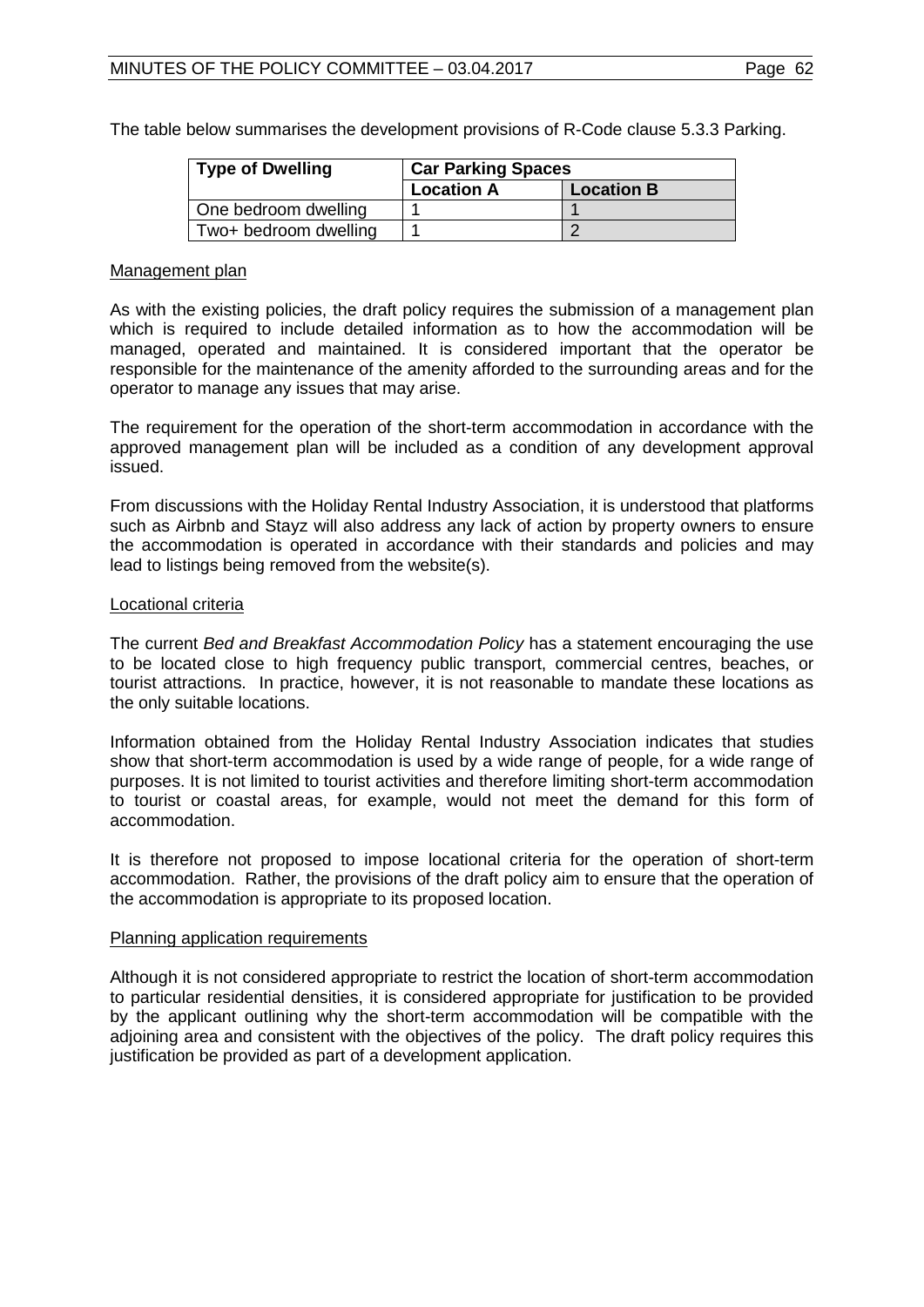## Public consultation

It is proposed that all new applications for short-term accommodation within areas where the provisions of the 'Residential' zone apply will be advertised for a period of 14 days by giving notice to owners and occupiers of properties in the vicinity of the development who may be affected by the proposed development.

As these land uses will generally only be of relevance to the local nearby residents, it is proposed to remove the requirement to place a notice on the City's website as is currently required for bed and breakfast proposals.

Where an application involves short-term accommodation in a strata title arrangement, the strata body will be consulted. This is to assist in ensuring that the short-term accommodation is compliant with the regulations governing ownership of the property and gives the ability for the strata body to consult with its owners.

It is not proposed to specify particular advertising requirements for short-term accommodation proposals in zones other than the 'Residential' zone, as the amenity impacts are unlikely to be any greater than other permitted uses in those zones. A proposal may still be advertised if considered appropriate, in accordance with the provisions of the planning scheme and the LPS Regulations.

## Development requirements for short-term accommodation

Proposals to utilise existing dwellings for short-term accommodation uses are treated as change of use applications. Applications for purpose built short-term accommodation within the areas subject to the provisions of the 'Residential' zone are to be subject to the siting and design requirements applicable under the R-Codes, as well as the City's *Residential Development Local Planning Policy.*

The exception to this is purpose built serviced apartments which will be subject to the development provisions of the applicable zone.

The policy also incorporates measures to reduce the potential amenity conflicts between serviced apartments and permanent residential dwellings on the same site or building by stating that serviced apartments are to be designed so as to separate short-term accommodation from permanent occupancy dwellings located on the same site or building.

## Signage

The existing *Bed and Breakfast Accommodation Policy* includes details of the signage permitted in association with that use. However, it is considered appropriate that all signage provisions be consolidated with the City's *Signs Policy*, which is to be reviewed shortly. Therefore, the draft policy states that signage associated with short-term accommodation is to be in accordance with the City's *Signs Policy*.

### Annual development approval renewal

The existing *Bed and Breakfast Accommodation Policy* states that the use will be limited to a 12 month approval period. In addition, currently, the *Short Stay Accommodation Policy* states that proposals that adjoin the 'Residential' zone, or are on a site that contains more than one dwelling, would also be limited to a 12 month approval period.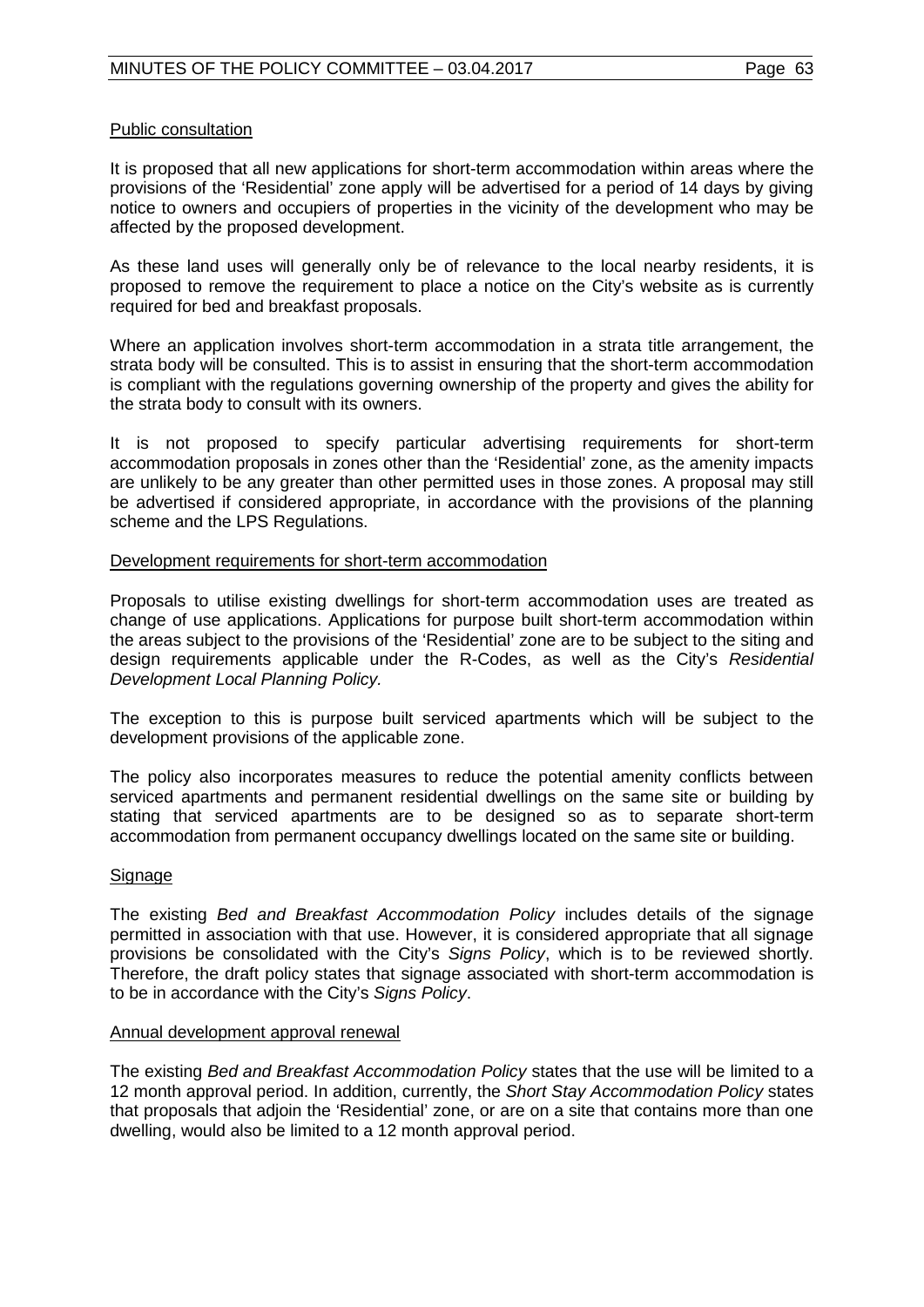However, similar to home business approvals, it is not valid to arbitrarily limit an approval period where there is no justification to do so. Therefore, the draft policy does not include any time-limited approval provisions. In the event of a substantiated complaint in relation to the operation of a short-term accommodation activity, compliance action will be undertaken in accordance with established procedures.

# **Issues and options considered**

Council has the option to:

- proceed with the policy, with or without modification or
- not proceed with the policy.

# **Legislation / Strategic Community Plan / policy implications**

| Legislation                     | Planning and Development (Local Planning Scheme)<br>Regulations 2015.<br>Draft Local Planning Scheme No. 3. |  |  |
|---------------------------------|-------------------------------------------------------------------------------------------------------------|--|--|
| <b>Strategic Community Plan</b> |                                                                                                             |  |  |
| <b>Key theme</b>                | <b>Quality Urban Environment.</b>                                                                           |  |  |
| <b>Objective</b>                | Quality built outcomes.                                                                                     |  |  |
| <b>Strategic initiative</b>     | Buildings and landscaping is suitable for the immediate<br>environment and reflect community values.        |  |  |
| <b>Key theme</b>                | Economic Prosperity, Vibrancy and Growth.                                                                   |  |  |
| <b>Objective</b>                | Destination City.                                                                                           |  |  |
| <b>Strategic initiative</b>     | Encourage diverse accommodation options.                                                                    |  |  |
| <b>Policy</b>                   | <b>Short Stay Accommodation Policy.</b><br>Bed and Breakfast Accommodation Policy.                          |  |  |

## **Risk management considerations**

General development provisions and standards are not included in draft LPS3, and instead are to be outlined in local planning policies. If the policies associated with the new planning scheme are not progressed, there is a risk that the new scheme may become operational without the development provisions and standards needed to assess development applications.

## **Financial / budget implications**

The costs associated with any public advertising and notice of any final adoption will be approximately \$1,000.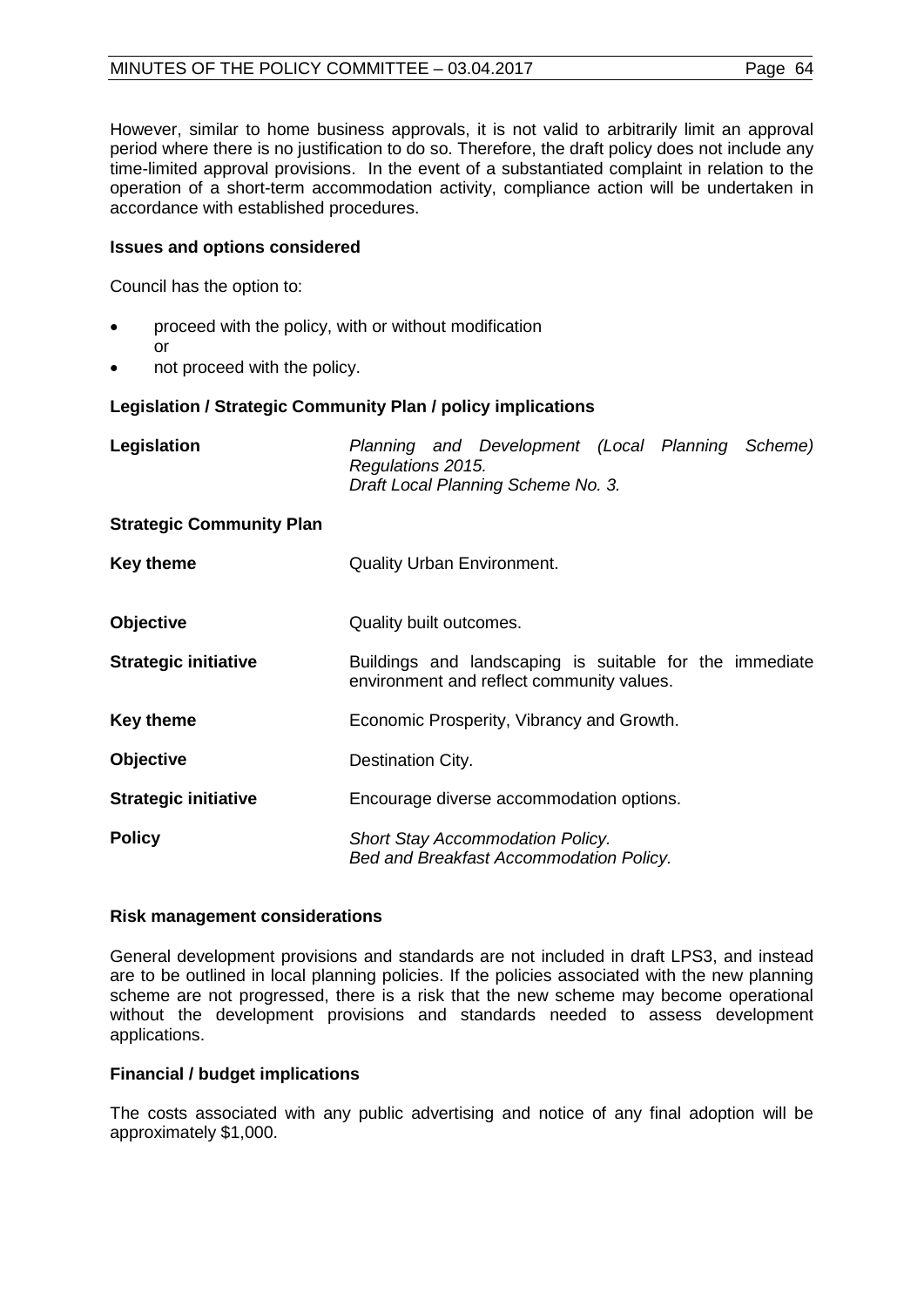# **Regional significance**

Not applicable.

# **Sustainability implications**

The opportunity for the increased provision of short-term accommodation will improve economic sustainability by providing further opportunities for local businesses and tourism.

## **Consultation**

The draft policy was advertised for public comment in accordance with the *Planning and Development (Local Planning Scheme) Regulations 2015*, from 23 February 2017, closing on 23 March 2017 by way of:

- a notice published in the local newspaper
- a notice and documents placed on the City's website.

Forty submissions were received during the public consultation period being 32 submissions of support, two of objection and six comments which specifically provided comment on various aspects of the draft *Short-term Accommodation Local Planning Policy*.

# **COMMENT**

## Response to submissions

The submissions received primarily indicated strong support for the draft policy in that it provides the ability to apply to operate short-term accommodation, will help the local economy, provides affordable temporary accommodation and will provide for greater diversity of accommodation types to facilitate tourism within the City.

Other comments and objections were received as discussed below.

## *Definitions*

Comments were made in relation to the restrictive nature of the 'Bed and Breakfast' definition and the inconsistent use of the term 'short stay' in the 'Serviced Apartment' definition.

The LPS Regulations prescribe the land use definitions to be used in local planning schemes and includes the four definitions that relate to short-term accommodation, as well as a definition of 'short-term accommodation' itself. Therefore, this draft policy is simply reflecting the land use definitions that are required to be included in draft LPS3, and the definitions are unable to be altered.

## *Car parking*

Several comments were received regarding the excessive nature of the on-site car parking requirements, specifically the provision of one bay per guest bedroom and that the number of on-site car parking bays be provided in accordance with the R-Codes clause *5.3.3 Parking* Location B (that is two bays for a 2+ bedroom dwelling) regardless of the location near public transport that would otherwise by classified as Category A requiring the provision of only one bay.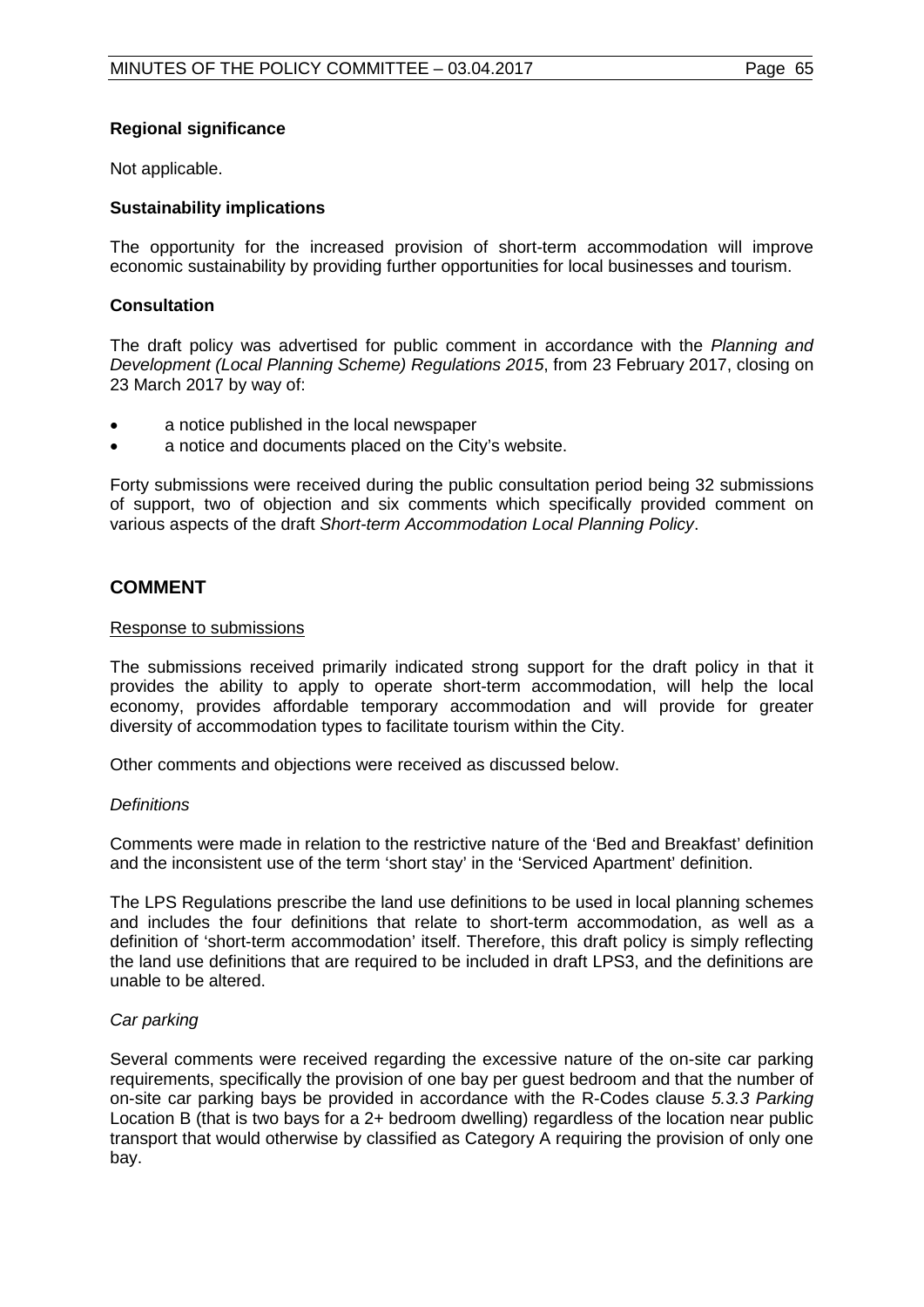It should be noted that the requirement to provide one car parking bay per guest bedroom is applicable to a 'Bed and Breakfast' use class only. All other short-term accommodation car parking requirements are to be in accordance with the R-Codes, and do not require the allocation of bays on a per bedroom basis.

A 'Bed and Breakfast' use needs to provide car parking for the permanent residents of the dwelling, plus sufficient parking for guests. It is acknowledged that it may be unwarranted to require the provision of car parking for permanent occupants in accordance with Category B (that is two bays) where Category A (one bay) would otherwise be deemed to meet the R-Codes requirement. It is therefore considered appropriate to modify the draft policy to remove the reference to Category B for the 'Bed and Breakfast' land use, and simply refer to compliance with the R-Codes. In order to ensure sufficient car parking for guests, it is considered appropriate to retain the requirement for one car bay per guest bedroom.

In regard to the allocation of car bays for the other short-term land uses, it is considered reasonable that the Category B standard be retained to ensure that sufficient car parking is available for the use.

## *Consultation*

Comments were made with regard to the public consultation requirements and queried whether the City would take a broad overview of each individual application, if an adjoining land owner was to object to short-term accommodation without justification.

As set out in the draft policy, for proposals where the provisions of the 'Residential' zone apply, the application will be advertised to adjoining and nearby landowners and the strata body in strata title arrangement. As part of the overall assessment of a particular proposal, comments received will be considered where those comments are relevant to the proposal.

## *Management of guests*

Comments were made in relation to noise and behaviour management of guests and the concern that surrounding residents will have to contact external services in order to assist with short-term accommodation tenants.

The draft policy requires that a management plan be submitted with an application for short-term accommodation. The management plan is aimed at emphasising the landowner's responsibility to manage the facility appropriately and will be subject to compliance action by the City if valid complaints are received.

In addition, the management of noise and anti-social behaviours are also controlled by existing regulatory frameworks that apply in all circumstances, for example the *Environmental Protection (Noise) Regulations 1997* and in certain situations, police intervention*.* As previously mentioned in this report, it is understood that platforms such as Airbnb and Stayz will also take seriously any lack of action by property owners to ensure the accommodation is operated in accordance with their standards and policies, and may lead to listings being removed from the website(s).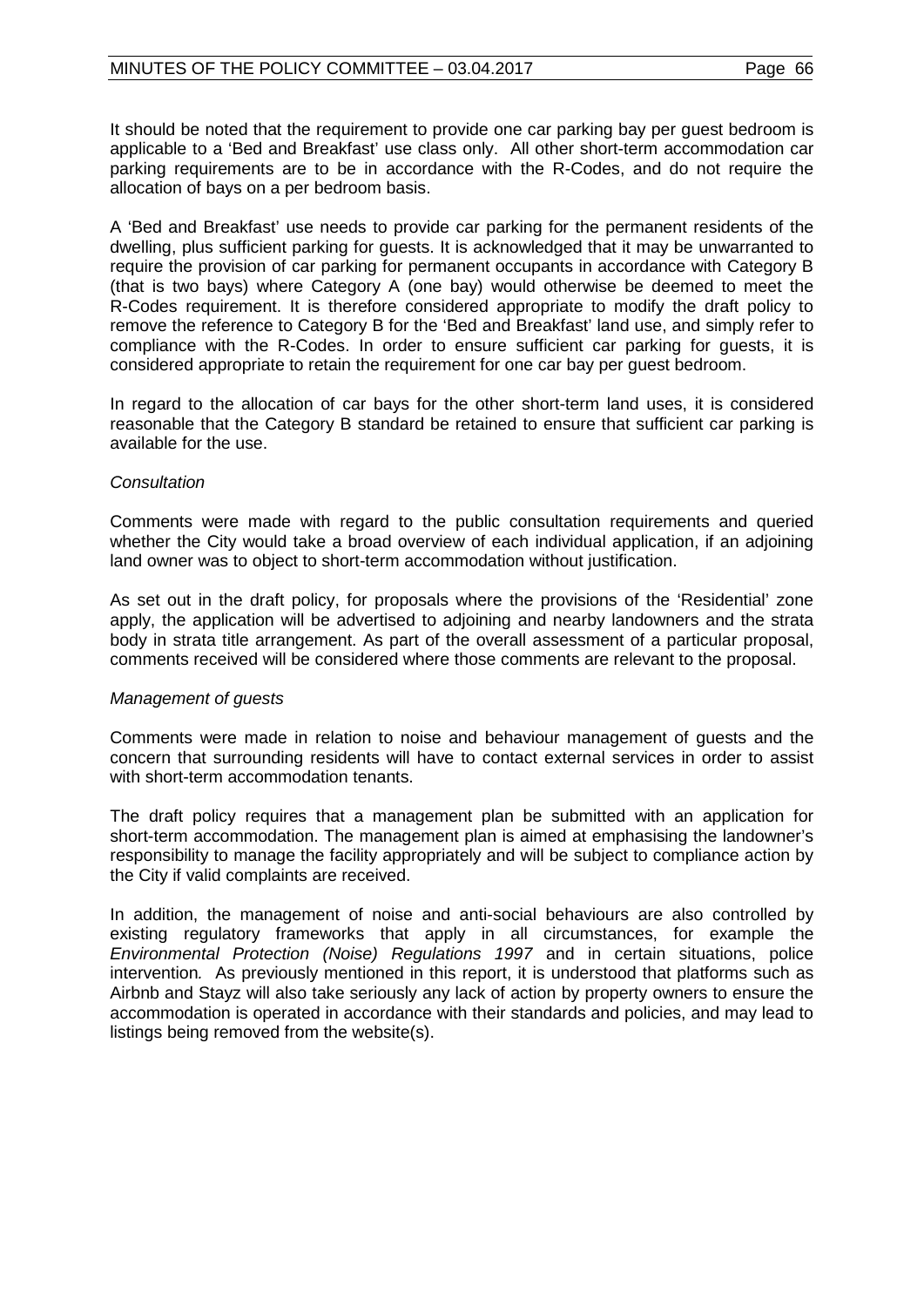A number of minor modifications are also proposed to the draft policy to improve the consistency of the use of various terms with the draft policy, as well as to align the wording across the City's suite of local planning policies.

The modifications are considered to be minor and it is therefore recommended that Council proceed with the *Short-term Accommodation Local Planning Policy*. It is noted that the policy will come into effect when a notice is published in the local newspaper, however this will not occur until after LPS3 has been has been approved by the Minister for Planning and published in the *Government Gazette*.

## **VOTING REQUIREMENTS**

Simple Majority.

## **MOVED Cr Hamilton-Prime, SECONDED Cr Fishwick that Council:**

- **1 In accordance with subclause 4(3)(b)(ii) of Schedule 2 of the** *Planning and Development (Local Planning Schemes) Regulations 2015***, PROCEEDS with the**  *Short-term Accommodation Local Planning Policy***, with modifications, as included in Attachment 1 to this Report;**
- **2 NOTES that the** *Commercial, Mixed Use and Service Commercial Zone Local Planning Policy* **will come into effect when published in the local newspaper which will occur once** *Local Planning Scheme No. 3* **comes into effect;**
- **3 NOTES the submissions received and ADVISES the submitters of Council's decision.**

## **The Motion was Put and CARRIED (7/0)**

**In favour of the Motion:** Cr Gobbert, Mayor Pickard, Crs Chester, Fishwick, Hamilton-Prime, Hollywood and Taylor.

*Appendix 8 refers*

*[To access this attachment on electronic document, click here:](http://www.joondalup.wa.gov.au/files/committees/POLI/2017/Attach8agnPOLICY170403.pdf) Attach8agnPOLICY170403.pdf*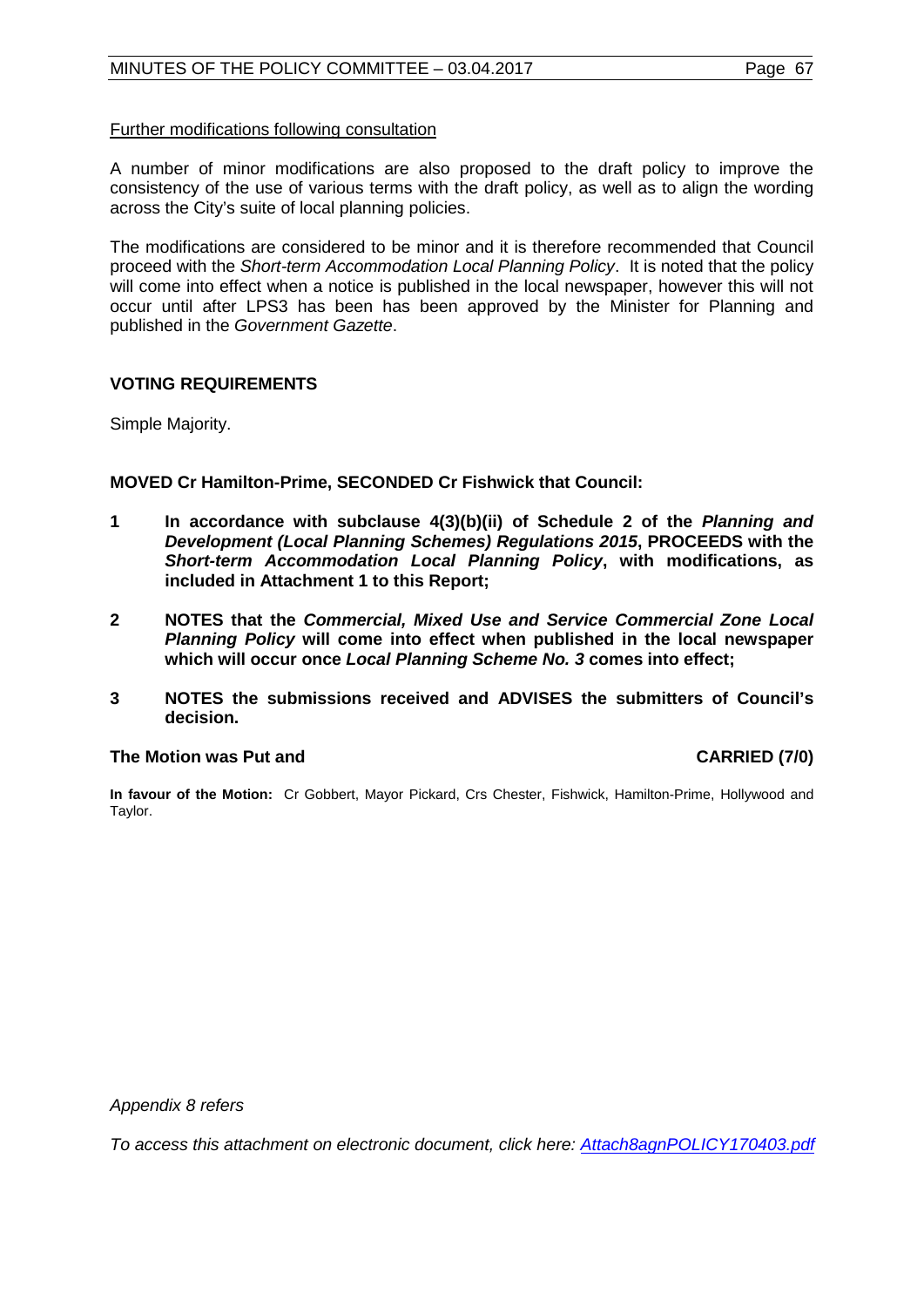| <b>ITEM 10</b>                        |                       | DRAFT COMMERCIAL, MIXED USE AND SERVICE<br><b>COMMERCIAL ZONE LOCAL PLANNING POLICY -</b><br><b>CONSIDERATION FOLLOWING ADVERTISING</b> |
|---------------------------------------|-----------------------|-----------------------------------------------------------------------------------------------------------------------------------------|
| <b>WARD</b>                           | All                   |                                                                                                                                         |
| <b>RESPONSIBLE</b><br><b>DIRECTOR</b> | Ms Dale Page          | <b>Planning and Community Development</b>                                                                                               |
| <b>FILE NUMBER</b>                    | 106157, 101515        |                                                                                                                                         |
| <b>ATTACHMENTS</b>                    | Attachment 1          | Draft Commercial, Mixed Use and Service<br>Commercial Zone Local Planning Policy<br>(with proposed modifications)                       |
| <b>AUTHORITY / DISCRETION</b>         | schemes and policies. | Legislative - includes the adoption of local laws, planning                                                                             |

## **PURPOSE**

For Council to consider the draft *Commercial, Mixed Use and Service Commercial Zone Local Planning Policy* following advertising for the purposes of final adoption.

### **EXECUTIVE SUMMARY**

At its meeting held on 18 October 2016 (CJ180-10/16 refers), Council considered the draft *Commercial, Mixed Use and Service Commercial Zone Local Planning Policy* and resolved that it be advertised for public comment.

The draft policy was advertised from 10 November 2016 to 1 December 2016. One submission was received and as a result modifications are proposed to the draft policy to clarify building height in activity centre plans and local development plans in the coastal area. Minor modifications are also proposed to improve the formatting and consistency of the policy with the other proposed LPS3 zone policies, as well as update the bicycle end of trip facilities and fencing provisions (Attachment 1 refers).

It is therefore recommended that Council ENDORSES the *Commercial, Mixed Use and Service Commercial Zone Local Planning Policy*, with modifications.

## **BACKGROUND**

Currently, certain development requirements are contained in the City's *District Planning Scheme No. 2* (DPS2), such as building setbacks, parking standards and landscaping while other development requirements are contained within local planning policies such as signage, building height and small scale renewable energy systems.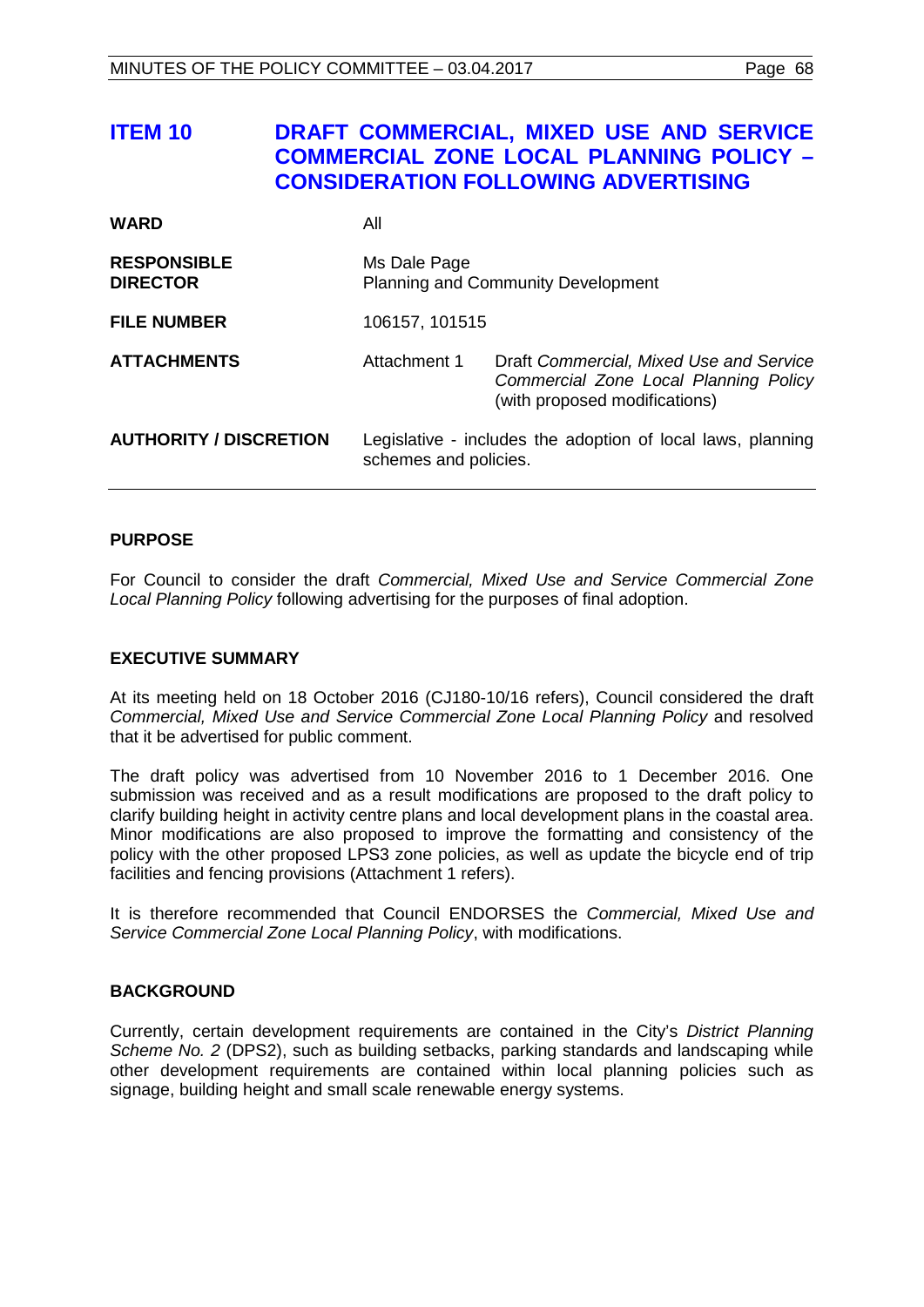During the preparation and Council adoption of draft *Local Planning Scheme No. 3* (LPS3), it was proposed that all of the general development requirements be located within local planning policies, with the exception of the necessary 'head of power' provisions, for example cash-in-lieu for car parking and the dual density code provisions applied under the *Local Housing Strategy* Scheme Amendment No. 73 (CJ005-02/16 refers).

This gives Council the ability to adopt and amend these policies without the need to initiate an amendment to the scheme and the need to seek the approval of the Western Australian Planning Commission (WAPC) and Minister for Planning. It also allows Council to formulate and adopt development provisions without needing to justify specific details to the WAPC. Essentially, it provides Council with control over its own development provisions and will ultimately save time as any updates to the development provisions will only need to go through Council rather than the scheme amendment process.

It should be noted that whether development provisions are located in the planning scheme or in a local planning policy, the ability to vary provisions where it is considered appropriate to do so is still available. Clause 34 (2) of draft LPS3 allows the local government to approve an application for development approval that does not comply with the site and development requirements of the scheme. There is no greater certainty including development provisions in the scheme as opposed to a local planning policy as both can be varied.

In addition, locating the development requirements in local planning policies provides ease of use for applicants as the provisions are consolidated in a single document.

As LPS3 does not contain development provisions, this local planning policy needs to be prepared concurrently during the scheme adoption process to ensure that once final approval is given to LPS3, the policy has also been advertised and adopted so that these documents can work together. If the policy is not progressed in a timely manner, there is a risk that the scheme could be adopted and there would be no provisions to guide non-residential development in the 'Commercial', 'Mixed Use' and 'Service Commercial' zones.

At its meeting held on 16 February 2016 (CJ005-02/16 refers), Council resolved to advertise draft LPS3. After undertaking a number of modifications required by the WAPC, draft LPS3 was advertised for public comment closing on 14 February 2017.

At its meeting held on 18 October 2016 (CJ180-10/16 refers), Council resolved to proceed with the draft policy for the purposes of advertising.

# **DETAILS**

The draft policy provides the development requirements for commercial development on land to be zoned 'Commercial', 'Mixed Use' and 'Service Commercial' within draft LPS3 (Attachment 1 refers).

The current provisions contained within DPS2 regulating commercial development within the City have been reviewed and a local planning policy has been developed for use following gazettal of LPS3. The main changes to the DPS2 provisions proposed through the policy are outlined below, and these were advertised for public comment.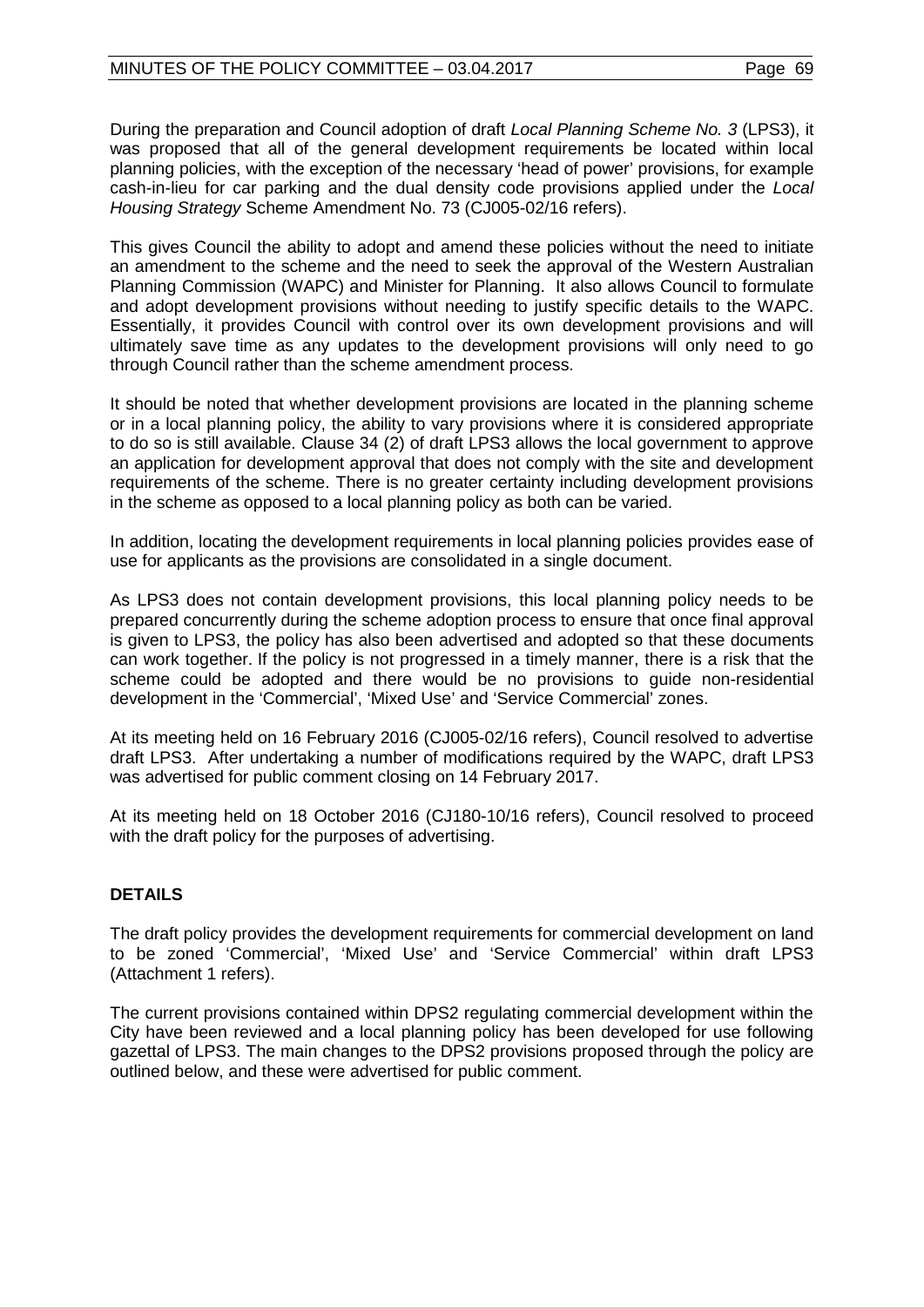## Setbacks to buildings

## *Commercial and Mixed Use zone*

It is proposed that street setbacks be decreased from the existing nine metre street setback to 3.5 metres to allow buildings to be built closer to the street boundary. It is considered that a minimum 3.5 metre street setback will allow sufficient space for a pedestrian path and landscaping strip adjacent to the street, and will generally allow for more a flexible building design and better utilisation of a site.

Currently under DPS2, the rear building setback required is six metres and the side setback is three metres. It is recommended that side and rear setbacks to buildings be made a consistent standard of a minimum of three metres. On larger commercial sites, it makes little difference to neighbouring properties and the streetscape whether a boundary that is not a street boundary is a rear or side boundary and therefore the same setback requirement should apply to both.

## *Service Commercial zone*

Street setbacks in the 'Service Commercial' zone are proposed to be reduced from six metres to 3.5 metres to align with the proposed setbacks for the 'Commercial' and 'Mixed Use' zone. As indicated previously this will allow buildings to be built closer to the street boundary while allowing sufficient space for landscaping and pedestrian paths.

The side and rear setbacks are in accordance with those currently in DPS2 for the 'Business' zone (nil) with the exception that buildings adjacent to a 'Residential' zoned lot must be setback three metres to ensure that development does not impose on residential properties.

## Building height

The building heights proposed within the draft policy are in accordance with those in the current *Height of Non-Residential Buildings Local Planning Policy*. This policy was adopted in December 2015 (CJ228-12/15 refers) and no changes to buildings heights are proposed. The provisions contained in the *Height of Non-Residential Buildings Local Planning Policy* are proposed to be incorporated into other relevant policies and the scope of the *Height of Non-Residential Buildings Local Planning Policy* will be significantly reduced.

### Built form and design

DPS2 contains very few provisions regarding the design and built form of commercial development. This policy therefore proposes to include development requirements that provide more guidance on acceptable built form standards. These include provisions relating to building materials, articulation, glazing, building entrances and pedestrian shelter. These standards are not considered onerous or overly restrictive, and will ensure that commercial development positively contributes to the street and local environment.

One of the primary aims of the policy is to ensure that commercial development is street orientated, pedestrian friendly and provides a high standard of amenity. Therefore minimum glazing requirements have been included, external tenancies are required to be outward facing and no blank or unarticulated facades to the public realm are permitted.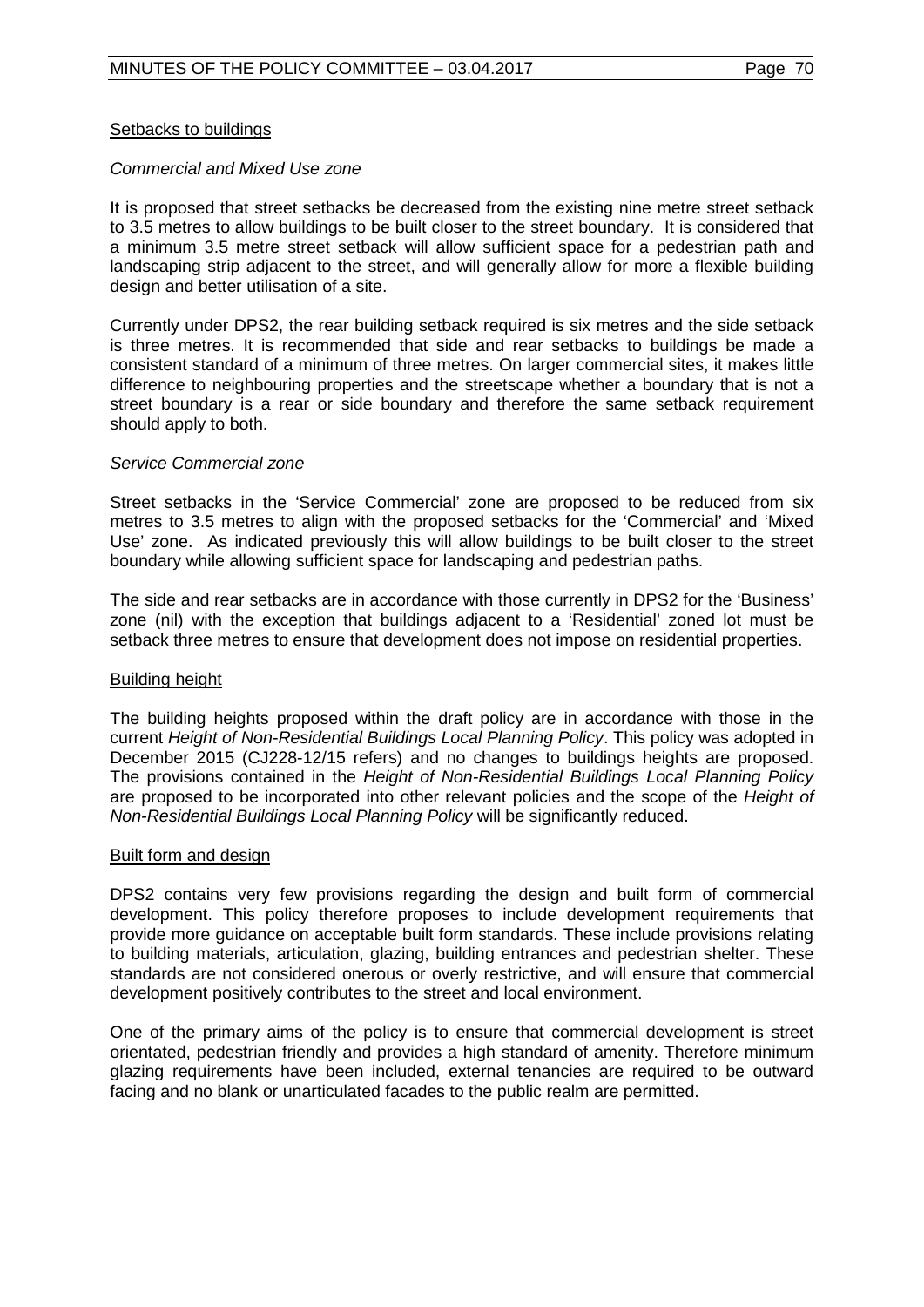## Retaining walls

Currently, DPS2 does not contain development requirements in regard to the height of retaining walls. However, large retaining walls can be visually intrusive and unappealing. Provisions have been developed to ensure that no tier of a retaining wall is greater than one metre in height and that landscaping is provided between tiered retaining walls to soften the visual impact of those walls.

## Parking and access

## *Car parking*

DPS2 does not list a car parking standard for every land use listed in the scheme. It is considered preferable however, that each land use has an applicable parking standard and therefore the draft policy proposes to include a parking standard for each land use that can be undertaken in the 'Commercial', 'Mixed Use' or 'Service Commercial' zone.

The proposed car parking standards are essentially the same as those currently contained within DSP2. Some of the parking standards have been updated to make them easier to apply. For example, parking standards for Hotel and Tavern have been modified from 'one per  $3m^2$  of standing area plus one per  $5m^2$  of seating area' to simply 'one per  $5m^2$  of bar and dining area'. The parking standard for Recreation Private has been modified from 'one per 2.5 people accommodated' to 'one per four people accommodated'. This is to align the parking standard with the existing standard for similar land uses such as Place of Assembly, Place of Worship and Reception Centre. The other major change is the reduction in the parking standard for Warehouse / Storage from 'one per 50m<sup>2</sup>' to 'one per 100m<sup>2</sup>' Net Lettable Area (NLA). A Warehouse / Storage land use is less intense than an Office or Bulky Goods Showroom (which also require parking be provided at 'one per 50m<sup>2</sup>' NLA) and therefore requires less parking.

Additional provisions for vehicle and pedestrian access have been included to provide safe vehicle and pedestrian access to commercial lots.

### *Scooter and motorbike parking*

Scooter and motorbike parking standards have been included as previously requested by the Policy Committee on 12 November 2012. These standards require the replacement of every  $30<sup>th</sup>$  car bay with two scooter / motorbike bays.

## *Bicycle parking*

Standards for the provision of bicycle parking facilities have been included. The bicycle parking standards are predominantly based on the guidelines produced by Austroads, the peak organisation of the Australasian road and transport traffic agencies. The requirement for end-of-trip facilities has been included to support bicycle use by requiring facilities for showering and changing.

### Landscaping

The proposed landscaping requirements are the same as DPS2 in regard to the percentage of landscaping required, being 8% of the site. DPS2 also requires a minimum three metre wide landscaping strip along all street boundaries where a development had a car parking area abutting the street, however does not include a landscaping requirement where a car parking area does not abut the street. The policy proposes a 1.5 metre wide landscaping strip adjacent to all streets regardless of whether there is a car parking area or not. The policy also includes the introduction of a minimum size for landscaped areas. The reduction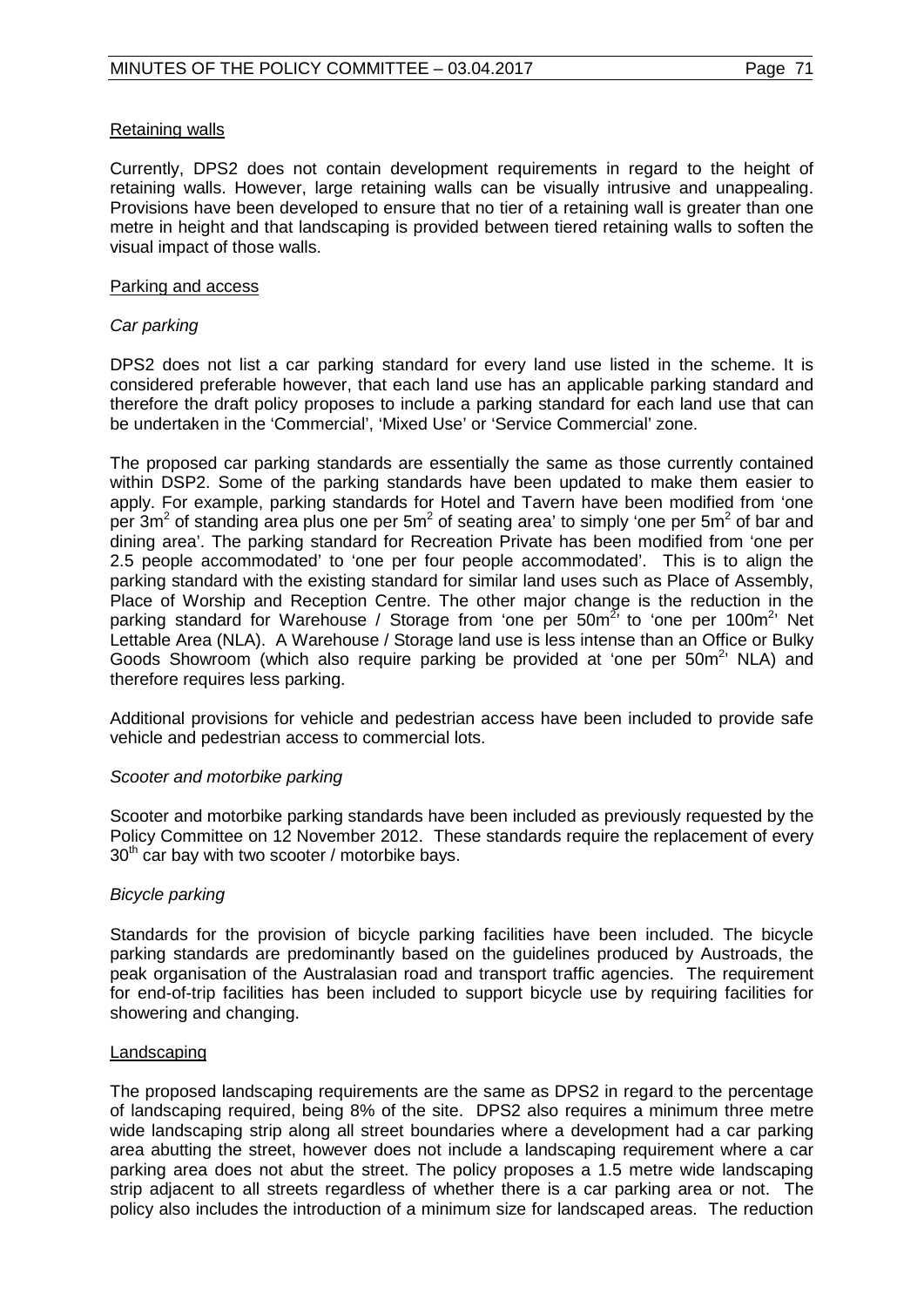in the minimum width of the landscaping strip will provide sufficient space for pedestrian paths and landscaping within the setback area, but still allow for landscaping to soften the appearance of commercial buildings and improve the visual amenity of the streetscape. A minimum size of  $4m<sup>2</sup>$  for landscaped areas is proposed to be included to ensure a usable area of land is provided.

## **Servicing**

The provisions regarding servicing have been expanded to state that service access must be provided and service yards, as well as bin storage areas, must be screened. In addition, provisions regarding external fixtures such as air conditioning units, rainwater tanks and letterboxes have been included requiring that they are concealed from the street or located on the roof or basement. Provisions regarding lighting have also been included to minimise the impact of lighting by requiring it to comply with the relevant Australian Standards.

## Sea containers

The provisions of the City's *Use of Sea Containers Policy* that are relevant to the 'Commercial', 'Mixed Use' and 'Service Commercial' zones have been incorporated into this draft policy.

## Small scale renewable energy systems

The provisions of the City's *Small Scale Renewable Energy Systems Policy* have been incorporated into this draft policy. It is envisaged that this policy will be revoked once all provisions have been incorporated into the individual zone based policies.

## **Issues and options considered**

Council has the option to:

- proceed with the policy, with or without modification or
- not proceed with the policy.

## **Legislation / Strategic Community Plan / policy implications**

| Legislation                     | Planning and Development (Local Planning Scheme)<br>Regulations 2015.<br>Draft Local Planning Scheme No. 3. |
|---------------------------------|-------------------------------------------------------------------------------------------------------------|
| <b>Strategic Community Plan</b> |                                                                                                             |
| Key theme                       | <b>Quality Urban Environment.</b>                                                                           |
| <b>Objective</b>                | Quality built outcomes.                                                                                     |
| <b>Strategic initiative</b>     | Buildings and landscaping is suitable for the immediate<br>environment and reflect community values.        |
| <b>Key theme</b>                | Economic Prosperity, Vibrancy and Growth.                                                                   |
| <b>Objective</b>                | Activity Centre development.                                                                                |
| <b>Strategic initiative</b>     | Support the development of fresh and exciting de-centralised<br>areas of activity.                          |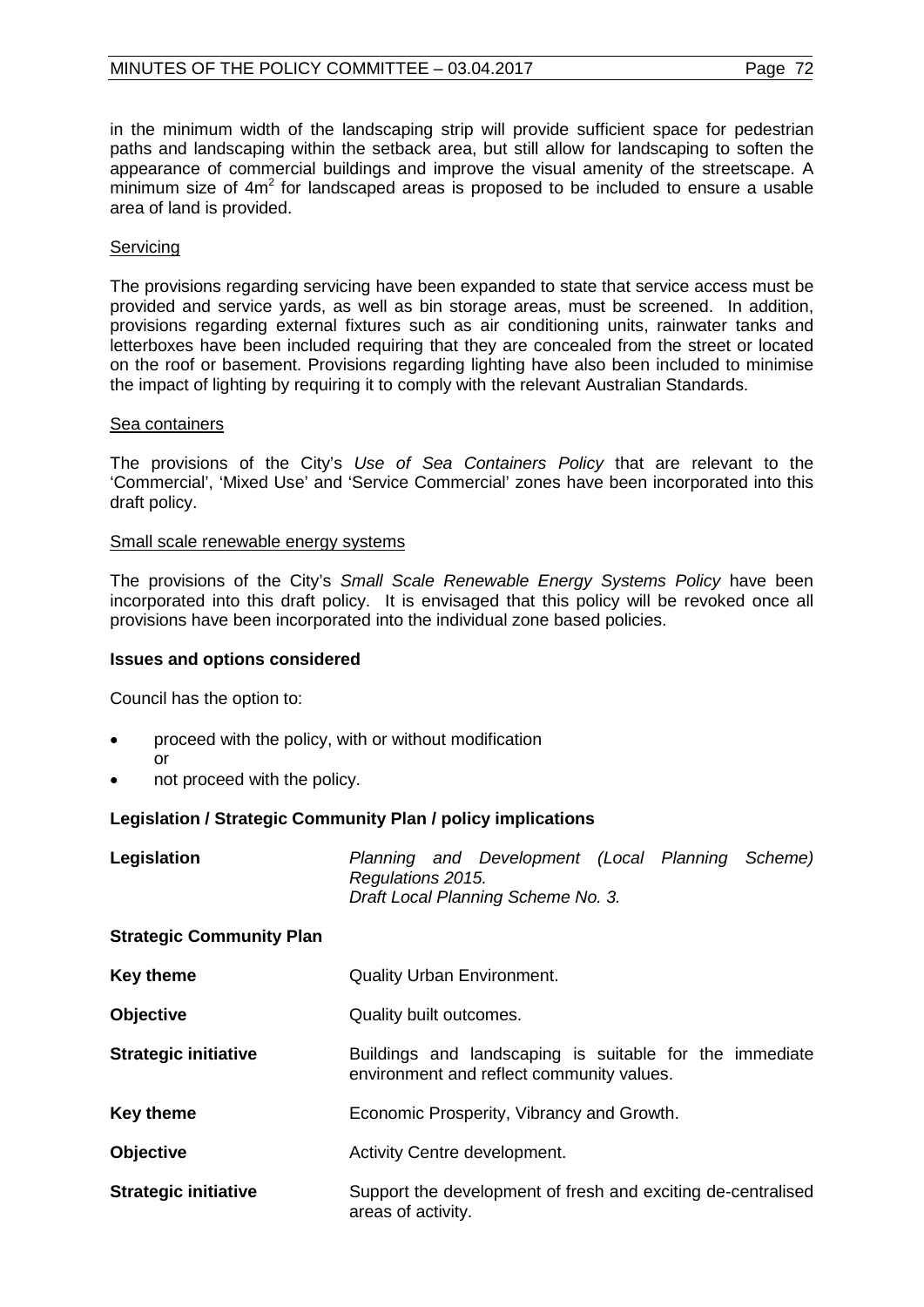**Policy** *Height of Non-Residential Buildings Local Planning Policy. Small Scale Renewable Energy Systems Policy. Use of Sea Containers Policy.*

# **Risk management considerations**

General development provisions and standards are not included in draft LPS3 and instead are to be outlined in local planning policies. If the policies associated with the new planning scheme are not progressed, there is a risk that the new scheme may become operational without the development provisions and standards needed to assess development applications.

### **Financial / budget implications**

The costs associated with any public advertising and notice of any final adoption will be approximately \$1,000.

### **Regional significance**

Not applicable.

### **Sustainability implications**

Appropriately designed and developed commercial centres provide economic and social benefits to the community in which they are situated as they provide employment, housing and retail opportunities.

The introduction of crime prevention through environmental design (CPTED) principles through glazing and activation requirements could contribute to social sustainability by reducing crime in activity centres and service commercial areas and creating a focal point for the community.

# **Consultation**

The draft policy was advertised for public comment in accordance with the *Planning and Development (Local Planning Scheme) Regulations 2015* from 10 November 2016, closing on 1 December 2016 by way of:

- a notice published in the local newspaper
- a notice and documents placed on the City's website.

One submission was received during the public consultation period. While this submission specifically related to the Sorrento Activity Centre, it stated that height provisions in the policy should be less prescriptive and that provision should be made to consider additional height in a local structure plan or an activity centre plan.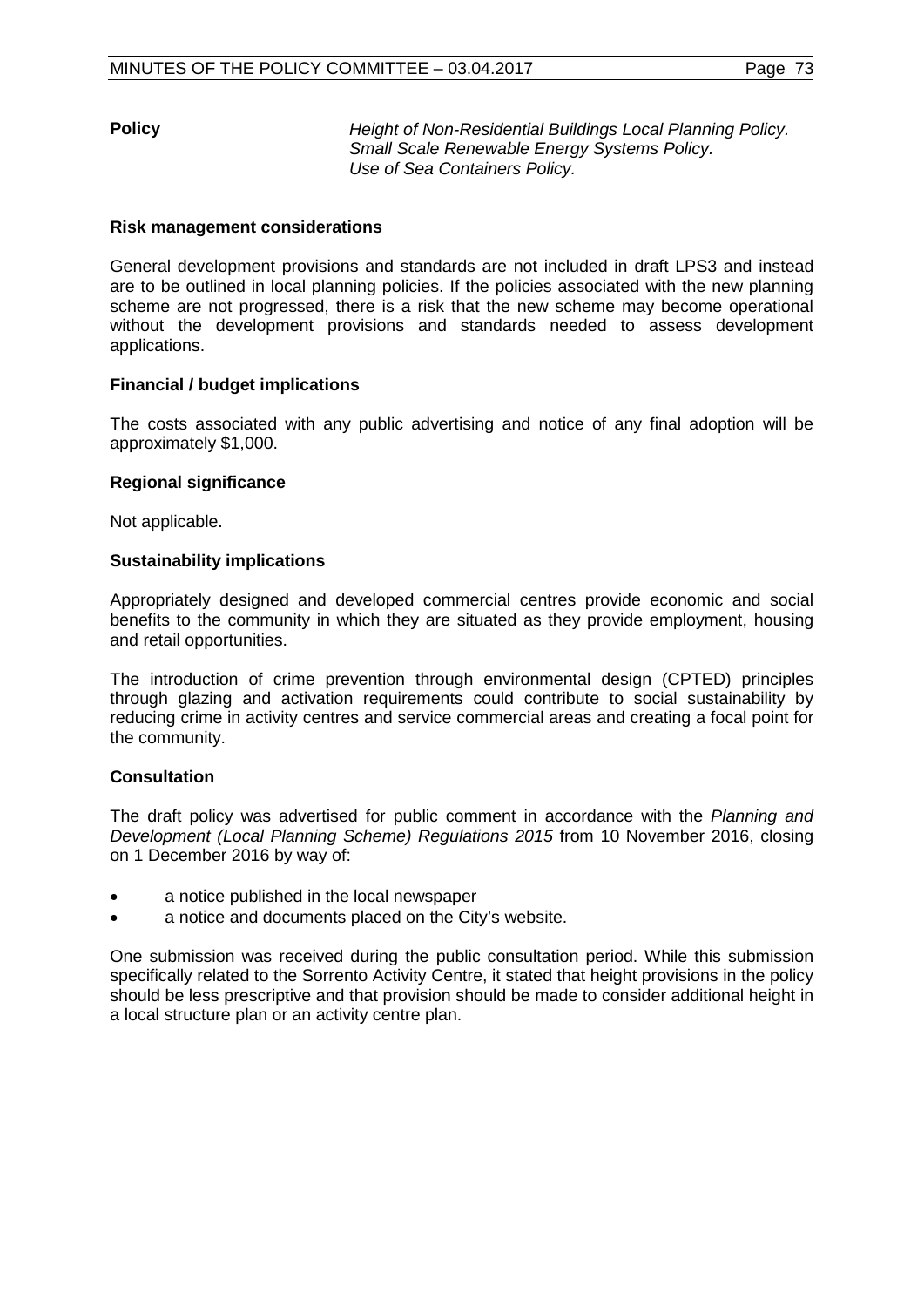# **COMMENT**

## Response to submissions

The building heights contained in the draft policy are the same as those within the current *Height of Non-Residential Buildings Local Planning Policy*. However, it is considered that the provision outlining that greater building height can be approved as part of a structure plan or activity centre plan is not sufficiently clear. Therefore wording has been introduced into the draft policy to clarify that an activity centre plan can set its own building height, but must still consider issues such as topography, overshadowing and visual permeability, as outlined in the policy. The specified building heights as currently contained within the policy are not proposed to be modified.

### Further modifications following consultation

In addition to the proposed modifications outlined above, a number of minor modifications are also proposed to the draft policy to align the wording and formatting with the other proposed LPS3 zone local planning policies to ensure consistency across the City's suite of local planning policies, and to update several development requirements. Wording from the City's *Use of Sea Containers Policy* in regard to the permanent use of a sea container is contained in the draft policy advertised for public comment, however, wording in regard to the temporary use of sea containers is also proposed to be included in the draft policy.

The requirement for end-of-trip bicycle facilities has been modified to allow the provision of unisex shower and change rooms rather than necessitating separate male and female showers, as this is consistent with Austroads guidelines.

Currently, the policy states that no fencing is permitted on the front boundary of a property. The fencing provisions are proposed to be modified to allow visually permeable fencing between the street alignment and the six metre building setback line, or the street alignment and a building, whichever is the lesser distance. It was not considered appropriate that the policy did not permit any fencing along the street boundary.

These proposed modifications are considered to be minor and it is therefore recommended that Council proceed with the *Commercial, Mixed Use and Service Commercial Zone Local Planning Policy.* It is noted that the policy will come into effect when a notice is published in the local newspaper, however this will not occur until after *Local Planning Scheme No. 3* has been has been approved by the Minister for Planning and published in the *Government Gazette.*

# **VOTING REQUIREMENTS**

Simple Majority.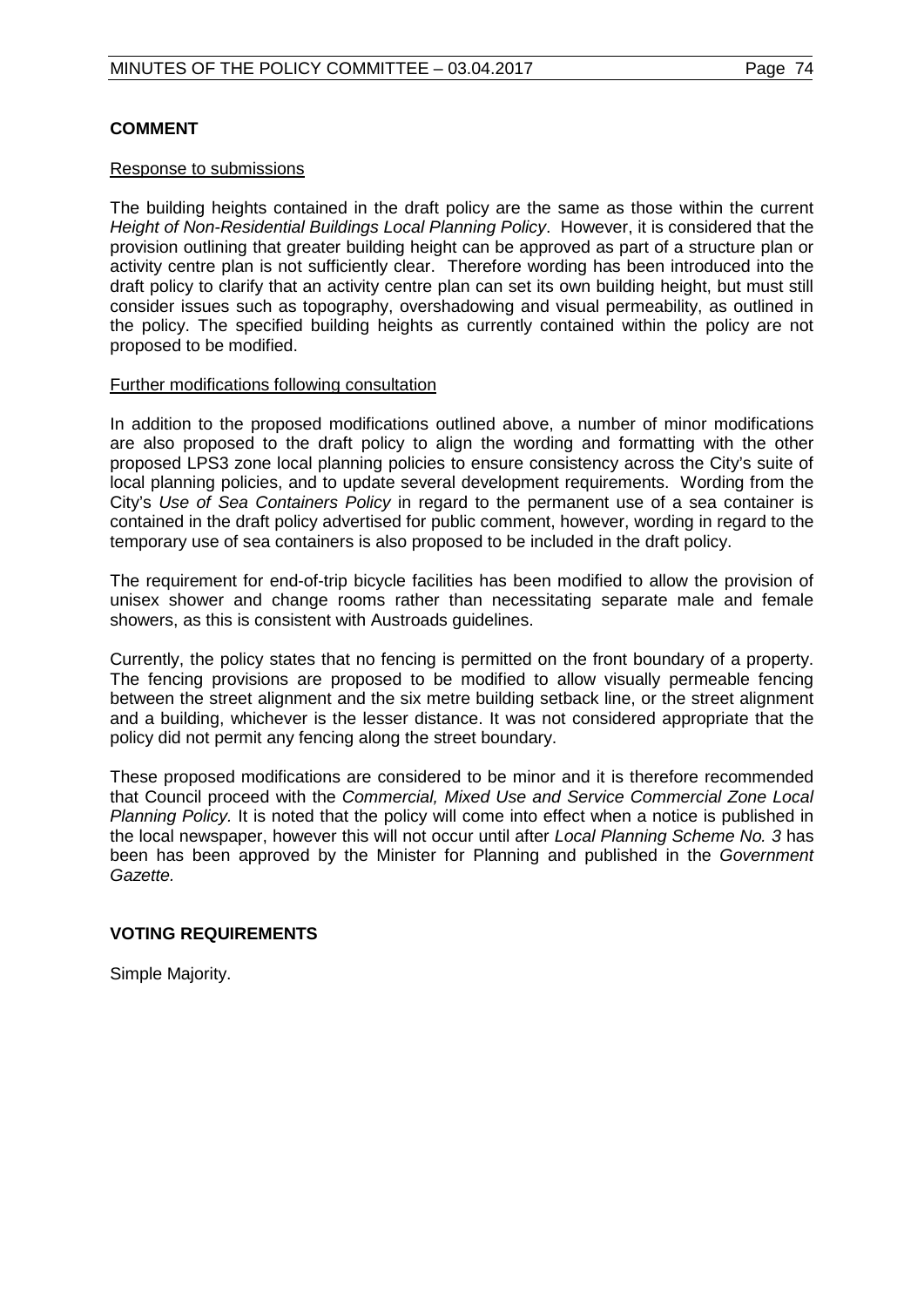**MOVED Cr Hollywood, SECONDED Cr Chester that Council:**

- **1 In accordance with subclause 4(3)(b)(ii) of Schedule 2 of the** *Planning and Development (Local Planning Schemes) Regulations 2015,* **PROCEEDS with the** *Commercial, Mixed Use and Service Commercial Zone Local Planning Policy***, with modifications, as included in Attachment 1 to this Report;**
- **2 NOTES that the** *Commercial, Mixed Use and Service Commercial Zone Local Planning Policy* **will come into effect when published in the local newspaper which will occur once** *Local Planning Scheme No. 3* **comes into effect;**
- **3 NOTES the submission received and ADVISES the submitter of Council's decision.**

### **The Motion was Put and CARRIED (7/0)**

**In favour of the Motion:** Cr Gobbert, Mayor Pickard, Crs Chester, Fishwick, Hamilton-Prime, Hollywood and Taylor.

*Appendix 9 refers*

*[To access this attachment on electronic document, click here:](http://www.joondalup.wa.gov.au/files/committees/POLI/2017/Attach9agnPOLICY170403.pdf) Attach9agnPOLICY170403.pdf*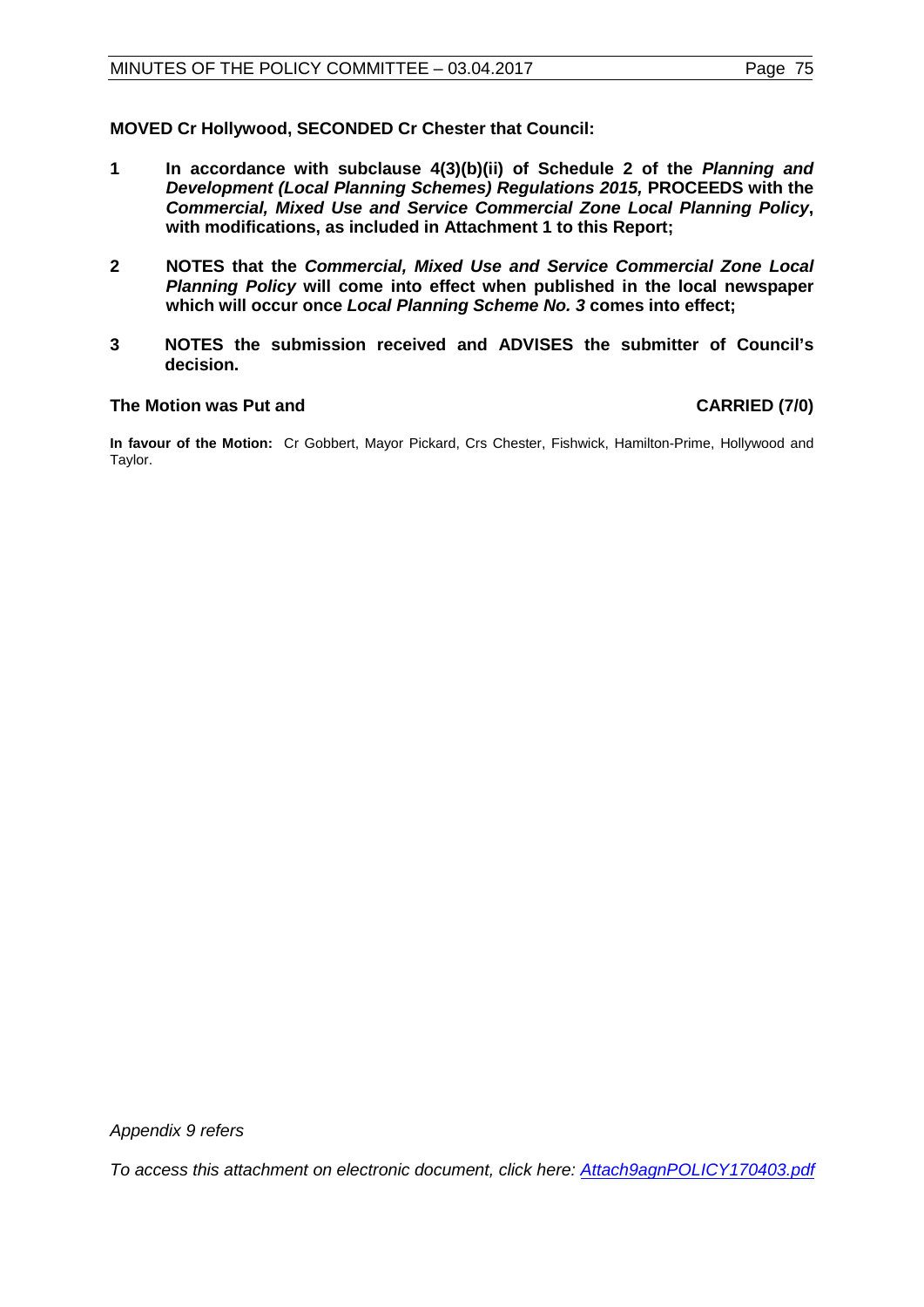# **ITEM 11 DRAFT PRIVATE CLUBS, INSTITUTIONS AND PLACES OF WORSHIP ZONE LOCAL PLANNING POLICY – CONSIDERATION FOLLOWING ADVERTISING**

| <b>WARD:</b>                           | All                                                                                  |                                                      |  |                                                                                                                                                                                                                 |
|----------------------------------------|--------------------------------------------------------------------------------------|------------------------------------------------------|--|-----------------------------------------------------------------------------------------------------------------------------------------------------------------------------------------------------------------|
| <b>RESPONSIBLE</b><br><b>DIRECTOR:</b> | Ms Dale Page<br><b>Planning and Community Development</b>                            |                                                      |  |                                                                                                                                                                                                                 |
| <b>FILE NUMBER:</b>                    | 106237, 101515                                                                       |                                                      |  |                                                                                                                                                                                                                 |
| <b>ATTACHMENTS:</b>                    | Attachment 1<br>Attachment 2                                                         | Policy (with proposed modifications)<br>Scheme No. 3 |  | Draft Private Clubs, Institutions and<br>Places of Worship Zone Local Planning<br>Location of land proposed to be zoned<br>Private Clubs, Institutions and Places of<br>Worship Zone under draft Local Planning |
| <b>AUTHORITY/ DISCRETION</b>           | Legislative - includes the adoption of local laws, planning<br>schemes and policies. |                                                      |  |                                                                                                                                                                                                                 |

# **PURPOSE**

For Council to consider the draft *Private Clubs, Institutions and Places of Worship Zone Local Planning Policy* following advertising for the purposes of final adoption.

# **EXECUTIVE SUMMARY**

At its meeting held on 13 December 2016 (CJ229-12/16 refers), Council considered the draft *Private Clubs, Institutions and Places of Worship Zone Local Planning Policy* and resolved that it be advertised for public comment.

The draft policy was advertised from 23 February 2017, closing on 23 March 2017. Fifteen submissions were received, being generally related to the zoning of land, rather than comments on the content of the draft policy. It is noted that any submissions on proposed zoning changes received as part of the public advertising of draft *Local Planning Scheme No. 3* (LPS3) will be considered when the draft scheme is referred back to Council for consideration. One submission was received supporting the small scale renewable energy provisions and one submission was received opposing those provisions.

Minor modifications are proposed to the draft policy to improve the formatting and consistency of the policy with the other proposed LPS3 zone policies, as well as updating bicycle end of trip facilities requirements and fencing provisions.

It is therefore recommended that Council ENDORSES the Private Clubs, Institutions and Places of Worship Zone Local Planning Policy, with modifications.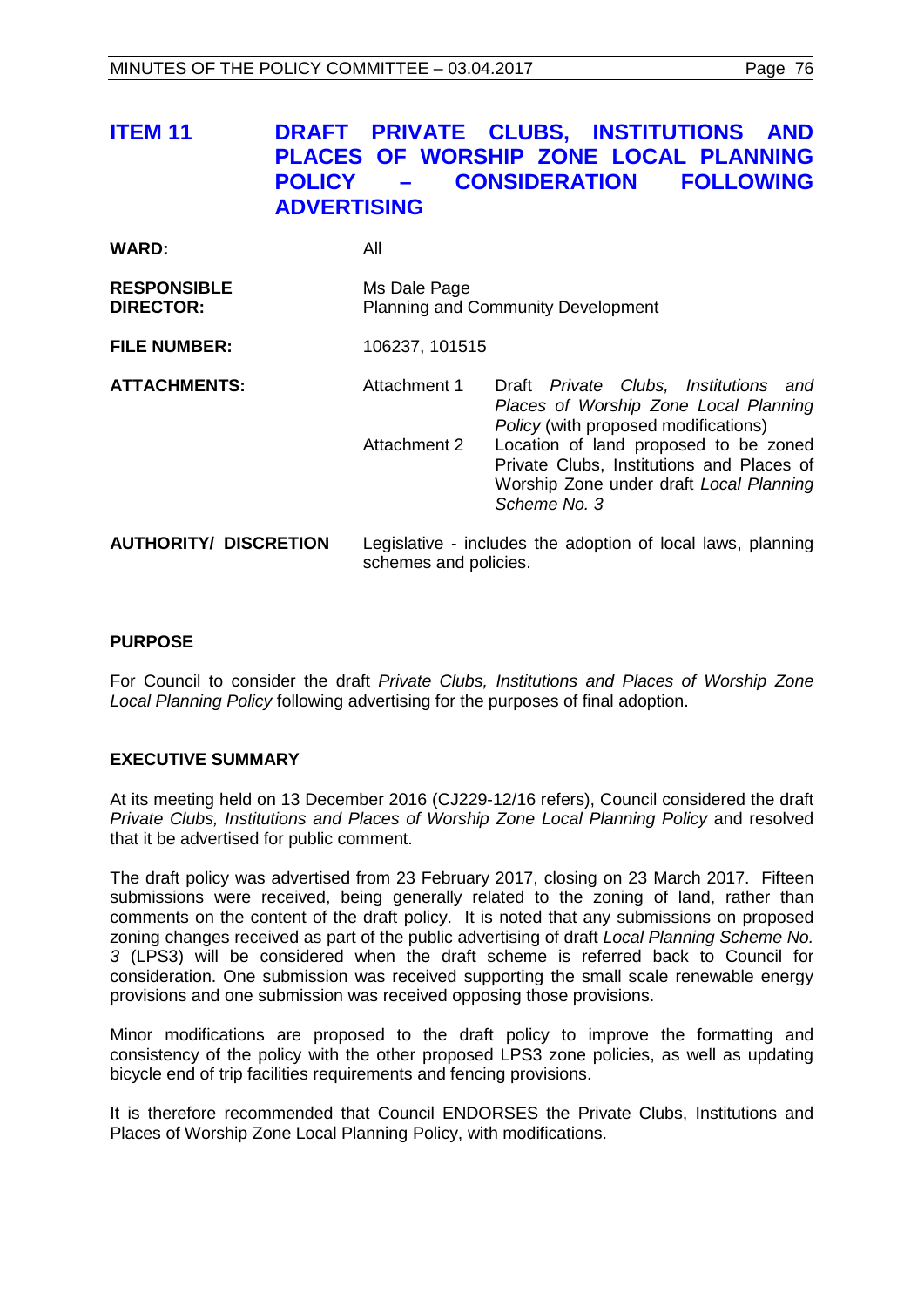# **BACKGROUND**

Currently, certain development requirements are contained in the City's *District Planning Scheme No. 2* (DPS2), such as building setbacks, parking standards and landscaping while other development requirements, such as signage, building height and small scale renewable energy systems are contained within local planning policies.

During the preparation and Council adoption of draft *Local Planning Scheme No. 3* (LPS3), it was proposed that all the general development requirements be located within local planning policies, with the exception of the necessary 'head of power' provisions, for example, cash-in-lieu for car parking and the dual density code provisions applied under the *Local Housing Strategy* Scheme Amendment No. 73 (CJ005-02/16 refers).

This gives Council the ability to adopt and amend these policies without the need to initiate an amendment to the scheme and the need to seek the approval of the Western Australian Planning Commission (WAPC) and Minister for Planning. It also allows Council to formulate and adopt development provisions without need to justify specific details to the WAPC. Essentially, it provides Council with control over development provisions and will ultimately be more efficient as any updates to the development provisions will only require Council approval, rather than a lengthy scheme amendment process.

It should be noted that whether development provisions are located in the planning scheme or in a local planning policy, the ability to vary provisions where it is considered appropriate to do so is still available. Clause 34(2) of draft LPS3 allows the local government to approve an application for development approval that does not comply with the requirements of the scheme. Therefore, there is no greater certainty including development provisions in the scheme as opposed to a local planning policy as both can be varied.

In addition, locating the development requirements in local planning policies provides ease of use for applicants as the provisions are consolidated in one document.

As LPS3 does not contain development provisions, this draft local planning policy needs to be prepared concurrently during the scheme adoption process to ensure that once final approval is given to LPS3, the policy has also been advertised and adopted so that these documents can work together. If the policy is not progressed in a timely manner, there is a risk that the scheme could be adopted and there would be no relevant provisions to guide to guide non-residential development in the 'Private Clubs, Institutions and Places of Worship' zone.

At its meeting held on 13 December 2016 (CJ-005-02/16 refers), Council resolved to advertise draft LPS3 (CJ005-02/16 refers). After undertaking a number of modifications required by the WAPC, draft LPS3 was advertised for public comment closing on 14 February 2017.

At its meeting held on 29 November 2016 (CJ229-12/16 refers), Council resolved to proceed with the draft policy for the purposes of advertising.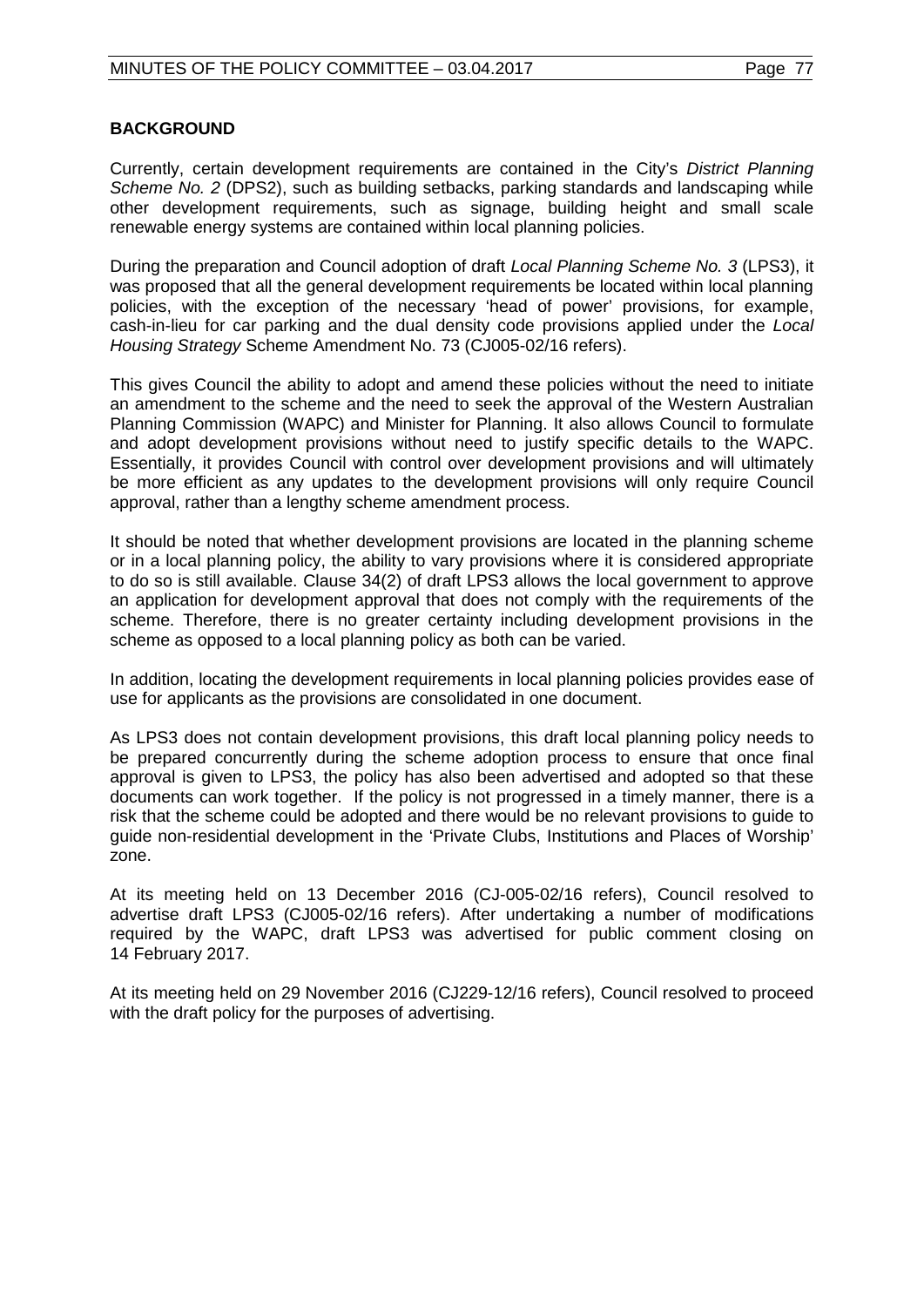# **DETAILS**

The draft policy provides the development requirements for non-residential development on land to be zoned 'Private Clubs, Institutions and Places of Worship' within draft LPS3 (Attachment 1 refers).

The current provisions contained within DPS2 have been reviewed and a local planning policy has been developed for use following gazettal of LPS3. The main changes proposed through the policy are outlined below, and these were advertised for public comment.

## Setbacks to buildings

Unlike other zones, the 'Private Clubs, Institutions and Places of Worship' zone are mostly individual stand-alone lots rather than a series of adjoining lots or a large centre that have the same zoning and will create their own streetscape. The types of uses within the subject zone are also varied, from golf courses to small churches within residential areas.

It is considered that the existing DPS2 building setback of nine metres on primary street frontages for non-residential buildings is excessive. Given that it is not readily anticipated what the building setbacks on adjoining lots are likely to be, a proposed street setback of six metres is considered appropriate, particularly within residential areas where the density code of R20 requires an average building setback of six metres.

Currently under DPS2, the rear building setback required is six metres and the side setback is three metres. It is recommended that side and rear setbacks to buildings be made a consistent standard of a minimum of three metres, as generally it makes little difference to neighbouring properties and the streetscape whether a boundary that is not a street boundary is a rear or side boundary and therefore the same setback requirements should apply to both.

# Building height

The building heights proposed within the draft policy are in accordance with those in the current *Height of Non-Residential Buildings Local Planning Policy*. This policy was adopted in December 2015 (CJ228-12/15 refers) and no changes to buildings heights are proposed. The provisions contained in the *Height of Non-Residential Buildings Local Planning Policy* are proposed to be incorporated into other relevant policies and therefore the scope of the *Height of Non-Residential Buildings Local Planning Policy* will be significantly reduced.

# Built form and design

DPS2 contains very few provisions regarding the design and built form of non-residential development. This policy therefore proposes to include development requirements that provide more guidance on acceptable built form standards. These include provisions relating to building materials, articulation and building entrances. These standards are not considered onerous or overly restrictive and will ensure that development positively contributes to the street and local environment.

# Retaining walls

Currently, DPS2 does not contain development requirements in regard to the height of retaining walls. However, large retaining walls that can be viewed from the street and car parking areas can be visually intrusive and unappealing. Provisions have been developed to ensure that no tier of a retaining wall is greater than one metre in height and that landscaping be provided between tiered retaining walls to soften the visual impact of those walls.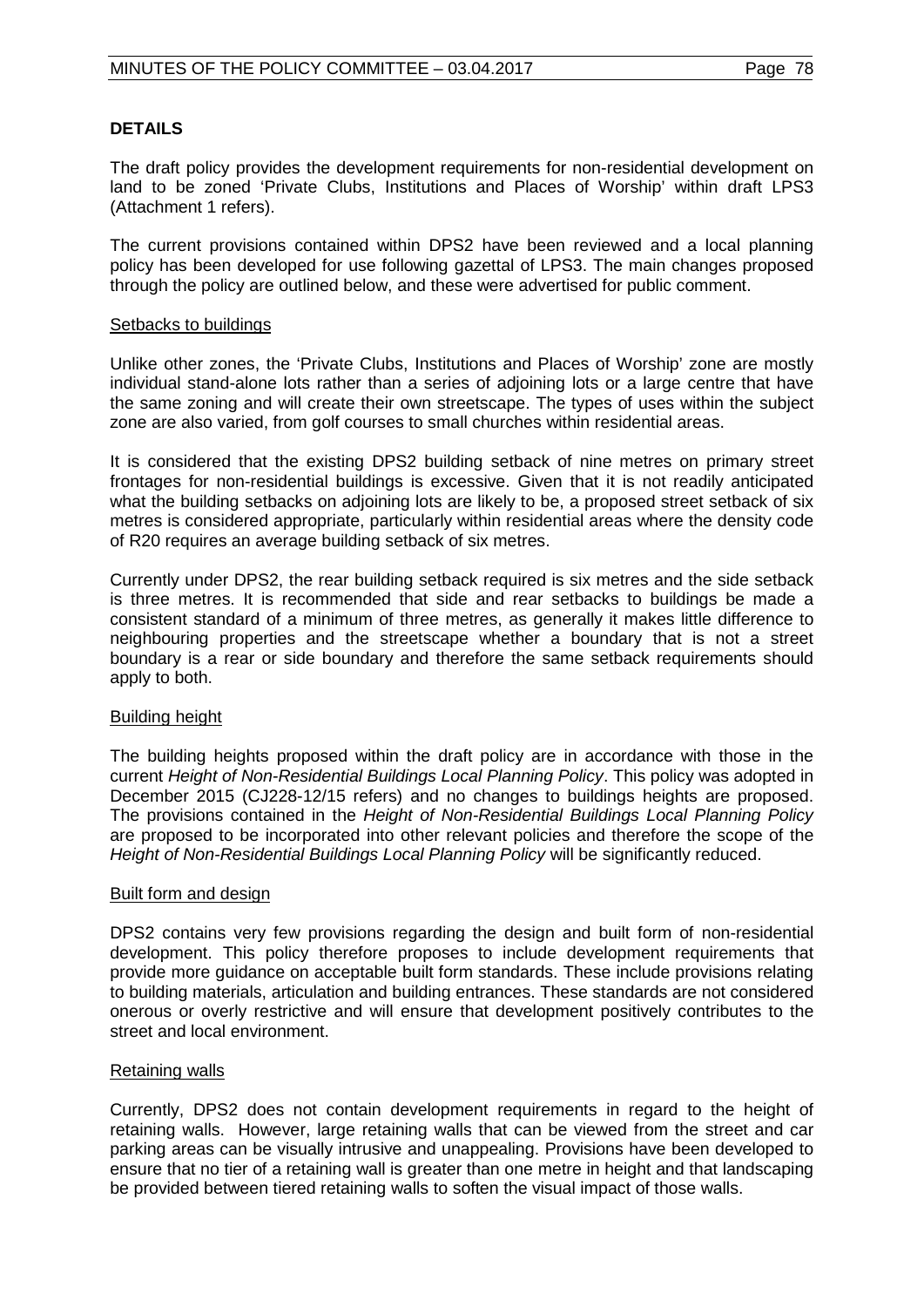# Parking and access

# *Car parking*

Within the 'Private Clubs, Institutions and Places of Worship' zone, a range of different land uses can be contemplated.

DPS2 currently includes car parking standards for most land uses listed in DPS2, but not all of them. Where a car parking standard is currently listed in DPS2, that standard has been included in the draft policy. As it is considered appropriate for each land use in LPS3 to have an applicable parking standard, the draft policy proposes to include a parking standard for each land use that can be undertaken in the 'Private Clubs, Institutions and Places of Worship' zone.

In addition, some of the parking standards have been updated to make them easier to apply. For example, parking standards for Hotel and Tavern have been modified from 'one per  $3m^2$ of standing area plus one per  $5m^2$  of seating area' to simply 'one per  $5m^2$  of bar and dining area'. The parking standard for Recreation Private has been modified from 'one per 2.5 people accommodated' to 'one per four people accommodated'. This is to align the parking standard with the existing standard for similar land uses such as Place of Assembly, Place of Worship and Reception Centre.

Additional provisions for vehicle and pedestrian access have been included to provide safe vehicle and pedestrian access to the lot and building.

### *Scooter and motorbike parking*

Scooter and motorbike parking standards have been included as previously requested by the Policy Committee on 12 November 2012. These standards require the replacement of every  $30<sup>th</sup>$  car bay with two scooter / motorbike bays.

# *Bicycle parking*

Standards for the provision of bicycle parking facilities have been included. The bicycle parking standards are predominantly based on the guidelines produced by Austroads, the peak organisation of the Australasian road and transport traffic agencies. The requirement for end-of-trip facilities has been included to support bicycle use by requiring facilities for showering and changing.

#### Landscaping

The proposed landscaping requirements are the same as DPS2 in regard to the percentage of landscaping required, being 8% of the site. However, DPS2 requires a minimum three metre wide landscaping strip along all street boundaries where a development has a car parking area abutting the street, however does not include requirement for landscaping where a car parking area does not abut the street. The policy proposes a 1.5 metre wide landscaping strip adjacent to all streets regardless of whether there is a car parking area or not. The reduction in the minimum width of the landscaping strip will provide sufficient space for pedestrian paths and landscaping with the setback area, but still allows for landscaping to soften the appearance of buildings and improve the visual amenity of the streetscape. The policy also includes the introduction of a minimum size for landscaping areas, being  $4m^2$ , to ensure a usable area of land is provided.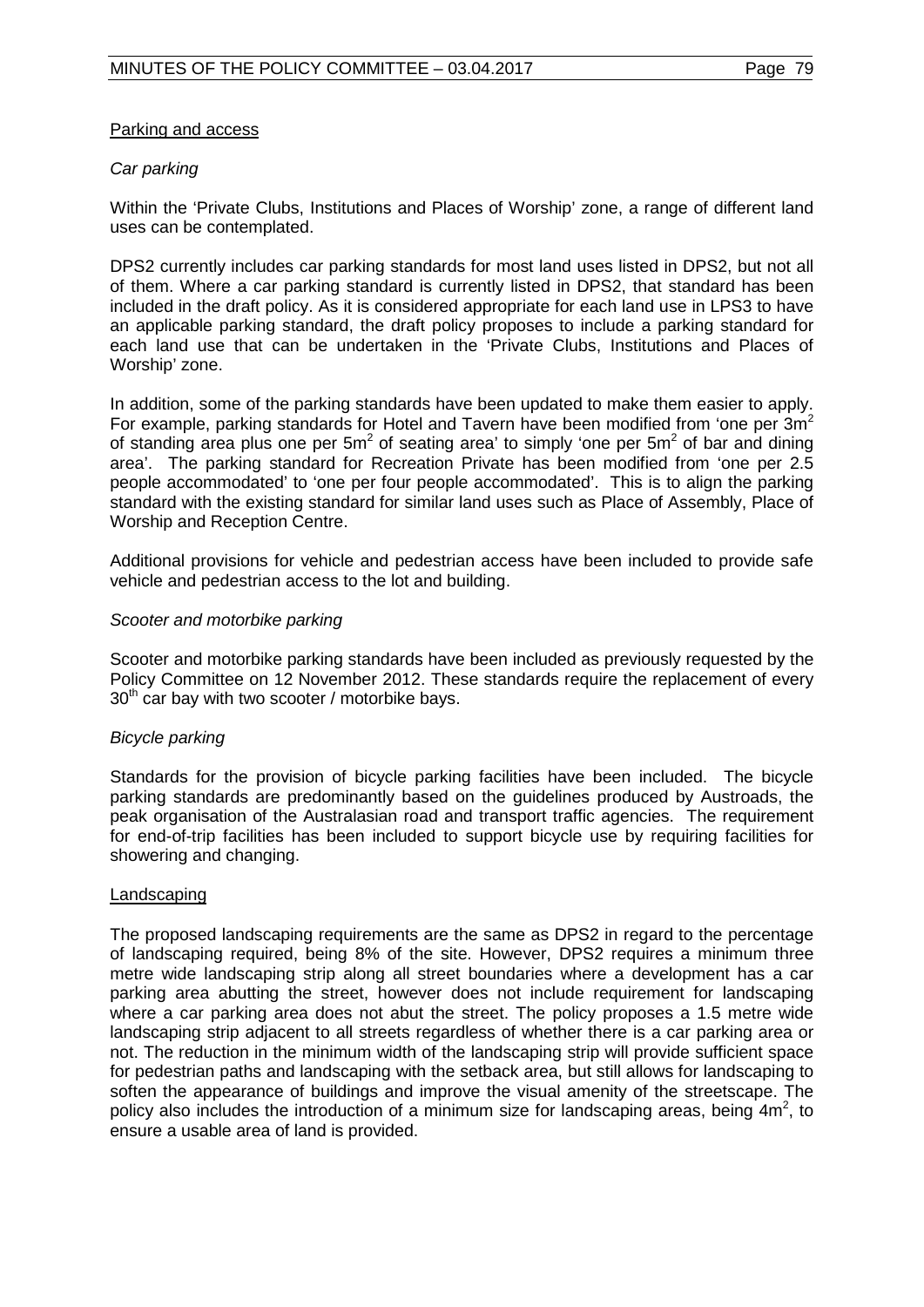# **Servicing**

The provisions regarding servicing have been expanded to state that service access must be provided and service yards, as well as bin storage areas, must be screened. In addition, provisions regarding external fixtures such as air conditioning units and rainwater tanks have been included requiring that they are concealed from the street or located on the roof or basement. Provisions regarding lighting have also been included to minimise the impact of lighting by requiring it to comply with the relevant Australian Standards.

### Sea containers

The provisions of the City's *Use of Sea Containers Policy* that are relevant to the 'Private Clubs, Institutions and Places of Worship' zone have been incorporated into this draft policy.

### Small scale renewable energy systems

The provisions of the City's *Small Scale Renewable Energy Systems Policy* have also been incorporated. It is envisaged that this policy will be revoked once all provisions have been incorporated into the individual zone based policies.

# **Issues and options considered**

Council has the option to:

- proceed with the policy with or without modification or
- not proceed with the policy.

# **Legislation / Strategic Community Plan / policy implications**

| Legislation                     | Planning and Development (Local Planning Scheme)<br>Regulations 2015.<br>Draft Local Planning Scheme No. 3.                                  |
|---------------------------------|----------------------------------------------------------------------------------------------------------------------------------------------|
| <b>Strategic Community Plan</b> |                                                                                                                                              |
| <b>Key theme</b>                | <b>Quality Urban Environment.</b>                                                                                                            |
| <b>Objective</b>                | Quality built outcomes.                                                                                                                      |
| <b>Strategic initiative</b>     | Buildings and landscaping is suitable for the immediate<br>environment and reflect community values.                                         |
| <b>Policy</b>                   | Height of Non-Residential Buildings Local Planning Policy.<br>Small Scales Renewable Energy Systems Policy.<br>Use of Sea Containers Policy. |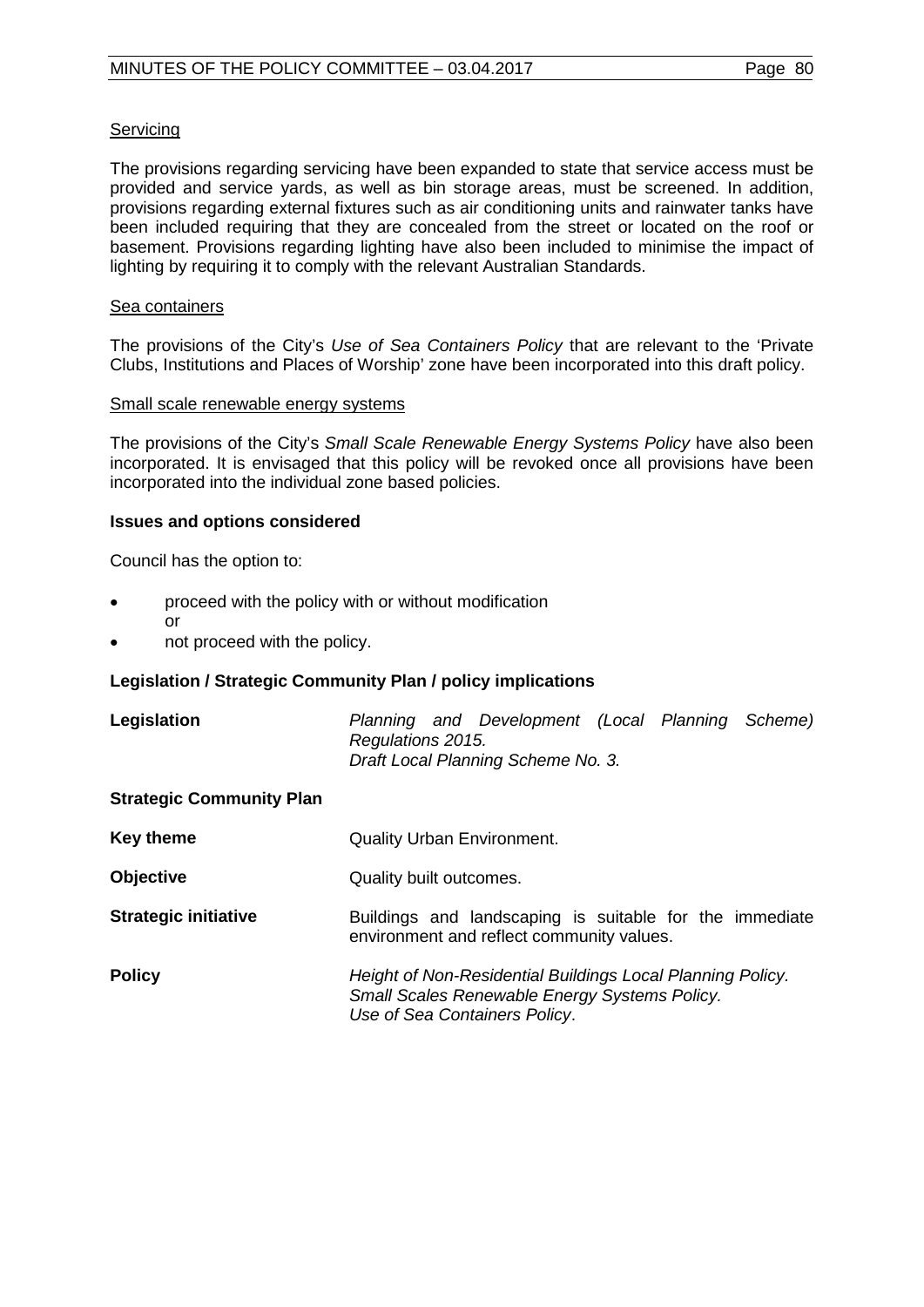# **Risk Management considerations**

General development provisions and standards are not included in draft LPS3 and instead are to be outlined in local planning policies. If the policies associated with the new planning scheme are not progressed, there is a risk that the new scheme may become operational without the development provisions and standards needed to assess development applications.

# **Financial / budget implications**

The costs associated with any public advertising and notice of any final adoption will be approximately \$1,000.

# **Regional Significance**

Not applicable.

# **Sustainability implications**

Appropriately designed and developed buildings provide economic and social benefits to the community in which they are situated as they provide employment and social inclusion opportunities.

The introduction of crime prevention through environmental design (CPTED) principles through glazing and activation requirements could contribute to social sustainability by reducing crime in activity centres and service commercial areas and creating a focal point for the community.

# **Consultation**

The draft policy was advertised for public comment from 23 February 2017, closing on 23 March 2017 by way of:

- a notice published in the local newspaper
- a notice and documents placed on the City's website
- letters sent to owners of those lots proposed to be zoned 'Private Clubs, Institutions and Places of Worship' under draft LPS3.

A total of 15 submissions were received during the public consultation period.

# **COMMENT**

# Response to submissions

The submissions primarily related to the appropriateness of proposed changes to the zoning of individual sites or generally. This draft policy does not relate to the zoning of specific sites, rather it provides development provisions for the sites identified in draft LPS3 as 'Private Clubs, Institutions and Places of Worship'. It is noted that any submissions on proposed zoning changes received as part of the public advertising of draft LPS3 will be considered when the draft scheme is referred back to Council for consideration.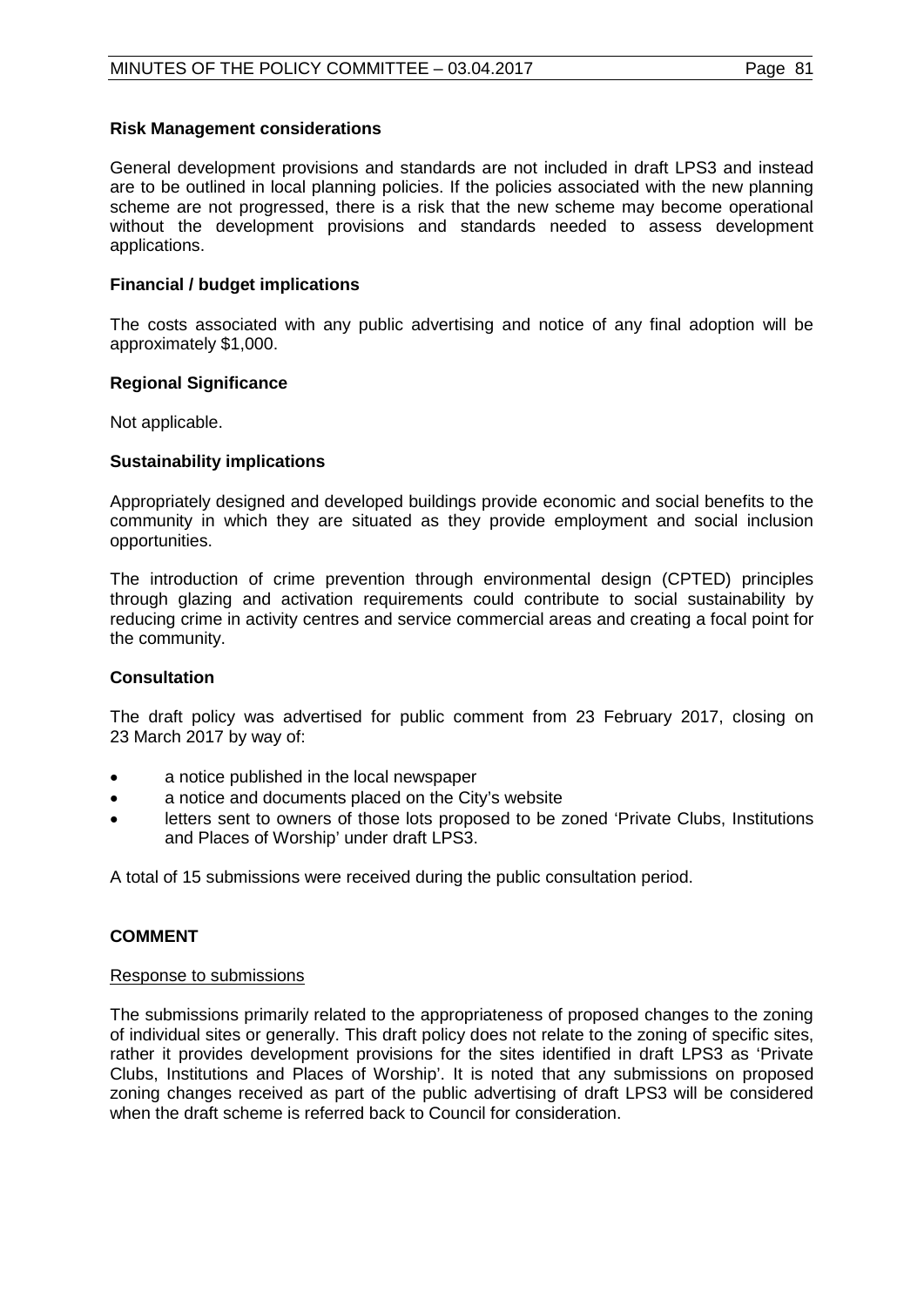# MINUTES OF THE POLICY COMMITTEE - 03.04.2017 Page 82

One comment was received in relation to the development provisions of the policy, being a compliment for the renewable energy provisions. However, one comment was received objecting to the provisions related to the wind energy systems. It is noted that the provisions have been directly transferred from the City's existing *Small Scale Renewable Energy Systems Policy*. This policy has been in operation since February 2011 and modifications are not considered necessary at this point in time.

No other submissions were received on the content of the draft policy.

# Modifications following consultation

A number of minor modifications are proposed to the draft policy to align the wording and formatting with the other LPS zone local planning policies and to update several development requirements to ensure consistency across the City's suite of local planning policies.

Wording from the City's *Use of Sea Containers Policy* in regard to the permanent use of a sea container is contained in the draft policy, however wording in regard to the temporary use of sea container is also proposed to be included in the draft policy.

The requirement for end-of-trip bicycle facilities has been modified to allow the provision of unisex shower and change rooms rather than necessitating separate male and female showers, as this is consistent with Austroads guidelines.

The fencing provisions are proposed to be modified to allow visually permeable fencing between the street alignment and the six metre building setback line, or the street alignment and a building, whichever is the lesser distance.

The building heights in the draft policy were taken from the *Height of Non-Residential Buildings Local Planning Policy*. However, it is considered that the provision outlining that greater building height can be approved as part of an activity centre plan or local development plan is not sufficiently clear. Therefore wording has been introduced into the policy to clarify that an activity centre plan can set its own building height, but must still consider issues such as topography, overshadowing and visual permeability as outlined in the policy. The specified building heights as currently contained within the policy are not proposed to be modified.

These modifications are considered to be minor and it is therefore recommended that Council proceed with the *Private Clubs, Institutions and Places of Worship Zone Local Planning Policy*. It is noted that the policy will come into effect when a notice is published in the local newspaper, however this will not occur until after LPS3 has been has been approved by the Minister for Planning and published in the *Government Gazette.*

# **VOTING REQUIREMENTS**

Simple Majority.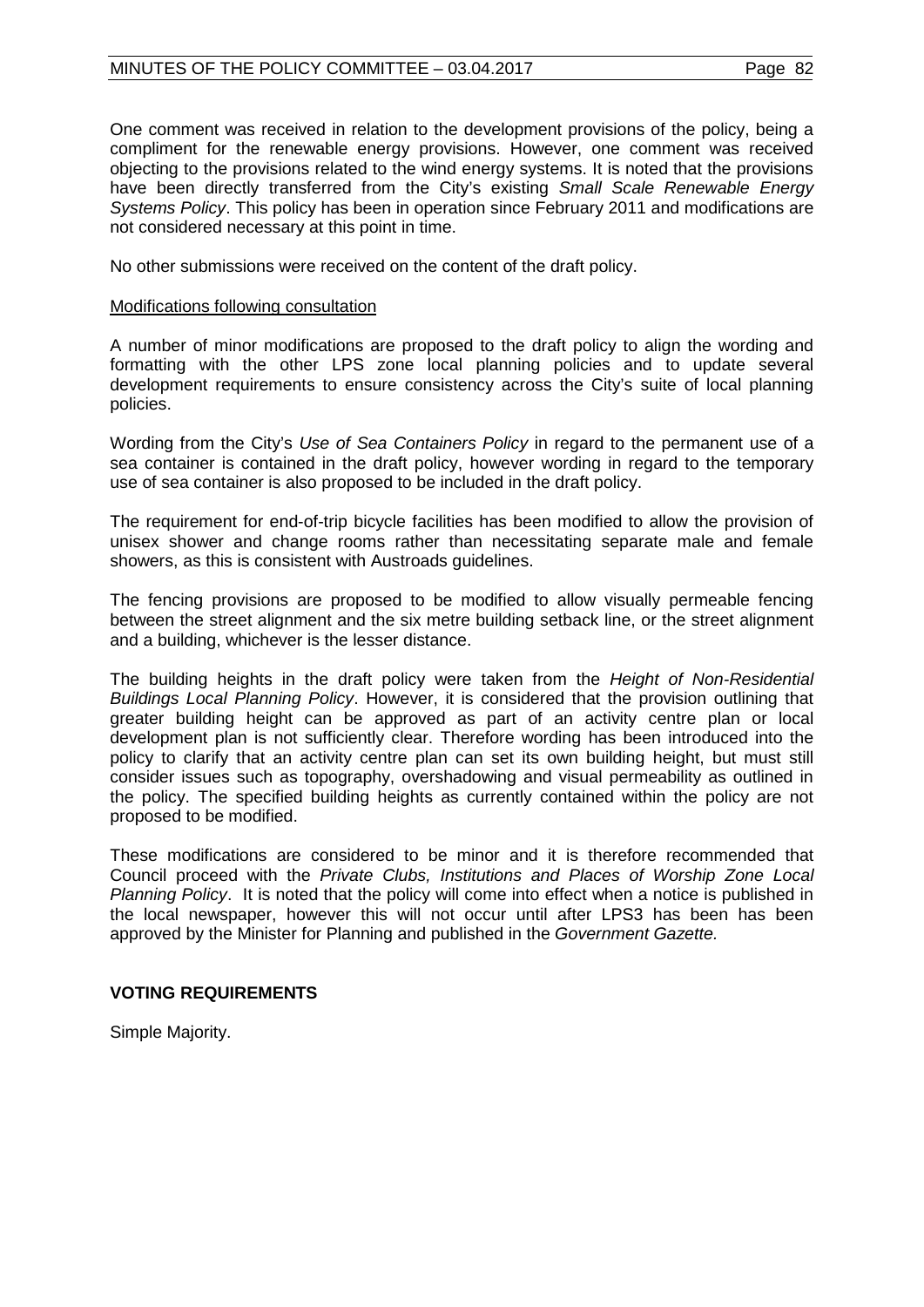**MOVED Cr Chester, SECONDED Cr Hamilton-Prime that Council:**

- **1 In accordance with clause 4(3)(b)(ii) of Schedule 2 of the** *Planning and Development (Local Planning Schemes) Regulations 2015,* **PROCEEDS with the** *Private Clubs, Institutions and Places of Worship Zone Local Planning Policy***, with modifications, as included in Attachment 1 to this Report;**
- **2 NOTES that the** *Clubs, Institutions and Places of Worship Zone Local Planning Policy* **will come into effect when published in the local newspaper which will occur once** *Local Planning Scheme No. 3* **comes into effect;**
- **3 NOTES the submissions received and ADVISES the submitters of Council's decision.**

## **The Motion was Put and CARRIED (7/0)**

**In favour of the Motion:** Cr Gobbert, Mayor Pickard, Crs Chester, Fishwick, Hamilton-Prime, Hollywood and Taylor.

*Appendix 10 refers*

*[To access this attachment on electronic document, click here:](http://www.joondalup.wa.gov.au/files/committees/POLI/2017/Attach10agnPOLICY170403.pdf) Attach10agnPOLICY170403.pdf*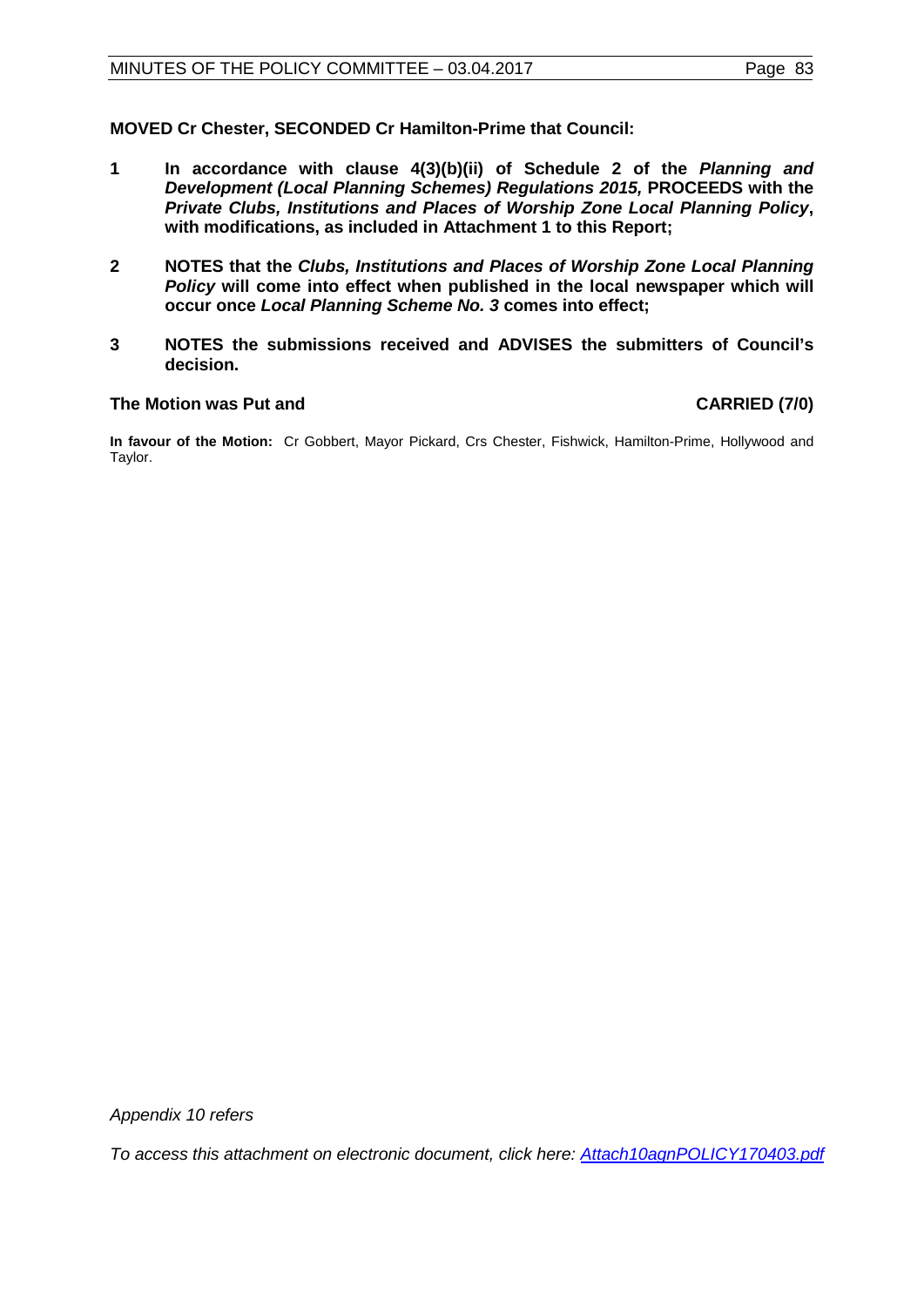| <b>ITEM 12</b> | DRAFT LIGHT INDUSTRY ZONE LOCAL PLANNING |                                         |  |  |
|----------------|------------------------------------------|-----------------------------------------|--|--|
|                |                                          | <b>POLICY - CONSIDERATION FOLLOWING</b> |  |  |
|                | <b>ADVERTISING</b>                       |                                         |  |  |
|                |                                          |                                         |  |  |

| <b>WARD</b>                           | All                                                                                  |                                                                                                                                                                                        |  |
|---------------------------------------|--------------------------------------------------------------------------------------|----------------------------------------------------------------------------------------------------------------------------------------------------------------------------------------|--|
| <b>RESPONSIBLE</b><br><b>DIRECTOR</b> | Ms Dale Page<br><b>Planning and Community Development</b>                            |                                                                                                                                                                                        |  |
| <b>FILE NUMBER</b>                    | 106279, 101515                                                                       |                                                                                                                                                                                        |  |
| <b>ATTACHMENTS</b>                    | Attachment 1<br>Attachment 2                                                         | Draft Light Industry Zone Local Planning<br>Policy (with proposed modifications)<br>Location of land proposed to be zoned<br>Light Industry under draft Local Planning<br>Scheme No. 3 |  |
| <b>AUTHORITY / DISCRETION</b>         | Legislative - includes the adoption of local laws, planning<br>schemes and policies. |                                                                                                                                                                                        |  |

#### **PURPOSE**

For Council to consider the draft *Light Industry Zone Local Planning Policy* following advertising for the purposes of final adoption.

#### **EXECUTIVE SUMMARY**

At its meeting held on 13 December 2016 (CJ233-12/16 refers), Council considered the draft *Light Industry Zone Local Planning Policy* and resolved that it be advertised for public comment.

The draft policy was advertised from 23 February 2017, closing on 23 March 2017. Two submissions were received. The comments sought clarification about the inclusion of a parking standard for the land use Reception Centre and the provisions for wind turbines.

Minor modifications are proposed to the draft policy in response to the comments and to update the fencing and the bicycle end-of-trip facilities requirements. Minor modifications are also proposed to improve the formatting and consistency of the policy with the other proposed *Local Planning Scheme No. 3* zone policies (Attachment 1 refers).

It is recommended that Council ENDORSES the draft *Light Industry Zone Local Planning Policy,* with modifications.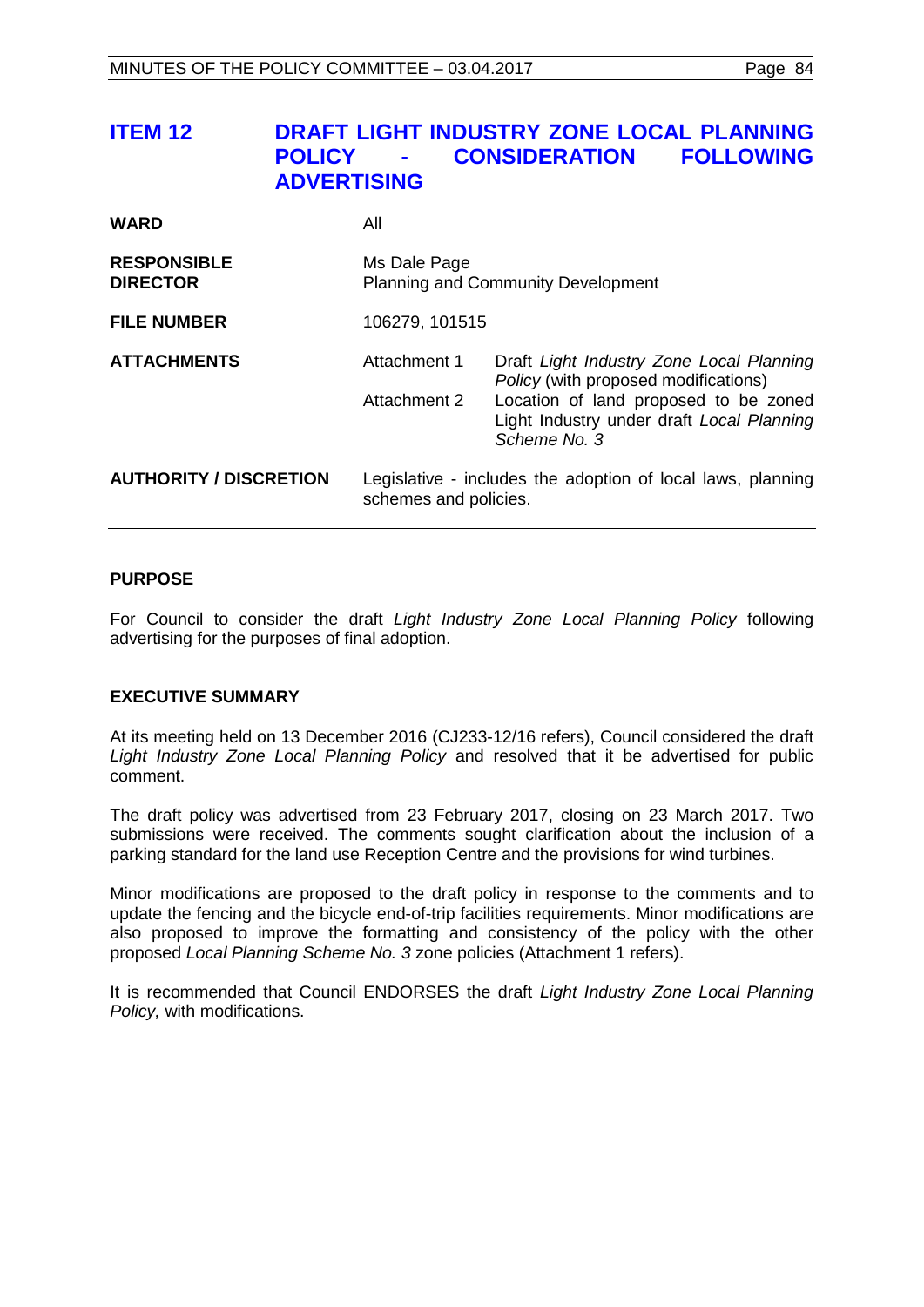# **BACKGROUND**

Currently, certain development requirements are contained in the City's *District Planning Scheme No. 2* (DPS2), such as building setbacks, parking standards and landscaping while other development requirements, such as signage, building height and small scale renewable energy systems are contained within local planning policies.

During the preparation and Council adoption of draft *Local Planning Scheme No. 3* (LPS3), it was proposed that all of the general development requirements be located within local planning policies, with the exception of the necessary 'head of power' provisions, for example, cash-in-lieu for car parking and the dual density code provisions applied under the *Local Housing Strategy* Scheme Amendment No. 73.

This gives Council the ability to adopt and amend these policies without the need to initiate an amendment to the scheme and the need to seek the approval of the Western Australian Planning Commission (WAPC) and Minister for Planning. It also allows Council to formulate and adopt development provisions without needing to justify specific details to the WAPC. Essentially, it provides Council with control over development provisions and will ultimately be more efficient as any updates to the development provisions will only require Council approval, rather than a lengthy scheme amendment process.

It should be noted that whether development provisions are located in the planning scheme or in a local planning policy, the ability to vary provisions where it is considered appropriate to do so is still available. Clause 34(2) of draft LPS3 allows the local government to approve an application for development approval that does not comply with the requirements of the scheme. There is no greater certainty including development provisions in the scheme as opposed to a local planning policy as both can be varied.

In addition, locating the development requirements in local planning policies provides ease of use for applicants as the provisions are consolidated in a single document.

As LPS3 does not contain development provisions, this local planning policy needs to be prepared concurrently during the scheme adoption process to ensure that once final approval is given to LPS3, the policy has also been advertised and adopted so that these documents can work together. If the policy is not progressed in a timely manner, there is a risk that the scheme could be adopted and there would be no provisions to guide non-residential development in the 'Light Industry' zone.

At its meeting held on 13 December 2016 (CJ-005-02/16 refers), Council resolved to advertise draft LPS3 (CJ005-02/16 refers). After undertaking a number of modifications required by the WAPC, draft LPS3 was advertised for public comment closing on 14 February 2017.

At its meeting held on 13 December 2016 (CJ233-12/16 refers), Council resolved to proceed with the draft *Light Industry Zone Local Planning Policy* for the purposes of advertising.

# **DETAILS**

The draft policy provides the development requirements for light industry development on land to be zoned 'Light Industry' within draft LPS3 (Attachment 1 refers). A map showing the locations of land proposed to be zoned 'Light Industry' under LPS3 is at Attachment 2.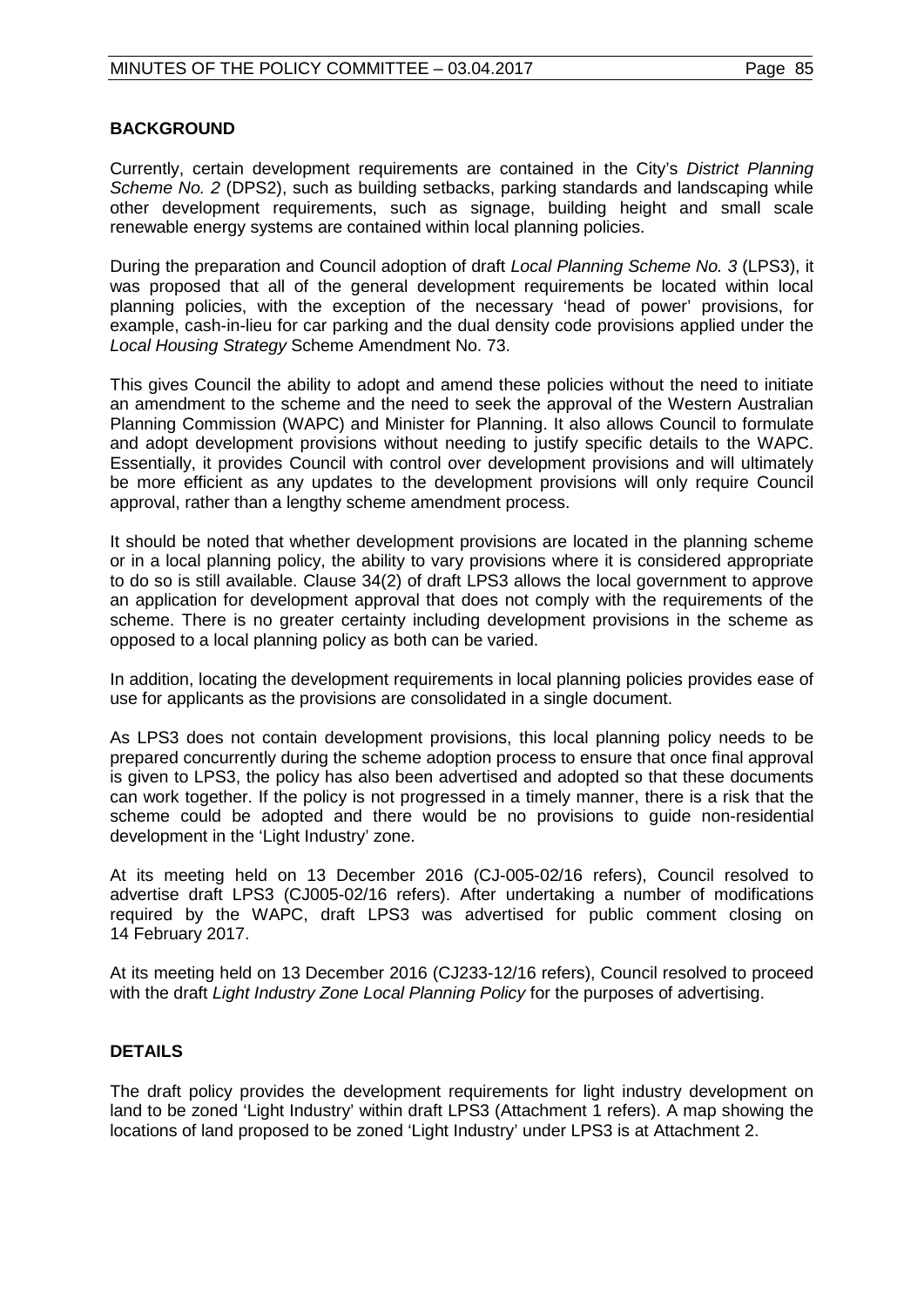The current provisions contained within DPS2 regulating light industry development within the City have been reviewed and a local planning policy has been developed for use following gazettal of draft LPS3. The main changes to the DPS2 provisions proposed through the policy are outlined below, and these were advertised for public comment.

### Setbacks to buildings

It is proposed that the building setback of six metres on primary street frontages be decreased to 3.5 metres to allow buildings to be built closer to the street boundary. It is considered that a minimum 3.5 metre street setback will allow sufficient space for a pedestrian path and landscaping strip adjacent to the street, and will generally allow a more flexible building design and better utilisation of a site.

Currently under DPS2, a nil setback is permitted to the rear and side boundaries. This setback is not proposed to change, however, where a lot abuts a lot in the 'Residential' zone the minimum setback is proposed to be three metres to assist in reducing building bulk and ensuring adequate light and ventilation to the adjoining site is maintained.

### Built form and design

DPS2 contains very few provisions regarding the design and built form of light industry development. This policy therefore proposes to include development requirements that provide more guidance on acceptable built form standards. These include provisions relating to building materials, articulation, glazing and building entrances. These standards are not considered onerous or overly restrictive, but will ensure that development positively contributes to the street and local environment.

One of the primary aims of the policy is to ensure that light industry development is street orientated and provides a high standard of amenity. Therefore, minimum glazing requirements have been included, external tenancies are required to be outward facing and no blank or unarticulated facades to the public realm are permitted.

# Retaining walls

Currently, DPS2 does not contain development requirements in regard to the height of retaining walls. However, large retaining walls that can be viewed from the street and car parking areas can be visually intrusive and unappealing. Provisions have been developed to ensure that no tier of a retaining wall is greater than one metre in height and that landscaping is provided between tiered retaining walls to soften the visual impact of those walls.

# Building height

The building heights proposed within the draft policy are in accordance with those in the current *Height of Non-Residential Buildings Local Planning Policy*. This policy was adopted by Council at its meeting held on 15 December 2015 (CJ228-12/15 refers) and no changes to building heights are proposed. The provisions contained in the *Height of Non-Residential Buildings Local Planning Policy* are proposed to be incorporated into other relevant policies and therefore the scope of the *Height of Non-Residential Buildings Local Planning Policy* will be significantly reduced.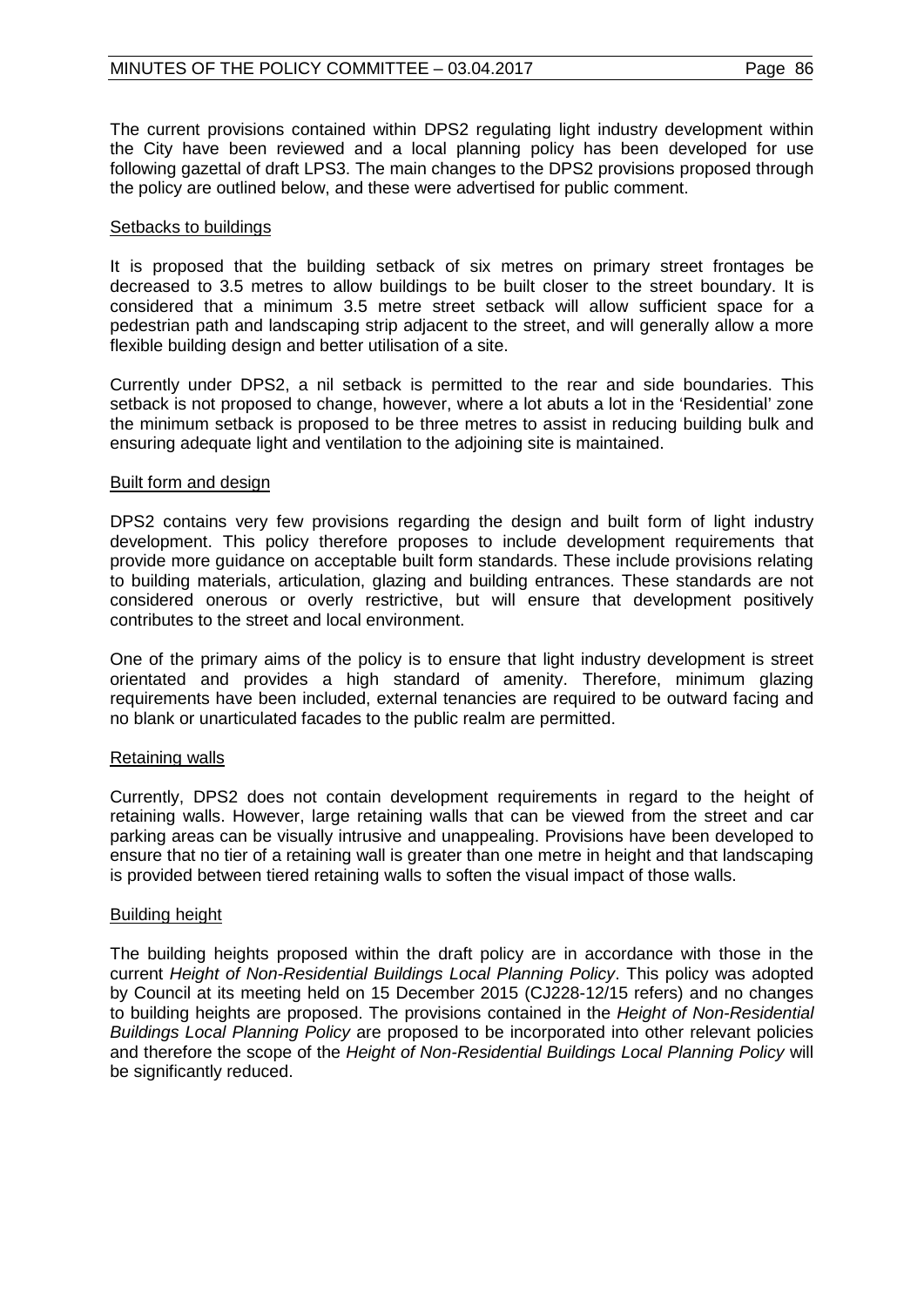# Parking and access

# *Car parking*

Within the 'Light Industry' zone, a range of different land uses can be contemplated.

DPS2 does not list a car parking standard for every land use listed in the scheme. It is considered preferable, however, that each land use has an applicable parking standard and therefore the draft policy proposes to include a parking standard for each land use that can be undertaken in the 'Light Industry' zone.

In addition, some of the parking standards have been updated to make them easier to apply. For example, the parking standard for Recreation Private has been modified from 'one per 2.5 people accommodated' to 'one per four people accommodated'. This is to align the parking standard with the existing standard for similar land uses such as Place of Worship. The other major change is the reduction in the parking standard for Warehouse / Storage from 'one per 50m<sup>2</sup>' to 'one per 100m<sup>2</sup>' Nett Lettable Area (NLA). A Warehouse/Storage land use is less intense than a Bulky Goods Showroom (which also requires parking be provided at '1 per 50m<sup>2</sup>' NLA) and therefore requires less parking.

Additional provisions for vehicle and pedestrian access have been included to provide safe vehicle and pedestrian access to light industry lots.

### *Scooter and motorbike parking*

Scooter and motorbike parking standards have been included as previously requested by the former Policy Committee on 12 November 2012. These standards require the replacement of every  $30<sup>th</sup>$  car bay with two scooter / motorbike bays.

# *Bicycle parking*

Standards for the provision of bicycle parking facilities have been included. The bicycle parking standards are predominantly based on the guidelines produced by Austroads, the peak organisation of the Australasian road and transport traffic agencies. The requirement for end-of-trip facilities has been included to support bicycle use by requiring facilities for showering and changing.

#### Landscaping

The proposed landscaping requirements are the same as DPS2 in regard to the percentage of landscaping required, being 8% of the site. DPS2 also requires a minimum three metre wide landscaping strip along all street boundaries where a development has a car parking area abutting the street, however does not include a landscaping requirement where a car parking area does not abut the street. The policy proposes a 1.5 metre wide landscaping strip adjacent to all streets regardless of whether there is a car parking area or not. The policy also includes the introduction of a minimum size for landscaped areas. The reduction in the minimum width of the landscaping strip will provide sufficient space for pedestrian paths and landscaping within the setback area, but still allow for landscaping to soften the appearance of commercial buildings and improve the visual amenity of the streetscape. A minimum size of 4m² for landscaped areas is proposed to be included to ensure a usable area of land is provided.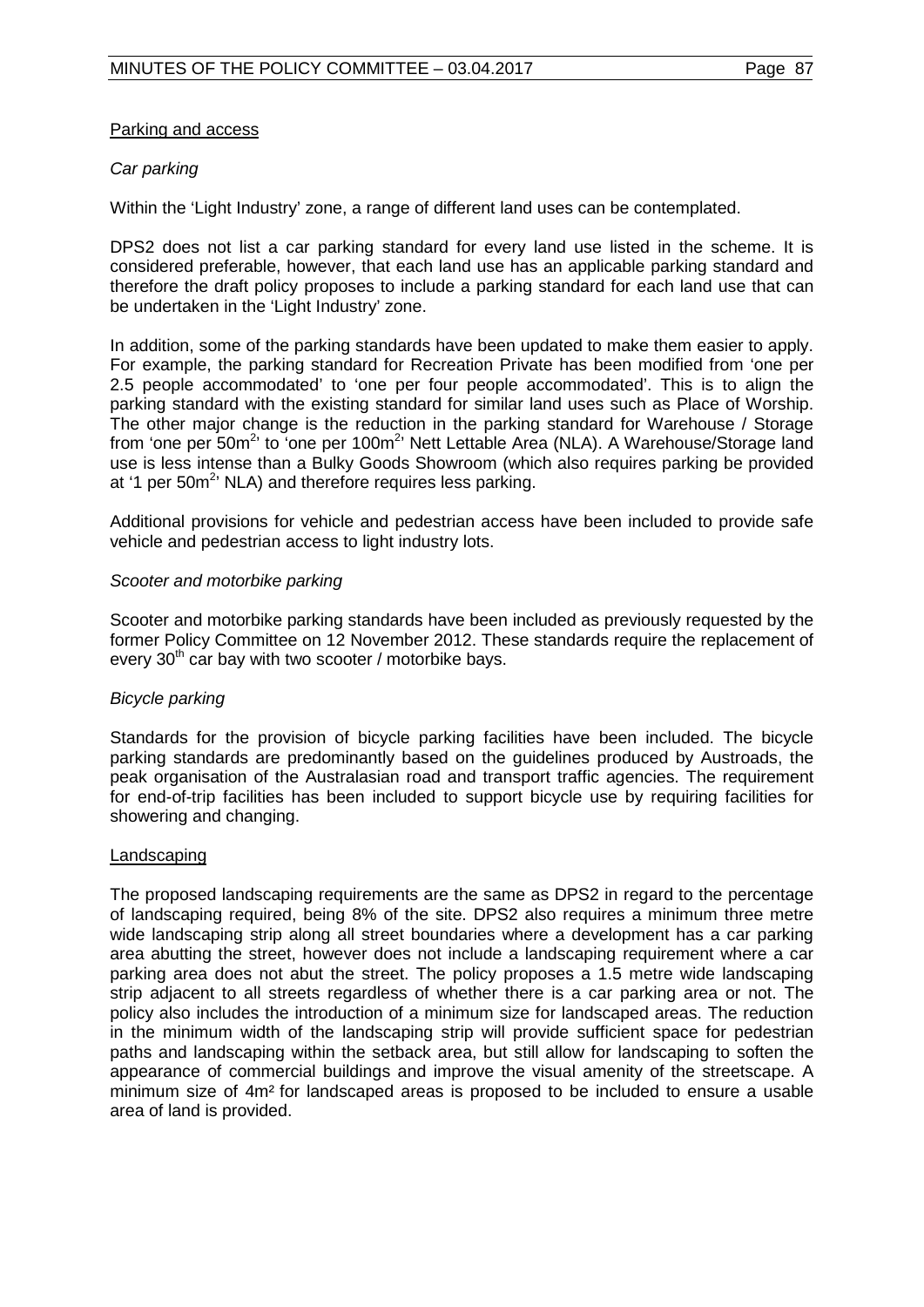## **Servicing**

The provisions regarding servicing have been expanded to state that service access must be provided and service yards, as well as bin storage areas, must be screened. In addition, provisions regarding external fixtures such as air-conditioning units have been included requiring that they are concealed from the street or located on the roof or to the rear of the building. Provisions regarding lighting have also been included to minimise the impact of lighting by requiring it to comply with the relevant Australian Standards.

#### Sea containers

The provisions of the City's *Use of Sea Containers Policy* that are relevant to the 'Light Industry' zone have been incorporated into this draft policy.

### Small scale renewable energy systems

The provisions of the City's *Small Scale Renewable Energy Systems Policy* have been incorporated into this draft policy. It is envisaged that this policy will be revoked once all provisions have been incorporated into the individual zone based policies.

### **Issues and options considered**

Council has the option to:

- proceed with the policy, with or without modification or
- not proceed with the policy.

# **Legislation / Strategic Community Plan / policy implications**

| Legislation                     | Planning and Development (Local Planning Schemes)<br>Regulations 2015.<br>Draft Local Planning Scheme No. 3.                                |
|---------------------------------|---------------------------------------------------------------------------------------------------------------------------------------------|
| <b>Strategic Community Plan</b> |                                                                                                                                             |
| Key theme                       | <b>Quality Urban Environment.</b>                                                                                                           |
| <b>Objective</b>                | <b>Quality built outcomes</b>                                                                                                               |
| <b>Strategic initiative</b>     | Buildings and landscaping is suitable for the immediate<br>environment and reflect community values.                                        |
| <b>Policy</b>                   | Height of Non-Residential Buildings Local Planning Policy.<br>Use of Sea Containers Policy.<br>Small Scale Renewable Energy Systems Policy. |

#### **Risk management considerations**

Development provisions and standards are not included in draft LPS3 and instead are to be outlined in local planning policies. If the policies associated with the new planning scheme are not progressed, there is a risk that the new scheme may become operational without the development provisions and standards needed to assess development applications.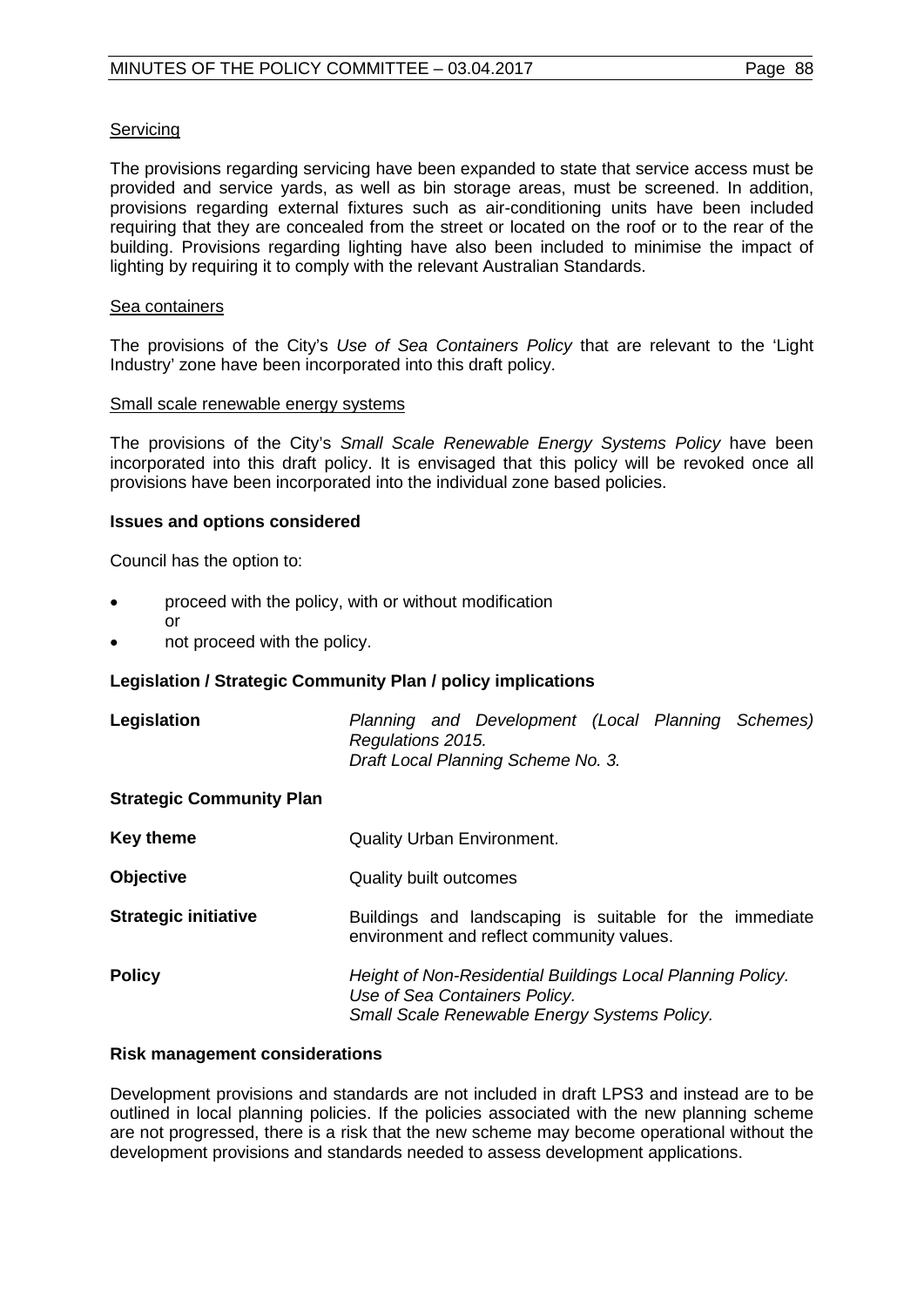# **Financial / budget implications**

The costs associated with any public advertising and notice of any final adoption will be approximately \$1,000.

# **Regional significance**

Not applicable.

## **Sustainability implications**

Appropriately designed and developed light industry areas provide economic benefit to the broader community in which they are situated as they provide business and employment opportunities.

### **Consultation**

The draft policy was advertised for public comment in accordance with the *Planning and Development (Local Planning Schemes) Regulations 2015* from 23 February 2017, closing on 23 March 2017 by way of:

- a notice published in the local newspaper
- a notice and documents placed on the City's website.

Two submissions were received during the advertising period. One comment questioned the inclusion of a parking standard for 'Reception Centre' as this land use is not permitted in the 'Light Industry' zone. The second comment sought clarification regarding the provisions for wind turbines.

# **COMMENT**

#### Response to submissions

In response to the comment about the inclusion of reference to the land use 'Reception Centre', this reference is proposed to be deleted from the policy as this land use is not permitted in the 'Light Industry' zone.

In regard to the comment seeking clarification regarding the wind turbine provisions, it is noted that the provisions have been directly transferred from the City's existing *Small Scale Renewable Energy Systems Policy*. This policy has been in operation since February 2011 and modifications are not considered necessary at this point in time.

#### Further modifications following consultation

A number of minor modifications are proposed to the draft policy to align the wording and formatting with the other proposed LPS3 zone local planning policies to ensure consistency across the City's suite of local planning policies.

Wording from the City's *Use of Sea Containers Policy* in regard to the permanent use of a sea container is contained in the draft policy, however, wording in regard to the temporary use of sea container is also proposed to be included in the draft policy.

The requirement for end-of-trip facilities has been modified to allow the provision of unisex shower and change rooms rather than necessitating separate male and female showers, as this is consistent with Austroads guidelines.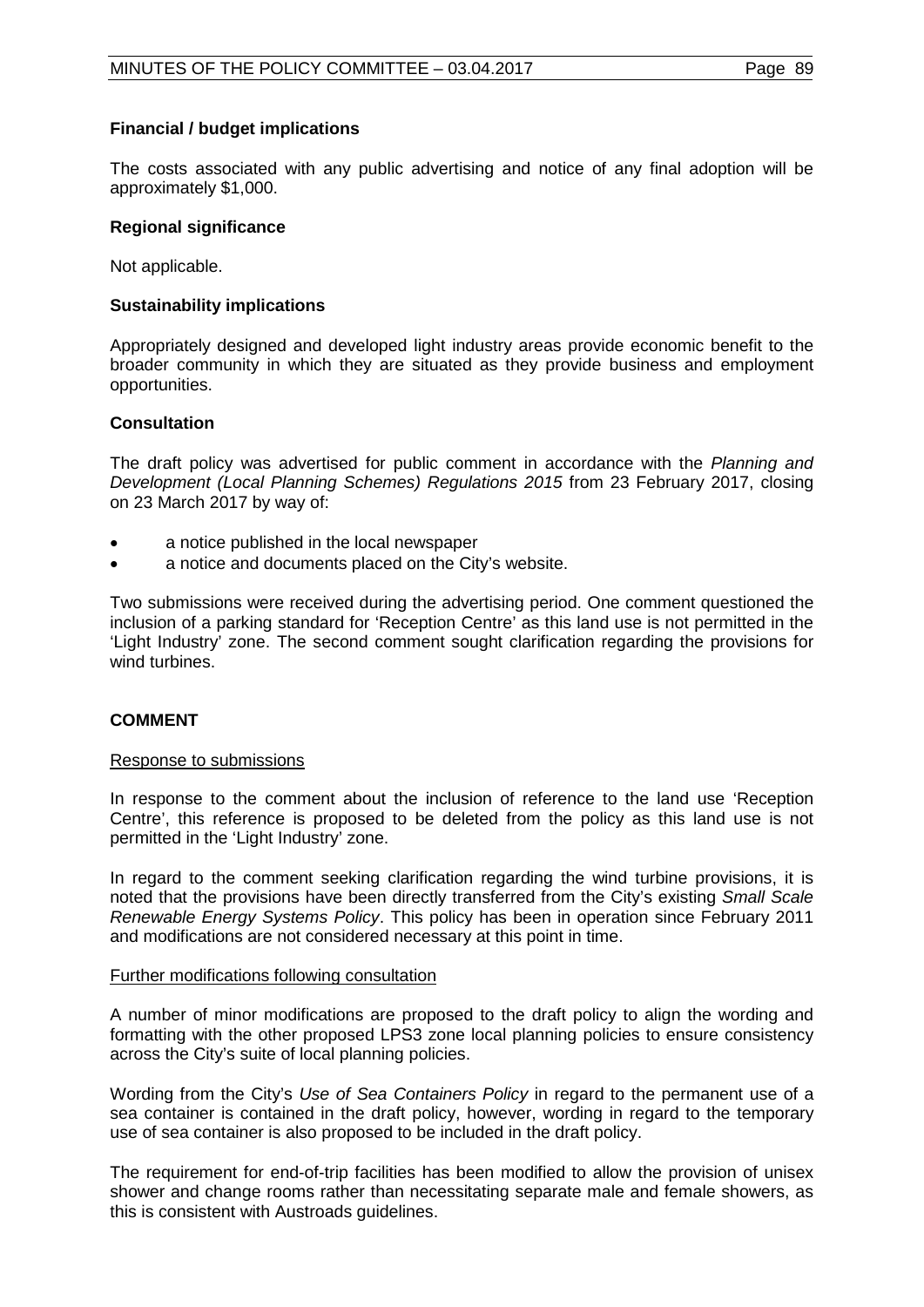The fencing provisions have been modified to clarify that visually permeable fencing is permitted between the street alignment and the first six metres of the property or a building, whichever is the lesser distance. This ensures that surveillance of and connection with the street is maintained whilst meeting the practical needs for screening or securing the site.

These modifications are considered to be minor and it is therefore recommended that Council proceed with the *Light Industry Local Planning Policy* with modifications. It is noted that the policy will come into effect when a notice is published in the local newspaper, however this will not occur until after LPS3 has been approved by the Minister for Planning and published in the *Government Gazette.*

# **VOTING REQUIREMENTS**

Simple Majority.

# **MOVED Cr Fishwick, SECONDED Cr Chester that Council:**

- **1 In accordance with subclause 4(3)(b)(ii) of Schedule 2 of the** *Planning and Development (Local Planning Schemes) Regulations 2015, PROCEEDS with the Light Industry Zone Local Planning Policy***, with modifications, as included in Attachment 1 to this Report;**
- **2 NOTES that the** *Light Industry Zone Local Planning Policy* **will come into effect when published in the local newspaper which will occur once** *Local Planning Scheme No.3* **comes into effect;**
- **3 NOTES the submissions received and ADVISES the submitters of Council's decision.**

#### **The Motion was Put and CARRIED (7/0)**

**In favour of the Motion:** Cr Gobbert, Mayor Pickard, Crs Chester, Fishwick, Hamilton-Prime, Hollywood and Taylor.

*Appendix 11 refers*

*[To access this attachment on electronic document, click here:](http://www.joondalup.wa.gov.au/files/committees/POLI/2017/Attach11agnPOLICY170403.pdf) Attach11agnPOLICY170403.pdf*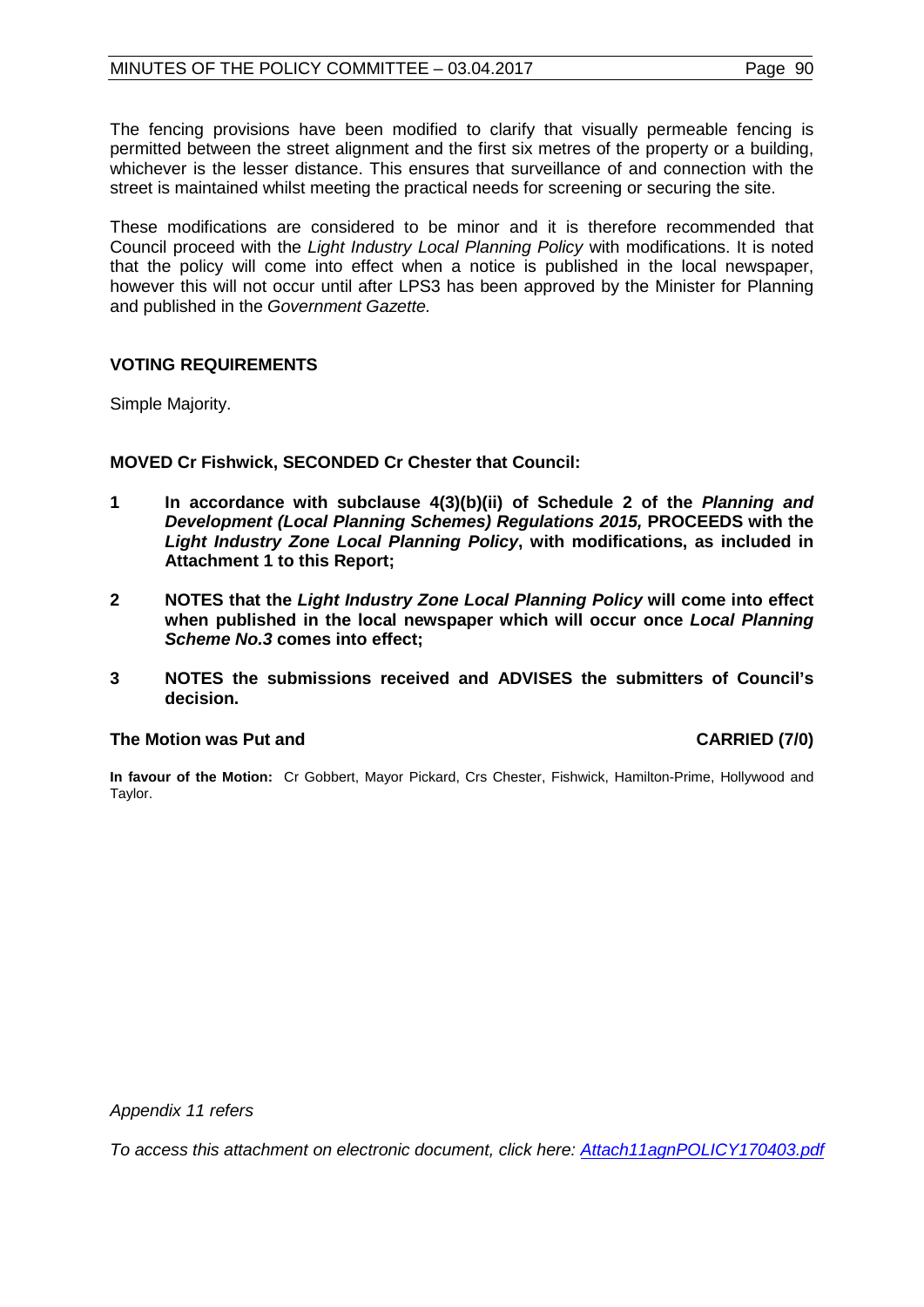| <b>Name/Position</b>      | <b>Cr John Chester.</b>                                         |
|---------------------------|-----------------------------------------------------------------|
| <b>Item No./Subject</b>   | Item 13 - Draft McLarty Avenue Local Planning Policy.           |
| <b>Nature of interest</b> | Interest that may affect impartiality.                          |
| <b>Extent of Interest</b> | Cr Chester's daughter is developing a hospital adjacent to the  |
|                           | area covered by the draft McLarty Avenue Local Planning Policy. |

### **Disclosure of interest affecting impartiality**

# **ITEM 13 DRAFT MCLARTY AVENUE LOCAL PLANNING POLICY**

| <b>WARD:</b>                           | All                                                                                 |                                               |  |  |
|----------------------------------------|-------------------------------------------------------------------------------------|-----------------------------------------------|--|--|
| <b>RESPONSIBLE</b><br><b>DIRECTOR:</b> | Ms Dale Page<br><b>Planning and Community Development</b>                           |                                               |  |  |
| <b>FILE NUMBER:</b>                    | 106461, 39603, 55579                                                                |                                               |  |  |
| <b>ATTACHMENTS:</b>                    | Attachment 1                                                                        | Draft McLarty Avenue Local Planning<br>Policy |  |  |
| <b>AUTHORITY / DISCRETION</b>          | Legislative - includes the adoption of local laws, planning<br>schemes and policies |                                               |  |  |

# **PURPOSE**

For Council to consider the draft *McLarty Avenue Local Planning Policy* for the purposes of public advertising.

# **EXECUTIVE SUMMARY**

The City has prepared a *Local Planning Policy* (LPP) for Lot 9000 McLarty Avenue and Lot 999 Piccadilly Circle, Joondalup (the subject site). The draft LPP has been prepared in conjunction with the Housing Authority, the owner of the subject site, to guide the development of the subject site as an inner city, residential and mixed use precinct.

The proposed LPP is consistent with the provisions of *Precinct 2 - Health and Wellness* under the draft *Joondalup Activity Centre Plan* (JACP) which has recently been advertised for public comment. The LPP seeks to elaborate on, and further refine the broader development provisions and intent of the draft JACP for the subject site.

It is therefore recommended that Council SUPPORTS the draft LPP for the purpose of advertising for a period of 21 days.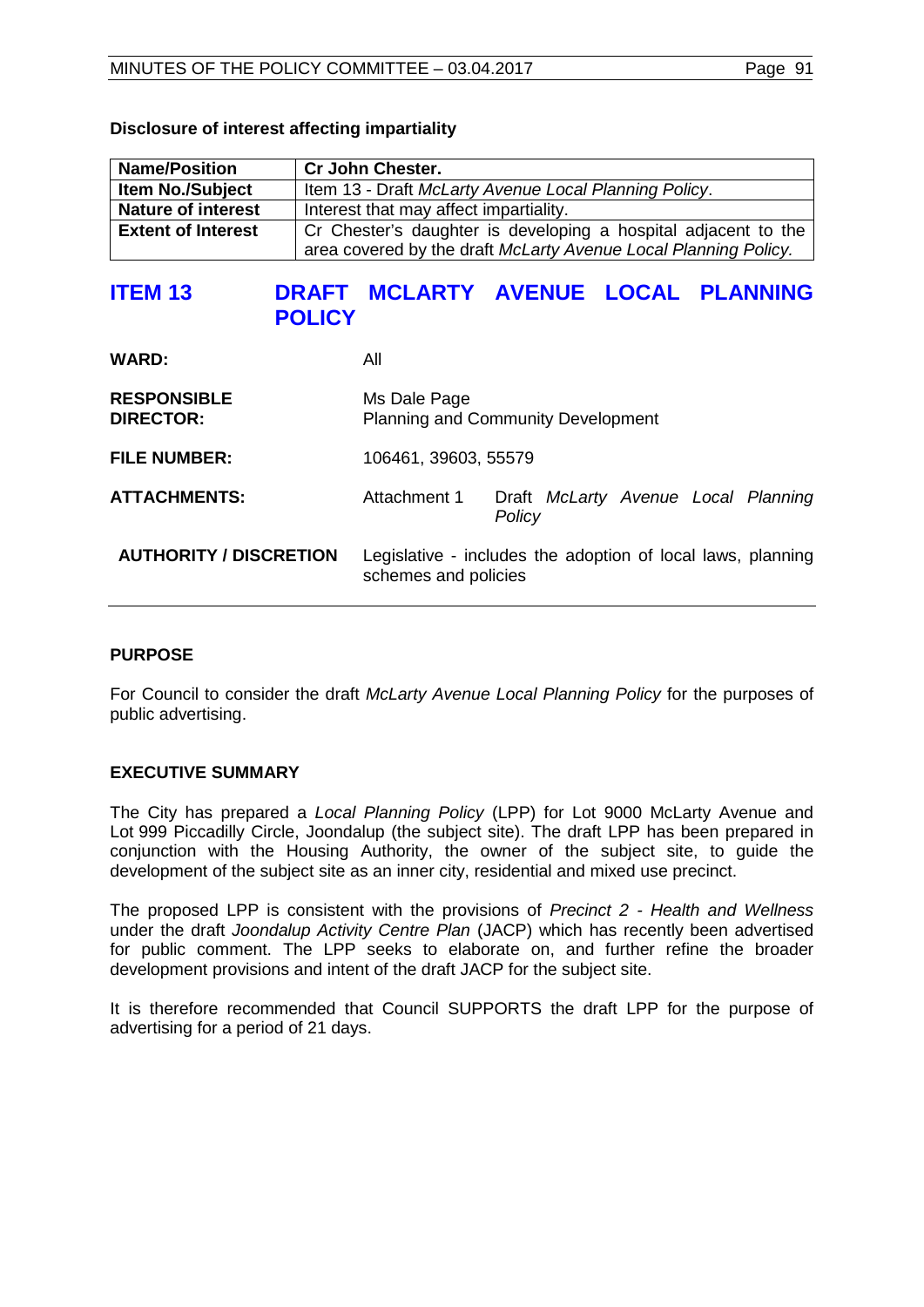# **BACKGROUND**

The subject site is located to the north of the Joondalup City Centre, within *Precinct 2 – Health and Wellness* under the draft JACP. The site is bounded by Joondalup Drive to the west, Grand Boulevard to the north, McLarty Avenue to the east and Lot 1001 (63) McLarty Avenue (the existing North Metropolitan TAFE site) to the south.

At its meeting held on 21 February 2017, Council resolved to advertise the draft JACP (CJ004-02/17 refers). The draft JACP encompasses the entire Joondalup City Centre (including the subject site) and provides broad, overarching guidance on the future development and retail expansion of the City Centre. Public comment on the draft JACP concluded on 27 March 2017.

The JACP provides high level strategic guidance and broad development provisions to guide development throughout the entire City Centre. A large, undeveloped site such as that within the policy area requires an additional layer of detail to provide more specific direction for future development.

In consultation with the Department of Planning, it has been considered that a LPP is the most appropriate planning mechanism to provide more detailed specific development guidance for large undeveloped land parcels within the JACP. As a result, the draft LPP has been prepared for the subject site, providing a specific vision and development standards to reflect the site context and intended development outcomes.

The draft LPP has been prepared in close consultation with the Housing Authority, as landowner of the subject site.

# **DETAILS**

The hierarchy of the relevant planning framework for this site (if endorsed by Council) will be as follows:

- 1 *Local Planning Scheme No. 3* (LPS3).
- 2 *Joondalup Activity Centre Plan* (JACP).
- 3 *Local Planning Policy* (LPP).

All development applications submitted for the subject site will be assessed and determined taking into account the provisions and objectives of all three documents above, with LPS3 being a statutory document supported and supplemented by the JACP, and LPP to which the City will give "due regard".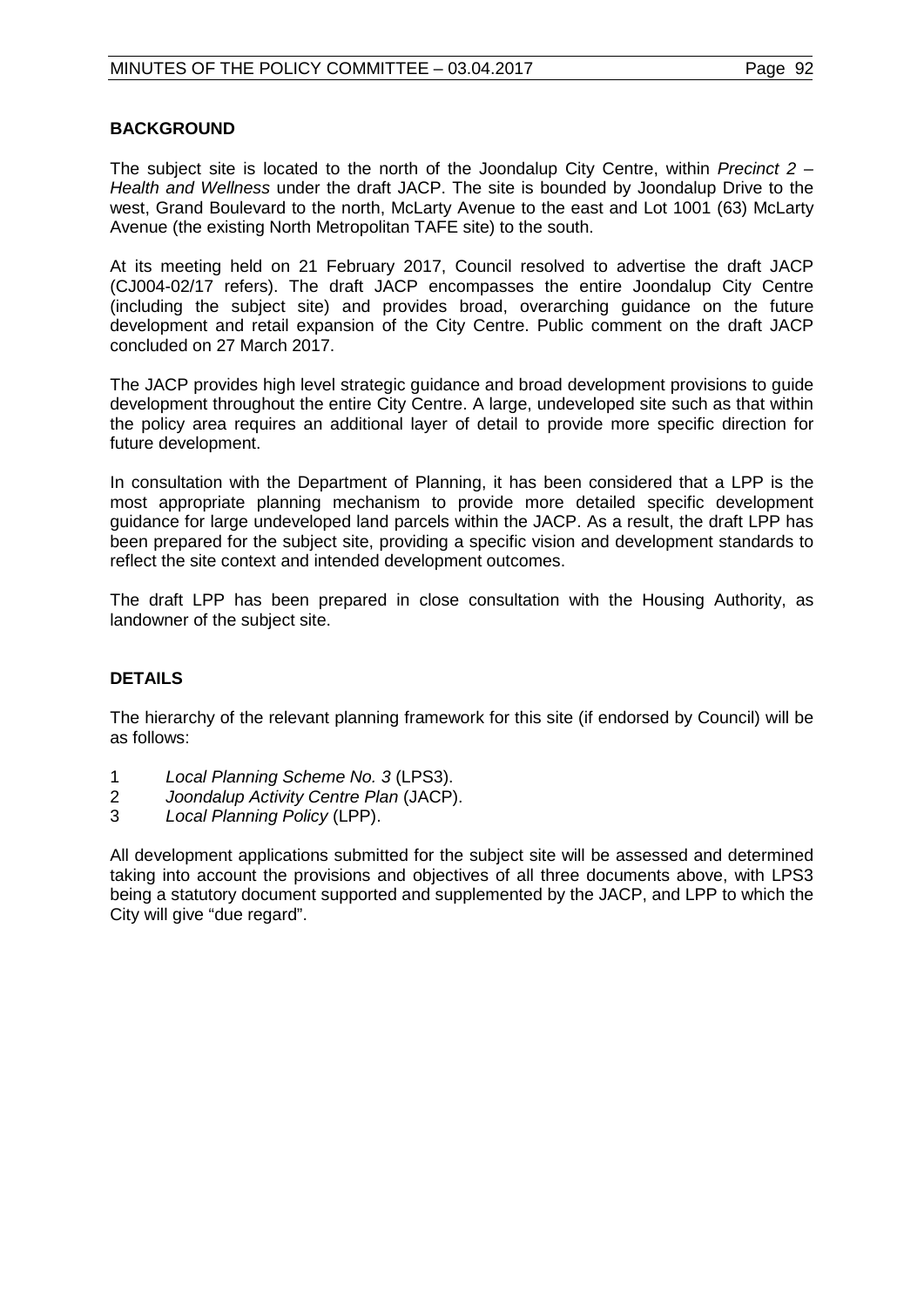Table 1 below compares the current provisions of the draft JACP with those provisions incorporated in the draft LPP (as advertised):

| <b>Provision</b>  | <b>Draft JACP</b>                                                                                                                                                                                                                                                                                                                                                                                                                                                                                                   | <b>Draft LPP</b>                                                                                                                                                                                                                                                                                                                                                                                                                                              | <b>Officer Comment</b>                                                                                                                                                                                                                                                                                                                                                                                                                                         |
|-------------------|---------------------------------------------------------------------------------------------------------------------------------------------------------------------------------------------------------------------------------------------------------------------------------------------------------------------------------------------------------------------------------------------------------------------------------------------------------------------------------------------------------------------|---------------------------------------------------------------------------------------------------------------------------------------------------------------------------------------------------------------------------------------------------------------------------------------------------------------------------------------------------------------------------------------------------------------------------------------------------------------|----------------------------------------------------------------------------------------------------------------------------------------------------------------------------------------------------------------------------------------------------------------------------------------------------------------------------------------------------------------------------------------------------------------------------------------------------------------|
| <b>Objectives</b> | Precinct 2 - Health and<br><b>Wellness Objectives:</b><br>a) Establish Shenton<br>Avenue<br>the<br>as<br>northern gateway to<br>JAC and as a multi-<br>modal<br>east-west<br>connection<br>linking<br>Joondalup<br>Arena<br>Joondalup<br>and<br>Health Campus.                                                                                                                                                                                                                                                      | Development that meets the<br>standards and provision of this<br>Policy<br>will<br>the<br>support<br>following four key objectives:<br>A highly walkable, cyclist<br>$\bullet$<br>friendly environment with<br>good access to<br>public<br>local<br>transport<br>and<br>employment<br>opportunities.<br>highly<br>urban<br>A<br>$\bullet$<br>built-environment<br>that<br>transitions to a<br>higher<br>scale from the established<br>built form to the east. | <b>The</b><br>proposed<br>objectives under the<br>draft LPP<br>do<br>not<br>contradict<br>the<br>objectives for Precinct<br>Health<br>$\overline{\phantom{0}}$<br>2<br>and<br>Wellness under the<br>draft JACP.<br>It is considered the<br>proposed<br>objectives<br>under the draft LPP<br>further<br>refine<br>the<br>broader<br>precinct<br>objectives<br>and<br>are<br>more specific to the<br>policy area, focusing<br>on the development<br>of the site. |
|                   | b) Encourage<br>more<br>intense<br>development<br>on<br>both<br>sides<br>of<br><b>Drive</b><br>Joondalup<br>Grand<br>and<br>Boulevard.<br>c) Improve pedestrian<br>connectivity<br>between Joondalup<br>Arena<br>and<br>Health<br>Joondalup<br>Campus.<br>d) Establish Kennedya<br>Drive as an east-<br>west connector for<br>all transport modes.<br>e) Establish a centrally<br>located community<br>focal<br>point<br>or<br>neighbourhood<br>centre to serve the<br>residential<br>community in the<br>precinct. | landscaped<br>and<br>$\bullet$<br>A<br>activated<br>public<br>realm<br>with access to breezes<br>natural<br>and<br>light<br>to<br>promote liveability.<br>A range of housing types<br>$\bullet$<br>that provide for a diversity<br>of households.                                                                                                                                                                                                             |                                                                                                                                                                                                                                                                                                                                                                                                                                                                |

# **TABLE 1 – PROVISION COMPARISON**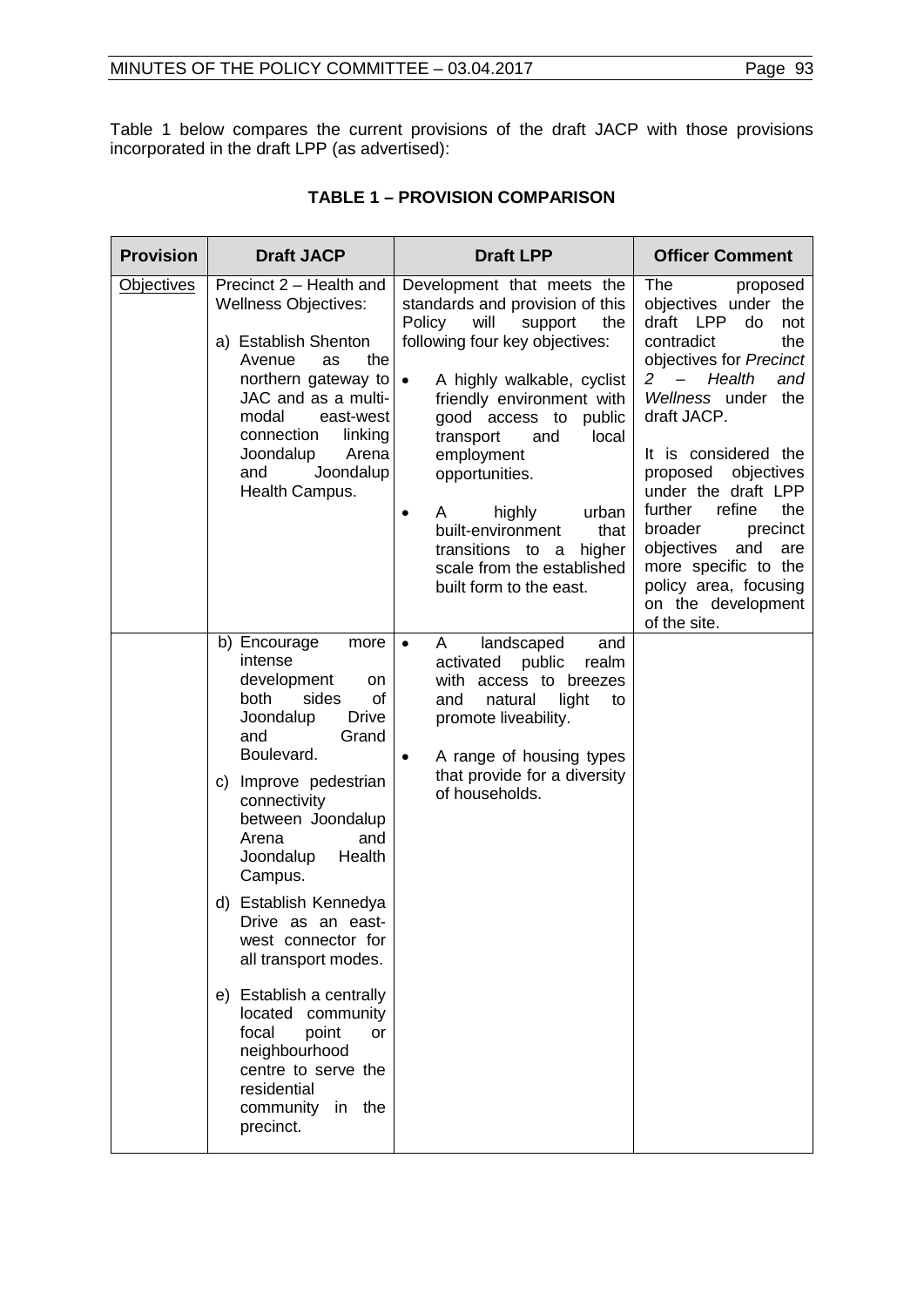| <b>Provision</b>          | <b>Draft JACP</b>                                                                                                                                                                                         | <b>Draft LPP</b>                                                                                                                                                                                                                                                  | <b>Officer Comment</b>                                                                                                                                                                                                                                                            |
|---------------------------|-----------------------------------------------------------------------------------------------------------------------------------------------------------------------------------------------------------|-------------------------------------------------------------------------------------------------------------------------------------------------------------------------------------------------------------------------------------------------------------------|-----------------------------------------------------------------------------------------------------------------------------------------------------------------------------------------------------------------------------------------------------------------------------------|
| <b>Land Use</b>           | Land use permissibility<br>is included for the<br>Precinct 2 - Health<br>and Wellness under<br>Table 2 of the draft<br>JACP.                                                                              | 'Preferred uses' are provided<br>as a guide for each Precinct<br>within the policy area<br>as<br>2.<br>described<br>Diagram<br>in<br>Further permissible land uses<br>are described in the Joondalup<br>Activity Centre Plan, Table 2<br>Land Use Permissibility: | The<br>preferred<br>uses<br>identified under<br>the<br><b>LPP</b><br>do<br>draft<br>not<br>contradict the land-<br>permissibility<br>use<br>table under the draft<br>JACP.                                                                                                        |
|                           |                                                                                                                                                                                                           | Precinct 1: Residential<br>and<br>aged<br>care<br>accommodation.                                                                                                                                                                                                  | The LPP<br>seeks to<br>provide<br>further<br>guidance as to where<br>such uses would be                                                                                                                                                                                           |
|                           |                                                                                                                                                                                                           | <b>Precinct 2:</b> Residential<br>and<br>short<br>stay<br>accommodation.                                                                                                                                                                                          | preferable based on<br>the vision for<br>the<br>policy area.                                                                                                                                                                                                                      |
|                           |                                                                                                                                                                                                           | Precinct 3:<br><b>Commercial uses</b><br>including<br>retail,<br>restaurant,<br>civic,<br>community<br>purpose<br>and<br>office at ground<br>floor<br>with<br>residential above.                                                                                  | <b>The</b><br><b>LPP</b><br>draft<br>clarifies<br>that<br>the<br>'preferred uses' listed<br>for each precinct are<br>provided as a guide,<br>and<br>further<br>permissible land uses<br>are described on the                                                                      |
|                           |                                                                                                                                                                                                           | Residential.<br>Precinct 4:                                                                                                                                                                                                                                       | JACP.                                                                                                                                                                                                                                                                             |
|                           |                                                                                                                                                                                                           | Precinct 5:<br>Residential, short<br>stay<br>accommodation<br>and educational<br>establishment.                                                                                                                                                                   |                                                                                                                                                                                                                                                                                   |
| <b>Building</b><br>Height | within<br>Development<br>Precinct $2$ – Health and<br>Wellness is required to<br>be a minimum of 13.5<br>metres<br>and<br>a<br>maximum of 45 metres<br>as per Figure 4 -<br><b>Building Heights Plan.</b> | Development height,<br>scale<br>and intensity will vary across<br>the precinct. Indicative storey<br>heights are reflected in Figure<br>4 Indicative Building Heights.<br>Key consideration will also be<br>given to:                                             | The<br>draft<br><b>LPP</b><br>provides guidance on<br>where buildings of a<br>certain<br>height<br>are<br>considered<br>appropriate based on<br>the vision for the site.                                                                                                          |
|                           |                                                                                                                                                                                                           | the creation of active, well<br>design streetscapes.<br>building<br>orientation<br>for                                                                                                                                                                            | <b>The</b><br>Indicative<br><b>Building Heights Plan</b><br>(Figure 4 under the<br>draft LPP) illustrates<br>potential<br>building                                                                                                                                                |
|                           |                                                                                                                                                                                                           | solar<br>and<br>access<br>addressing the street.<br>taller<br>between<br>space<br>buildings on the same site<br>ensure<br>privacy<br>to<br>between habitable rooms<br>and access to cooling<br>summer breezes.                                                    | heights<br>in<br>storeys,<br>taking<br>into<br>account<br>the context<br>of the<br>surrounding<br>land,<br>while still maintaining<br>the intent of the 13.5<br>metres to 45 metres<br>building height range<br>specified under<br>the<br>draft<br><b>JACP</b><br>is<br>achieved. |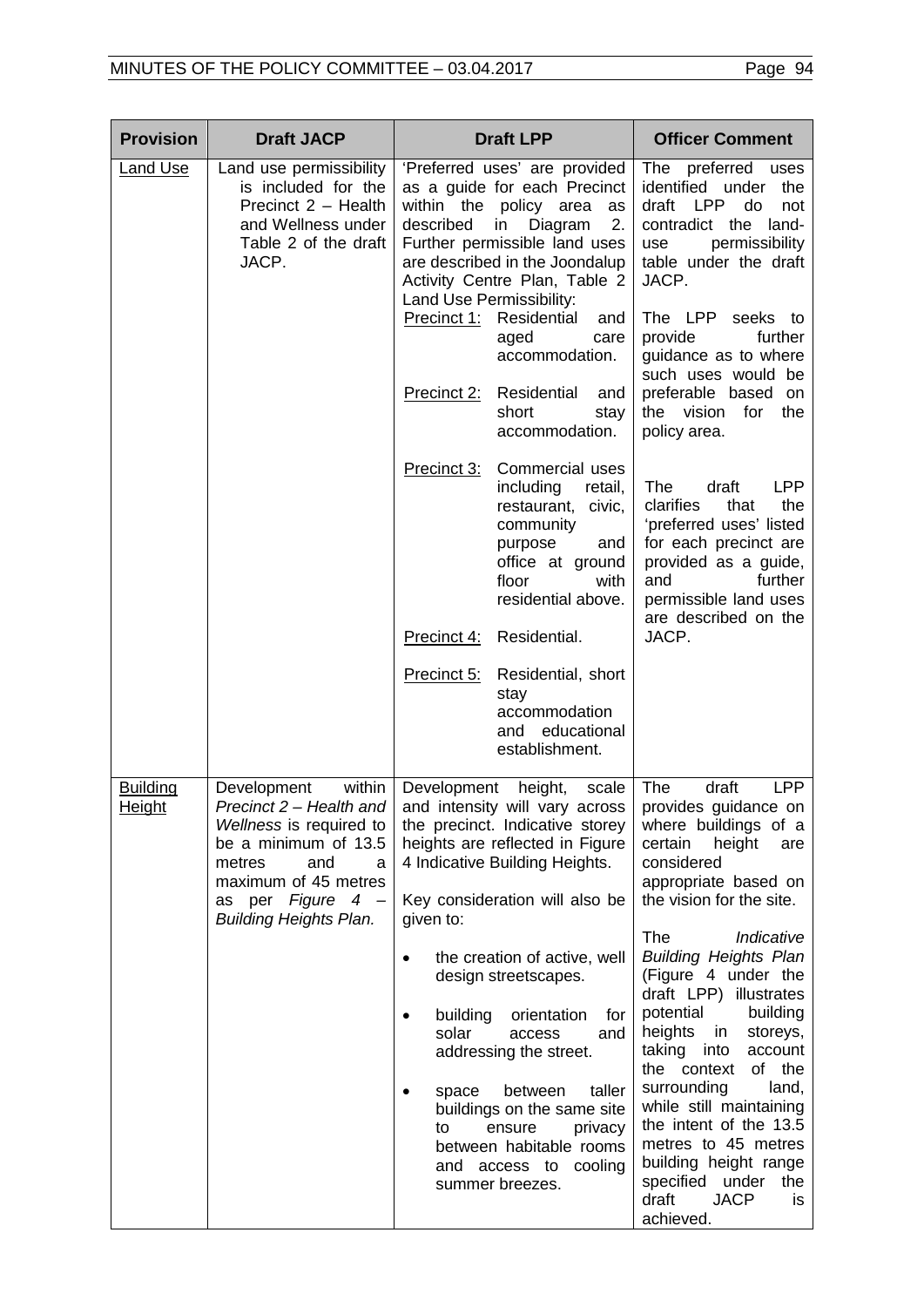| <b>Provision</b>                  | <b>Draft JACP</b>                                                                                                                                                                                                                                                                                                                                                                    | <b>Draft LPP</b>                                                                                                                                                                                                                                                                                                                                 | <b>Officer Comment</b>                                                                                                                                                                                                                                                                                                                                                                                                                                                                                                                                                                                                                                                                                                                                                                                                                      |
|-----------------------------------|--------------------------------------------------------------------------------------------------------------------------------------------------------------------------------------------------------------------------------------------------------------------------------------------------------------------------------------------------------------------------------------|--------------------------------------------------------------------------------------------------------------------------------------------------------------------------------------------------------------------------------------------------------------------------------------------------------------------------------------------------|---------------------------------------------------------------------------------------------------------------------------------------------------------------------------------------------------------------------------------------------------------------------------------------------------------------------------------------------------------------------------------------------------------------------------------------------------------------------------------------------------------------------------------------------------------------------------------------------------------------------------------------------------------------------------------------------------------------------------------------------------------------------------------------------------------------------------------------------|
|                                   |                                                                                                                                                                                                                                                                                                                                                                                      | the provision of shade,<br>$\bullet$<br>shelter and amenity to<br>pedestrian<br>active<br>frontages.<br>Roof structures and screening<br>with<br>utilities<br>associated<br>$\sqrt{ }$<br>infrastructure<br>service<br>may<br>extend up to 1.0 metre above<br>the maximum building height<br>specified under the JACP.                           | The<br>increase<br>ın<br>building height by 1.0<br>metre meets the intent<br>and provisions under<br>the draft JACP. The<br>definition of building<br>height<br>under<br>the<br>JACP<br>that<br>states<br>building<br>height<br>is<br>determined based on<br>the<br>distance<br>from<br>natural ground level to<br>the roof ridge height<br>of any building. As a<br>result, a building can<br>still be built to a roof<br>height of 45 metres;<br>additional<br>however<br>services and utilities<br>can be located on the<br>roof of the building<br>without<br>varying the<br>building<br>height<br>provision.<br><b>LPP</b><br><b>The</b><br>draft<br>therefore<br>provides<br>appropriate guidance<br>as to what additional<br>height is considered<br>appropriate for minor<br>incursions above the<br>maximum<br>building<br>height. |
| <b>Movement</b><br><b>Network</b> | Four-way<br>intersection<br>anticipated<br>under<br><b>JACP</b><br>the<br>at<br>intersection<br>οf<br>Joondalup Drive<br>and<br>Kennedya Drive.<br>Upgrade required<br>to<br>the<br>intersection<br>of<br>Shenton Avenue and<br>Lawley Crescent.<br>Number of additional<br>inter-connected streets<br>within<br>subject<br>site<br>which link in with the<br>existing road network. | Key road connections defined<br>under the LPP as:<br>a) Intersection<br>access<br>to<br>Joondalup<br><b>Drive</b><br>(modification of the existing<br>intersection required); and,<br>b)<br>Intersection access to<br>the south of the policy area to<br>connect with Shenton Avenue<br>(modification to the existing<br>intersection required). | The<br>overall<br>road<br>network<br>indentified<br>under the draft LPP is<br>consistent with<br>that<br>under<br>the<br>shown<br>Health and Wellness<br>Precinct Plan (Figure<br>7) of the draft JACP.                                                                                                                                                                                                                                                                                                                                                                                                                                                                                                                                                                                                                                     |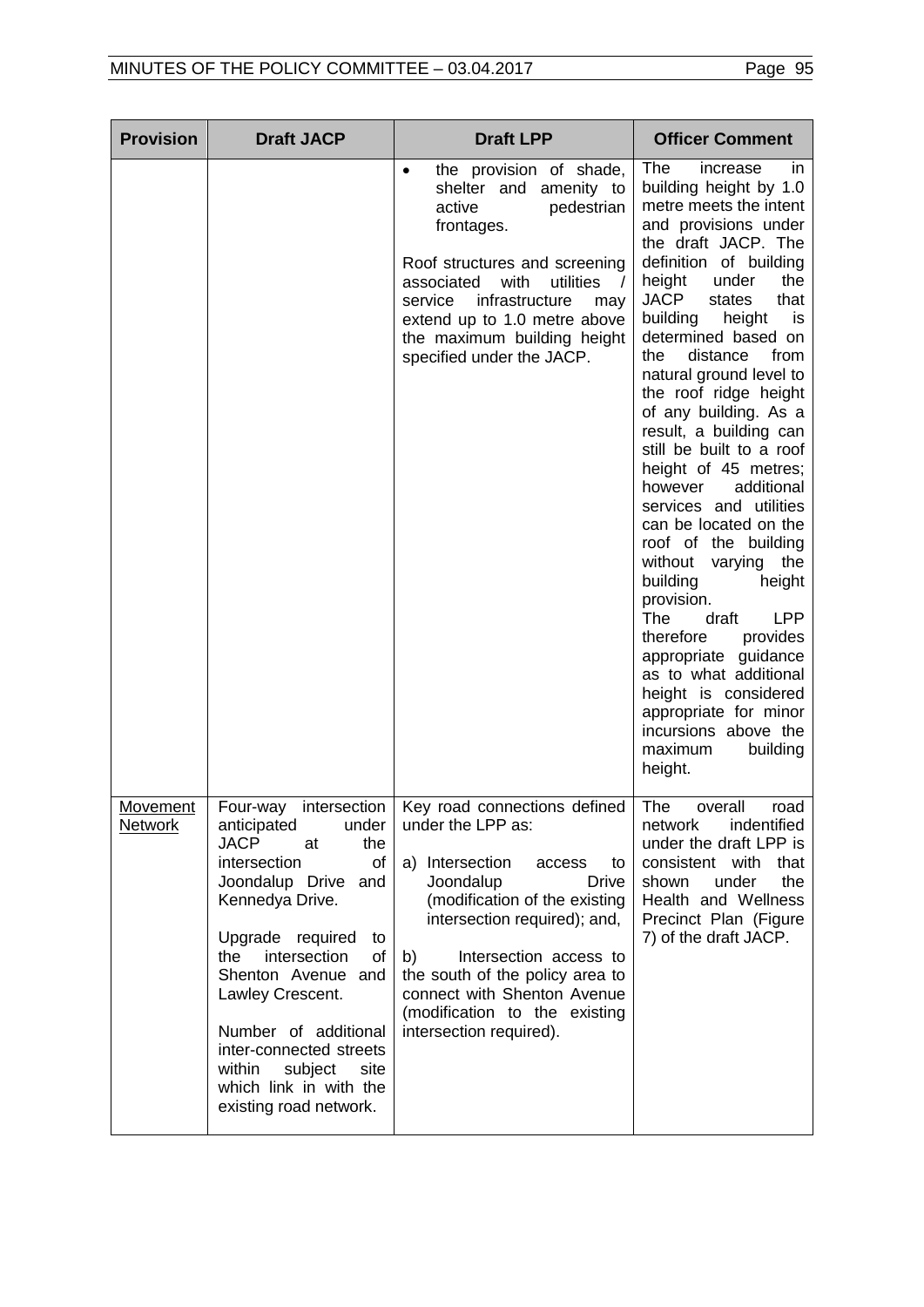| <b>Provision</b> | <b>Draft JACP</b>                                                                                                                  | <b>Draft LPP</b>                                                                                                                                                                                                                                                   | <b>Officer Comment</b>                                                                                                                                                                                                                                                                                                                                                   |
|------------------|------------------------------------------------------------------------------------------------------------------------------------|--------------------------------------------------------------------------------------------------------------------------------------------------------------------------------------------------------------------------------------------------------------------|--------------------------------------------------------------------------------------------------------------------------------------------------------------------------------------------------------------------------------------------------------------------------------------------------------------------------------------------------------------------------|
| Public<br>Realm  | Space<br><b>Public</b><br>Open<br>site identified<br>(POS)<br>under the Health and<br><b>Wellness Precinct Plan</b><br>(Figure 7). | Public Realm Precincts are<br>included within the draft LPP<br>to identify the objectives and<br>key considerations for each<br>precinct.<br>Public Open Space (POS) site<br>is included on the western side<br>of the policy area adjacent to<br>Joondalup Drive. | <b>LPP</b><br><b>The</b><br>draft<br>further<br>provides<br>guidance on what is to<br>be accommodated<br>with the public areas<br>of the policy area, and<br>ensures that the POS<br>site to the west of the<br>policy<br>area<br><b>is</b><br>that<br>consistent with<br>the<br>under<br>shown<br>Health and Wellness<br>Precinct Plan (Figure<br>7) of the draft JACP. |

All other provisions which are silent (not defined) under the draft LPP will be assessed as per the relevant provision under the Residential Design Codes (R-Codes), the City's Scheme and / or the JACP.

### **Issues and options considered**

Council has the option to:

- advertise the draft *McLarty Avenue Local Planning Policy*, with or without modifications or
- not support the advertising of the draft *McLarty Avenue Local Planning Policy*.

# **Legislation / Strategic Community Plan / policy implications**

**Legislation** *Planning and Development (Local Planning Scheme) Regulations 2015. Draft Local Planning Scheme No. 3.*

#### **Strategic Community Plan**

| Key theme                   | <b>Quality Urban Environment.</b>                                                                    |
|-----------------------------|------------------------------------------------------------------------------------------------------|
| <b>Objective</b>            | Quality built outcomes.                                                                              |
| <b>Strategic initiative</b> | Buildings and landscaping is suitable for the immediate<br>environment and reflect community values. |
| <b>Policy</b>               | Not applicable.                                                                                      |

# **Risk Management considerations**

The LPP will need to be consistent with the JACP. Should modifications to the draft JACP occur, this may result in modifications being needed to the LPP. Subject to the extent of these modifications, the LPP may need to be re-advertised if significantly different from that originally advertised. This would delay the consideration of the LPP and add additional costs associated with re-advertising.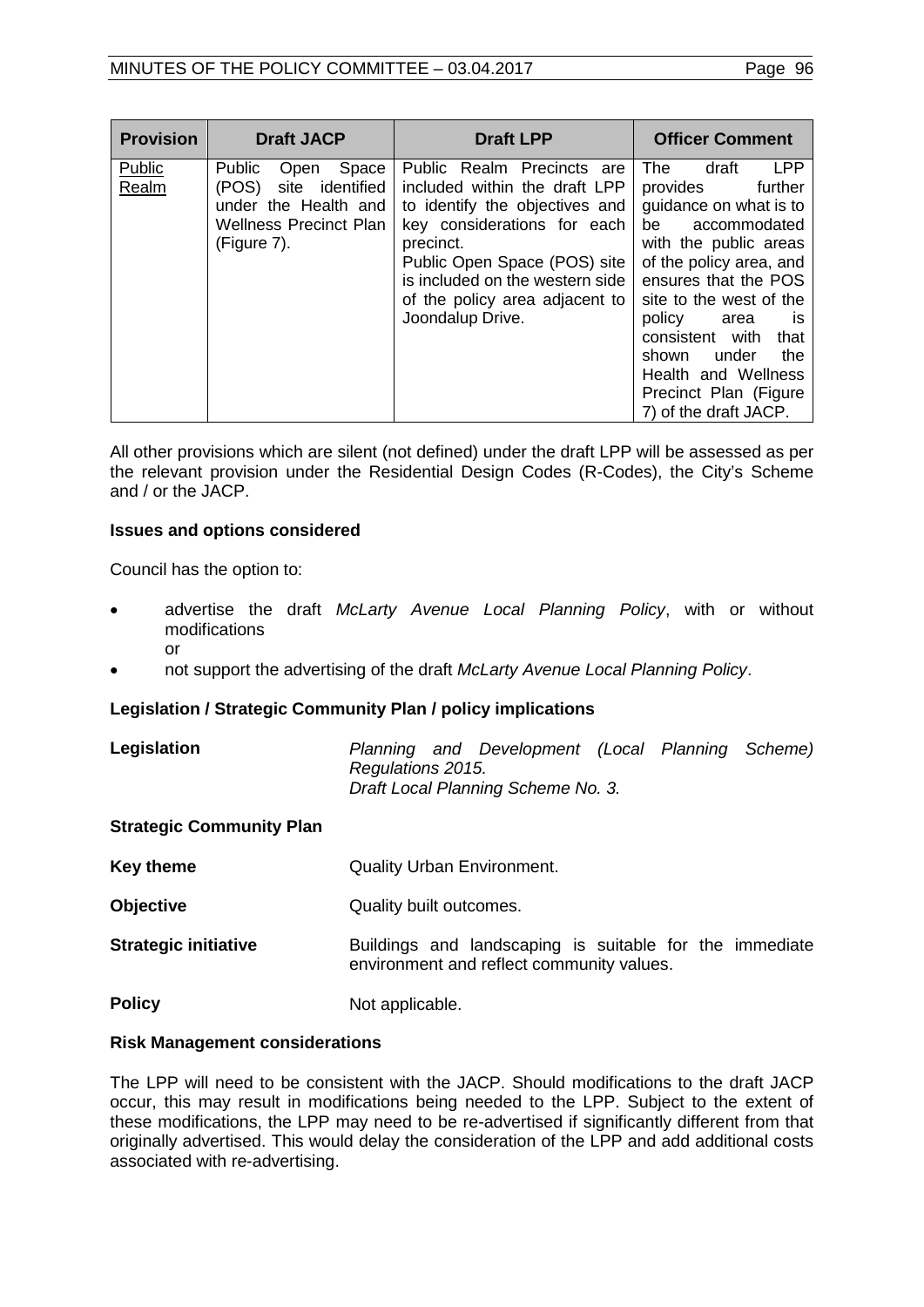# **Financial / budget implications**

The costs associated with any public advertising and notice of any final adoption will be approximately \$1,000.

# **Regional Significance**

Not applicable.

# **Sustainability implications**

Not applicable.

# **Consultation**

The deemed provisions as set out in the *Planning and Development (Local Planning Scheme) Regulations 2015* require a new policy to be advertised for public comment for a period of not less than 21 days. The LPP will therefore be advertised for a period of 21 days by way of:

- a notice published in the local newspaper
- a notice, documents and on-line comment form placed on the City's website.

The draft LPP will also be provided to North Metropolitan TAFE and the Department of Training and Workforce Development given this landowner / tenant directly abuts the subject site and integrates with it. Given the draft LPP is consistent with the provisions of the draft JACP and this document has only recently been advertised, it is not considered necessary to write to any other landowners in the vicinity of the subject site.

If, in the opinion of the City, the policy is inconsistent with any State planning policy, then notice of the proposed policy is to be given to the WAPC. The proposed policy is not considered to be inconsistent with any State planning policy.

# **COMMENT**

As detailed in Table 1 above, the provisions of the draft LPP align with those under the draft JACP and therefore no inconsistency are proposed.

It is therefore recommended that Council ENDORSES advertising of the draft *McLarty Avenue Local Planning Policy* for public comment for a period of 21 days.

# **VOTING REQUIREMENTS**

Simple Majority.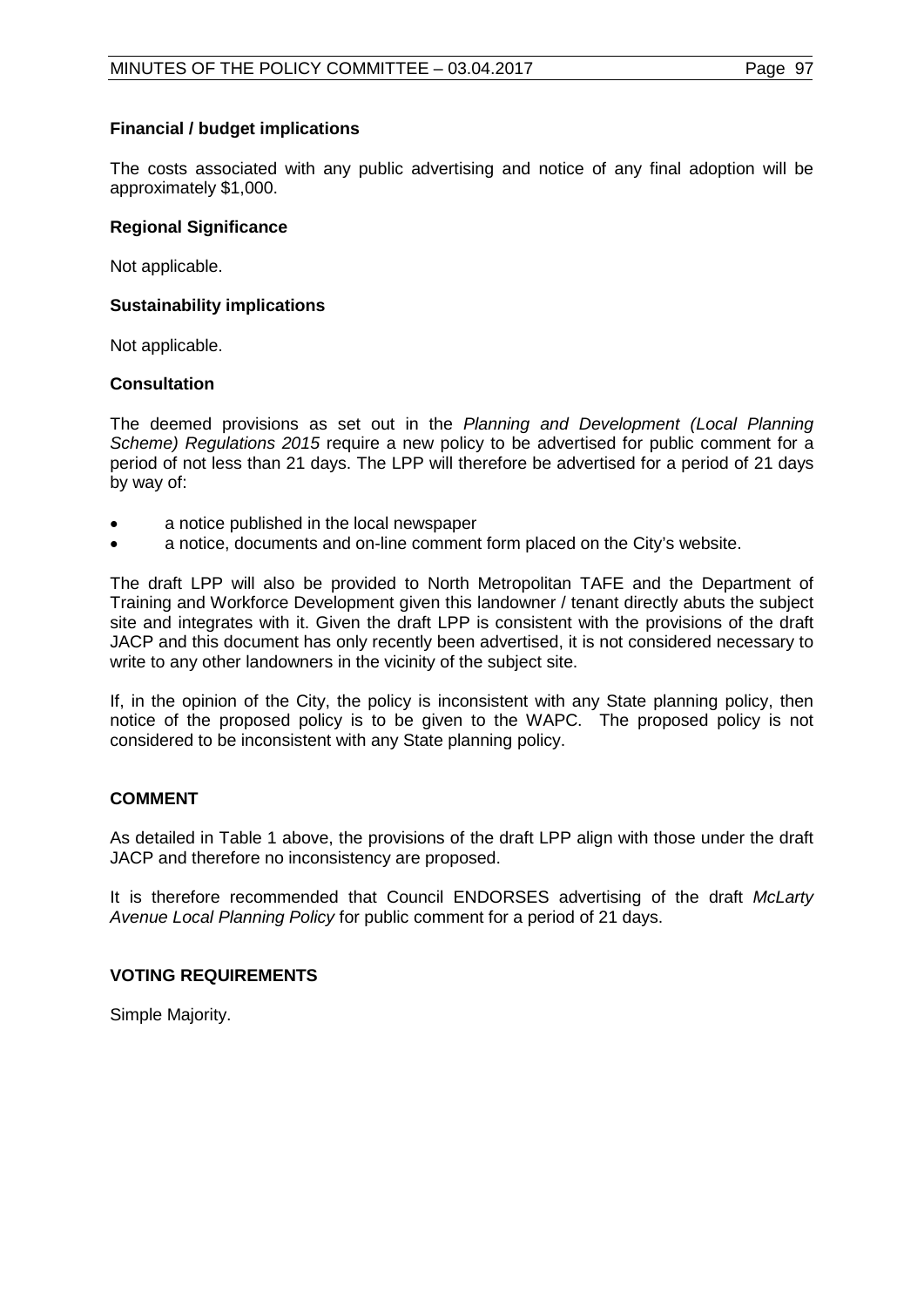**MOVED Cr Fishwick, SECONDED Mayor Pickard that Council, in accordance with clauses 3, 4 and 5 of Schedule 2 of the** *Planning and Development (Local Planning Schemes) Regulations 2015***, PREPARES and ADVERTISES the draft** *McLarty Avenue Local Planning Policy***, as shown in Attachment 1 to this Report, for a period of 21 days.**

# **The Motion was Put and CARRIED (7/0)**

**In favour of the Motion:** Cr Gobbert, Mayor Pickard, Crs Chester, Fishwick, Hamilton-Prime, Hollywood and Taylor.

*Appendix 12 refers*

*[To access this attachment on electronic document, click here:](http://www.joondalup.wa.gov.au/files/committees/POLI/2017/Attach12agnPOLICY170403.pdf) Attach12agnPOLICY170403.pdf*